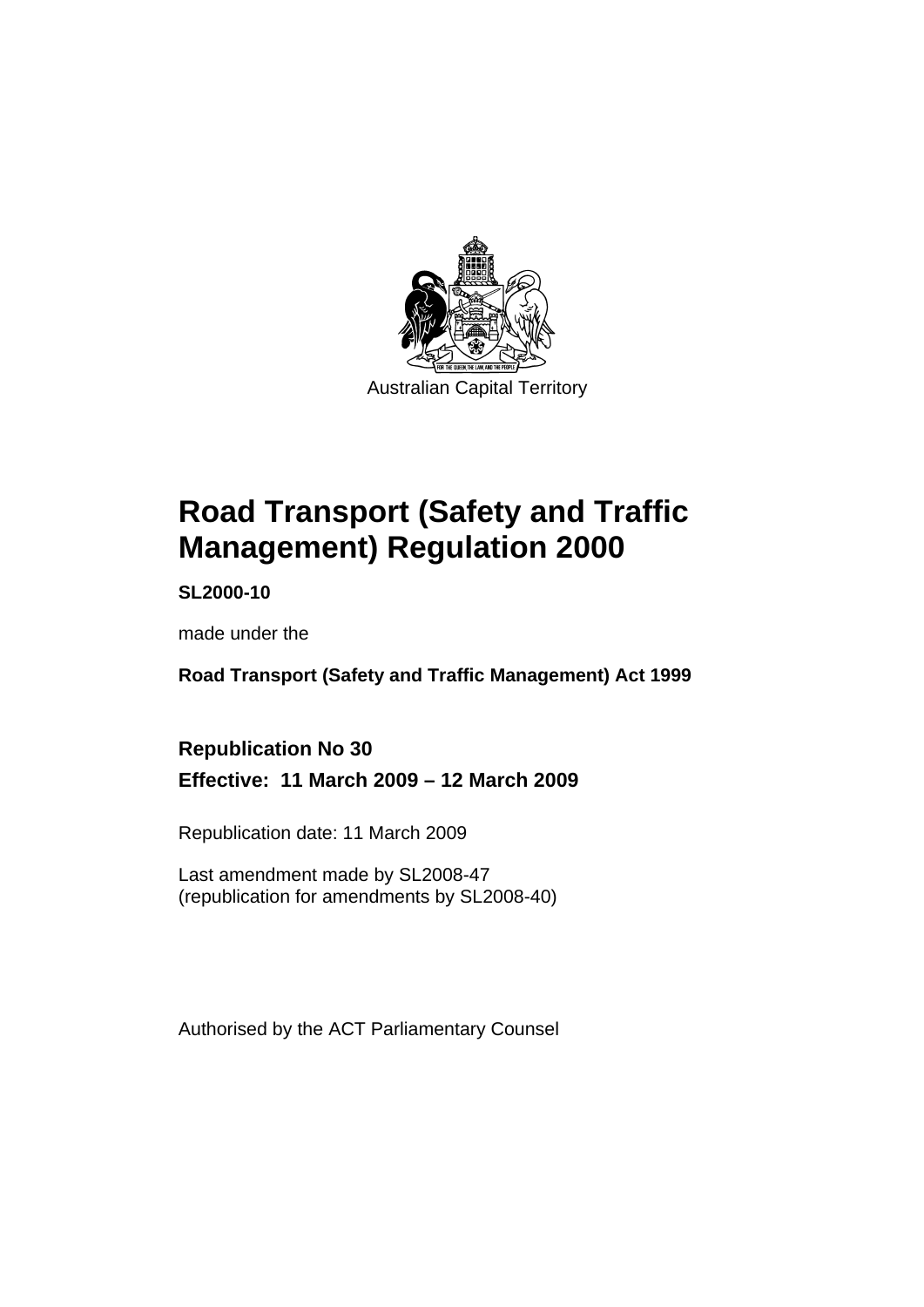#### **About this republication**

#### **The republished law**

This is a republication of the *Road Transport (Safety and Traffic Management) Regulation 2000*, made under the *[Road Transport \(Safety and Traffic Management\) Act 1999](#page-10-0)* (including any amendment made under the *Legislation Act 2001*, part 11.3 (Editorial changes)) as in force on 11 March 2009*.* It also includes any amendment, repeal or expiry affecting the republished law to 11 March 2009.

The legislation history and amendment history of the republished law are set out in endnotes 3 and 4.

#### **Kinds of republications**

The Parliamentary Counsel's Office prepares 2 kinds of republications of ACT laws (see the ACT legislation register at www.legislation.act.gov.au):

- authorised republications to which the *Legislation Act 2001* applies
- unauthorised republications.

The status of this republication appears on the bottom of each page.

#### **Editorial changes**

The *Legislation Act 2001*, part 11.3 authorises the Parliamentary Counsel to make editorial amendments and other changes of a formal nature when preparing a law for republication. Editorial changes do not change the effect of the law, but have effect as if they had been made by an Act commencing on the republication date (see *Legislation Act 2001*, s 115 and s 117). The changes are made if the Parliamentary Counsel considers they are desirable to bring the law into line, or more closely into line, with current legislative drafting practice.

This republication does not include amendments made under part 11.3 (see endnote 1).

#### **Uncommenced provisions and amendments**

If a provision of the republished law has not commenced or is affected by an uncommenced amendment, the symbol  $\mathbf{U}$  appears immediately before the provision heading. The text of the uncommenced provision or amendment appears only in the last endnote.

#### **Modifications**

If a provision of the republished law is affected by a current modification, the symbol  $\vert \mathbf{M} \vert$ appears immediately before the provision heading. The text of the modifying provision appears in the endnotes. For the legal status of modifications, see *Legislation Act 2001*, section 95.

#### **Penalties**

The value of a penalty unit for an offence against this republished law at the republication date  $i<sub>s</sub>$ 

- (a) if the person charged is an individual—\$100; or
- (b) if the person charged is a corporation—\$500.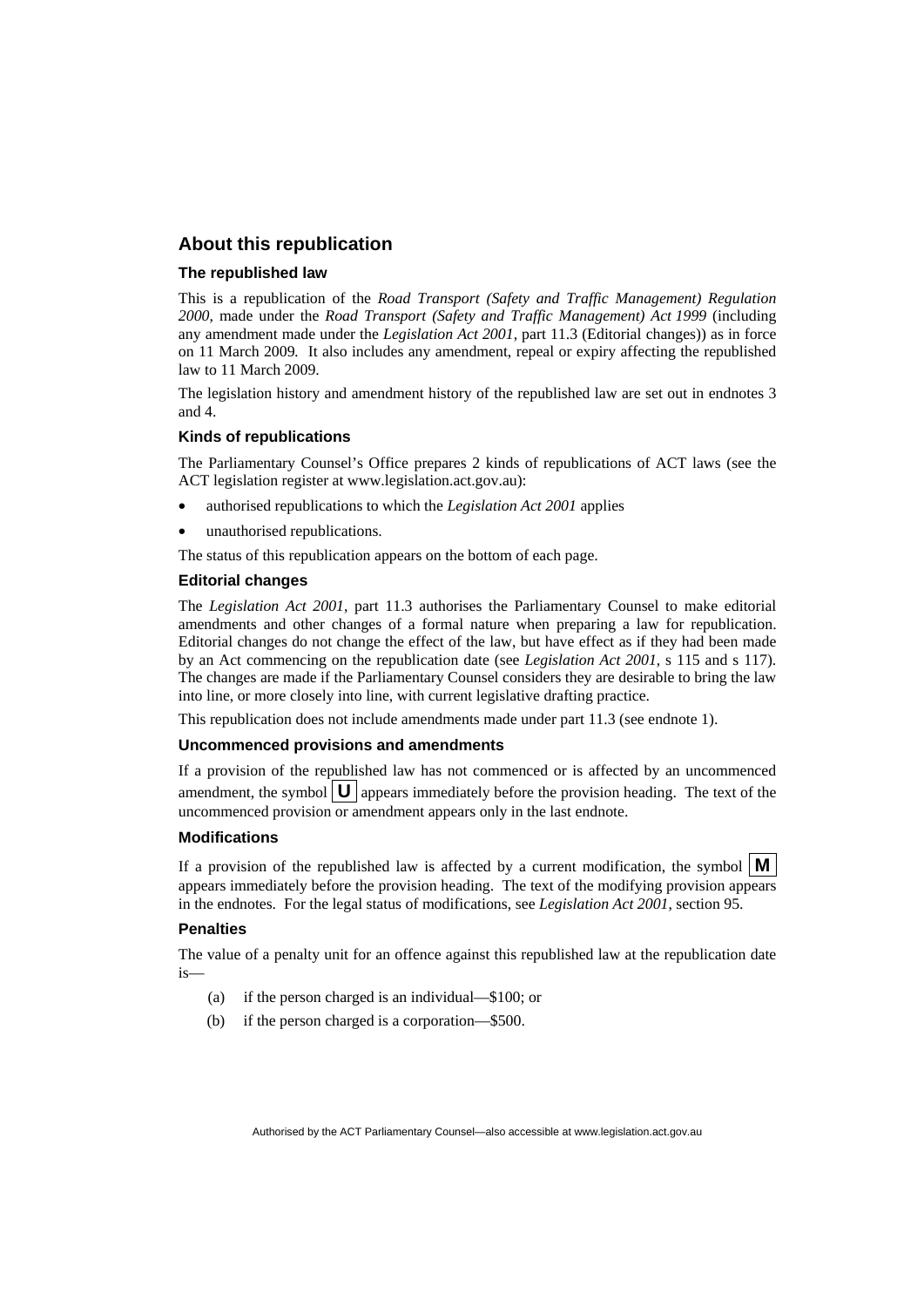

# **[Road Transport \(Safety and Traffic](#page-10-0)  [Management\) Regulation 2000](#page-10-0)**

made under the

**[Road Transport \(Safety and Traffic Management\) Act 1999](#page-10-0)** 

# **Contents**

Page

| <b>Chapter 1</b> | <b>Preliminary</b>                                           |            |
|------------------|--------------------------------------------------------------|------------|
| 1                | Name of regulation                                           | 2          |
| 2                | Dictionary                                                   | 2          |
| 3                | Dictionary—application to Australian Road Rules              | 2          |
| 3A               | Road includes road related area                              | 2          |
| 3B               | Meaning of <i>park</i> and <i>stop</i>                       | 3          |
| 4                | <b>Notes</b>                                                 | 3          |
| 4A               | Offences against regulation-application of Criminal Code etc | 3          |
| 4B               | Offences against regulation are strict liability offences    | 4          |
| R <sub>30</sub>  | Road Transport (Safety and Traffic Management)               | contents 1 |
| 11/03/09         | Regulation 2000                                              |            |
|                  | Effective: 11/03/09-12/03/09                                 |            |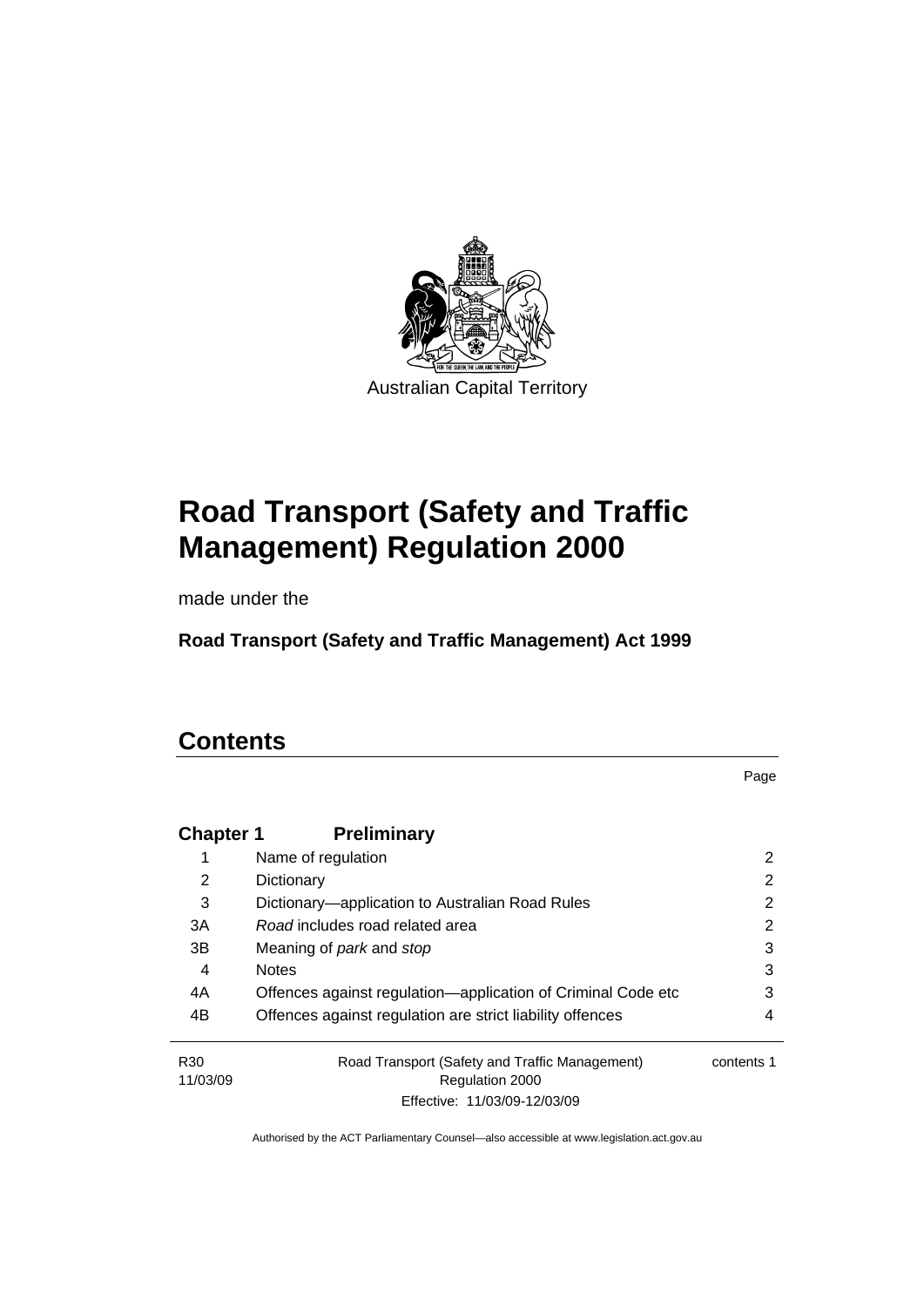|                  |                                                                                                   | Page                        |
|------------------|---------------------------------------------------------------------------------------------------|-----------------------------|
| 4C               | General defence of accident or reasonable effort                                                  | 4                           |
| <b>Chapter 2</b> | <b>Australian Road Rules</b>                                                                      |                             |
| <b>Part 2.1</b>  | Incorporation into ACT law                                                                        |                             |
| 5                | What are the Australian Road Rules                                                                | 5                           |
| 6                | Incorporation of Australian Road Rules into ACT law                                               | 5                           |
| <b>Part 2.2</b>  | How the Australian Road Rules are<br>incorporated                                                 |                             |
| Division 2.2.1   | General                                                                                           |                             |
| $\overline{7}$   | References to another law of this jurisdiction etc                                                | 9                           |
| Division 2.2.2   | Other provisions for the Australian Road Rules                                                    |                             |
| 8                | ARR r 10 (2)-penalties for offences                                                               | 9                           |
| 9                | ARR r 95—emergency stopping lane only signs                                                       | 10                          |
| 10               | ARR r 104-no truck signs                                                                          | 10                          |
| 11               | ARR r 151 (3) (b)—riding a motorbike or bicycle alongside more than 1<br>other rider              | 10                          |
| 12               | ARR r 158 (2) (c)—other vehicles permitted to travel in bus lanes                                 | 10                          |
| 12A              | ARR r 170 (1)-driver not to stop in intersection unless permitted                                 | 11                          |
| 13               | ARR r 179 (1) (c)—stopping in a loading zone—goods and permit<br>vehicles                         | 11                          |
| 13A              | ARR r 179 (1) (c) and (2) (c)-stopping in loading zone-taxis                                      | 11                          |
| 13B              | ARR r 183-stopping in a bus zone                                                                  | 12                          |
| 13C              | ARR r 195-stopping at or near a bus stop                                                          | 13                          |
| 14               | ARR r 199 (2)-stopping near postbox                                                               | 13                          |
| 15               | ARR $r$ 206 (2) (b), (c)—time extension for people with disabilities                              |                             |
|                  | permit                                                                                            | 14                          |
| 16               | ARR r 207 (2) (a)—fees for parking in pay parking spaces                                          | 14                          |
| 16A              | ARR r 213 (5)—making a motor vehicle secure—exception                                             | 14                          |
| 17               | ARR r 215 (4)-lights required to be fitted to a vehicle                                           | 15                          |
| 18               | ARR r 216 (3)—towing a vehicle at night or in hazardous weather<br>conditions                     | 15                          |
| contents 2       | Road Transport (Safety and Traffic Management)<br>Regulation 2000<br>Effective: 11/03/09-12/03/09 | R <sub>30</sub><br>11/03/09 |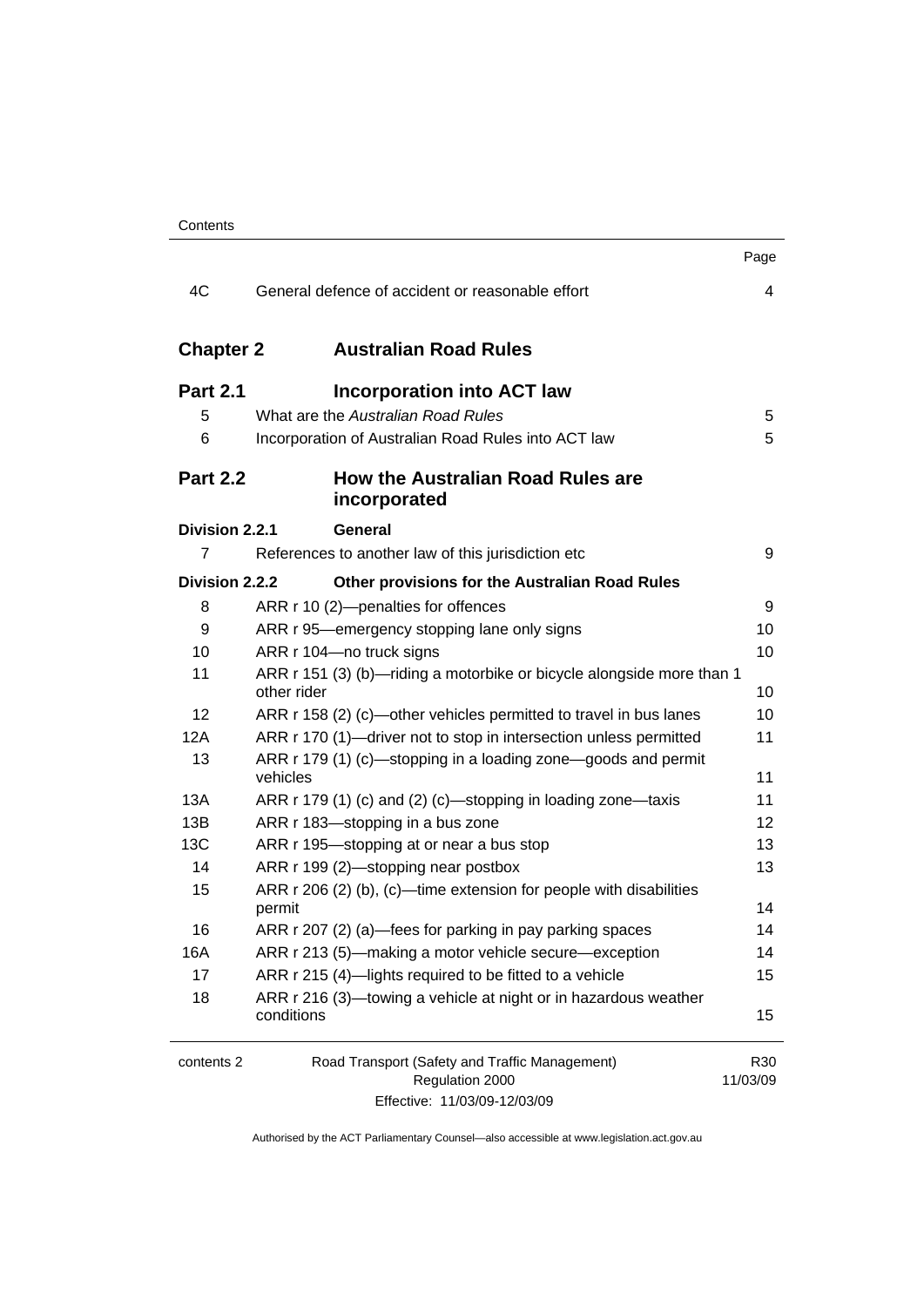| Contents |
|----------|
|----------|

|                 | Page                                                                                   |    |
|-----------------|----------------------------------------------------------------------------------------|----|
| 19              | ARR r 220 (3)—using lights on vehicles that are stopped                                | 15 |
| 20              | ARR r 221 (f)—using hazard warning lights on buses carrying children                   | 15 |
| 21              | ARR r 222-using warning lights on buses carrying children                              | 16 |
| 22              | ARR r 225-use of radar detectors                                                       | 16 |
| 22A             | ARR r 236 (6)—hitchhiking, roadside commerce etc permitted                             | 16 |
| 23              | ARR r 240 (2)-wheeled recreational devices and toys not to be used<br>on certain roads | 17 |
| 23B             | ARR r 266 (3) (b)—wearing of seatbelts by passengers under 16 years<br>old             | 17 |
| 24              | ARR r 266 (7)—wearing of seatbelts by passengers under 16 years<br>old                 | 18 |
| 25              | ARR r 267 (3)—certificates of exemption from wearing seatbelts                         | 18 |
| 26              | ARR r 270 (3)-wearing motorbike helmets                                                | 19 |
| 27              | ARR r 271 (6)-riding on motorbikes                                                     | 19 |
| 27A             | ARR r 280 (2) (a)—other vehicles to which B light rules apply                          | 19 |
| 28              | ARR r 287 (3), (4)-duties of participants in crashes                                   | 20 |
| 29              | ARR r 289 (1) (g)—driving on nature strip                                              | 21 |
| 30              | ARR r 298-driving with a person in or on trailer                                       | 21 |
| 31              | ARR r 310 (3), (4)-exemption for road workers etc                                      | 22 |
| 32              | ARR r 313-postal workers                                                               | 23 |
| 33              | ARR dict-definitions for dictionary                                                    | 23 |
| <b>Part 2.3</b> | <b>Additional ACT road rules</b>                                                       |    |
| Division 2.3.1  | Noise and other nuisances                                                              |    |
| 37              | Making unnecessary engine noise                                                        | 26 |
| 38              | Emission of waste oil or grease                                                        | 26 |
| Division 2.3.2  | Driver and passenger safety                                                            |    |
| 39              | Safety of persons on trailers                                                          | 27 |
| 40              | Passengers in sidecars to be seated                                                    | 28 |
| Division 2.3.3  | <b>Trailers and towing</b>                                                             |    |
| 41              | Number of vehicles that may be drawn                                                   | 28 |
| 42              | Towing by vehicles under 4.5t                                                          | 30 |
|                 |                                                                                        |    |

| R30      | Road Transport (Safety and Traffic Management) | contents 3 |
|----------|------------------------------------------------|------------|
| 11/03/09 | Regulation 2000                                |            |
|          | Effective: 11/03/09-12/03/09                   |            |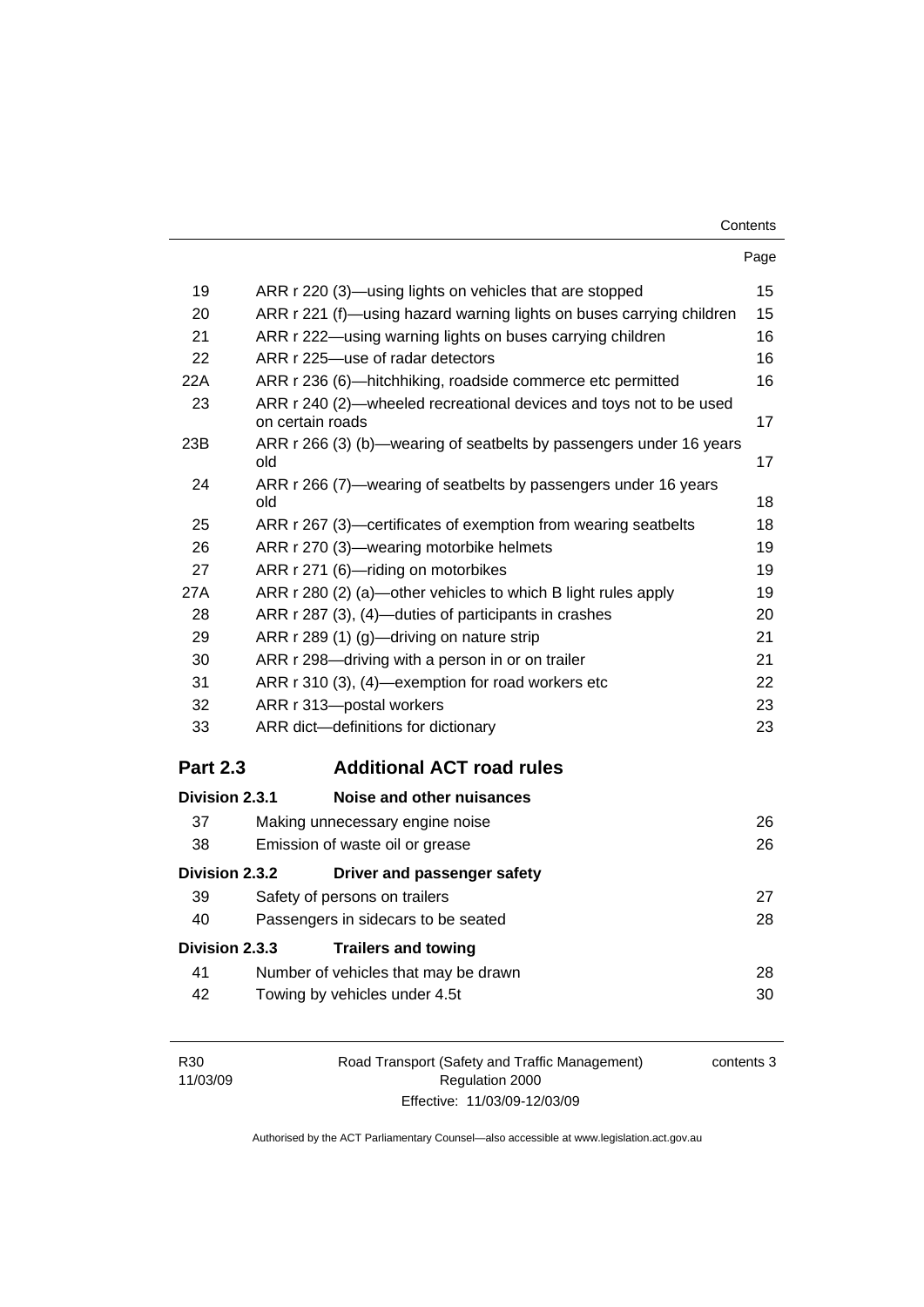#### **Contents**

|                |                                                                             | Page            |
|----------------|-----------------------------------------------------------------------------|-----------------|
| Division 2.3.4 | <b>Lights on vehicles</b>                                                   |                 |
| 43             | Lights on motor vehicles generally                                          | 31              |
| Division 2.3.5 | <b>Metered parking</b>                                                      |                 |
| 44             | Metered parking—parking in spaces                                           | 33              |
| 44A            | Metered parking-parking fees                                                | 33              |
| 44B            | Metered parking-maximum length of stay                                      | 34              |
| 45             | Metered parking-exceptions to s 44A and s 44B                               | 34              |
| 46             | Temporary closure of metered parking spaces                                 | 35              |
| 47             | Misuse of parking meters                                                    | 36              |
| 48             | Interfering with parking meters etc                                         | 36              |
| Division 2.3.6 | <b>Ticket parking</b>                                                       |                 |
| 49             | Ticket parking-parking in spaces                                            | 36              |
| 49A            | Ticket parking-display of tickets                                           | 37              |
| 49B            | Ticket parking-maximum length of stay                                       | 39              |
| 50             | Ticket parking-exceptions to s 49A and s 49B                                | 40              |
| 51             | Temporary closure of ticket parking spaces and areas                        | 41              |
| 52             | Use of false or damaged parking tickets etc                                 | 42              |
| 53             | Misuse of parking ticket machines                                           | 42              |
| 54             | Interfering with parking ticket machines etc                                | 43              |
| 55             | Interfering with parking tickets                                            | 43              |
| Division 2.3.7 | Other ACT road rules about stopping and parking                             |                 |
| 56             | Unauthorised use of parking permits and mobility parking scheme             |                 |
|                | authorities                                                                 | 44              |
| 56A            | Interfering with parking permits and mobility parking scheme<br>authorities | 44              |
| 57A            | Stopping public buses in bus zones and at bus stops                         | 45              |
| 58             | Stopping in an emergency etc or to comply with another law                  | 46              |
| Division 2.3.8 | <b>Other ACT road rules</b>                                                 |                 |
| 59             | Carrying dangerous substances                                               | 47              |
| 60             | Interrupting funeral processions etc                                        | 47              |
| 61             | Driving on roads closed to traffic                                          | 48              |
| 62             | Use of wheeled recreational devices and wheeled toys on roads               | 48              |
|                |                                                                             |                 |
| contents 4     | Road Transport (Safety and Traffic Management)                              | R <sub>30</sub> |
|                | Regulation 2000                                                             | 11/03/09        |
|                | Effective: 11/03/09-12/03/09                                                |                 |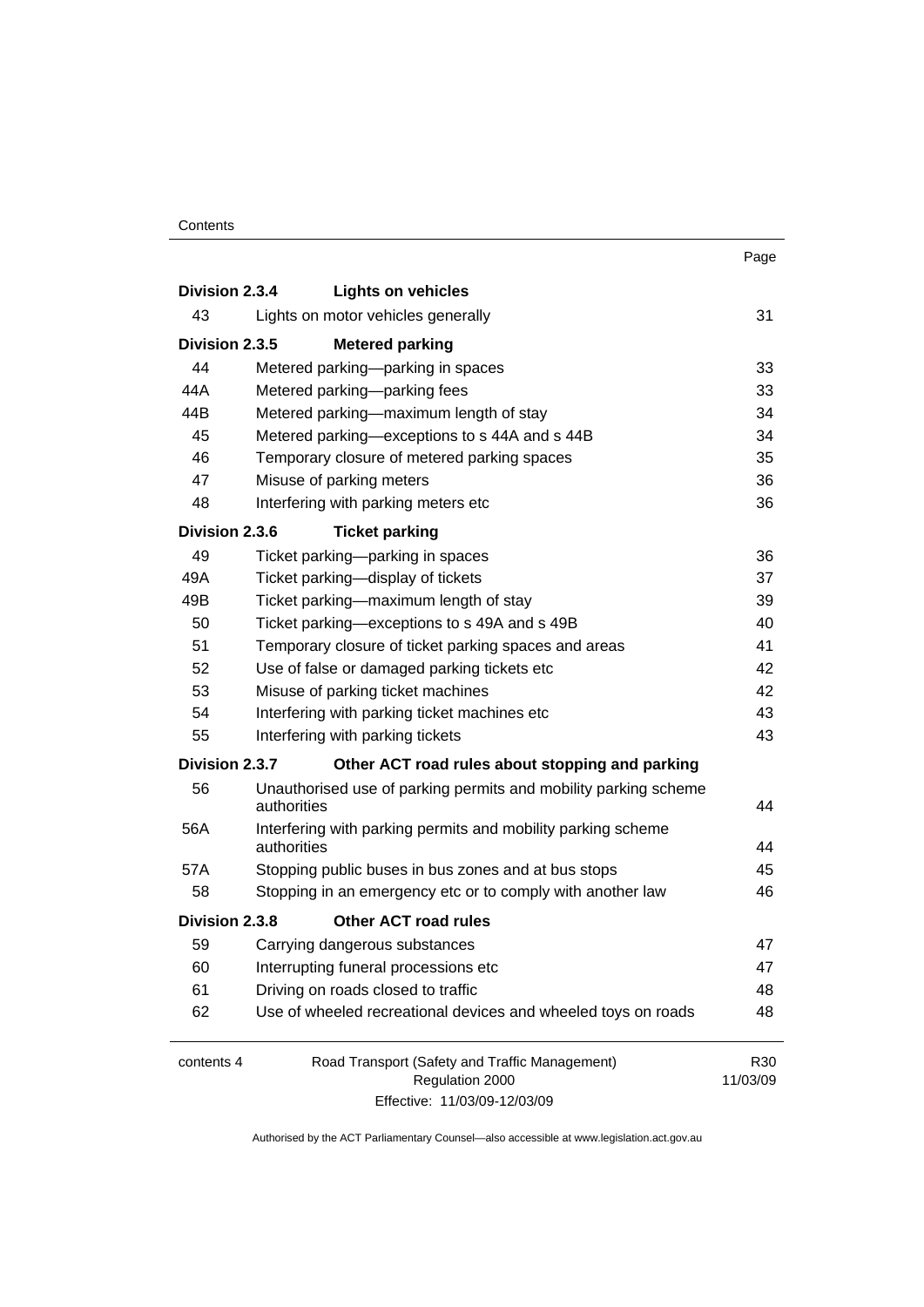| Contents |
|----------|
|----------|

| . . | ٧ |
|-----|---|

| <b>Part 2.4</b> | <b>Other provisions</b>                                                                                 |    |
|-----------------|---------------------------------------------------------------------------------------------------------|----|
| 63              | Devices that are prescribed traffic control devices—Act, dict, def<br>prescribed traffic control device | 49 |
| 64              | Preventing prescribed traffic control devices being clearly visible                                     | 49 |
| 65              | Use of do not overtake turning vehicle sign                                                             | 50 |
| 66              | Approvals etc by road transport authority                                                               | 50 |
| 67              | Exemption from requirement about riding on motorbikes                                                   | 51 |
| 68              | Defence of complying with direction of police officer or authorised<br>person                           | 51 |
| 69              | Exemption for driver of police vehicles                                                                 | 51 |
| 70              | Exemption for driver of emergency vehicles                                                              | 52 |
| 71              | Stopping and parking exemption for police and emergency vehicles<br>and authorised people               | 52 |

# **Chapter 3 Parking**

| <b>Part 3.1</b> | <b>Parking schemes</b>                          |    |
|-----------------|-------------------------------------------------|----|
| Division 3.1.1  | <b>Metered parking schemes</b>                  |    |
| 72              | Metered parking schemes                         | 54 |
| 73              | Metered parking areas                           | 54 |
| 74              | Parking meters                                  | 54 |
| 75              | Metered parking spaces                          | 55 |
| Division 3.1.2  | <b>Ticket parking schemes</b>                   |    |
| 75A             | Parking authorities                             | 55 |
| 75B             | Parking authority guidelines                    | 55 |
| 76              | Ticket parking schemes-road transport authority | 56 |
| 76A             | Ticket parking schemes—parking authorities      | 56 |
| 77              | Ticket parking areas                            | 57 |
| 78              | Ticket parking spaces                           | 57 |
| 79              | Ticket machines                                 | 57 |
| 80              | Parking tickets                                 | 57 |
| 81              | Duration of parking tickets                     | 58 |

| R30      | Road Transport (Safety and Traffic Management) |
|----------|------------------------------------------------|
| 11/03/09 | Regulation 2000                                |
|          | Effective: 11/03/09-12/03/09                   |

contents 5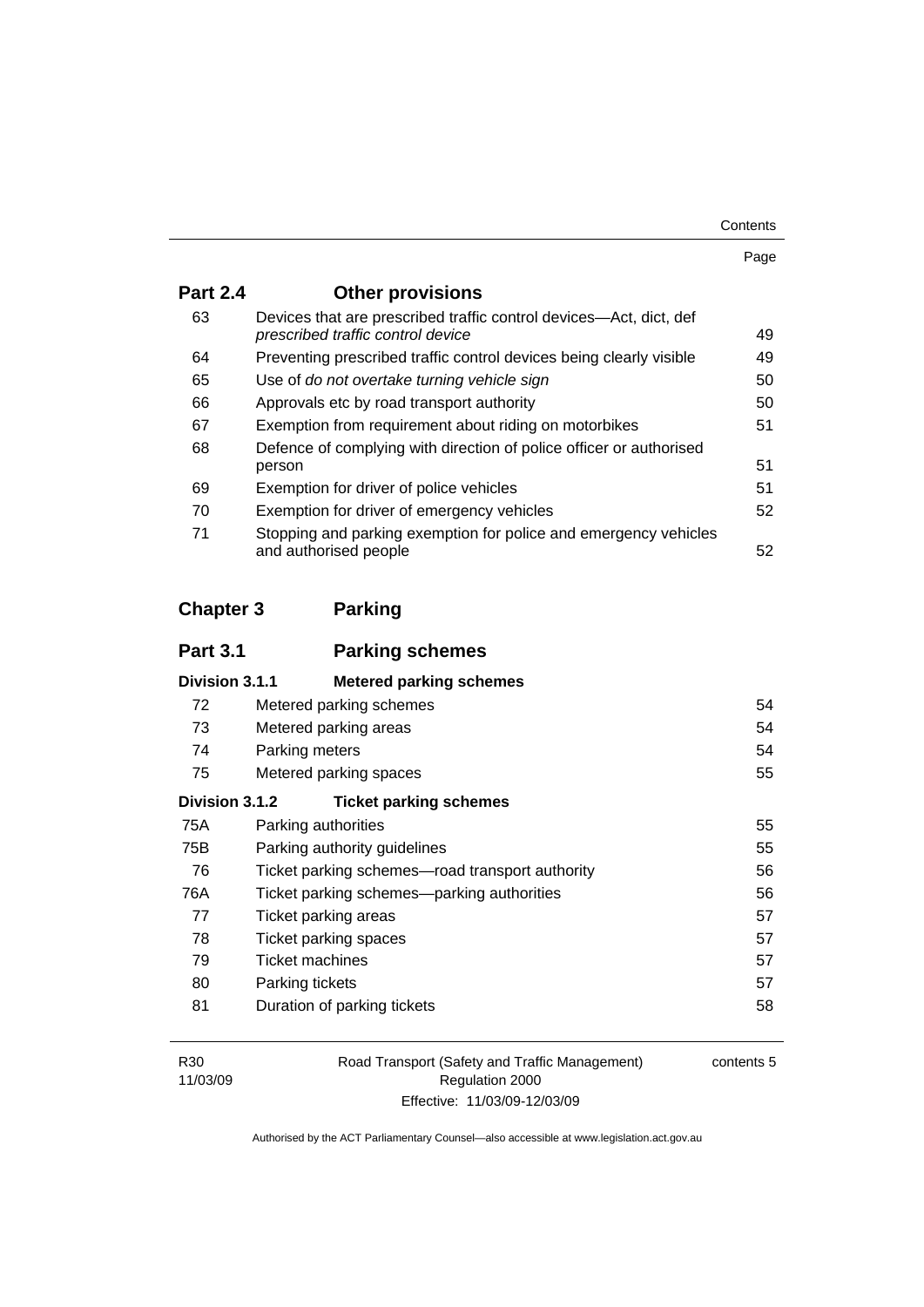| Division 3.1.3  | <b>Heavy vehicle parking</b>                                              |                 |
|-----------------|---------------------------------------------------------------------------|-----------------|
| 82              | Definitions-div 3.1.3                                                     | 58              |
| 83              | References in div 3.1.3 to land adjoining residential land                | 59              |
| 84              | Vehicle parked partly on residential land                                 | 59              |
| 85              | Parking of certain vehicles on residential land prohibited                | 59              |
| 85A             | No more than 1 heavy vehicle on residential land                          | 59              |
| 85B             | Heavy vehicles to be parked away from residential land boundaries         | 60              |
| 86              | Parking of certain vehicles on land adjoining residential land prohibited | 61              |
| 87              | Parking of certain commercial vehicles on land with multi-unit housing    | 61              |
| 87A             | No offence if reasonable necessity etc                                    | 62              |
| 87B             | Heavy vehicle refrigeration units not to be operated on residential land  | 62              |
| 87C             | Prohibition on night operation of heavy vehicle                           | 63              |
| 88              | Daily infringement                                                        | 63              |
| Division 3.1.3A | Heavy vehicle parking-enforcement                                         |                 |
| 89              | Meaning of occupier-div 3.1.3A                                            | 64              |
| 90              | Power to enter premises                                                   | 64              |
| 91              | Production of identity card                                               | 65              |
| 92              | Consent to entry                                                          | 65              |
| 93              | General powers on entry to premises                                       | 66              |
| 94              | Damage etc to be minimised                                                | 67              |
| 95              | Compensation for exercise of enforcement powers                           | 67              |
| Division 3.1.4  | <b>Miscellaneous</b>                                                      |                 |
| 97A             | Other powers to provide pay parking                                       | 68              |
| 98              | Overlapping schemes                                                       | 68              |
| 98A             | Income from ticket parking scheme                                         | 68              |
| 98B             | Costs of ticket parking scheme                                            | 69              |
| 99              | Trailers not separately chargeable                                        | 69              |
| <b>Part 3.2</b> | Parking permits and mobility parking scheme<br>authorities                |                 |
| 100             | Parking permits                                                           | 70              |
| 101             | Mobility parking scheme authorities                                       | 71              |
| contents 6      | Road Transport (Safety and Traffic Management)                            | R <sub>30</sub> |
|                 | Regulation 2000                                                           | 11/03/09        |

Effective: 11/03/09-12/03/09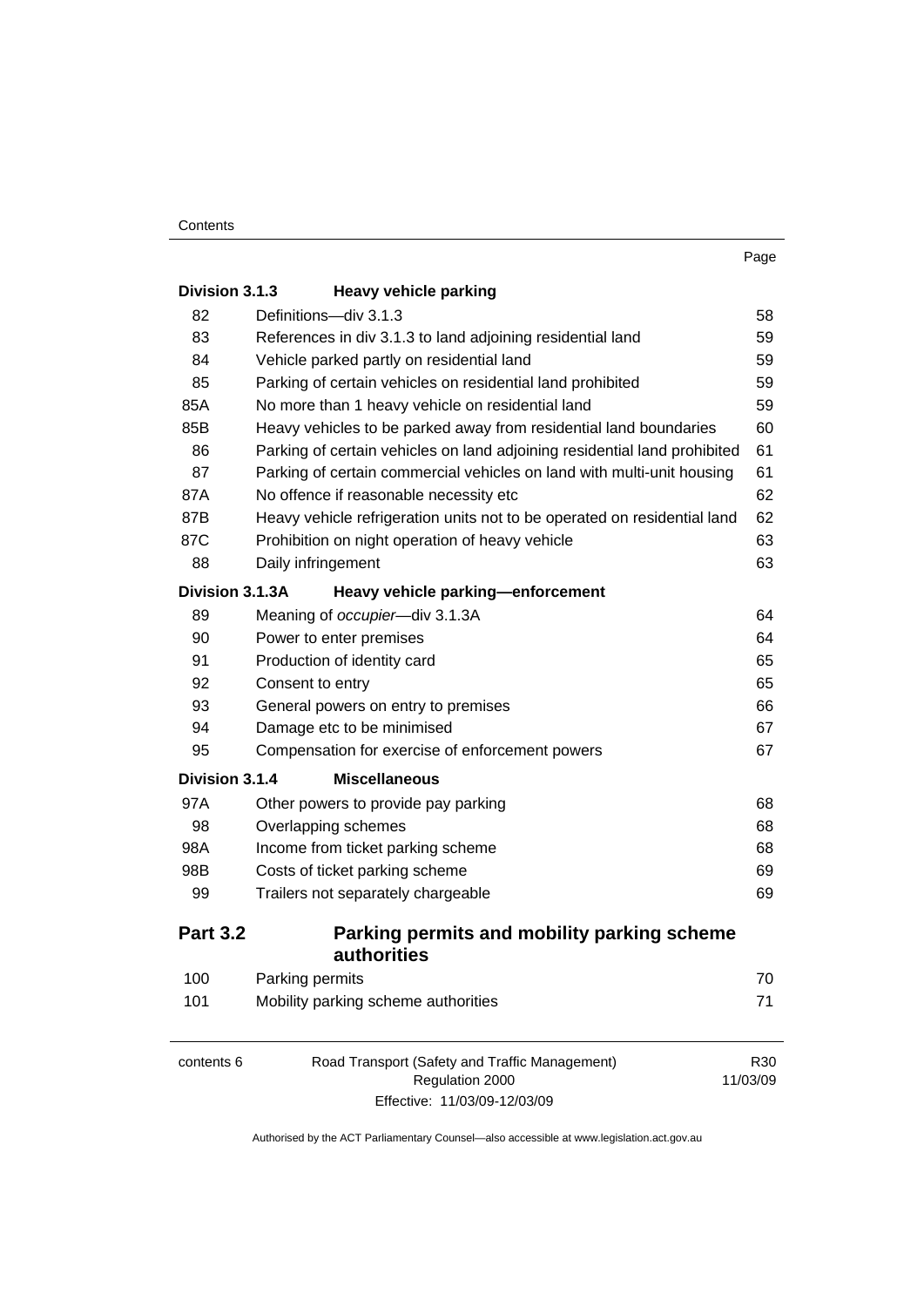|                                          |                  |                                                                                  | Contents |
|------------------------------------------|------------------|----------------------------------------------------------------------------------|----------|
|                                          |                  |                                                                                  | Page     |
|                                          | 101A             | Parking permits and mobility parking scheme authorities—cancellation             | 72       |
|                                          | 101B             | Parking permits and mobility parking scheme authorities—return when<br>cancelled | 73       |
|                                          | <b>Part 3.3</b>  | <b>Parking-other provisions</b>                                                  |          |
|                                          | 101C             | Marking tyres by parking inspectors                                              | 74       |
|                                          | <b>Chapter 4</b> | <b>Traffic offence detection devices</b>                                         |          |
|                                          | 102              | Definitions-ch 4                                                                 | 75       |
|                                          | 103              | Approved traffic offence detection devices                                       | 77       |
|                                          | 103A             | Approval of police vehicle speedometers                                          | 77       |
|                                          | 104              | Major testing of laser speed measuring devices                                   | 78       |
|                                          | 104A             | Major testing of other traffic offence detection devices                         | 79       |
|                                          | 104B             | Certification and sealing of traffic offence detection devices                   | 80       |
|                                          | 105              | Use of certain digital camera detection devices                                  | 81       |
|                                          | 105A             | Use of certain laser speed measuring devices                                     | 82       |
|                                          | 105B             | Use of certain radar speed measuring devices                                     | 83       |
|                                          | 106              | Approved people—testing and sealing                                              | 84       |
|                                          | 107              | Approved people-use                                                              | 84       |
|                                          | 107A             | Recording of camera detection device image files—Act, s 23 (2) (c) (ii)          | 85       |
|                                          | 107B             | Verification of camera detection device image files-Act,                         |          |
|                                          |                  | s 23 (2) (c) (iii)                                                               | 86       |
|                                          | 108              | Meaning of vehicle image codes                                                   | 86       |
| <b>Chapter 5</b><br><b>Miscellaneous</b> |                  |                                                                                  |          |
|                                          | 109              | Additional powers of police                                                      | 91       |
|                                          | 110              | Prohibition on car minding                                                       | 91       |
|                                          | 111              | Removal of unattended vehicles-Act, s 32 (1) (c)                                 | 92       |
|                                          | 112              | Disposal of impounded vehicles-Act, s 10K                                        | 92       |
|                                          | 112A             | Disposal of forfeited vehicles-Act, s 10K                                        | 94       |
|                                          | 113              | Responsible person to inspect driver licence                                     | 94       |
|                                          | 114              | Responsible person's consent                                                     | 94       |
|                                          |                  | $\mathbf{f}$ and a set of $\mathbf{f}$ and $\mathbf{f}(\mathbf{f})$              |          |

| R30      |
|----------|
| 11/03/09 |

Road Transport (Safety and Traffic Management) Regulation 2000 Effective: 11/03/09-12/03/09

contents 7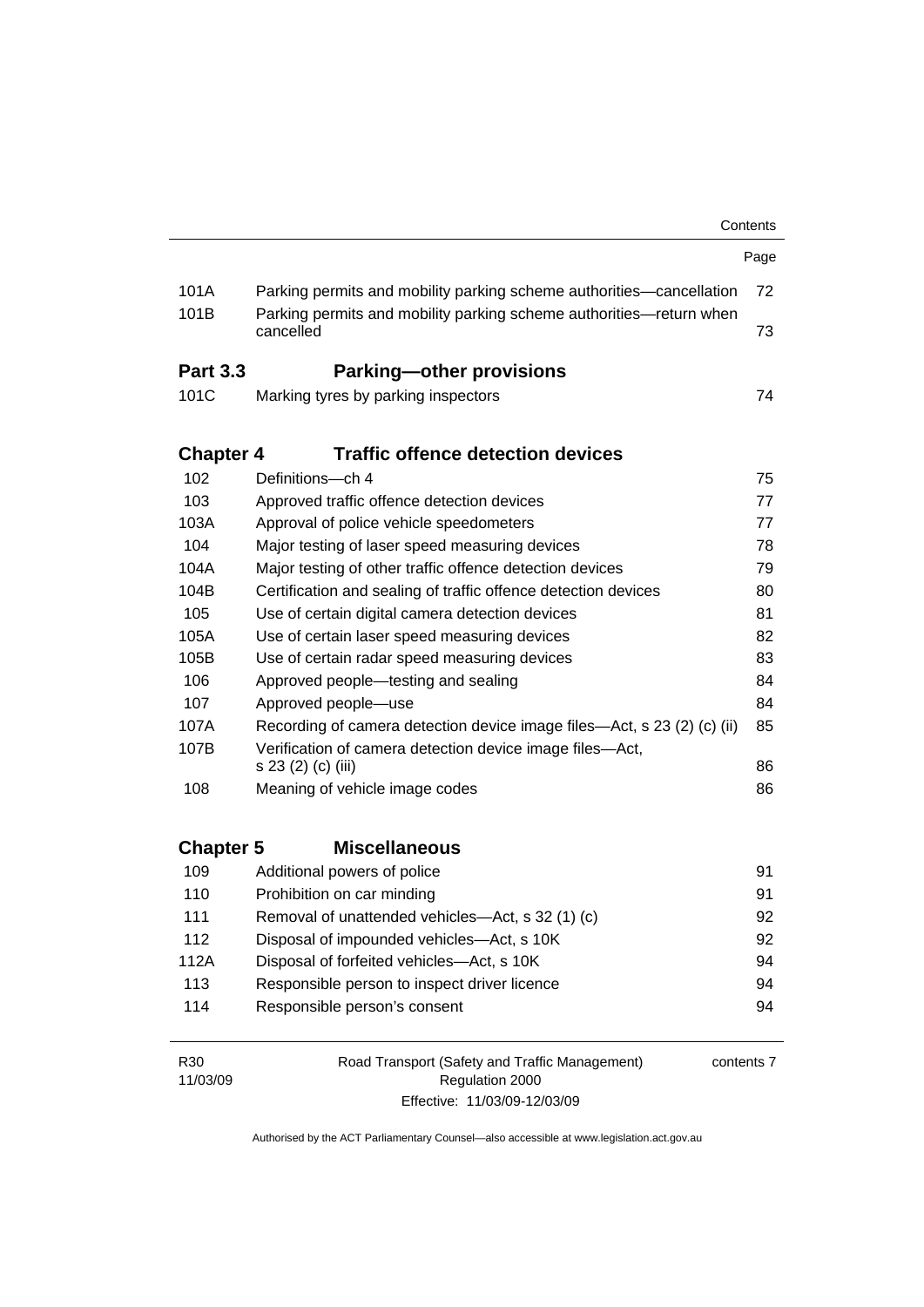| Contents |
|----------|
|----------|

|                                                                 | Page |
|-----------------------------------------------------------------|------|
| Standards for safe carriage of loads—Act, s 14 (2)              | 94   |
| <b>Schedule 1</b><br><b>Meaning of location codes on images</b> | 95   |
| <b>Digital camera detection devices</b>                         | 95   |
| <b>Fixed camera detection devices</b>                           | 101  |
| <b>Dictionary</b>                                               | 103  |
|                                                                 |      |
| About the endnotes<br>1                                         |      |
| Abbreviation key                                                |      |
| 114<br>Legislation history                                      |      |
| Amendment history                                               | 119  |
| Earlier republications                                          | 135  |
|                                                                 |      |

contents 8 Road Transport (Safety and Traffic Management) Regulation 2000 Effective: 11/03/09-12/03/09

R30 11/03/09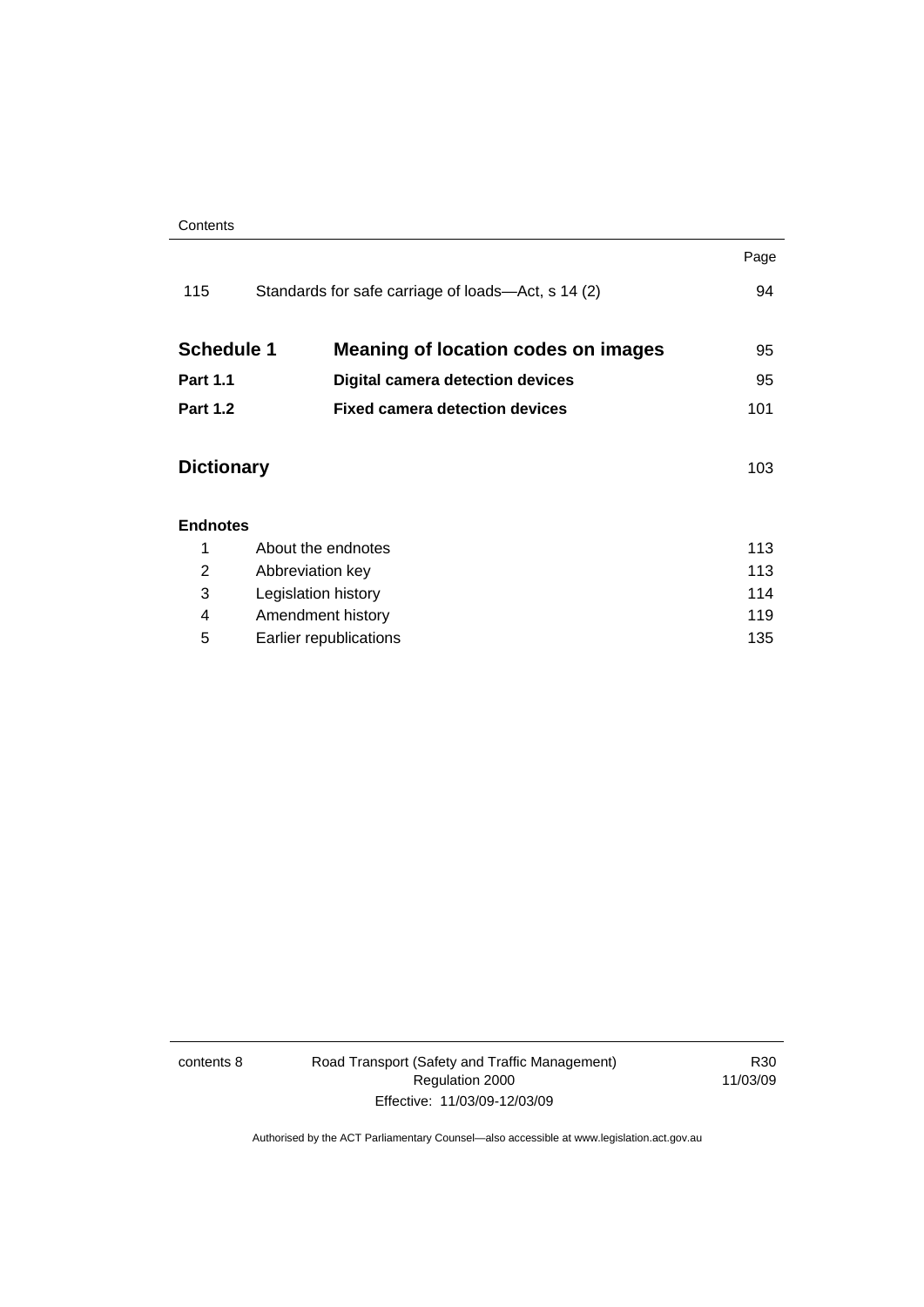<span id="page-10-0"></span>

# **Road Transport (Safety and Traffic Management) Regulation 2000**

made under the

**Road Transport (Safety and Traffic Management) Act 1999** 

R30 11/03/09

l

Road Transport (Safety and Traffic Management) Regulation 2000 Effective: 11/03/09-12/03/09

page 1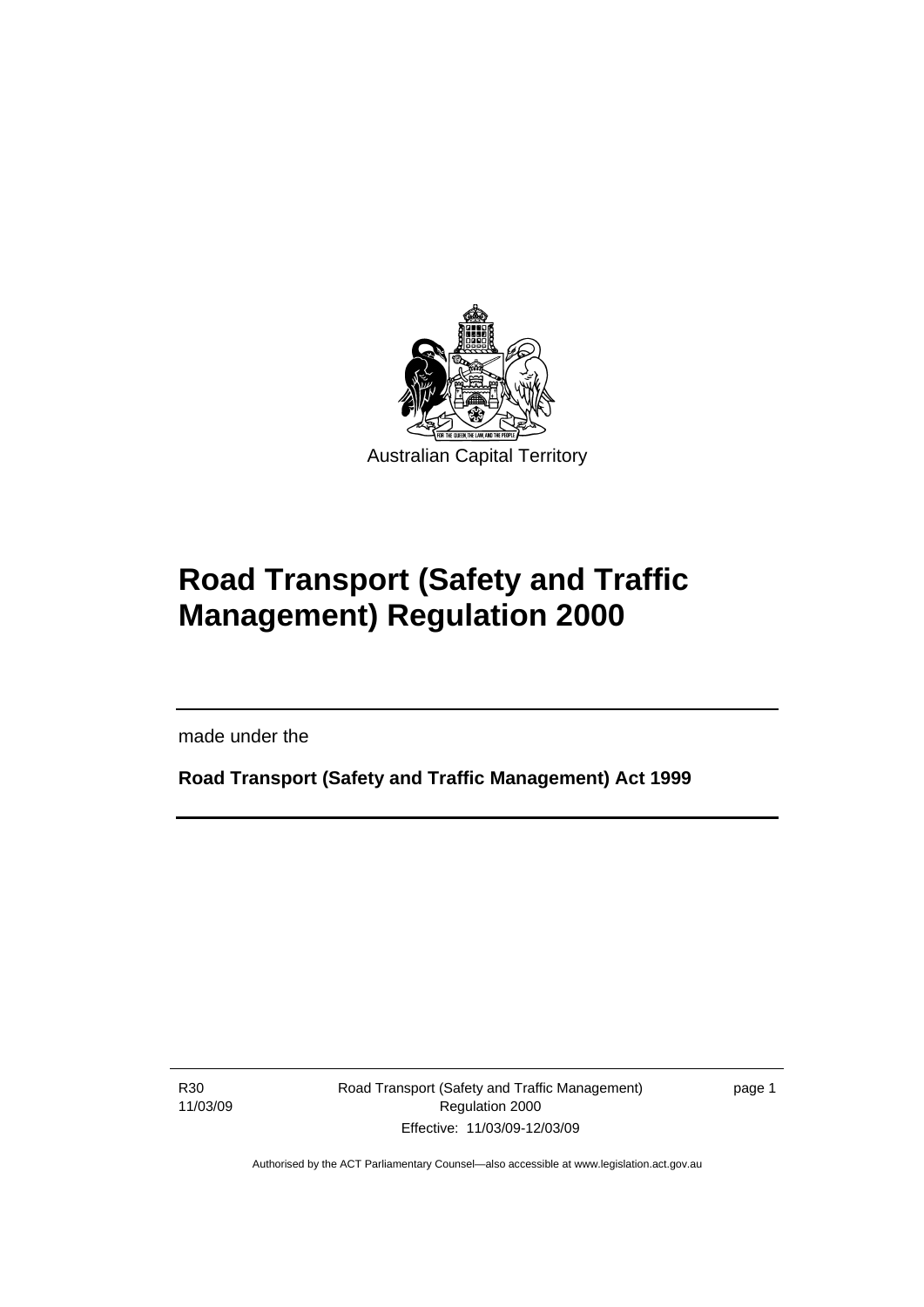<span id="page-11-0"></span>Section 1

# **Chapter 1** Preliminary

#### **1 Name of regulation**

This regulation is the *Road Transport (Safety and Traffic Management) Regulation 2000*.

#### **2 Dictionary**

The dictionary at the end of this regulation is part of the regulation.

*Note 1* The dictionary at the end of this regulation defines certain terms used in this regulation, and includes references (*signpost definitions*) to other terms defined elsewhere.

> For example, the signpost definition '*semitrailer*—see the *Road Transport (Vehicle Registration) Regulation 2000*, dictionary.' means that the term 'semitrailer' is defined in that dictionary and the definition applies to this regulation.

*Note 2* A definition in the dictionary (including a signpost definition) applies to the entire regulation unless the definition, or another provision of the regulation, provides otherwise or the contrary intention otherwise appears (see Legislation Act, s 155 and s 156 (1)).

#### **3 Dictionary—application to Australian Road Rules**

The definitions in the dictionary do not apply to the Australian Road Rules unless this regulation provides otherwise.

*Note* See div 2.2.1, note 2 for the relevant provisions of this regulation.

#### **3A** *Road* **includes road related area**

In this regulation:

*road* includes a road related area.

R30 11/03/09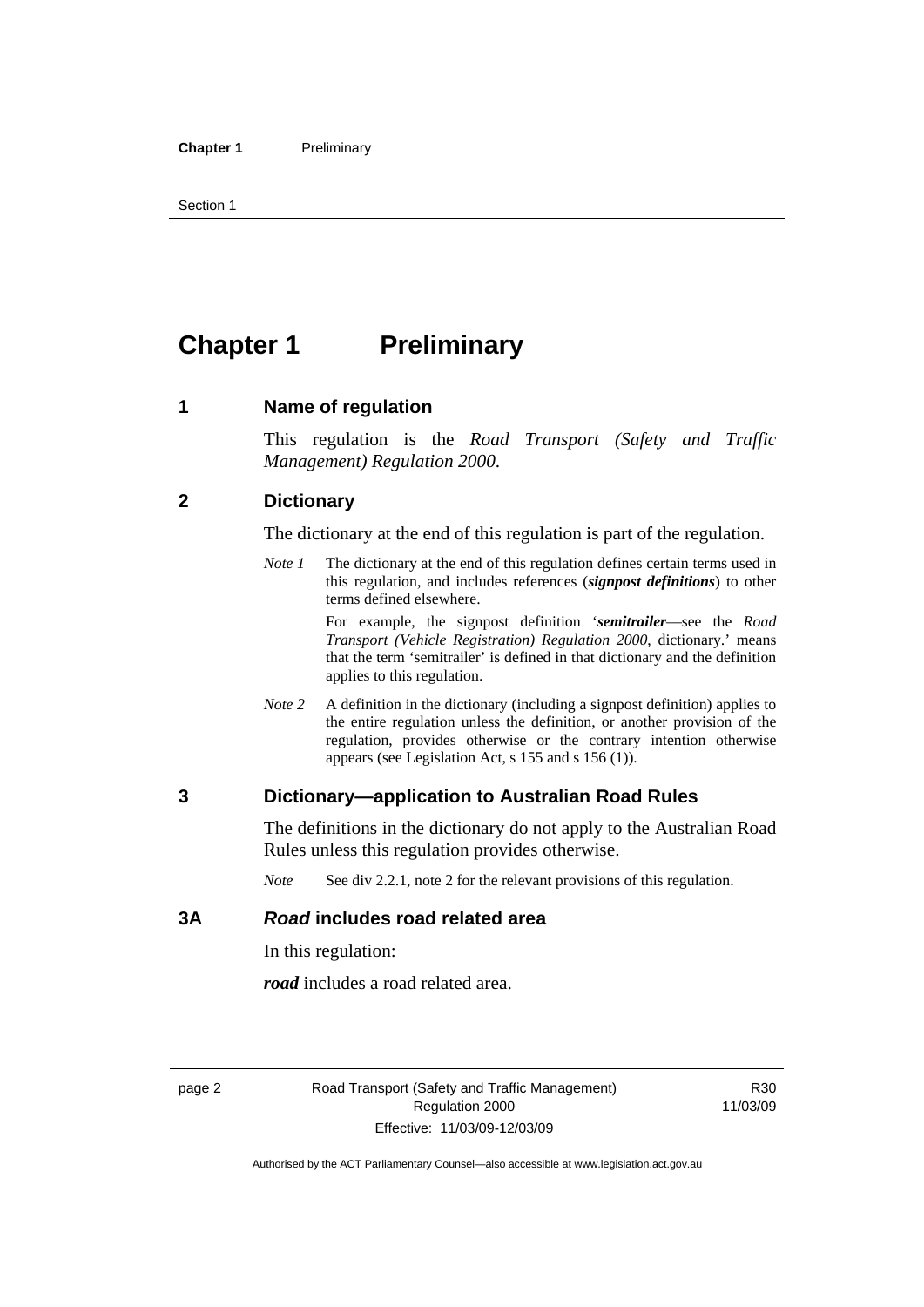#### <span id="page-12-0"></span>**3B Meaning of** *park* **and** *stop*

In this regulation:

*park*, in relation to a driver, includes stop and allow the driver's vehicle to stay (whether or not the driver leaves the vehicle).

*stop*, for a driver, includes park, but does not include stop to reverse the driver's vehicle into a parking bay or other parking space.

#### **4 Notes**

A note in this regulation is explanatory and is not part of this regulation.

*Note* See the Legislation Act, s 127 (1), (4) and (5) for the legal status of notes.

#### **4A Offences against regulation—application of Criminal Code etc**

Other legislation applies in relation to offences against this regulation (including the Australian Road Rules).

*Note 1 Criminal Code*

The Criminal Code, ch 2 applies to an offence against this regulation (see Code, pt 2.1).

The chapter sets out the general principles of criminal responsibility (including burdens of proof and general defences), and defines terms used for offences to which the Code applies (eg *conduct*, *intention*, *recklessness* and *strict liability*).

*Note 2 Penalty units* 

The Legislation Act, s 133 deals with the meaning of offence penalties that are expressed in penalty units.

*Note 3* The Australian Road Rules are to be read with, and as if they formed part of, this regulation (see s 6).

R30 11/03/09 page 3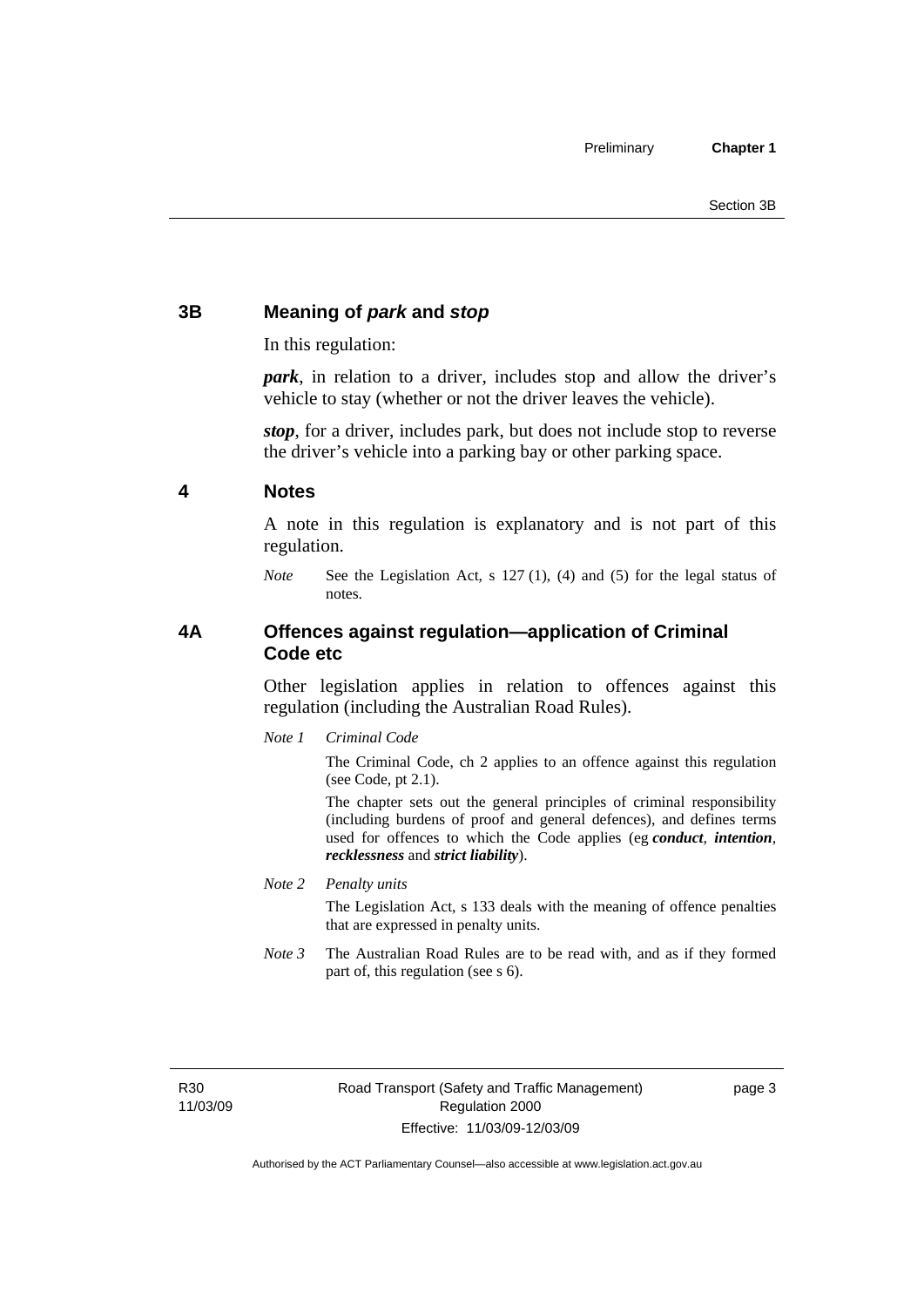#### <span id="page-13-0"></span>**Chapter 1** Preliminary

Section 4B

#### **4B Offences against regulation are strict liability offences**

An offence against this regulation (including the Australian Road Rules) is a strict liability offence.

#### **4C General defence of accident or reasonable effort**

Without limiting any other defence, it is a defence to an offence against this regulation (including the Australian Road Rules) if the defendant proves that the offence—

- (a) was the result of an accident; or
- (b) could not have been avoided by any reasonable efforts by the defendant.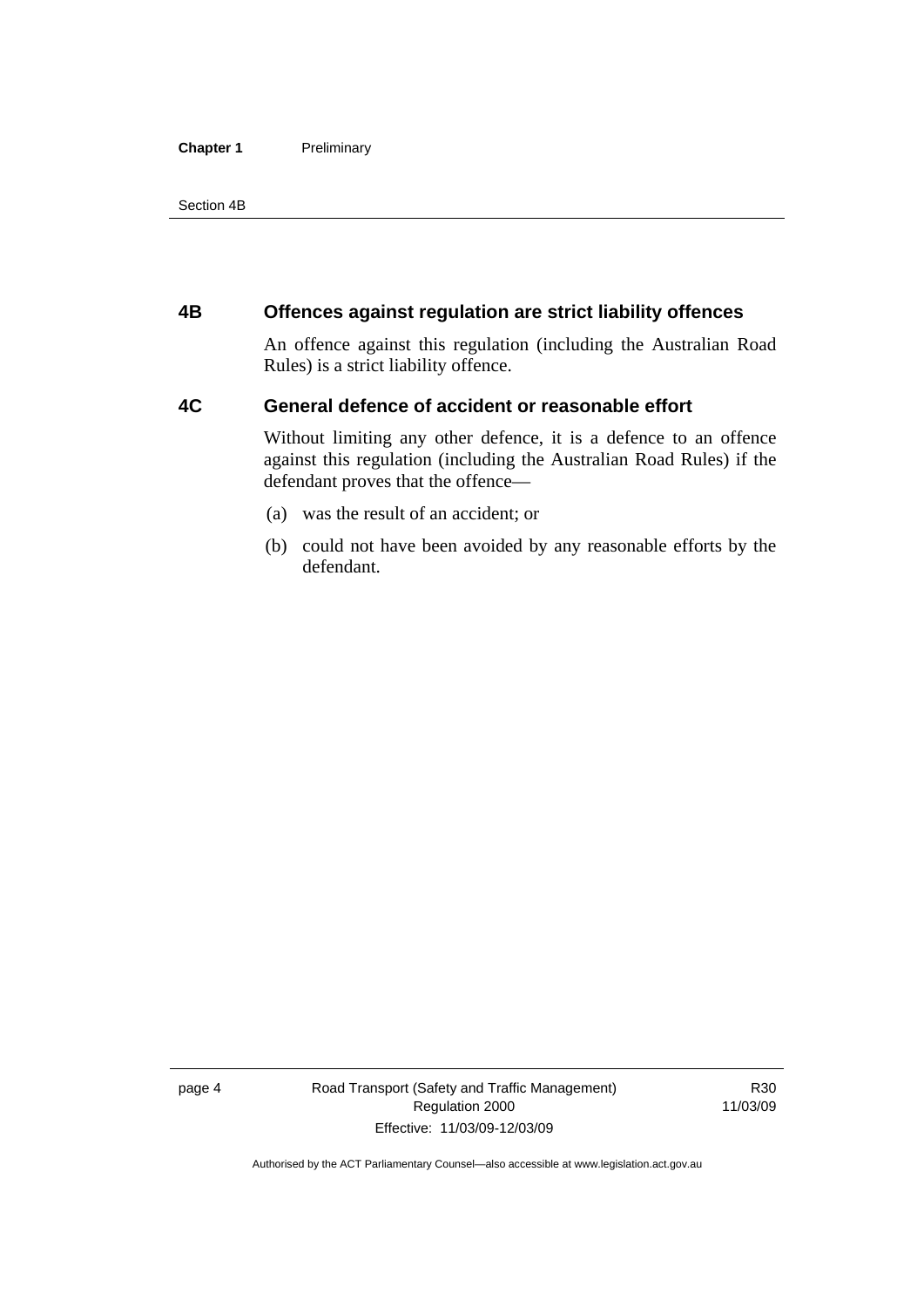## <span id="page-14-0"></span>**Chapter 2 Australian Road Rules**

## **Part 2.1 Incorporation into ACT law**

#### **5 What are the** *Australian Road Rules*

In this regulation, the *Australian Road Rules* are that part of the publication known as the Australian Road Rules, ISBN 0 7240 8874 1 published by the National Road Transport Commission on 22 October 2003 that consists of the rules approved by the Australian Transport Council under the *National Road Transport Commission Act 1991* (Cwlth).

- *Note 1* The Australian Road Rules are available on the ACT legislation register (www.legislation.act.gov.au).
- *Note 2* The National Road Transport Commission is now the National Transport Commission (see the *National Transport Commission Act 2003* (Cwlth)).

#### **6 Incorporation of Australian Road Rules into ACT law**

- (1) The Australian Road Rules (other than rule 2) are to be read with, and as if they formed part of, this regulation.
- (2) Subsection (1) has effect subject to this regulation.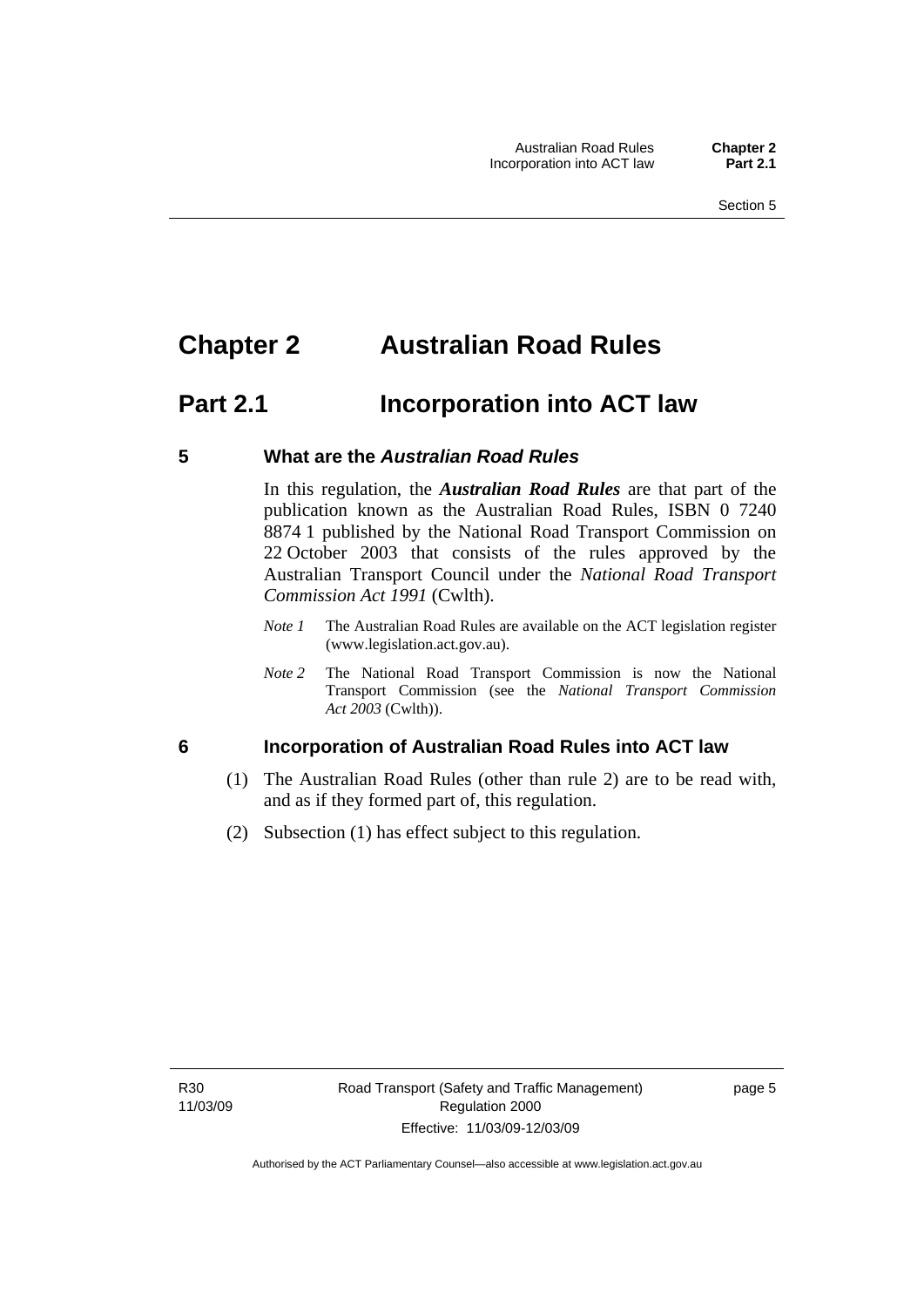# **Part 2.2 How the Australian Road Rules are incorporated**

#### **Division 2.2.1 General**

*Note 1* The Australian Road Rules are not completely self-contained and need to be read with associated laws of each jurisdiction. Many of the rules provide for 'another law of this jurisdiction' to define terms used in the Australian Road Rules for application of the Australian Road Rules in the ACT, to permit things to be done in the ACT otherwise prohibited by the Australian Road Rules or to exempt persons in the ACT from complying with the Australian Road Rules.

| column 1 |                | column <sub>2</sub>             | column 3                     |
|----------|----------------|---------------------------------|------------------------------|
|          | item           | <b>ARR</b> provision            | provision of this regulation |
|          | 1              | 10(2)                           | 8                            |
|          | $\overline{2}$ | 95                              | 9                            |
|          | 3              | 104                             | 10                           |
|          | 4              | 151(3)(b)                       | 11                           |
|          | 5              | 158(2)(c)                       | 12                           |
|          | 6              | 170(1)                          | 12A                          |
|          | 7              | 179(1)(c)                       | 13                           |
|          | 8              | 179 $(1)$ $(c)$ and $(2)$ $(c)$ | 13A                          |
|          | 9              | 183(1)                          | 13B                          |
|          | 10             | 195(1)                          | 13C                          |
|          | 11             | 199(2)                          | 14                           |
|          | 12             | $206(2)$ (b) and (c)            | 15                           |
|          | 13             | 207(2)(a)                       | 16                           |
|          |                |                                 |                              |

*Note 2* The following table sets out the provisions of the Australian Road Rules for which provision is made by this part:

#### page 6 Road Transport (Safety and Traffic Management) Regulation 2000 Effective: 11/03/09-12/03/09

R30 11/03/09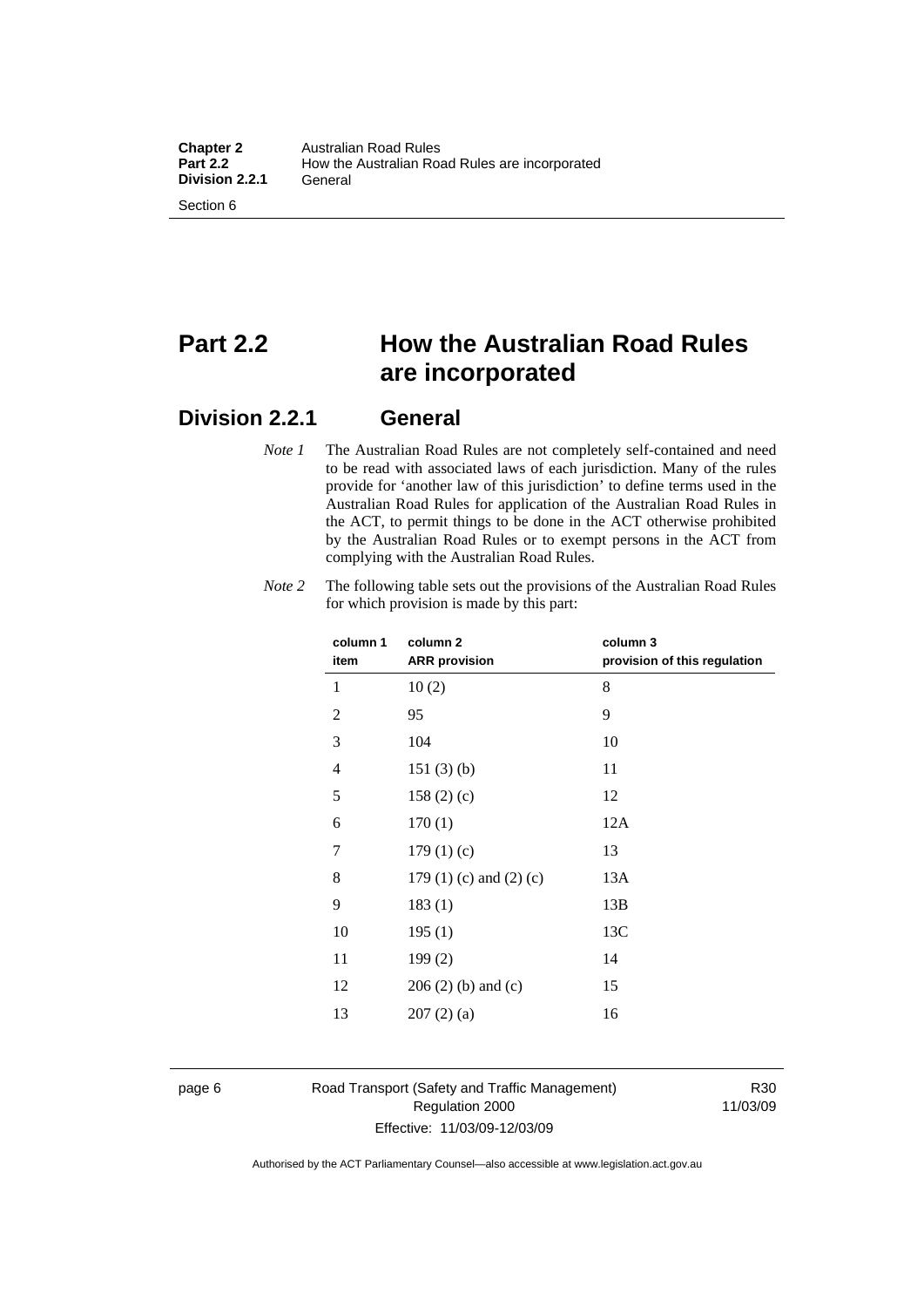#### Australian Road Rules **Chapter 2**  How the Australian Road Rules are incorporated<br>General **Division 2.2.1**

| column 1<br>item | column <sub>2</sub><br><b>ARR provision</b> | column 3<br>provision of this regulation |
|------------------|---------------------------------------------|------------------------------------------|
|                  |                                             |                                          |
| 14               | 213(5)                                      | 16A                                      |
| 15               | 215(4)                                      | 17                                       |
| 16               | 216(3)                                      | 18                                       |
| 17               | 220(3)                                      | 19                                       |
| 18               | 221(f)                                      | 20                                       |
| 19               | 222                                         | 21                                       |
| 20               | 225                                         | 22                                       |
| 21               | 236(6)                                      | 22A                                      |
| 22               | 240(2)                                      | 23                                       |
| 23               | 266(3)(b)                                   | 23B                                      |
| 24               | 266(7)                                      | 24                                       |
| 25               | 267(3)                                      | 25                                       |
| 26               | 270(3)                                      | 26                                       |
| 27               | 271(6)                                      | 27                                       |
| 28               | 280(2)(a)                                   | 27A                                      |
| 29               | $287(3)$ (e) and (4)                        | 28                                       |
| 30               | 289(1)(g)                                   | 29                                       |
| 31               | 298                                         | 30                                       |
| 32               | $310(3)$ and $(4)$                          | 31                                       |
| 33               | 313                                         | 32                                       |
| 34               | dict, def approved bicycle<br>helmet        | 33(1)                                    |
| 35               | dict, def <i>authorised</i> person          | 33(1)                                    |
| 36               | dict, def emergency worker                  | 33(1)                                    |
| 37               | dict, def GVM                               | 33(2)                                    |

R30 11/03/09 Road Transport (Safety and Traffic Management) Regulation 2000 Effective: 11/03/09-12/03/09

page 7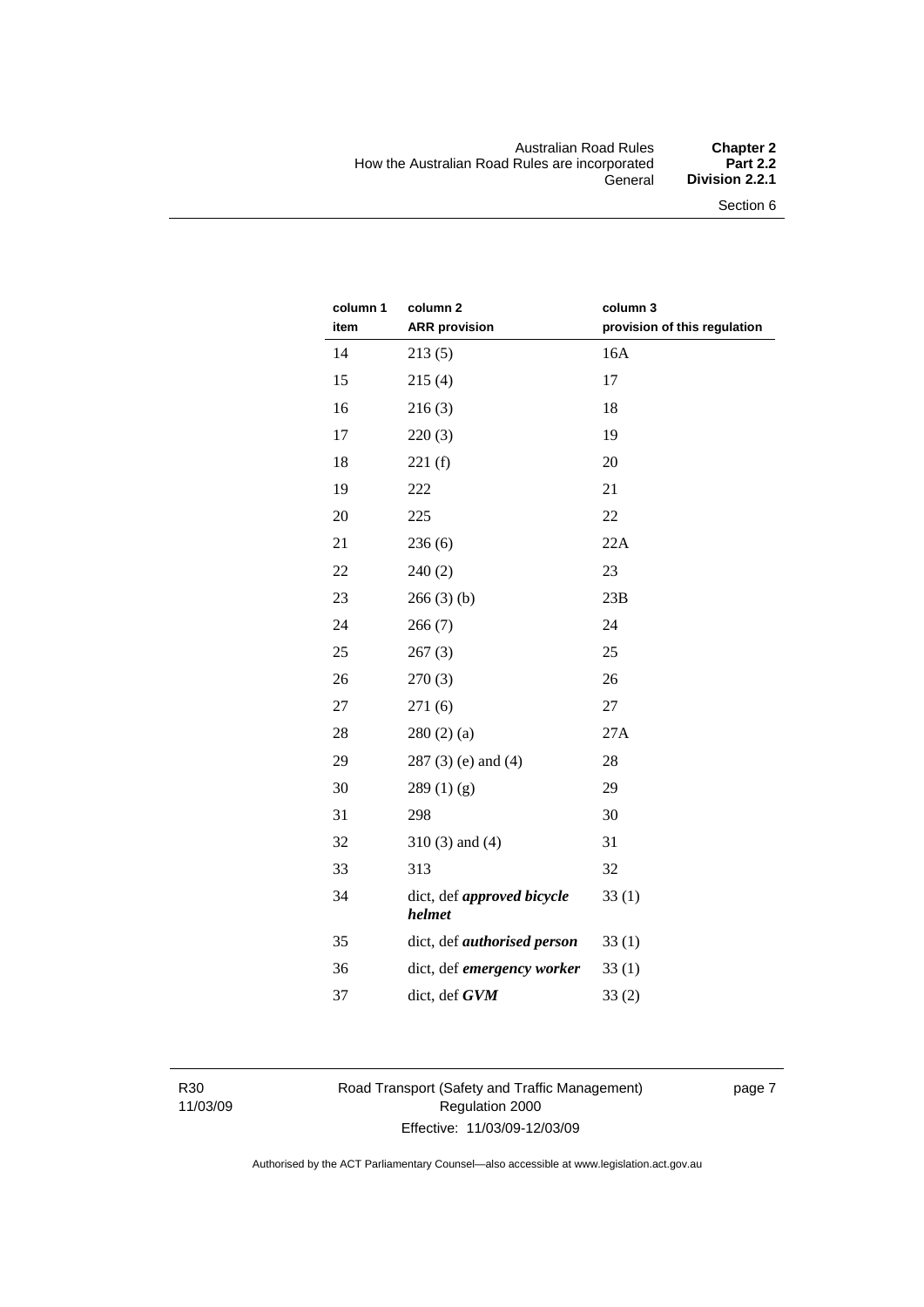Section 6

| column 1<br>item | column 2<br><b>ARR</b> provision                 | column 3<br>provision of this regulation |
|------------------|--------------------------------------------------|------------------------------------------|
| 38               | dict, def hazard warning<br>lights               | 33(3)                                    |
| 39               | dict. def <i>mechanical</i><br>signalling device | 33(1)                                    |
| 40               | dict, def <i>oversize</i> vehicle                | 33 (1)                                   |
| 41               | dict, def <i>police</i> officer                  | 33(1)                                    |
| 42               | dict, def <i>portable</i> warning<br>triangle    | 33(4)                                    |
| 43               | dict, def postal worker                          | 33(1)                                    |
| 44               | dict, def <i>public</i> bus                      | 33(1)                                    |
| 45               | dict, def <i>taxi</i>                            | 33(1)                                    |

*Note 3* The following table sets out other provisions of the Australian Road Rules for which provision is made by other territory laws (including provisions in other parts of this regulation):

| column 1<br>item | column <sub>2</sub><br><b>ARR</b> provision | column 3<br>other law                                            |
|------------------|---------------------------------------------|------------------------------------------------------------------|
| 1                | 12(2)                                       | Road Transport (General) Act 1999,<br>s 12                       |
| 2                | 13(2)                                       | Road Transport (General) Act 1999,<br>s 12                       |
| 3                | $28(2)$ , n 3                               | this regulation, s 65                                            |
| 4                | $32(2)$ , n 3                               | this regulation, s 65                                            |
| 5                | 185(1)                                      | this regulation, s 100                                           |
| 6                | $287(1)$ , n 2                              | Road Transport (Safety and Traffic<br>Management) Act 1999, s 16 |

page 8 Road Transport (Safety and Traffic Management) Regulation 2000 Effective: 11/03/09-12/03/09

R30 11/03/09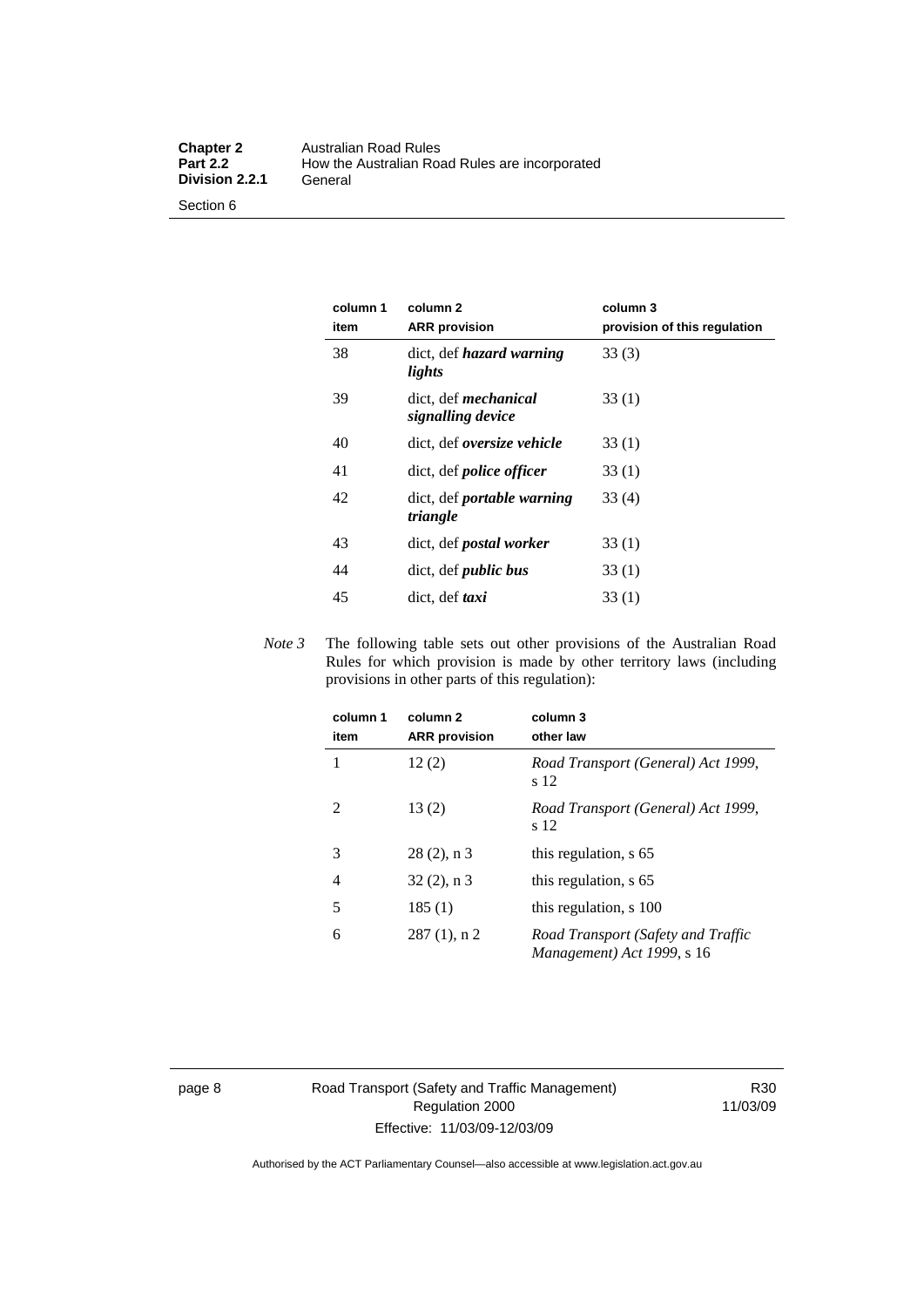#### <span id="page-18-0"></span>**7 References to another law of this jurisdiction etc**

- (1) In the Australian Road Rules, a reference to *another law of this jurisdiction* includes a reference to the Act.
	- *Note* A reference to an Act includes a reference to the statutory instruments made or in force under the Act, including any regulation (see Legislation Act, s 104).
- (2) In the Australian Road Rules:

*law of this jurisdiction* means a territory law or a law applying as a territory law.

*this jurisdiction* means the Australian Capital Territory.

### **Division 2.2.2 Other provisions for the Australian Road Rules**

#### **8 ARR r 10 (2)—penalties for offences**

For the Australian Road Rules, rule 10 (2), the penalty for an offence against the Australian Road Rules is a maximum penalty of 20 penalty units.

page 9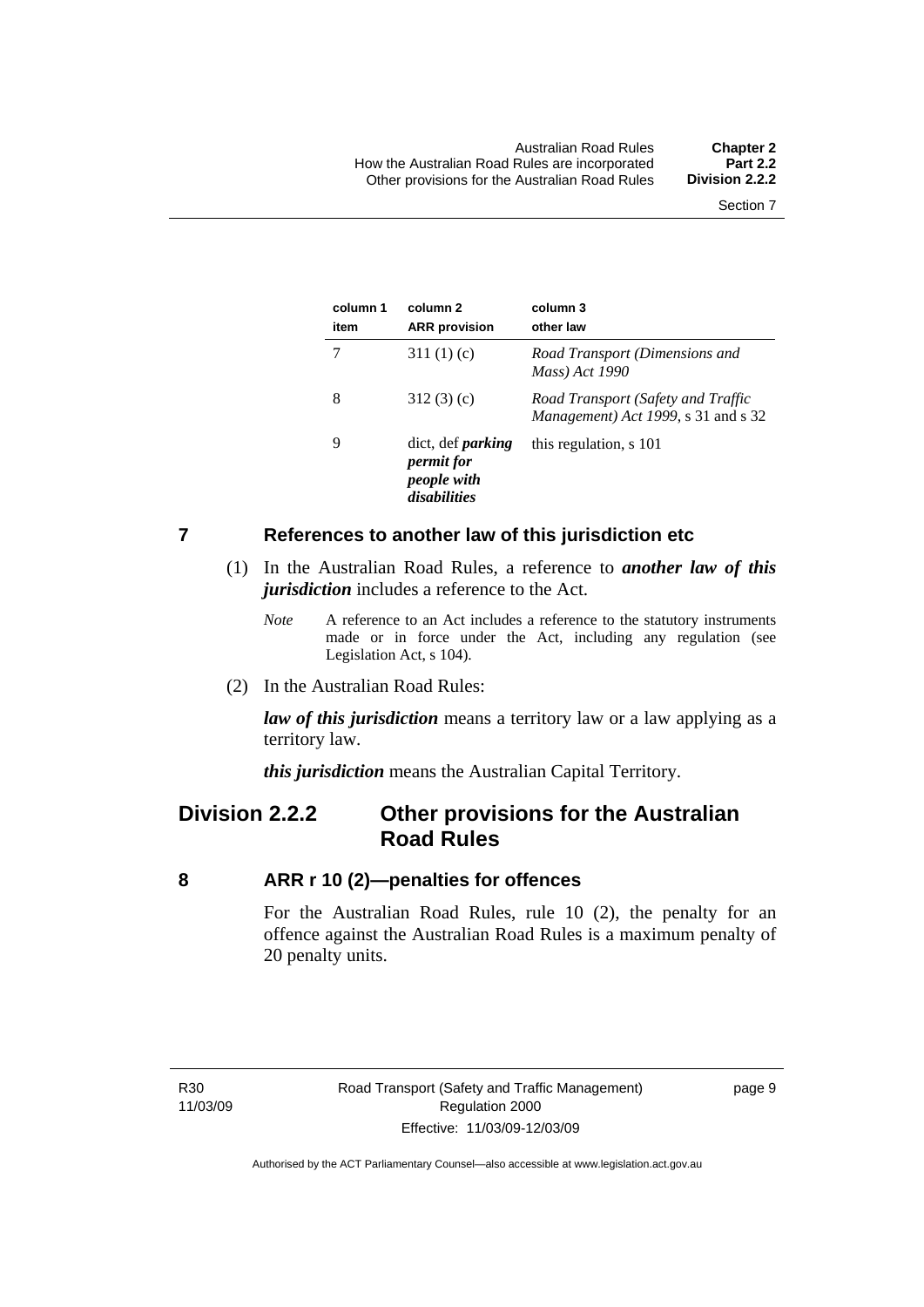#### <span id="page-19-0"></span>**9 ARR r 95—emergency stopping lane only signs**

For the Australian Road Rules, rule 95, the driver of a police vehicle or emergency vehicle is permitted to drive in an emergency stopping lane.

#### **10 ARR r 104—no truck signs**

For the Australian Road Rules, rule 104, a driver is permitted to drive the vehicle on a road (or a bridge, causeway, ramp or similar structure forming part of a road) past a *no trucks sign* mentioned in rule 104 (1), (2) or (3) if the destination of the driver's vehicle is a place on or reached from the road (or structure) and there is no alternative route by which to reach the destination.

#### **11 ARR r 151 (3) (b)—riding a motorbike or bicycle alongside more than 1 other rider**

For the Australian Road Rules, rule 151 (3) (b), the rider of a motorbike or bicycle is permitted to ride alongside more than 1 rider if each of the riders is taking part in an event approved by the road transport authority for this section.

#### **12 ARR r 158 (2) (c)—other vehicles permitted to travel in bus lanes**

The drivers of the following vehicles are permitted to drive in a bus lane:

- (a) taxis;
- (b) hire cars;
- (c) demand responsive service vehicles;
- (d) motorbikes.
- *Note* Section 27A applies the B light rules to drivers of taxis, hire cars, demand responsive service vehicles and motorbikes.

page 10 Road Transport (Safety and Traffic Management) Regulation 2000 Effective: 11/03/09-12/03/09

R30 11/03/09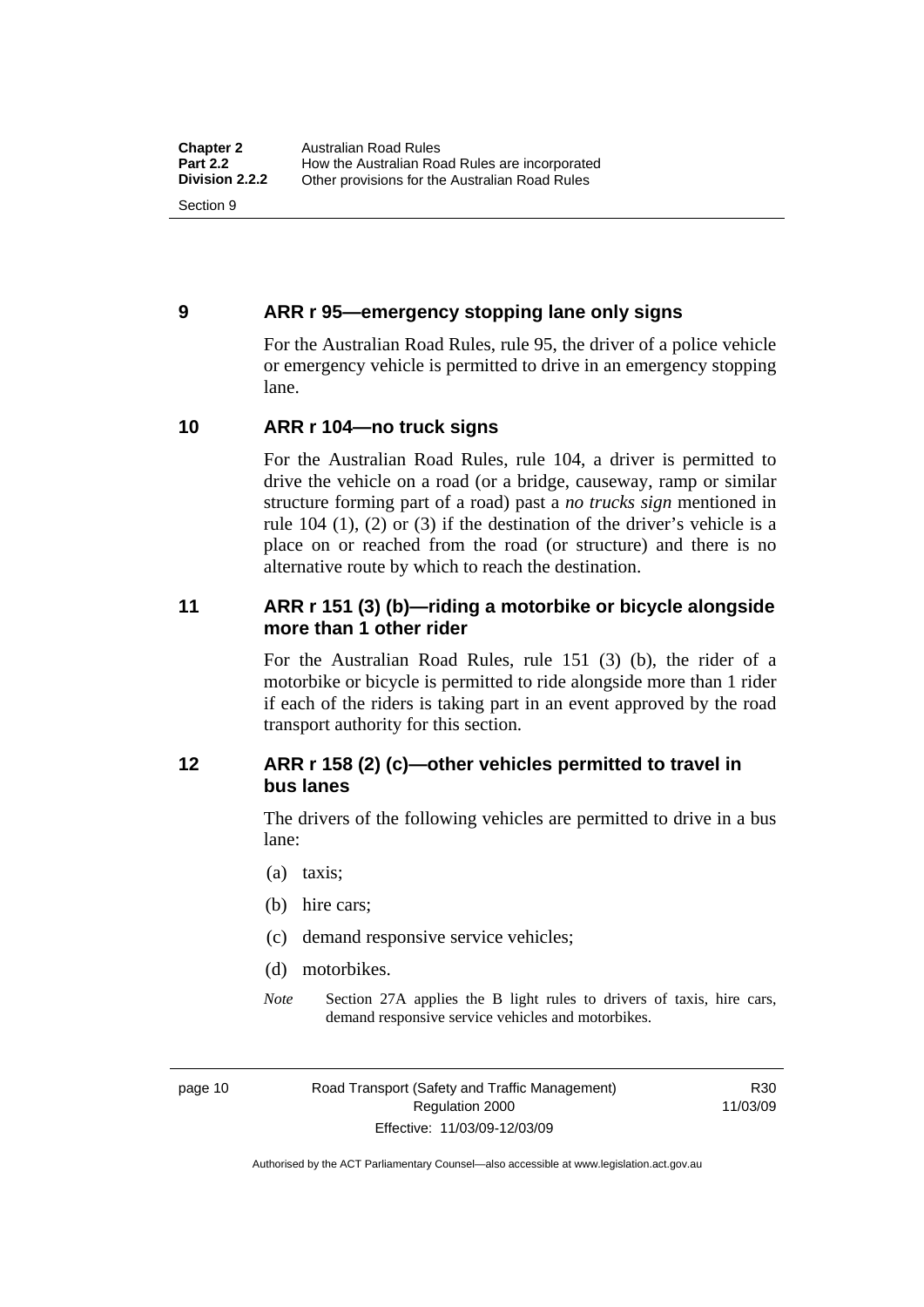#### <span id="page-20-0"></span>**12A ARR r 170 (1)—driver not to stop in intersection unless permitted**

A driver who contravenes the Australian Road Rules, rule 170 (1) commits an offence.

Maximum penalty: 20 penalty units.

#### **13 ARR r 179 (1) (c)—stopping in a loading zone—goods and permit vehicles**

- (1) For the Australian Road Rules, rule 179 (1) (c), the following vehicles are permitted to stop in a loading zone:
	- (a) a motor vehicle that is built mainly for the transport of goods if the vehicle is dropping off, or picking up, goods;
	- (b) a vehicle displaying a current loading zone permit if the vehicle is complying with the conditions of the permit.
- (2) In this section:

*loading zone permit* means a loading zone permit issued under section 100.

#### **13A ARR r 179 (1) (c) and (2) (c)—stopping in loading zone taxis**

- (1) For the Australian Road Rules, rule 179 (1) (c), a taxi that is dropping off, or picking up, a passenger is permitted to stop in a loading zone if—
	- (a) the driver of the taxi does not leave the taxi unattended, otherwise than to comply with a passenger assistance requirement; and
	- (b) the driver complies with subsection (2).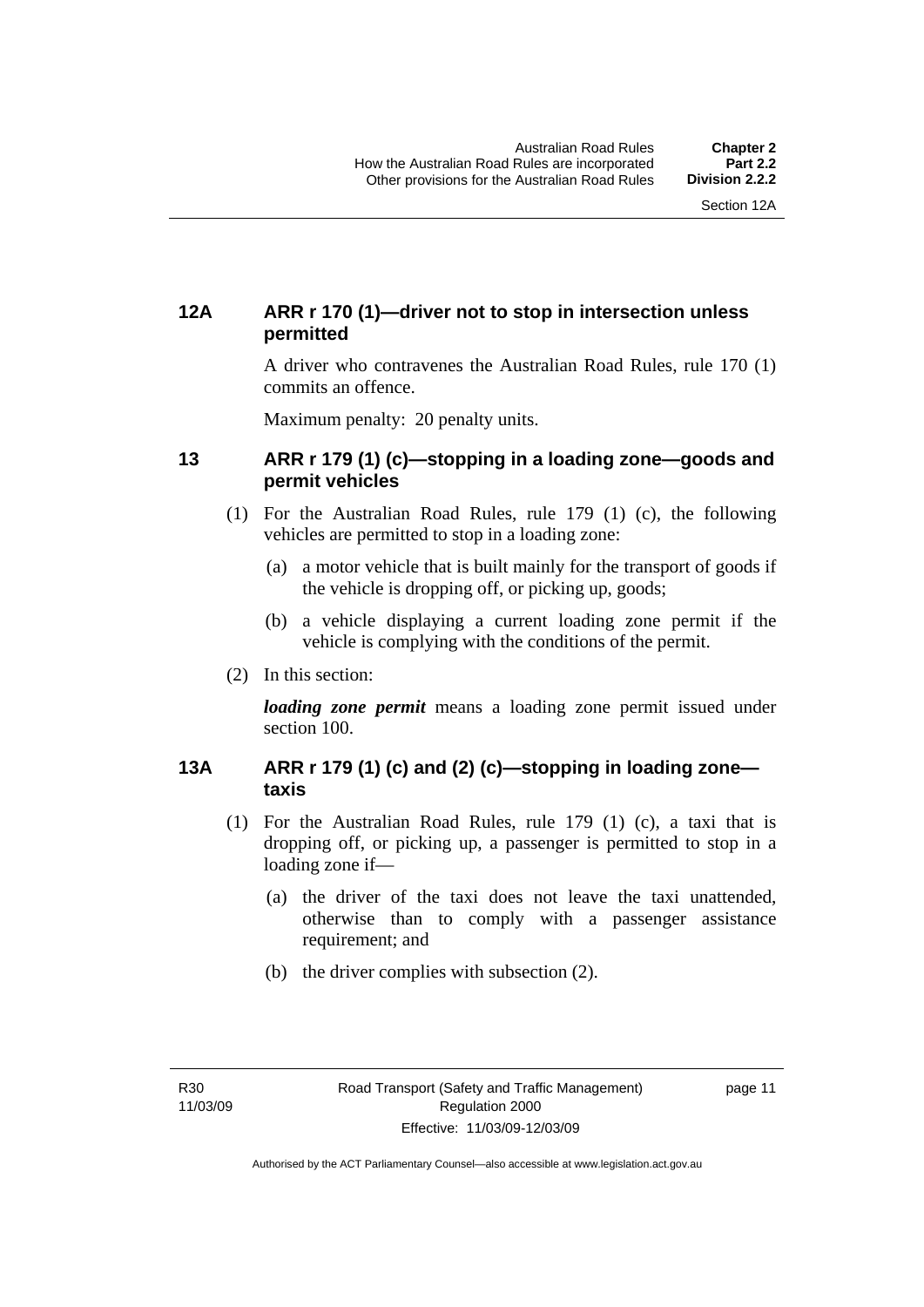- <span id="page-21-0"></span> (2) For the Australian Road Rules, rule 179 (2) (c), the driver must complete the dropping off, or picking up, of the passenger, and drive on—
	- (a) within 2 minutes; or
	- (b) if the driver is required to comply with a passenger assistance requirement—as soon as possible after the driver complies with the requirement.
- (3) In this section:

*passenger assistance requirement* means a requirement under the *Road Transport (Public Passenger Services) Regulation 2002*—

- (a) section 132 (5) (which requires the driver of a wheelchair-accessible taxi to provide reasonable assistance in loading and unloading a wheelchair, or a person in a wheelchair, into or from the taxi); or
- (b) section 135 (5) (which requires a taxi driver to provide reasonable assistance with a passenger's goods).
	- *Note Goods* includes luggage (see *Road Transport (Public Passenger Services) Regulation 2002*, dict).

*unattended*—a driver leaves a taxi *unattended* if the driver leaves the taxi so the driver is over 3m from the closest point of the taxi.

#### **13B ARR r 183—stopping in a bus zone**

- (1) Despite the Australian Road Rules, rule 183 (1), the driver of a demand responsive service vehicle may stop in a bus zone if—
	- (a) the driver is dropping off, or picking up, a passenger; and
	- (b) the vehicle is authorised to stop in the bus zone.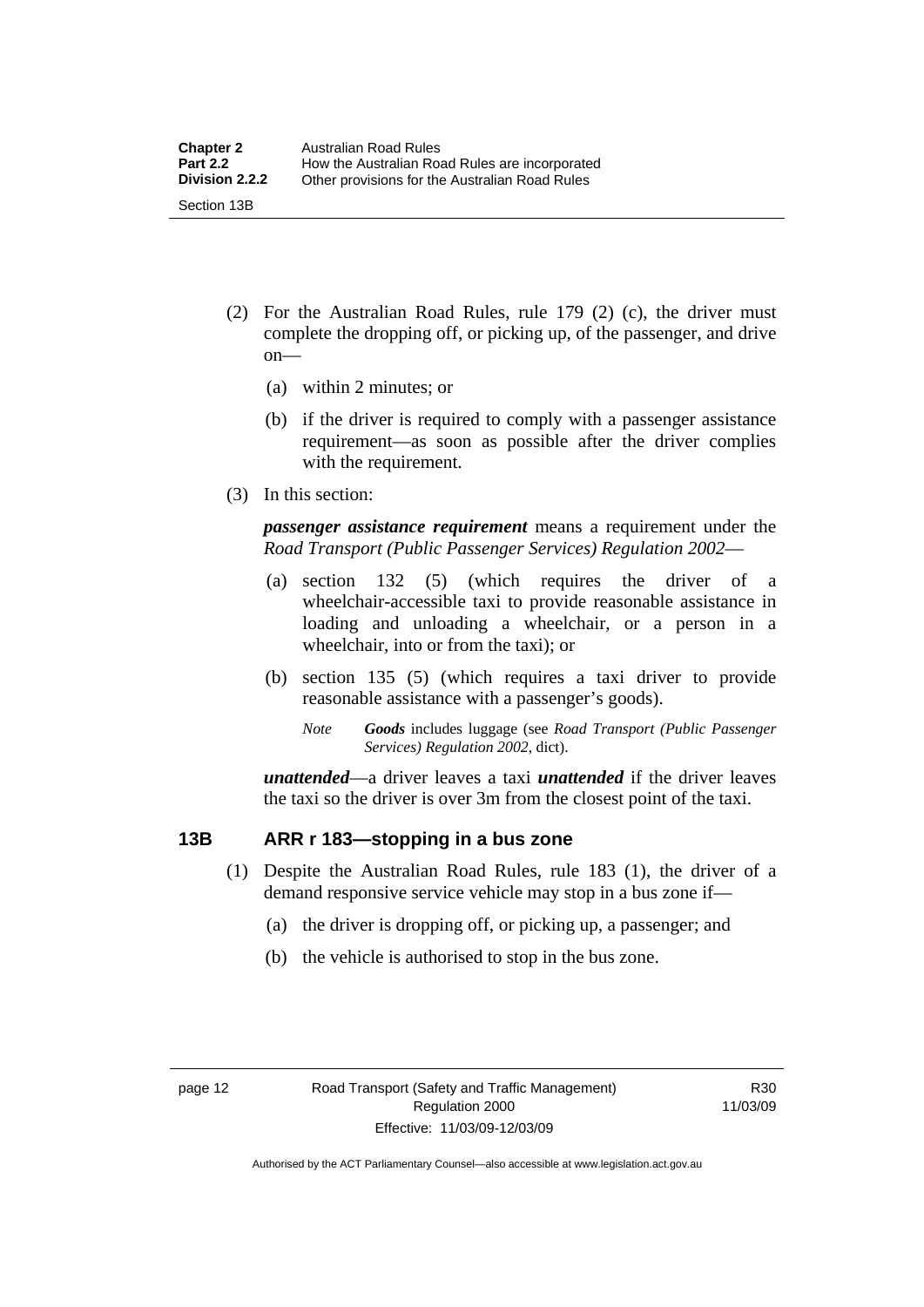<span id="page-22-0"></span>(2) In this section:

*authorised to stop*, in a bus zone, for a DRS vehicle, means a bus zone that the demand responsive service vehicle is authorised to stop in under an authority under the *Road Transport (Public Passenger Services) Regulation 2002*, section 305 (1) (DRS vehicles—bus stop and bus zone authorities).

#### **13C ARR r 195—stopping at or near a bus stop**

- (1) Despite the Australian Road Rules, rule 195 (1), the driver of a demand responsive service vehicle may stop at a bus stop, or on the road, within 20m before a sign on the road that indicates the bus stop, and 10m after the sign, if—
	- (a) the driver stops at a place on a length of road, or in an area, to which a parking control sign applies and the driver is permitted to stop at that place under the Australian Road Rules; or
	- (b) the driver is dropping off, or picking up, passengers and the vehicle is authorised to stop at the bus stop.
- (2) In this section:

*authorised to stop*, at a bus stop, for a DRS vehicle, means a bus stop that the demand responsive service vehicle is authorised to stop at under an authority under the *Road Transport (Public Passenger Services) Regulation 2002*, section 305 (1) (DRS vehicles—bus stop and bus zone authorities).

#### **14 ARR r 199 (2)—stopping near postbox**

For the Australian Road Rules, rule 199 (2):

*public postbox* means a postbox erected, maintained or used by Australia Post.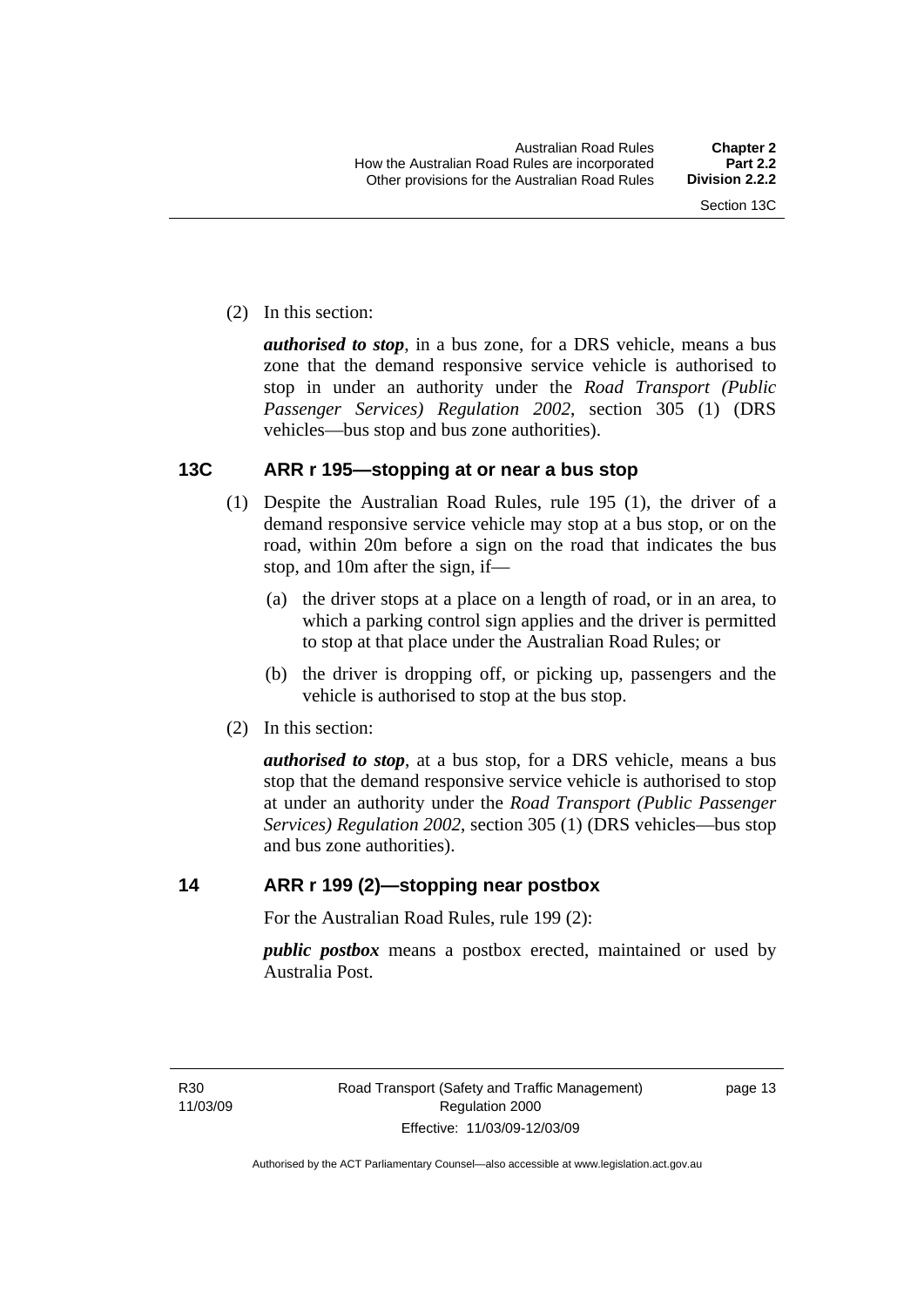#### <span id="page-23-0"></span>**15 ARR r 206 (2) (b), (c)—time extension for people with disabilities permit**

- (1) For the Australian Road Rules, rule 206 (2) (b), a driver to whom the Australian Road Rules, rule 206 applies may park for not longer than 2 hours on a length of road, or in an area, to which a *permissive parking sign* applies if the maximum period of parking allowed by the sign is not longer than 30 minutes.
- (2) For the Australian Road Rules, rule 206 (2) (c), a driver to whom the Australian Road Rules, rule 206 applies may park for an unlimited period on a length of road, or in an area, to which a *permissive parking sign* applies if the maximum period of parking allowed by the sign is longer than 30 minutes.

#### **16 ARR r 207 (2) (a)—fees for parking in pay parking spaces**

- (1) For the Australian Road Rules, rule 207 (2) (a), if a *permissive parking sign* applies to a length of road or area that is (or is part of) a pay parking area, the relevant parking fee is payable for parking in a pay parking space on the road or in the area.
- (2) For this section, the relevant parking fee does not become payable under subsection (1) until immediately after a vehicle is parked in the pay parking space concerned.
	- *Note* Pt 3.1 of this regulation makes provision for the administration of pay parking schemes (including the designation of pay parking areas by the erection of permissive parking signs and the fixing of fees).

#### **16A ARR r 213 (5)—making a motor vehicle secure exception**

Every driver is exempt from the Australian Road Rules, rule 213 (5).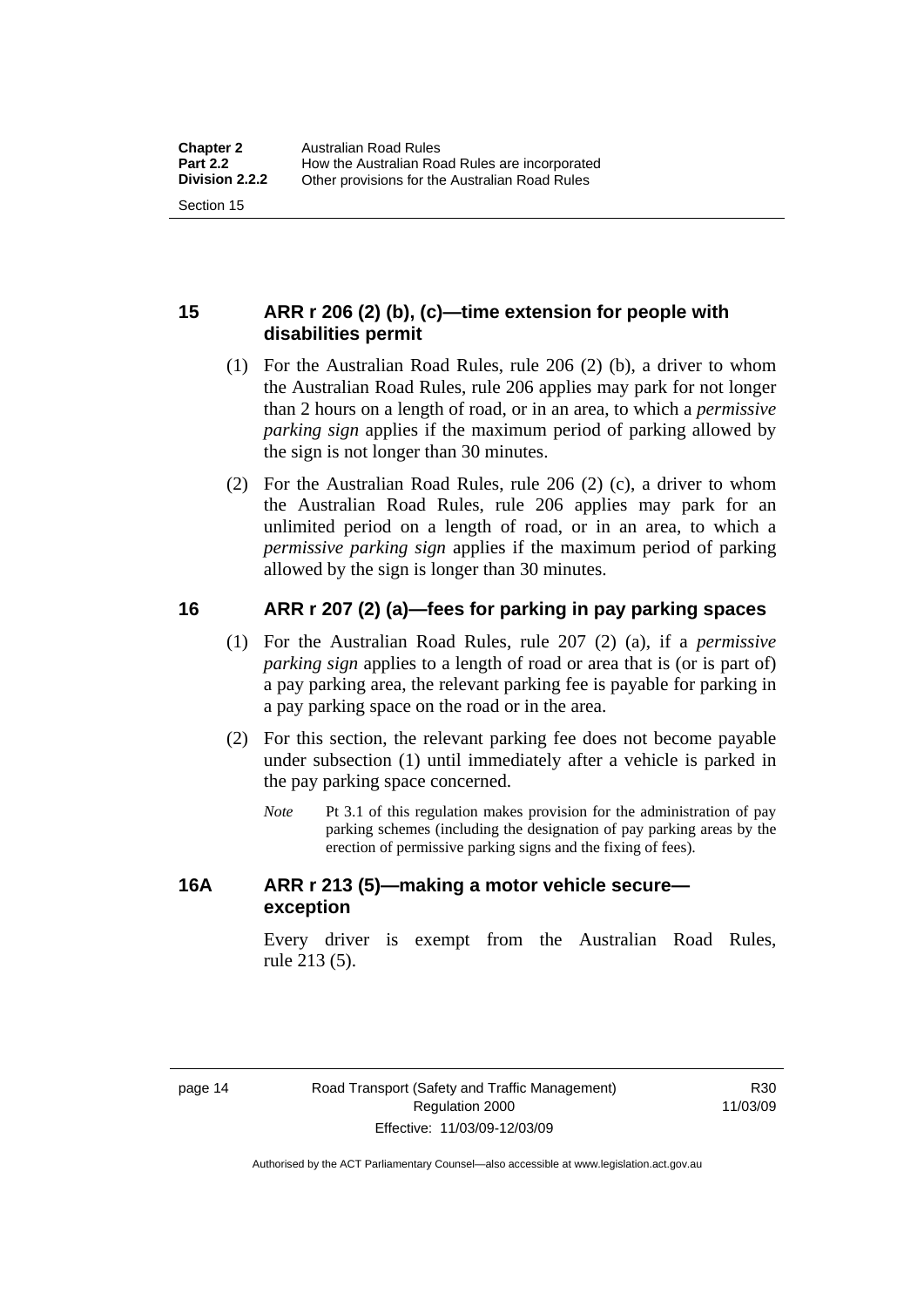#### <span id="page-24-0"></span>**17 ARR r 215 (4)—lights required to be fitted to a vehicle**

For the Australian Road Rules, rule 215 (4), the lights required to be fitted to a vehicle are the lights required to be fitted to the vehicle under the *Road Transport (Vehicle Registration) Regulation 2000,*  schedule 1.

#### **18 ARR r 216 (3)—towing a vehicle at night or in hazardous weather conditions**

For the Australian Road Rules, rule 216 (3):

*dangerous goods*—see the *Road Transport Reform (Dangerous Goods) Regulations 1997* (Cwlth), regulation 2.2.

*placard load*—see the *Road Transport Reform (Dangerous Goods) Regulations 1997* (Cwlth), regulation 2.13.

#### **19 ARR r 220 (3)—using lights on vehicles that are stopped**

For of the Australian Road Rules, rule 220 (3), a light of a kind required to be fitted to a vehicle is a light of that kind required to be fitted to the vehicle under the *Road Transport (Vehicle Registration) Regulation 2000*, schedule 1.

#### **20 ARR r 221 (f)—using hazard warning lights on buses carrying children**

- (1) This section applies to a bus that is carrying children and is fitted with hazard warning lights in accordance with the *Road Transport (Vehicle Registration) Regulation 2000*, schedule 1, but is not fitted with any other warning lights in accordance with that schedule.
- (2) For the Australian Road Rules, rule 221 (f), if the driver of the bus stops the bus to drop off or pick up a child, the driver is permitted to operate the hazard warning lights.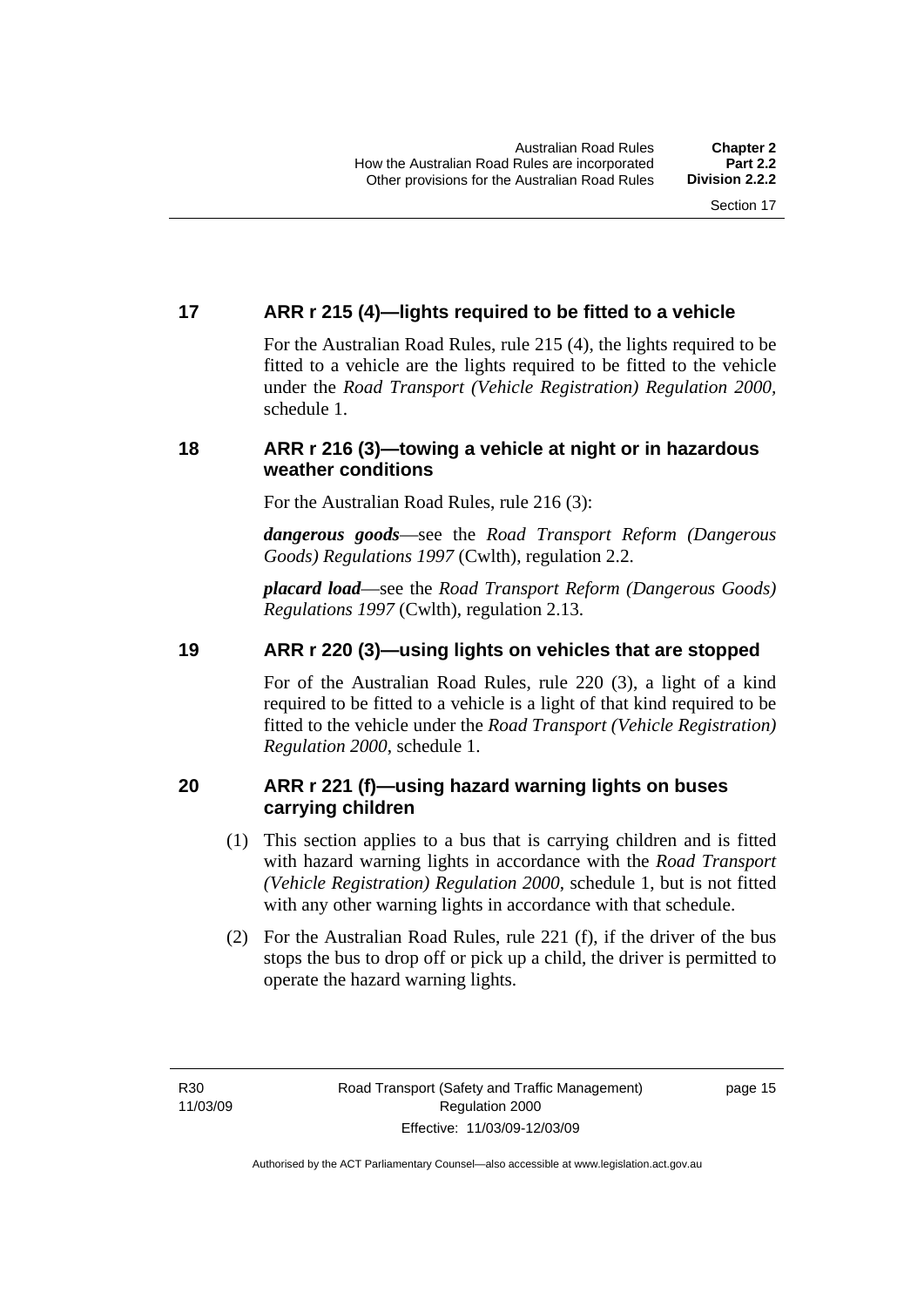#### <span id="page-25-0"></span>**21 ARR r 222—using warning lights on buses carrying children**

- (1) This section applies to a bus that is carrying children and is fitted with warning lights (other than hazard warning lights) in accordance with the *Road Transport (Vehicle Registration) Regulation 2000*, schedule 1.
- (2) For the Australian Road Rules, rule 222, the driver of the bus must operate the warning lights by activating them.

#### **22 ARR r 225—use of radar detectors**

Every driver is exempt from rule 225 of the Australian Road Rules.

*Note* The Australian Road Rules, r 225 is superfluous in the ACT because the Act, s 9 (2) makes it an offence for a person to drive or park a motor vehicle on a road or road related area if a traffic offence evasion device is fitted to, applied to, or carried in the vehicle.

#### **22A ARR r 236 (6)—hitchhiking, roadside commerce etc permitted**

- (1) For the Australian Road Rules, rule 236 (6)—
	- (a) a pedestrian may stand on, or move onto, a road to—
		- (i) solicit contributions, employment or business from an occupant of a vehicle; or
		- (ii) hitchhike; or
		- (iii) display an advertisement; or
		- (iv) sell or offer articles for sale; or
		- (v) wash or clean, or offer to clean, the windscreen of a vehicle; and
	- (b) a person in a vehicle may buy, or offer to buy, an article or service from a person standing on a road.

page 16 Road Transport (Safety and Traffic Management) Regulation 2000 Effective: 11/03/09-12/03/09

R30 11/03/09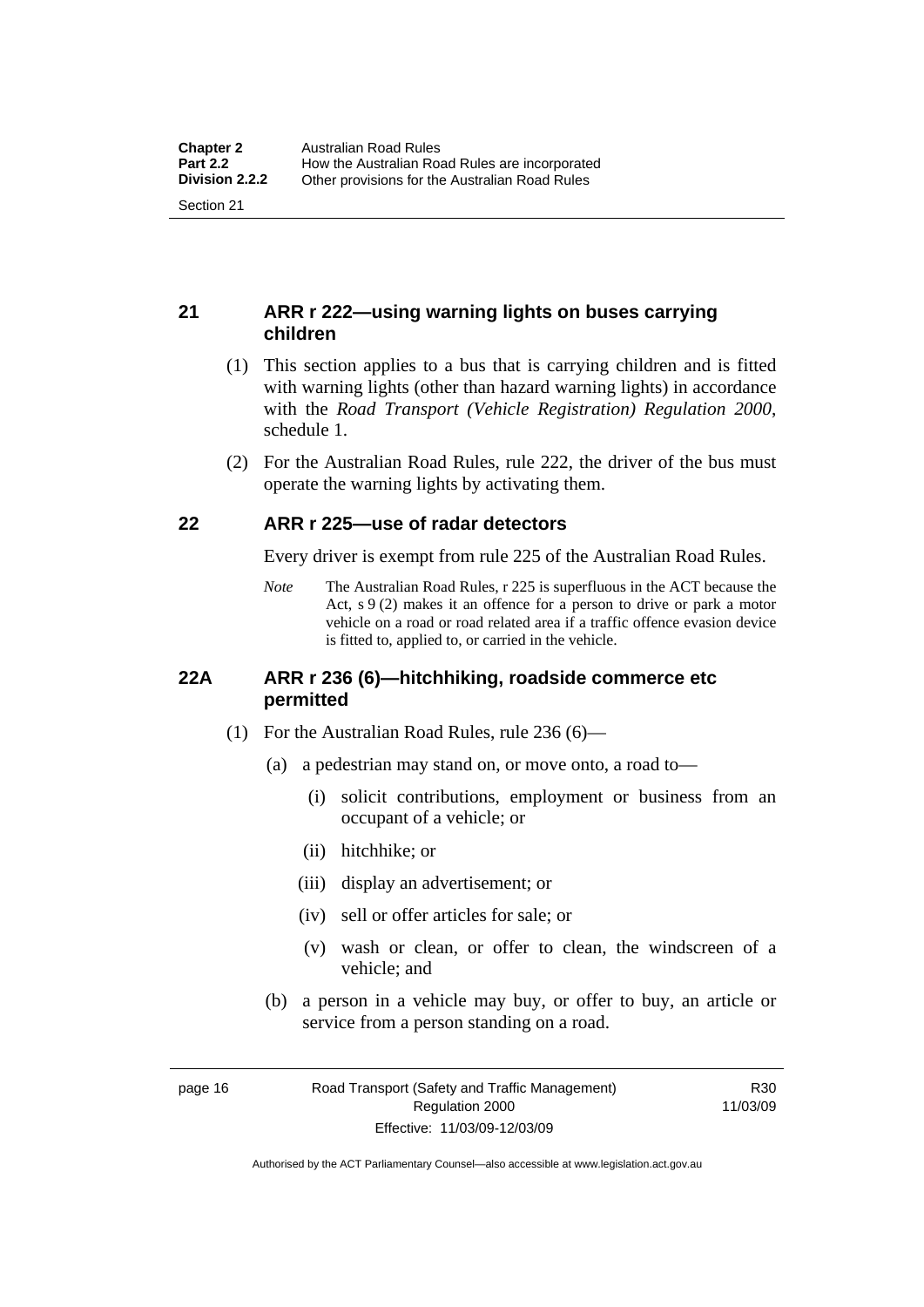<span id="page-26-0"></span>(2) In this section:

*road* includes any shoulder of the road, and any median strip, painted island or traffic island, but does not include any other roadrelated area.

*Note Median strip*, *painted island* and *traffic island* are defined in the Australian Road Rules, dictionary, *shoulder* is defined in ARR, r 12, and *road-related area* is defined in the ARR, r 13.

#### **23 ARR r 240 (2)—wheeled recreational devices and toys not to be used on certain roads**

For the Australian Road Rules, rule 240 (2), a person must not travel in or on a wheeled recreational device on any road at night.

#### **23B ARR r 266 (3) (b)—wearing of seatbelts by passengers under 16 years old**

- (1) For the Australian Road Rules, rule 266 (3) (b), all passengers in or on a motor vehicle (other than a bus or motor bike) who are at least 1 year old, but under 16 years old, must be restrained in an approved child restraint or wear a seatbelt unless they are exempt from wearing a seatbelt under a territory law.
	- *Note* For the circumstances in which a person is exempt from wearing a seatbelt, see the Australian Road Roads, r 267 and this section, s (2).
- (2) A passenger mentioned in subsection (1) is exempt from wearing a seatbelt if—
	- (a) the motor vehicle is not required to be fitted with child restraint anchorages or seatbelts under the 2nd or 3rd edition ADR and the vehicle has not been fitted with a child restraint anchorage point or a seatbelt for a seating position that is available for the passenger; or
	- (b) the motor vehicle is registered in a State that does not have a law that substantially corresponds to subsection (1); or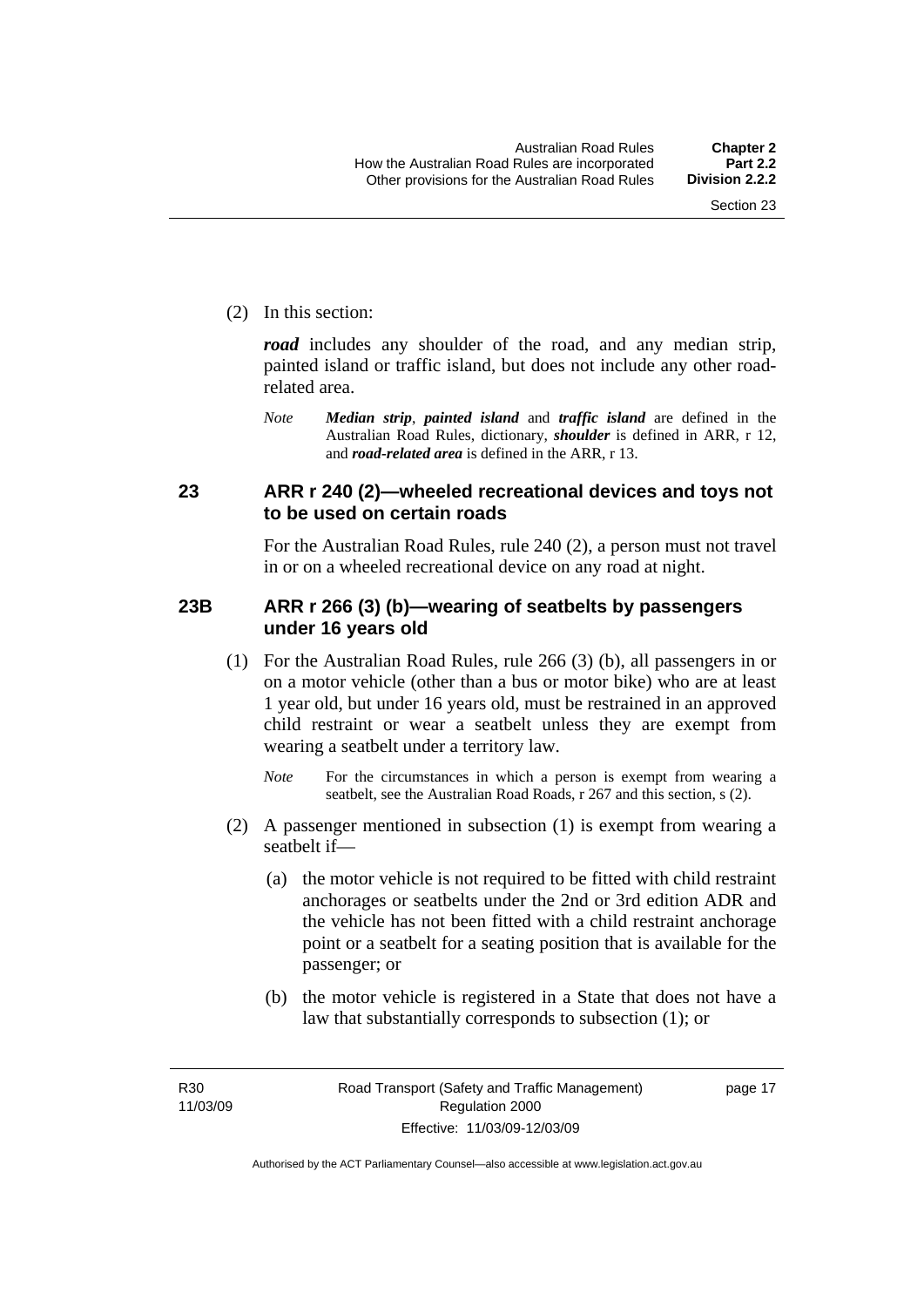- <span id="page-27-0"></span> (c) the motor vehicle is a taxi or hire car, or a demand responsive service vehicle that is not a bus, and a seating position (other than a front passenger seat) fitted with a suitable approved child restraint or seatbelt is not available for the passenger.
- *Note 1* The exemption applies to a passenger in a vehicle that has 2 or more rows of seats only if the passenger sits in the rear seats, see the ARR, r 267 (1).
- *Note 2* The defence of sudden or extraordinary emergency is also available, see the Criminal Code, s 41.
- (3) In this section:

*2nd edition ADR*—see the *Road Transport (Vehicle Registration) Regulation 2000*, schedule 1, section 1.14.

*3rd edition ADR*—see the *Road Transport (Vehicle Registration) Regulation 2000*, schedule 1, section 1.15.

#### **24 ARR r 266 (7)—wearing of seatbelts by passengers under 16 years old**

For the Australian Road Rules, rule 266 (7):

*approved child restraint* means a child restraint that is approved by the road transport authority under section 66 (1) (b) (Approvals etc by road transport authority).

#### **25 ARR r 267 (3)—certificates of exemption from wearing seatbelts**

For the Australian Road Rules, rule 267 (3) a certificate is issued under a law of this jurisdiction for a person if—

- (a) the certificate is signed by a doctor; and
- (b) it certifies that—
	- (i) the person cannot wear a seatbelt for medical reasons; or

R30 11/03/09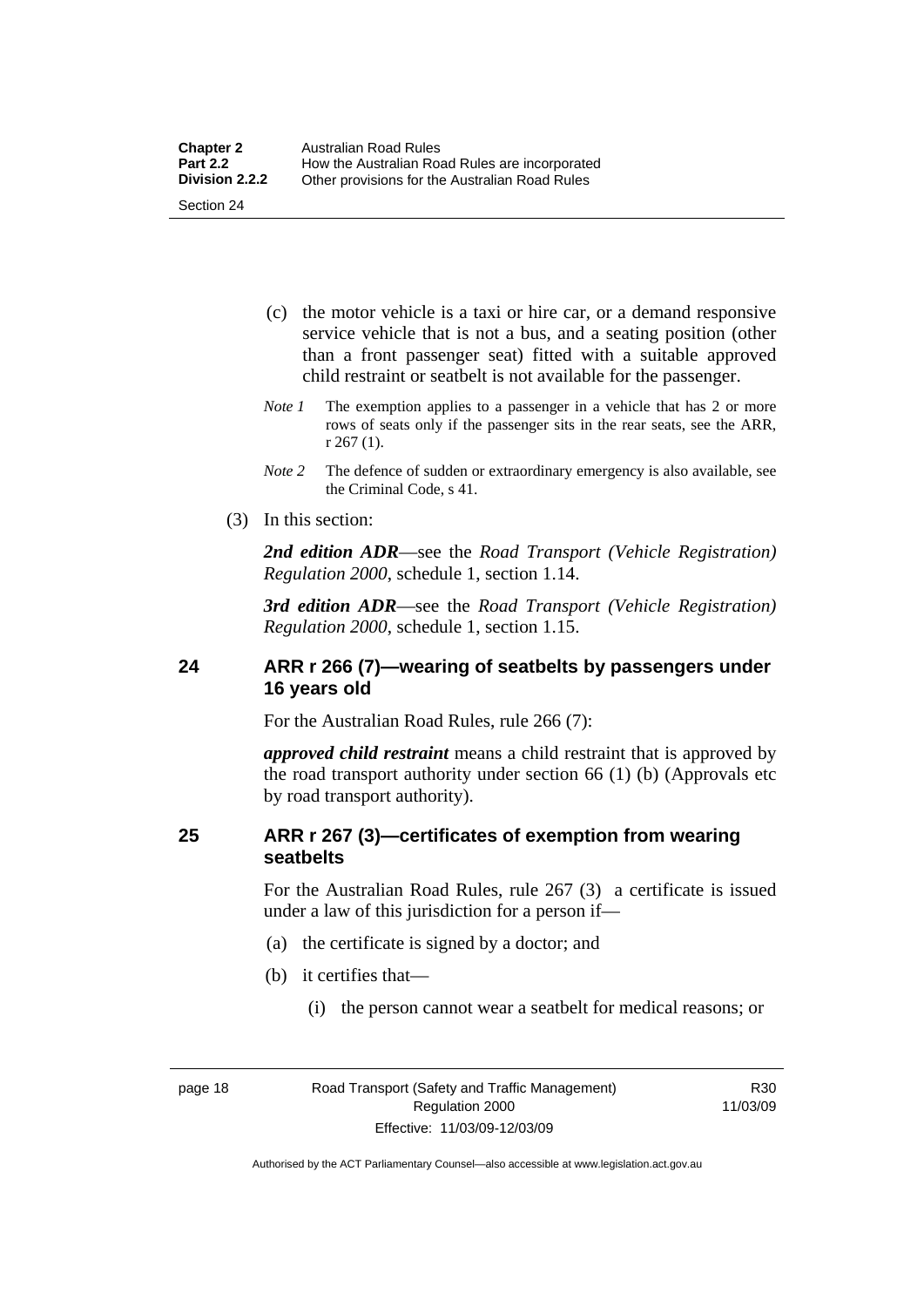(ii) the person cannot, because of that person's size, build or any other physical characteristic, safely drive a vehicle while wearing a seatbelt.

#### <span id="page-28-0"></span>**26 ARR r 270 (3)—wearing motorbike helmets**

For the Australian Road Rules, rule 270 (3):

*approved motor bike helmet* means a protective helmet for motor bike riders that is approved by the road transport authority under section 66 (1) (c) (Approvals etc by road transport authority).

#### **27 ARR r 271 (6)—riding on motorbikes**

For the Australian Road Rules, rule 271 (6):

- (a) the Australian Road Rules, rule 271 (2) does not apply to a passenger on a motorbike to the extent that the passenger is exempt from the subrule under section 67 (Exemption from requirement about riding on motorbikes); and
- (b) the Australian Road Rules, rule 271 (3) does not apply to the rider of a motorbike in relation to a passenger to the extent that, under paragraph (a), rule 271 (2) does not apply to the passenger.

#### **27A ARR r 280 (2) (a)—other vehicles to which B light rules apply**

The following classes of vehicles are specified:

- (a) taxis;
- (b) hire cars;
- (c) demand responsive service vehicles;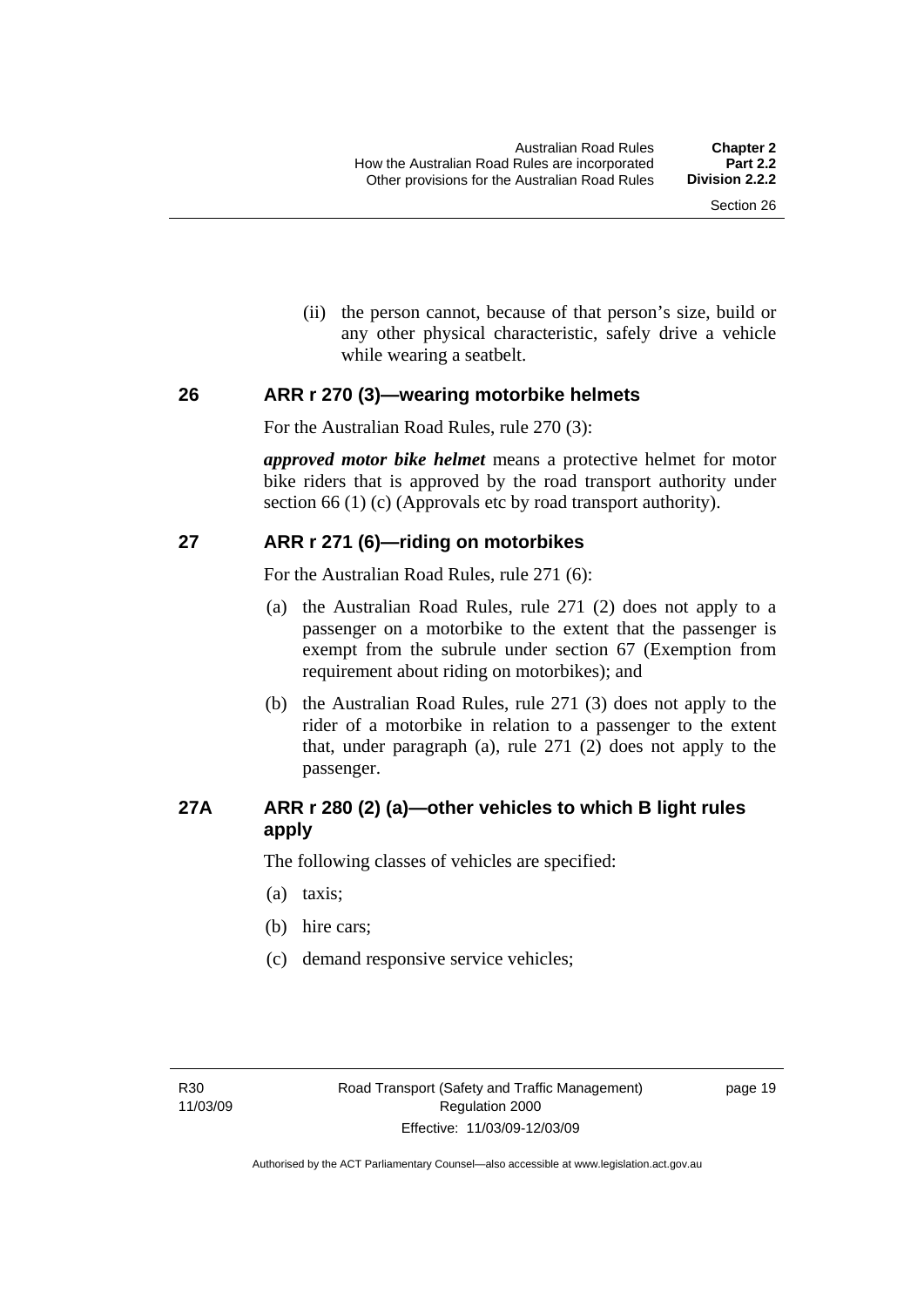- <span id="page-29-0"></span>(d) motorbikes.
- *Note* This section applies the B light rules to drivers of taxis, hire cars, demand responsive service vehicles and riders of motorbikes who, under s 12, are allowed to drive in bus lanes.

#### **28 ARR r 287 (3), (4)—duties of participants in crashes**

- (1) For the Australian Road Rules, rule 287 (3), a driver of a motor vehicle involved in a crash is taken to have given the driver's required particulars to a police officer if the driver supplies the particulars in accordance with the requirements of the crash reporting website.
- (2) For the Australian Road Rules, rule 287 (3) (e), every crash not mentioned in the Australian Road Rules, rule 287 (3) (a) to (d) must be reported to a police officer.
	- *Note* The Australian Road Rules, r 287 (3) (e) requires the driver (or the driver's representative) to give the driver's required particulars, within the required time, about a crash to a police officer if the crash is required to be reported to a police officer under another law of this jurisdiction.
- (3) For the Australian Road Rules, rule 287 (4), definition of *required particulars*, information required to be given to a police officer about a crash includes an explanation of the circumstances of the crash.
- (4) In this section:

*crash reporting website* means the website operated by the territory for the purpose of receiving information about crashes.

*Note* The crash reporting website can be accessed through the Canberra Connect website (www.canberraconnect.act.gov.au). The website can also be accessed through the website for police services in the ACT (www.afp.gov.au/act.html).

R30 11/03/09

Authorised by the ACT Parliamentary Counsel—also accessible at www.legislation.act.gov.au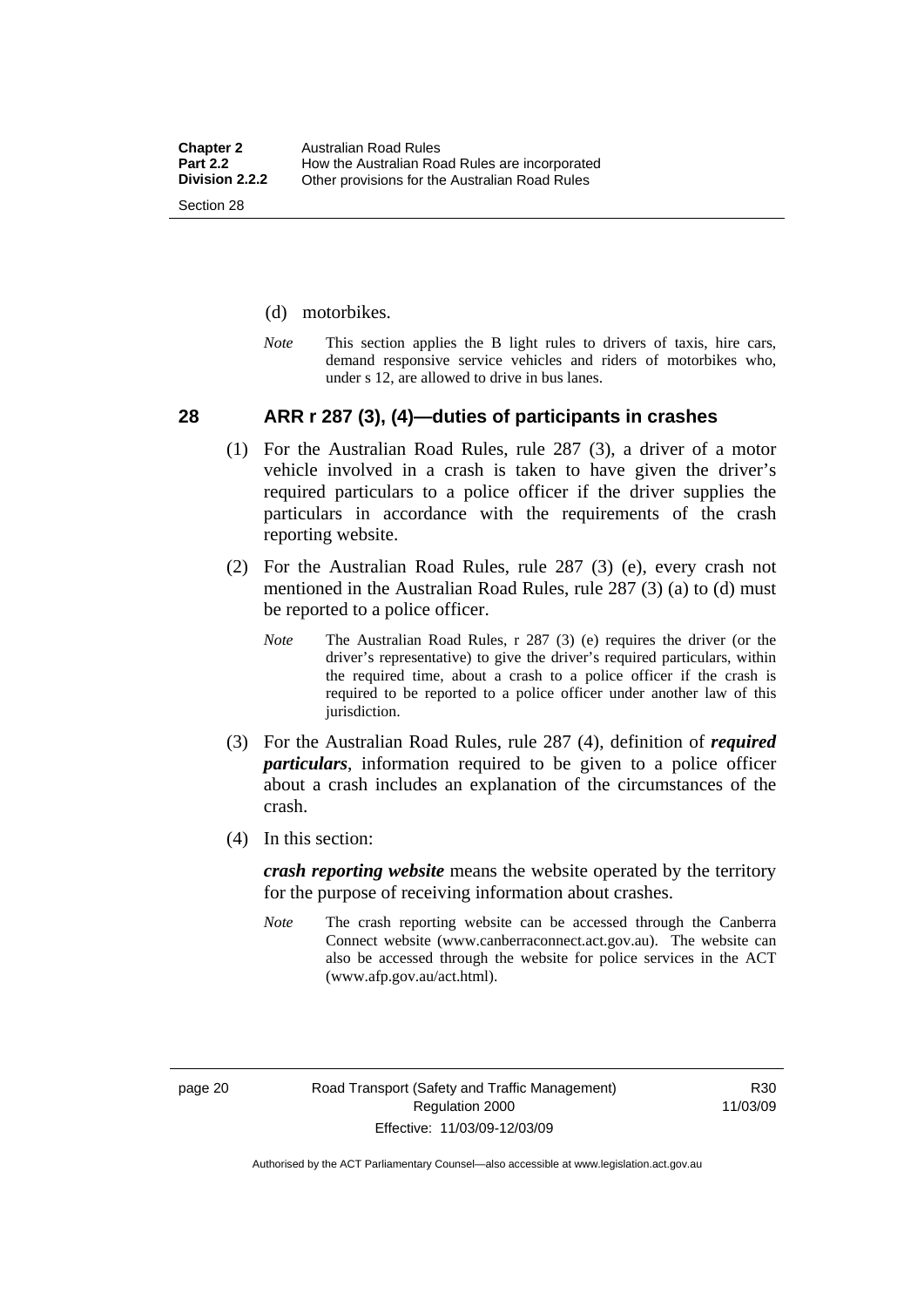#### <span id="page-30-0"></span>**29 ARR r 289 (1) (g)—driving on nature strip**

For the Australian Road Rules, rule 289 (1) (g), a driver may drive the driver's vehicle on a nature strip adjacent to a length of road in a built-up area if the vehicle—

- (a) is a motor vehicle (other than a ride-on lawnmower) that is built and used solely for cutting grass, or for purposes incidental to cutting grass; or
- (b) is a motor vehicle that is designed for cleaning footpaths and is being driven on the nature strip for the purpose of cleaning a footpath and is displaying an amber flashing light; or
- (c) is being used to transport goods or materials for use in (or for the purposes of) the construction or maintenance of roads by or on behalf of the Territory; or
- (d) is a postal vehicle that is  $-$ 
	- (i) a motorbike with an engine capacity of not more than 110mL; and
	- (ii) being driven at a speed of not more than 10km/h.
- (e) is being used by a person in the course of his or her duties as a person authorised under this regulation to use a traffic offence detection device.

#### **30 ARR r 298—driving with a person in or on trailer**

- (1) For the Australian Road Rules, rule 298, a trailer is exempt if—
	- (a) the trailer is being towed by a police vehicle or emergency vehicle; or
	- (b) the carriage of passengers is permitted in a part of the trailer and anyone in the trailer is in that part; or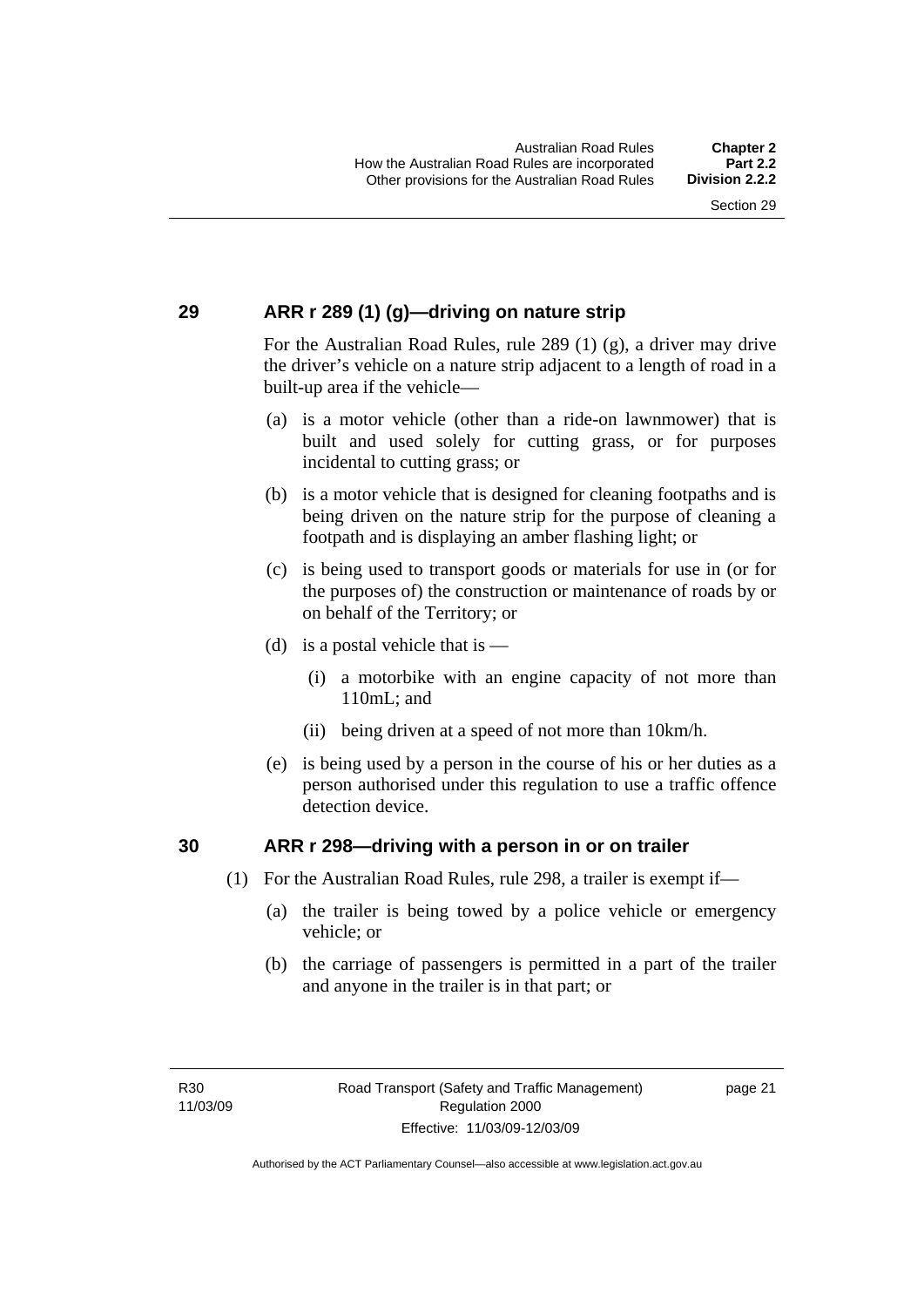- <span id="page-31-0"></span> (c) anyone who is in the trailer is engaged in the door-to-door delivery or collection of goods, or in the collection of waste or garbage, and the trailer is not travelling faster than 25 km/h; or
- (d) in all the circumstances, there is no reasonable danger of anyone in the trailer falling from the trailer or being injured.
- (2) For this section, the carriage of passengers is permitted in a part of a trailer if the part is designed primarily for—
	- (a) the carriage of passengers; or
	- (b) the carriage of goods, but is enclosed.
- (3) In this section:

*enclosed*, for a part of a trailer, means enclosed by—

- (a) the structure of the trailer; or
- (b) a canopy, cage or other device fitted to the trailer that is of a kind approved by the road transport authority under section 66 (1) (d) (Approvals etc by road transport authority).

*in* includes on.

#### **31 ARR r 310 (3), (4)—exemption for road workers etc**

- (1) For the Australian Road Rules, rule 310 (3) (b), the road transport authority may authorise a person to engage in speed zoning tests.
- (2) For the Australian Road Rules, rule 310 (4), definition of *roadworks*, the road transport authority may authorise—
	- (a) installation or maintenance work on, above or below a road; or
	- (b) installation or maintenance of a traffic control device; or
	- (c) a traffic survey.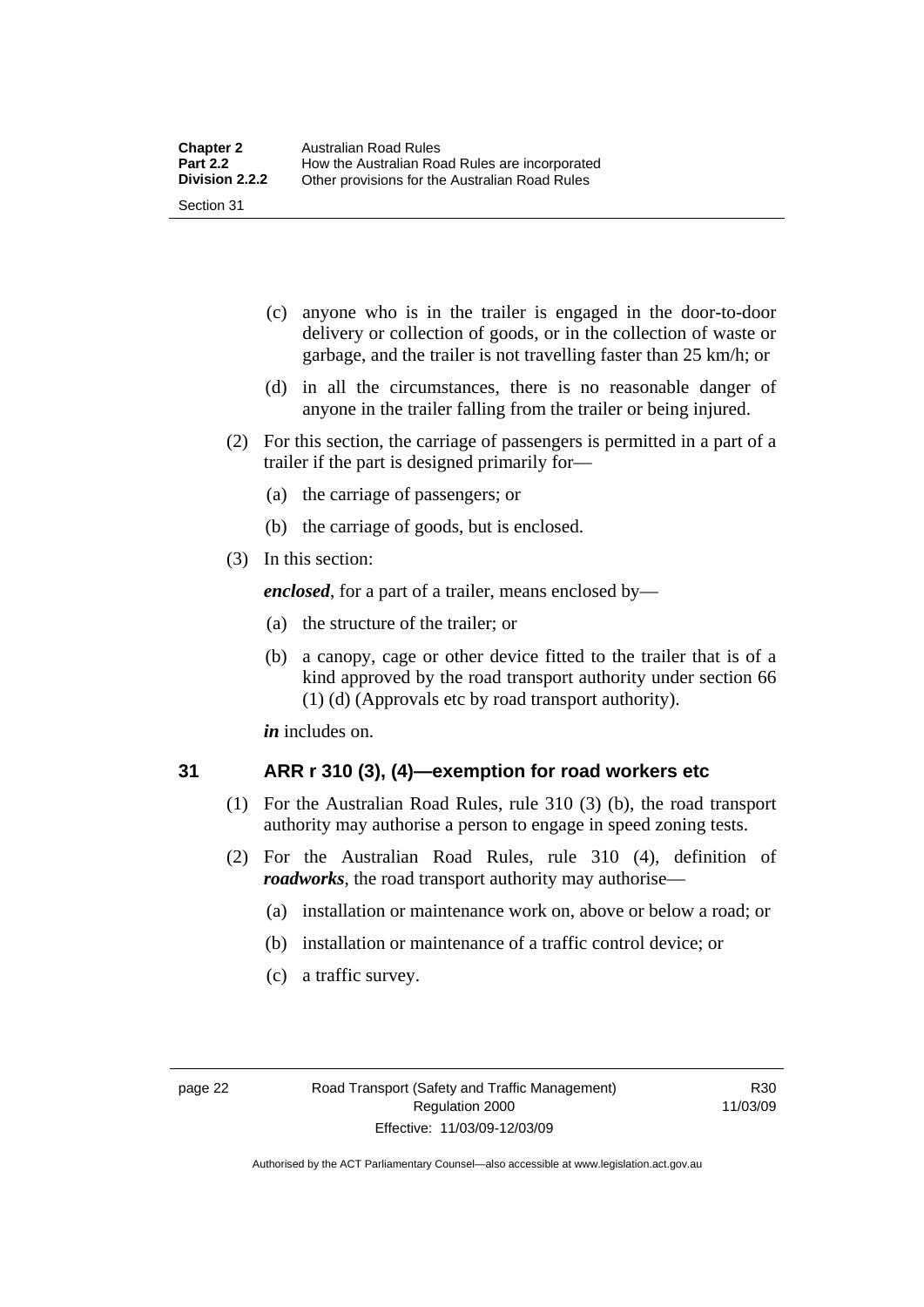- <span id="page-32-0"></span> (3) This section is additional to, and does not limit, any other power of the road transport authority or anyone else under a territory law to authorise something mentioned in this section.
	- *Note* Under the Act, the road transport authority can authorise a person to install or display (or to interfere with, change or remove) a prescribed traffic control device.

#### **32 ARR r 313—postal workers**

For the Australian Road Rules, rule 313—

- (a) the Australian Road Rules, rule 186 (Stopping in a mail zone) does not apply to the driver of a postal vehicle; and
- (b) the Australian Road Rules, rule 288 (Driving on a path) does not apply to the driver of a postal vehicle if—
	- (i) the vehicle is a motorbike with an engine capacity of not more that 110mL; and
	- (ii) the vehicle is being driven at a speed of not more than 10km/h.

#### **33 ARR dict—definitions for dictionary**

(1) For the Australian Road Rules, dictionary:

*approved bicycle helmet* means a protective helmet for bicycle riders that is approved by the road transport authority under section 66 (1) (a) (Approvals etc by road transport authority).

*authorised person,* for a provision of the Australian Road Rules, means a person who is appointed as an authorised officer under the *Road Transport (General) Act 1999* for the Australian Road Rules or the provision.

#### *emergency worker* means—

 (a) a member of the ambulance service rendering or providing transport for sick or injured people; or

page 23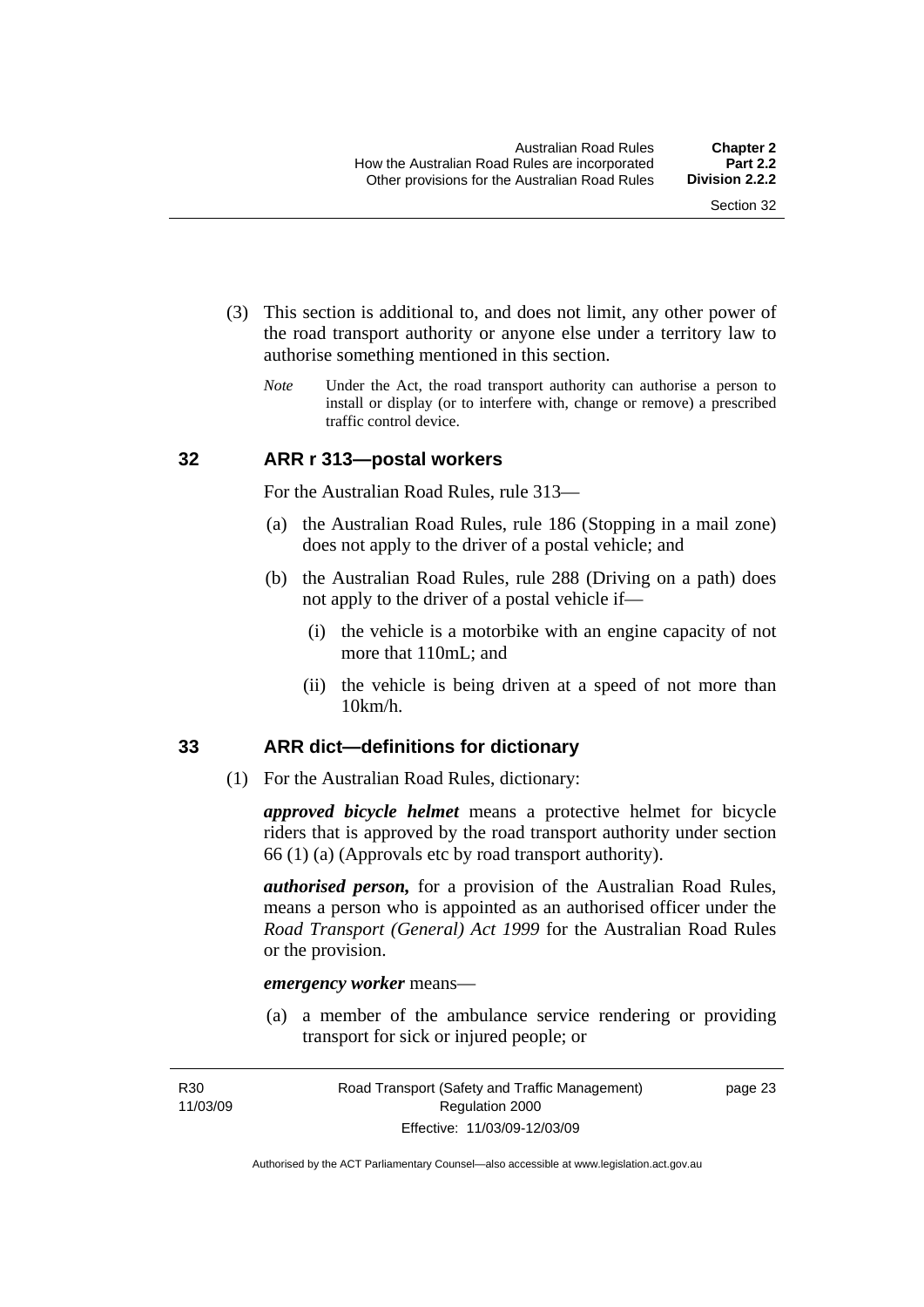- (b) a member of the ambulance service, the fire brigade, the rural fire service or the SES providing transport in an emergency; or
- (c) a person who is declared by the road transport authority under section 66 (1) (e) (Approvals etc by road transport authority) to be an emergency worker.

*mechanical signalling device*, in relation to a vehicle, means a device that—

- (a) is fitted to the vehicle; and
- (b) is a mechanical signalling device or turn signal that complies with the *Road Transport (Vehicle Registration) Regulation 2000*, schedule 1.

*oversize vehicle* means a vehicle that has a dimension that, including the dimension of any load, exceeds a relevant dimension limit under the *Road Transport (Dimensions and Mass) Act 1990*, the *Road Transport (Vehicle Registration) Regulation 2000*, or this section.

*police officer*—see the Legislation Act, dictionary, part 1.

*postal worker* means an employee of Australia Post or anyone else engaged by Australia Post to deliver post.

*public bus*—see the *Road Transport (Public Passenger Services) Act 2001*, dictionary.

*taxi*—

- (a) see the *Road Transport (Public Passenger Services) Act 2001*, section 45 (Meaning of *taxi*); and
- (b) except in the Australian Road Rules, rule 182 (which is about stopping in taxi zones), includes a hire car.
- (2) For the Australian Road Rules, dictionary, definition of *GVM*, paragraph (b):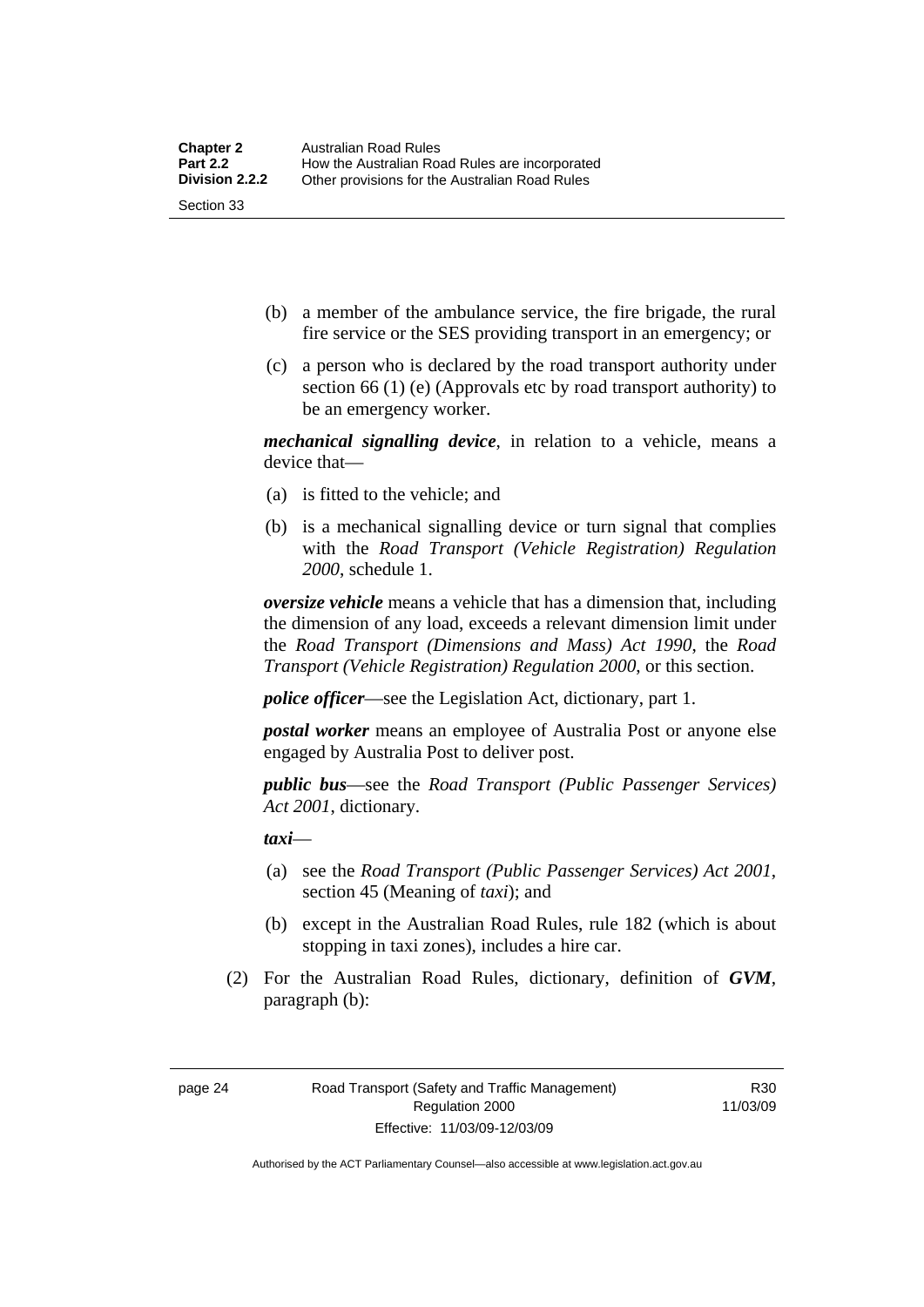#### *vehicle registration authority* means:

- (a) the road transport authority; or
- (b) the corresponding authority of another jurisdiction.
- (3) For the Australian Road Rules, dictionary, definition of *hazard warning lights*:

*another law of this jurisdiction* means the *Road Transport (Vehicle Registration) Regulation 2000*, schedule 1.

- (4) For the Australian Road Rules, dictionary, definition of *portable warning triangle*, a portable warning triangle is approved if it—
	- (a) is in the form of an equilateral triangle; and
	- (b) has a minimum height of 300mm; and
	- (c) has, on the front and back, red reflecting sheeting or material, or 9 red reflectors arranged in a triangular shape, causing a red reflection that would be clearly visible to a driver at night when the upper beam of light from any headlight on the vehicle (complying with the relevant provisions to the *Road Transport (Vehicle Registration) Regulation 2000*), schedule 1 is projected directly onto the sign from a distance of 200m; and
	- (d) is of a robust and durable construction, capable of being readily erected to stand in an upright position and capable of remaining unaffected (to any material degree) by any reasonable force of wind or variation in weather conditions.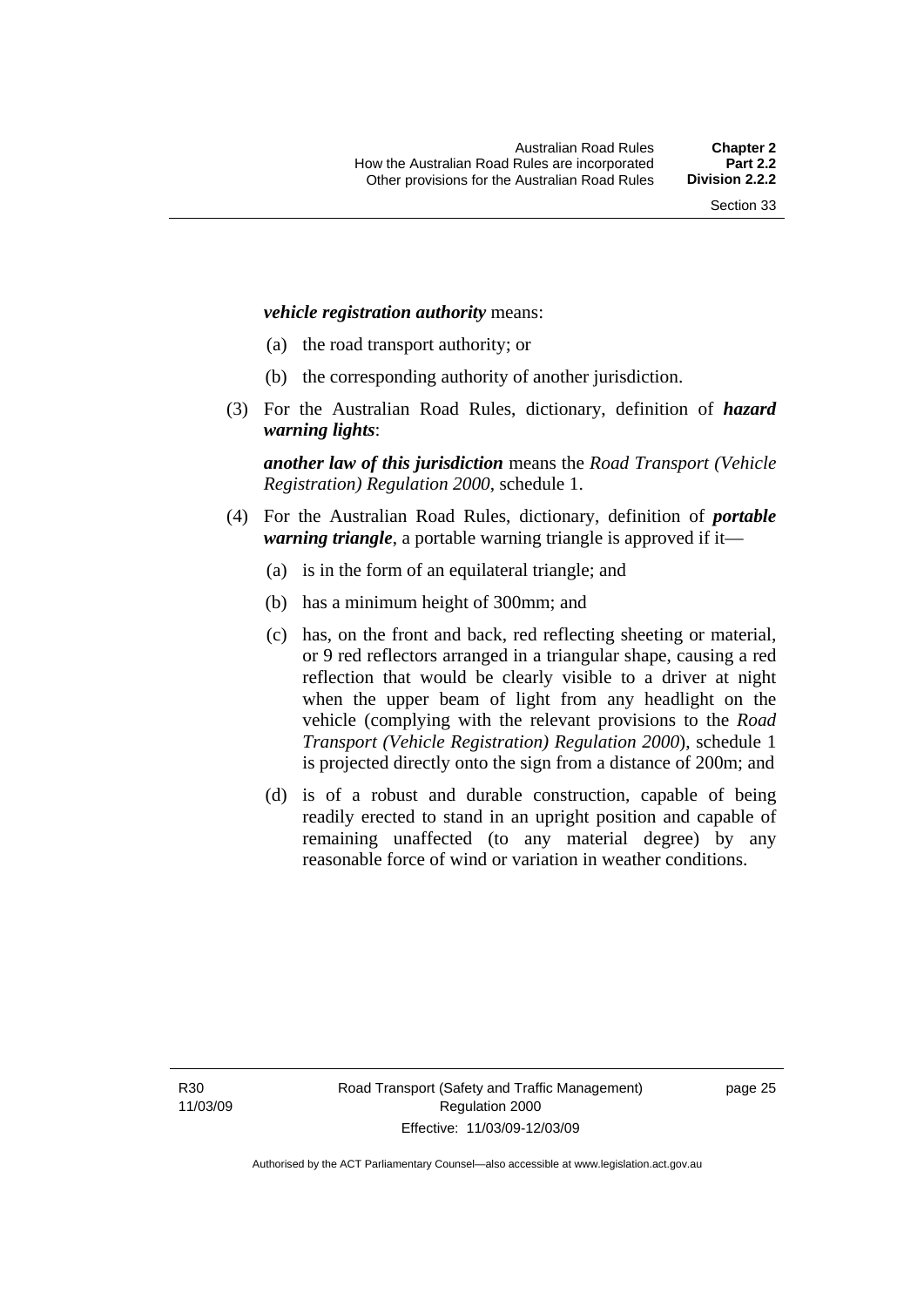<span id="page-35-0"></span>**Chapter 2** Australian Road Rules<br>**Part 2.3** Additional ACT road ru **Part 2.3** Additional ACT road rules<br>**Division 2.3.1** Noise and other nuisances **Division 2.3.1** Noise and other nuisances Section 37

## **Part 2.3 Additional ACT road rules**

*Note* The Australian Road Rules are not completely self-contained and need to be read with associated laws of each jurisdiction. This part sets out some of the associated laws that are particular to the ACT. Provisions of Acts and other regulations included in the road transport legislation contain other provisions that are particular to the ACT.

### **Division 2.3.1 Noise and other nuisances**

#### **37 Making unnecessary engine noise**

The driver of a motor vehicle on a road must not make unnecessary noise by turning on, running or failing to turn off the vehicle's engine.

Maximum penalty: 20 penalty units.

*Note* Under the Australian Road Rules, r 291 it is an offence to start or drive a vehicle in a way that makes unnecessary noise or smoke.

#### **38 Emission of waste oil or grease**

 (1) A person must not use a motor vehicle or trailer on a road unless adequate precautions have been taken to prevent waste oil or grease from the machinery or from any other part of the vehicle from dropping onto the roadway.

Maximum penalty: 20 penalty units.

- *Note* The Australian Road Rules, r 293 requires the driver of a vehicle to remove oil or grease that falls from the vehicle in certain circumstances.
- (2) Without limiting the liability of anyone else, the responsible person for a motor vehicle or trailer must take reasonable steps to prevent a contravention of subsection (1) in relation to the vehicle.

Maximum penalty: 20 penalty units.

R30 11/03/09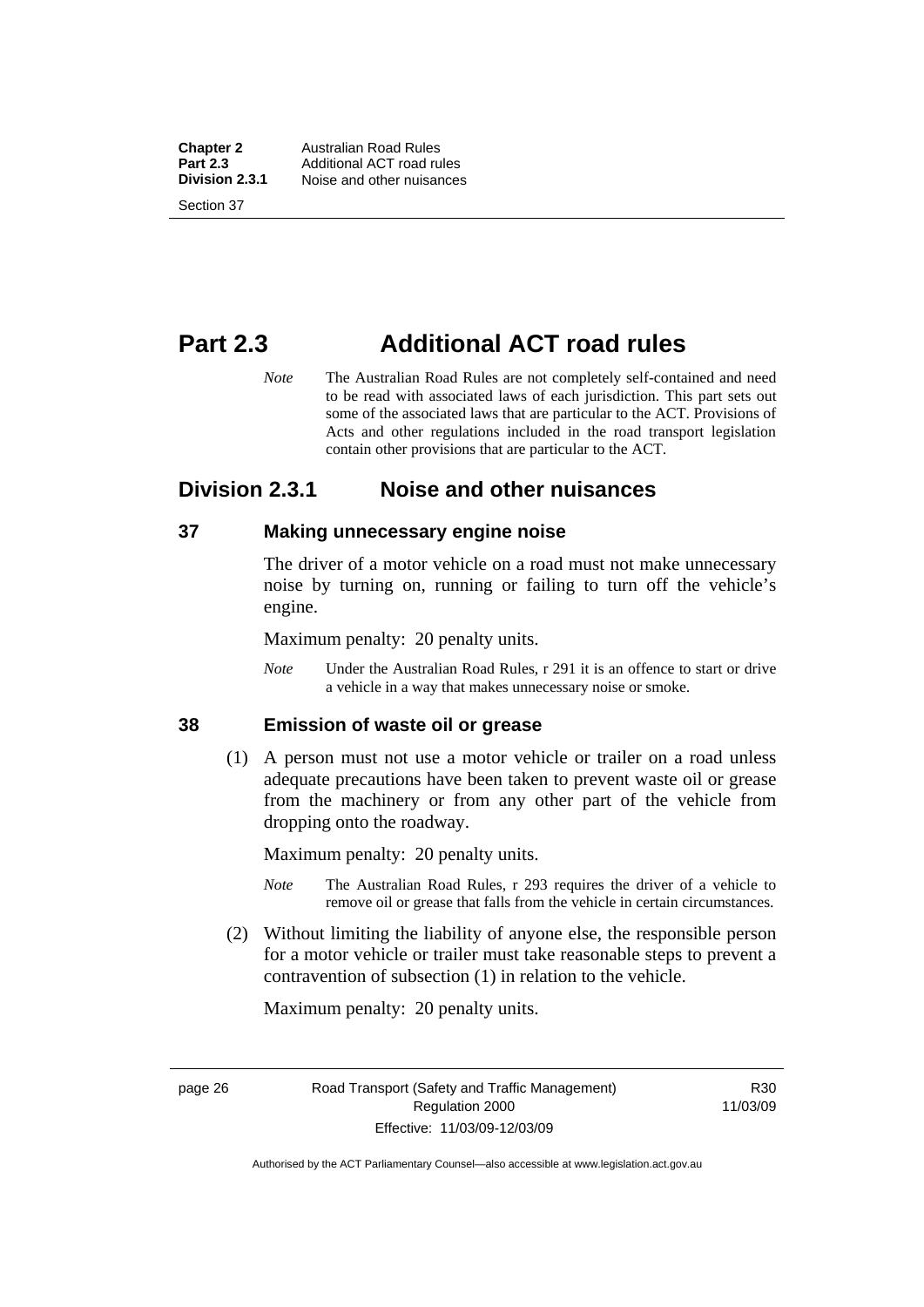# **Division 2.3.2 Driver and passenger safety**

### **39 Safety of persons on trailers**

 (1) A person must not travel on a road in or on any part of a trailer that is not a part designed primarily for the carriage of passengers or goods.

Maximum penalty: 20 penalty units.

 (2) A person must not travel on a road in or on any part of a trailer that is a part designed primarily for the carriage of goods if the part is not enclosed.

Maximum penalty: 20 penalty units.

- (3) This section does not apply to a person—
	- (a) who is in or on a police vehicle or emergency vehicle; or
	- (b) engaged in the door-to-door delivery or collection of goods, or in the collection of waste or garbage, in or on a trailer that is not travelling faster than 25km/h; or
	- (c) if, in all the circumstances, there is a no reasonable danger of the person falling or being thrown from the trailer, or being injured, because the person is travelling in a way prohibited by this section.
- (4) In this section:

*enclosed*, for a part of a trailer, means enclosed by—

- (a) the structure of the trailer; or
- (b) a canopy, cage or other device fitted to the trailer that is of a kind approved by the road transport authority under section 66 (1) (d) (Approvals etc by road transport authority).
- *Note* The Australian Road Rules, r 298 prohibits a driver from driving a motor vehicle towing a trailer with a person in or on the trailer, unless

R30 11/03/09 page 27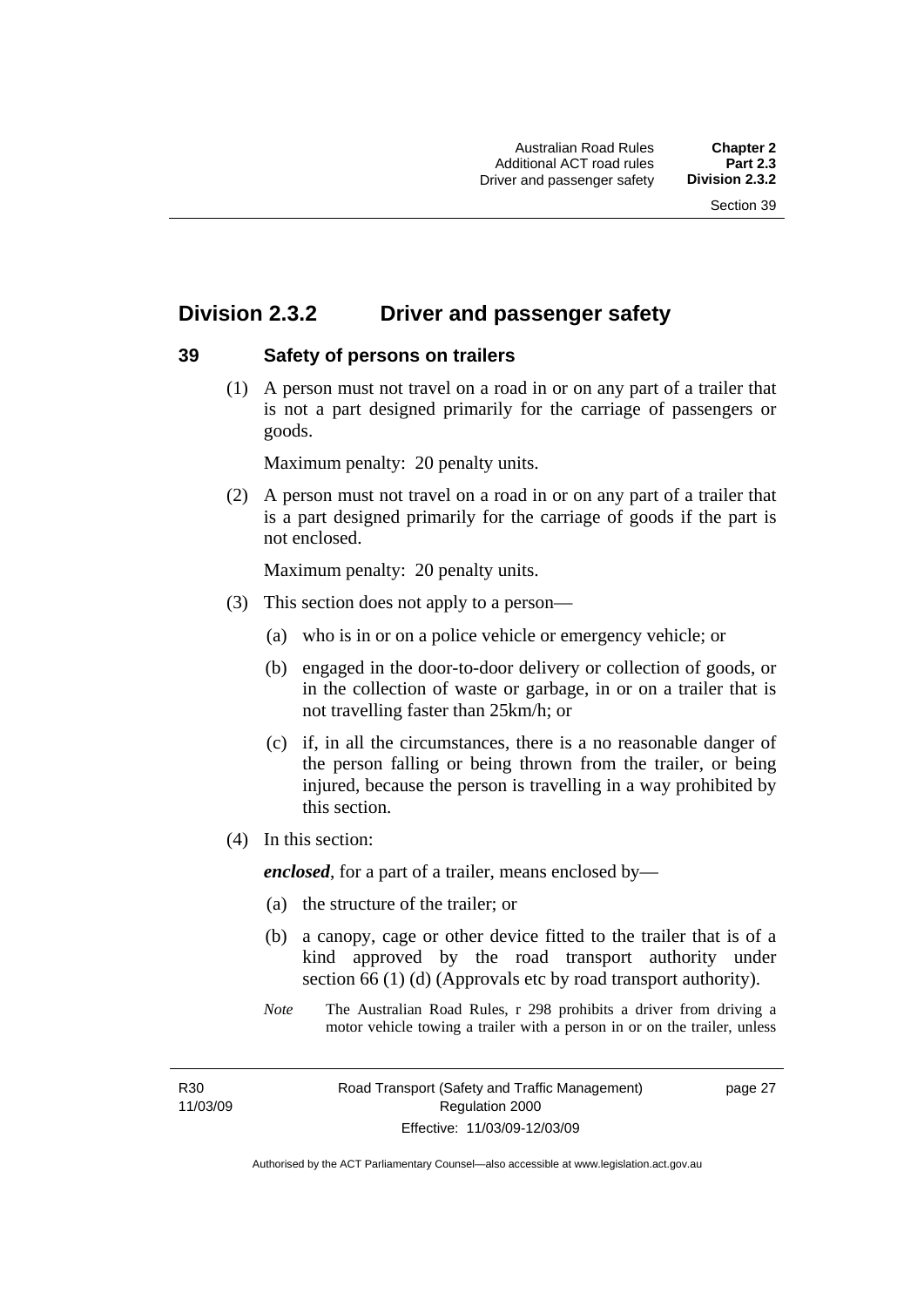the trailer is exempt from the rule under another law of this jurisdiction. Section 30 provides the exemption from the rule.

### **40 Passengers in sidecars to be seated**

 (1) A passenger in a sidecar attached to a motorbike that is moving, or is stationary but not parked, on a road must sit in a place in the sidecar designed for use by a passenger.

Maximum penalty: 20 penalty units.

 (2) The rider of a motorbike must not ride with a passenger in a sidecar unless the passenger complies with subsection (1).

Maximum penalty: 20 penalty units.

# **Division 2.3.3 Trailers and towing**

*Note* The following rules of the Australian Road Rules apply to the towing of vehicles:

- r 216 (which is about the lights that must be used when towing a vehicle at night or in hazardous weather conditions)
- r 254 (which is about the towing of bicycles)
- r 257 (which is about riding with a person on a bicycle trailer)
- r 292 (which is about towing a vehicle with an insecure or overhanging load)
- r 294 (which is about keeping control of a motor vehicle or trailer being towed)
- r 295 (which is about towing another vehicle with a towline)
- r 298 (which is about driving with a person in a trailer)
- r 312 (which provides certain exemptions for tow truck drivers).

### **41 Number of vehicles that may be drawn**

 (1) The driver of an articulated vehicle must not tow any other vehicle on a road.

Maximum penalty: 20 penalty units.

page 28 Road Transport (Safety and Traffic Management) Regulation 2000 Effective: 11/03/09-12/03/09

R30 11/03/09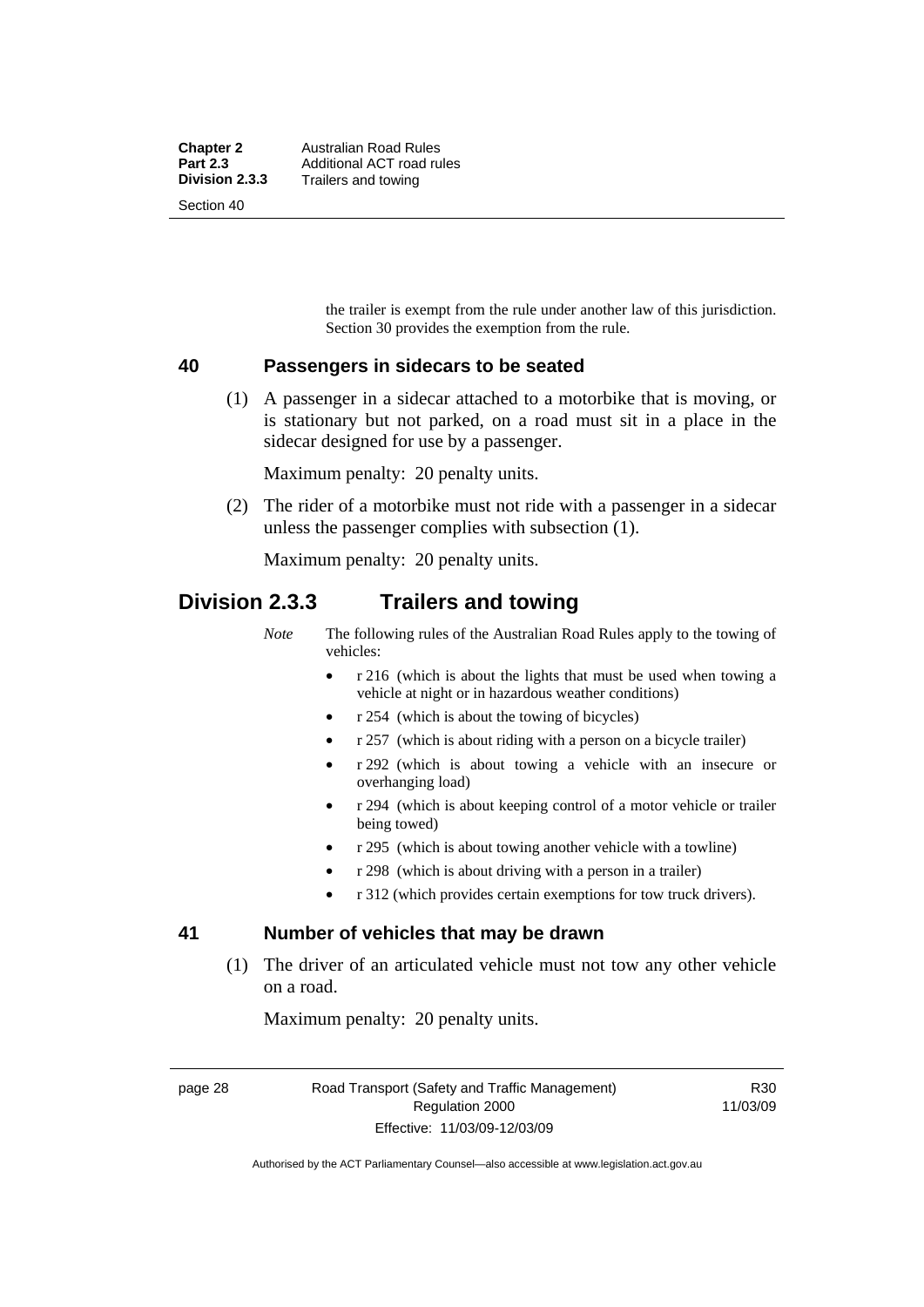(2) The driver of a motor vehicle must not tow more than 1 other vehicle on a road.

Maximum penalty: 20 penalty units.

- (3) The road transport authority may exempt a vehicle or person from subsection  $(1)$  or  $(2)$ .
- (4) Subsection (2) does not apply in relation to a tow truck that is towing an articulated vehicle (other than a B-double or road train) if—
	- (a) the articulated vehicle has broken down on a road and it is necessary for it to be towed away; or
	- (b) the articulated vehicle has been involved in a crash on a road and it is necessary for it to be towed away.
- (5) Subsection (2) does not apply to a motor vehicle that is towing another vehicle using a lift and tow trailer if—
	- (a) the other vehicle is partly supported by the lift and tow trailer; and
	- (b) the vehicle is not towed at faster than 60 km/h; and
	- (c) the combined weight of the towed vehicle and the lift and tow trailer is not more than the unladen weight of the towing vehicle.
- (6) Subsection (2) does not apply to—
	- (a) a tractor-harvester-cutting head trailer combination; or
	- (b) a tractor with multiple implements attached, if the implements are normally used as a single unit when performing agricultural operations; or
	- (c) a tractor and implement combination towing a fuel trailer or laser tower; or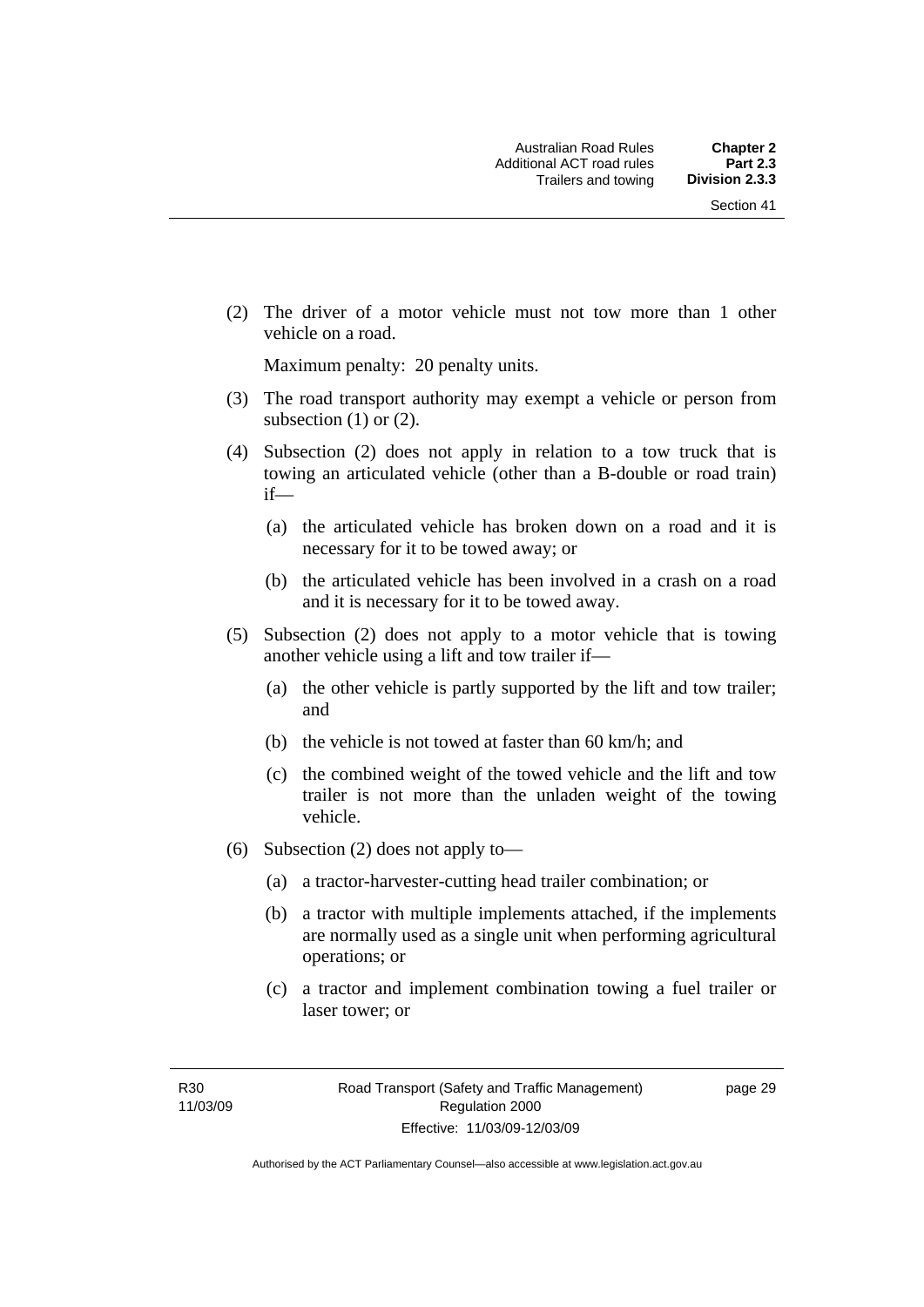- (d) an articulated low-loader consisting of a prime mover towing a converter dolly and a semitrailer; or
- (e) a B-double, dog trailer or road train.

### **42 Towing by vehicles under 4.5t**

- (1) The driver of a motor vehicle (the *towing vehicle*) must not tow another vehicle (the *towed vehicle*) on a road if the laden weight of the towed vehicle is more than—
	- (a) the capacity of the towing attachment fitted to the towing vehicle; or
	- (b) the maximum laden weight for the towed vehicle.

Maximum penalty: 20 penalty units.

- (2) Subsection (1) does not apply to the driver if the towing vehicle has a GVM over 4.5t.
- (3) The road transport authority may exempt a vehicle or person from subsection  $(1)$ .
- (4) In this section:

*maximum laden weight*, for the towed vehicle, means—

- (a) the maximum laden weight for a towed vehicle specified by the manufacturer of the towing vehicle in relation to the towing vehicle; or
- (b) if there is no such specification by the manufacturer, the manufacturer of the vehicle cannot be identified or the specification is not appropriate because the towing vehicle has been modified—
	- (i) 1.5 times the unladen weight of the towing vehicle if the towed vehicle is fitted with a braking system that is working properly; or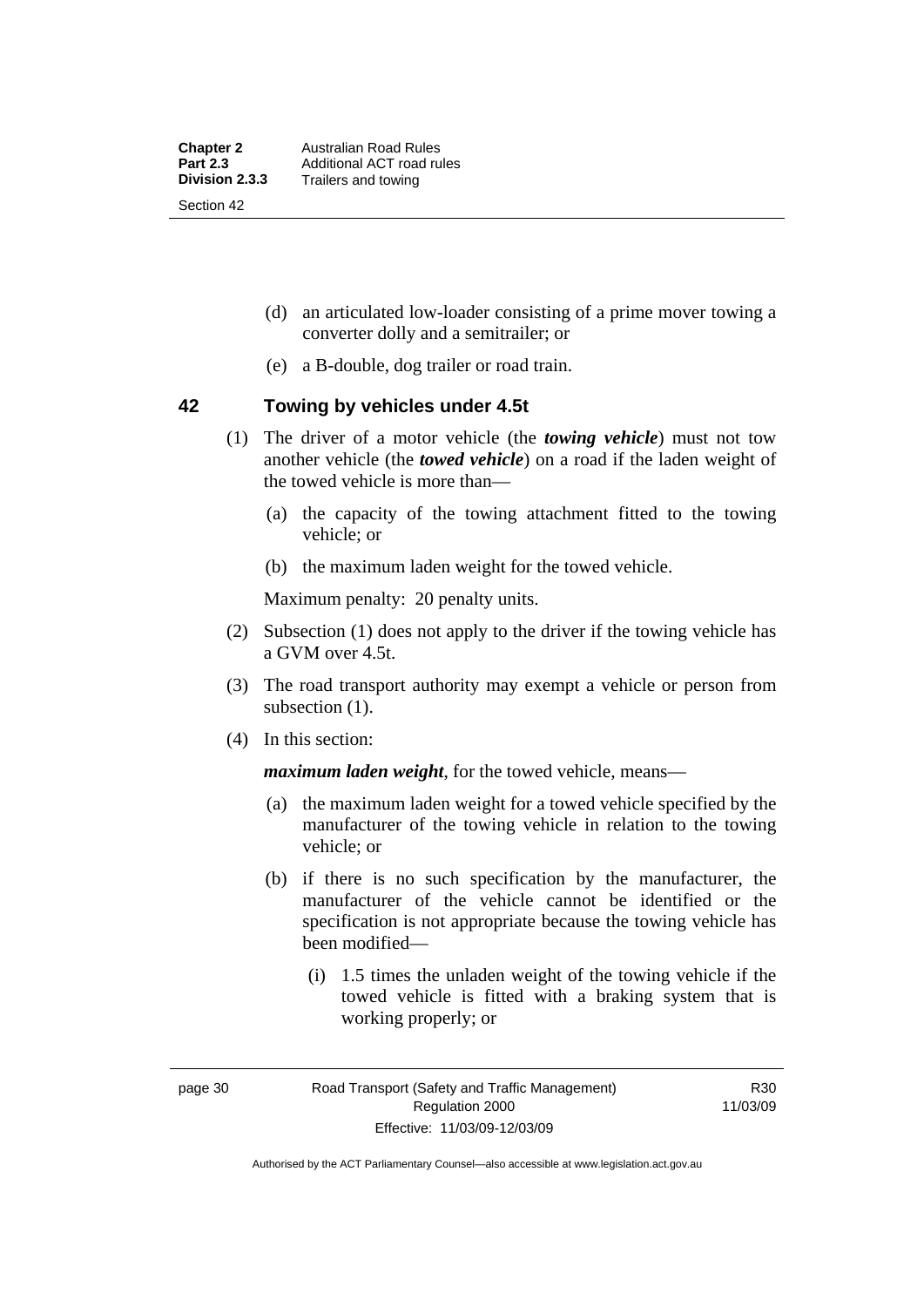(ii) the unladen weight of the towing vehicle in any other case.

# **Division 2.3.4 Lights on vehicles**

- *Note* The following rules of the Australian Road Rules apply to lights on vehicles:
	- r 215 (which is about using lights when driving at night or in hazardous weather conditions)
	- r 216 (which is about the lights that must be used when towing a vehicle at night or in hazardous weather conditions)
	- r 217 (which is about using rear fog lights)
	- r 218 (which is about using headlights on high-beam)
	- r 219 (which is about not using lights to dazzle other road users)
	- r 220 (which is about the use of lights on a vehicle that is stopped)
	- r 221 (which is about using hazard warning lights)
	- r 222 (which is about the use of warning lights on buses carrying children)
	- r 223 (which is about using lights when riding an animal-drawn vehicle at night or in hazardous weather conditions)
	- r 259 (which is about using lights when riding a bicycle at night).

### **43 Lights on motor vehicles generally**

- (1) The driver of a motor vehicle fitted with a spotlight or searchlight must not operate the light, or allow it to be operated, on a road unless—
	- (a) the vehicle is stationary, the light is operated only for examining or making adjustments or repairs to a vehicle, and light from it is not projected further than 6m; or
	- (b) the light is operated for the temporary purpose of reading or looking for a notice, sign, house number or something similar; or
	- (c) the vehicle is a police vehicle; or

R30 11/03/09 page 31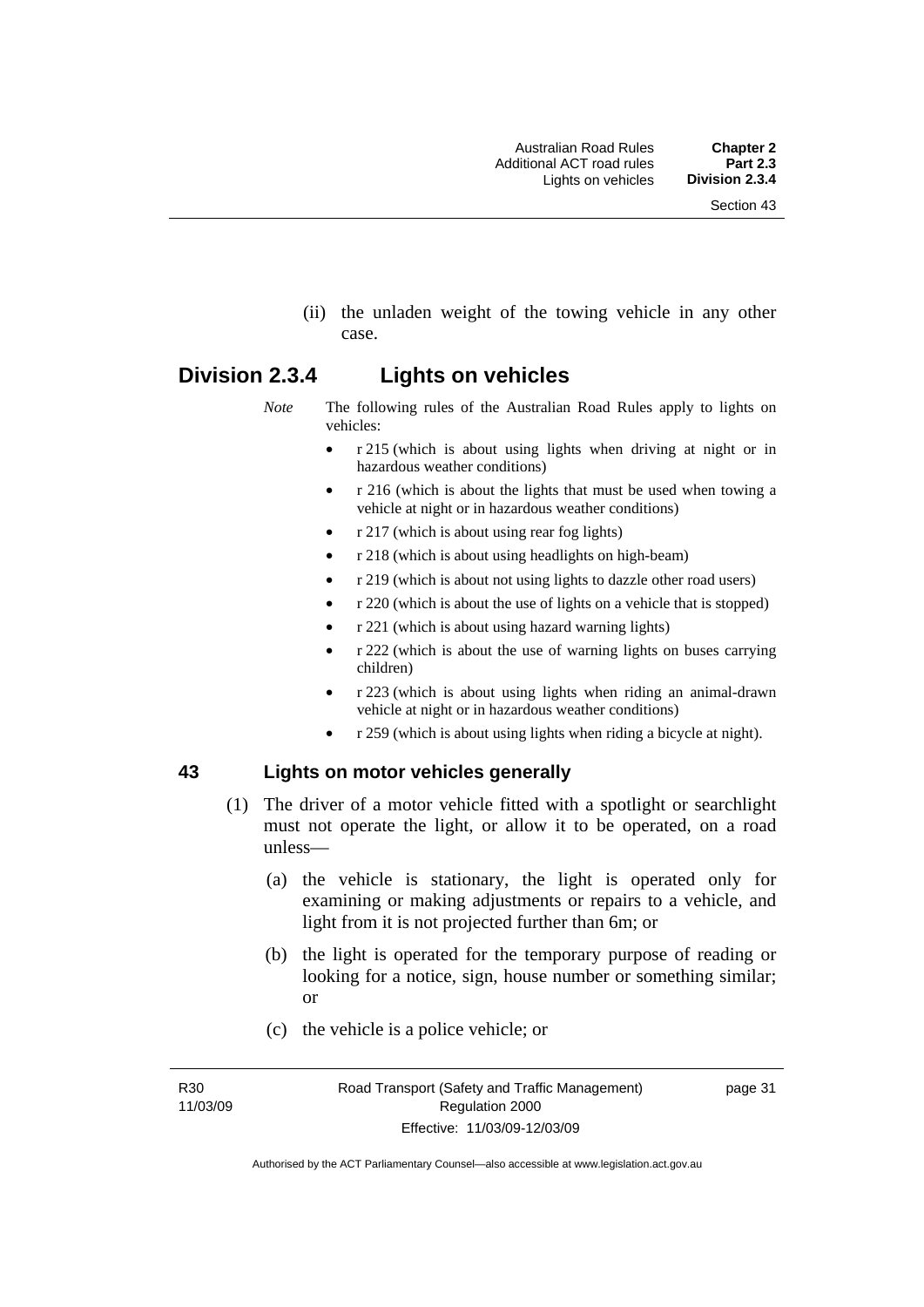(d) the vehicle is being used by the Territory, the Commonwealth or any public authority.

Maximum penalty: 20 penalty units.

- (2) The driver of a motor vehicle fitted with an additional headlight permitted to be fitted under the *Road Transport (Vehicle Registration) Regulation 2000*, schedule 1 must not operate the headlight, or allow it to be operated, if—
	- (a) the vehicle is being driven on a length of road in a built-up area; or
	- (b) the driver is driving less than—
		- (i) 200m behind a vehicle travelling in the same direction as the driver; or
		- (ii) 200m from an oncoming vehicle.

Maximum penalty: 20 penalty units.

# **Division 2.3.5 Metered parking**

- *Note* The rules of the Australian Road Rules that apply to the parking of vehicles include the following:
	- r 189 (which is about double parking)
	- r 203 (which is about stopping in a parking area for people with disabilities)
	- r 205 (which is about parking for longer than indicated)
	- r 207 (which is about parking where fees are payable)
	- r 208 (which is about parallel parking on a road, except in a median strip parking area)
	- r 209 (which is about parallel parking in a median strip parking area)
	- r 210 (which is about angle parking)
	- r 211 (which is about parking in parking bays).

R30 11/03/09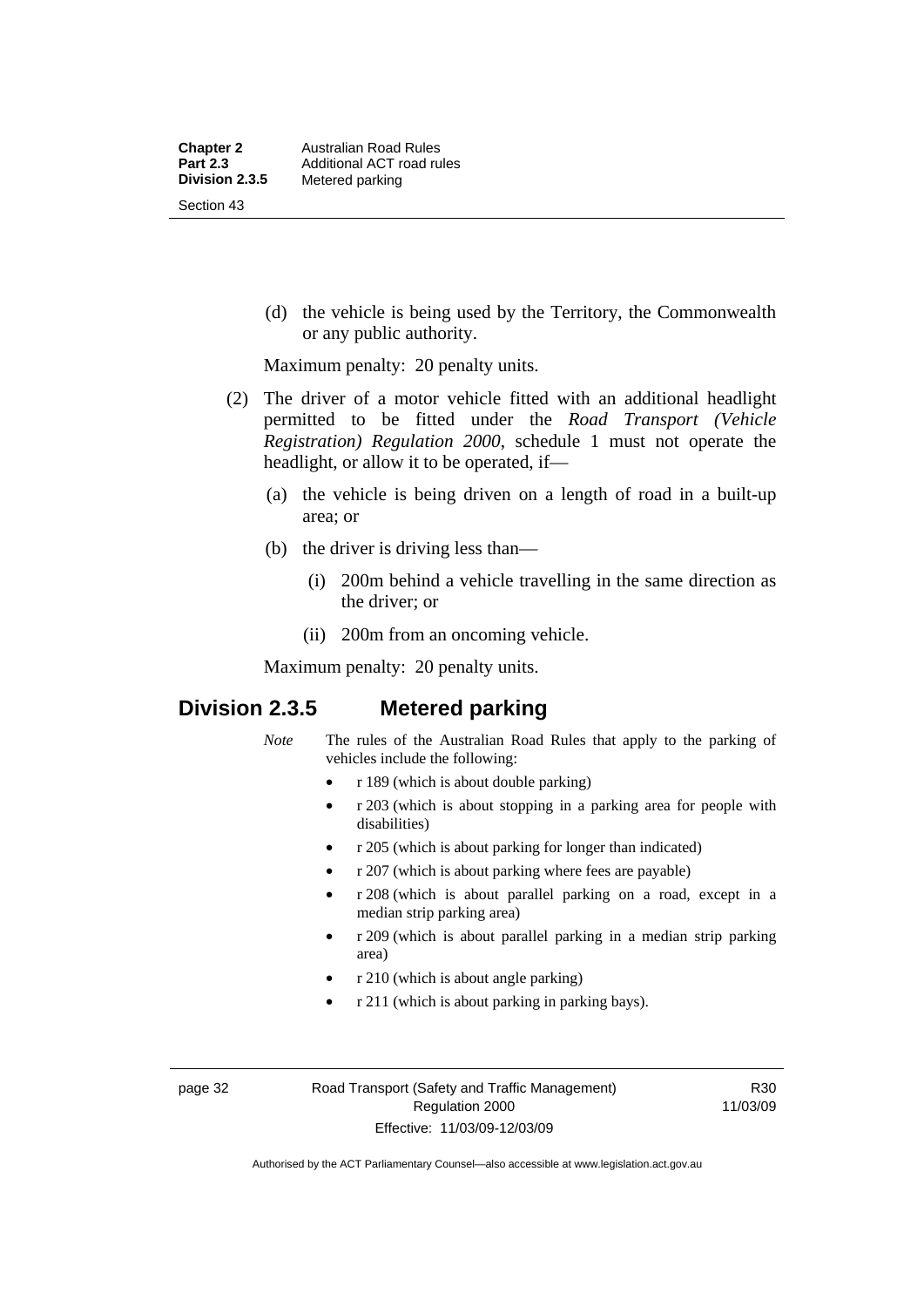### **44 Metered parking—parking in spaces**

- (1) A driver commits an offence if—
	- (a) the driver parks in a metered parking area; and
	- (b) the driver's vehicle is not parked in a metered parking space.

Maximum penalty: 20 penalty units.

 (2) A driver must not park the driver's vehicle in a metered parking space if another vehicle is parked in the space.

Maximum penalty: 20 penalty units.

 (3) A driver who parks in a metered parking space must position the driver's vehicle completely within the space.

Maximum penalty: 20 penalty units.

### **44A Metered parking—parking fees**

 (1) A driver must not park in a metered parking space without paying the relevant parking fee for the space.

Maximum penalty: 20 penalty units.

- (2) A driver does not commit an offence against subsection (1) if—
	- (a) the relevant parking fee for the metered parking space is paid immediately after the driver parks the driver's vehicle in the metered parking space; or
	- (b) the parking meter for the metered parking space indicates that the period for which parking in the space has been paid for has not expired; or
	- (c) the parking meter for the metered parking space—
		- (i) is not working; or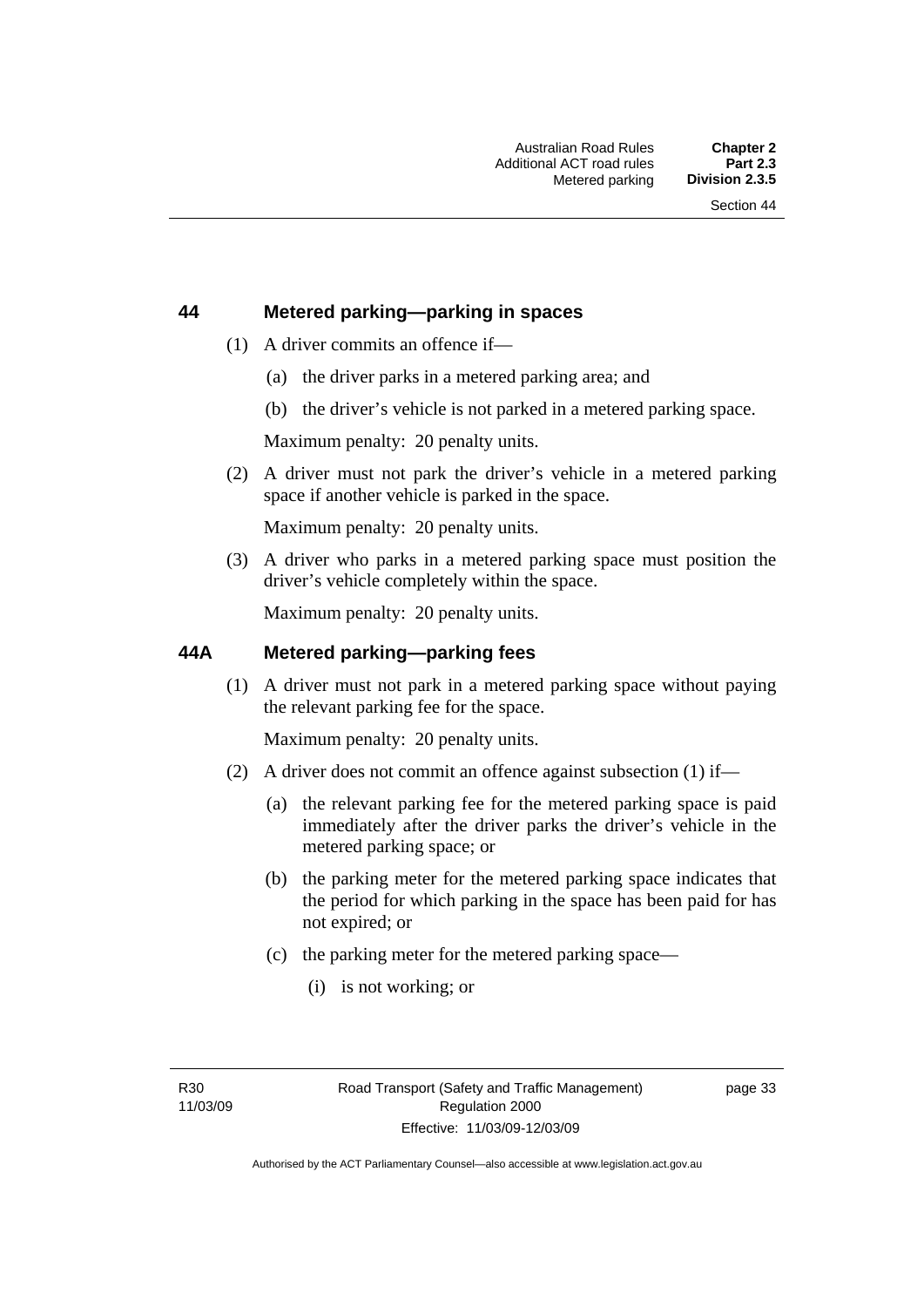**Chapter 2** Australian Road Rules<br>**Part 2.3** Additional ACT road ru **Part 2.3 Additional ACT road rules**<br>**Division 2.3.5** Metered parking **Metered parking** Section 44B

- (ii) is covered with a parking meter hood bearing the words 'out of order time limit applies'.
- *Note* For other exceptions to s (1), see s 45.

### **44B Metered parking—maximum length of stay**

 (1) A driver must not allow the driver's vehicle to remain parked in a metered parking space if the parking meter for the space indicates that the period for which parking in the space has been paid for has expired.

Maximum penalty: 20 penalty units.

*Note* For exceptions to s (1), see s 45.

 (2) A driver must not allow the driver's vehicle to remain parked in a metered parking space for longer than the period (if any) indicated on the metered parking signs applying to the space as the maximum period for which a vehicle may be parked in the space.

Maximum penalty: 20 penalty units.

*Note* For exceptions to s (2), see s 45.

### **45 Metered parking—exceptions to s 44A and s 44B**

Section 44A (Metered parking—parking fees) and section 44B (Metered parking—maximum length of stay) do not apply to—

- (a) a driver for any period the driver's vehicle is parked in a metered parking space outside the controlled parking hours for the space; or
- (b) a driver if—
	- (i) the driver's vehicle is parked in a metered parking space; and
	- (ii) the driver displays in or on the vehicle a current mobility parking scheme authority; and

R30 11/03/09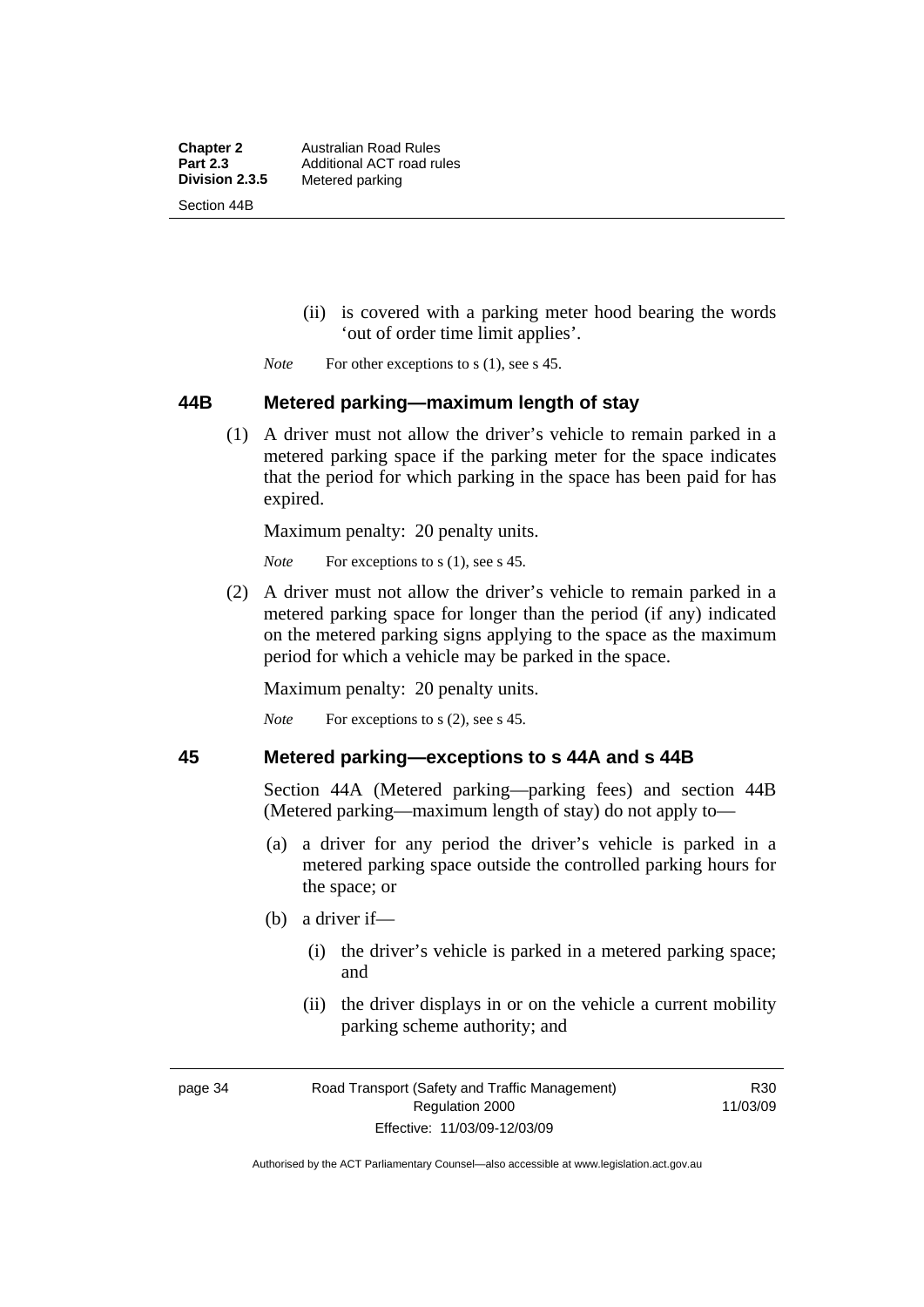- (iii) the driver complies with the conditions (if any) of the authority; or
- (c) a driver if—
	- (i) the driver's vehicle is parked in a metered parking space designated by a *permit zone sign* for use by the holder of a stated kind of parking permit; and
	- (ii) the driver displays in or on the vehicle a current parking permit of that kind; and
	- (iii) the driver complies with the conditions (if any) of the permit.

### **46 Temporary closure of metered parking spaces**

- (1) If the road transport authority decides that the use of a metered parking space should be temporarily discontinued, the authority may close the space by—
	- (a) installing a sign, at or near the space, that displays words to the effect that the space is closed; or
	- (b) covering the parking meter applying to the space with a parking meter hood bearing the words 'no parking'.
- (2) A driver must not park in a metered parking space that has been closed under subsection (1).

Maximum penalty: 20 penalty units.

(3) In this section:

*sign* includes a board, device, plate, screen, words or anything else, whether or not installed with or on a traffic sign.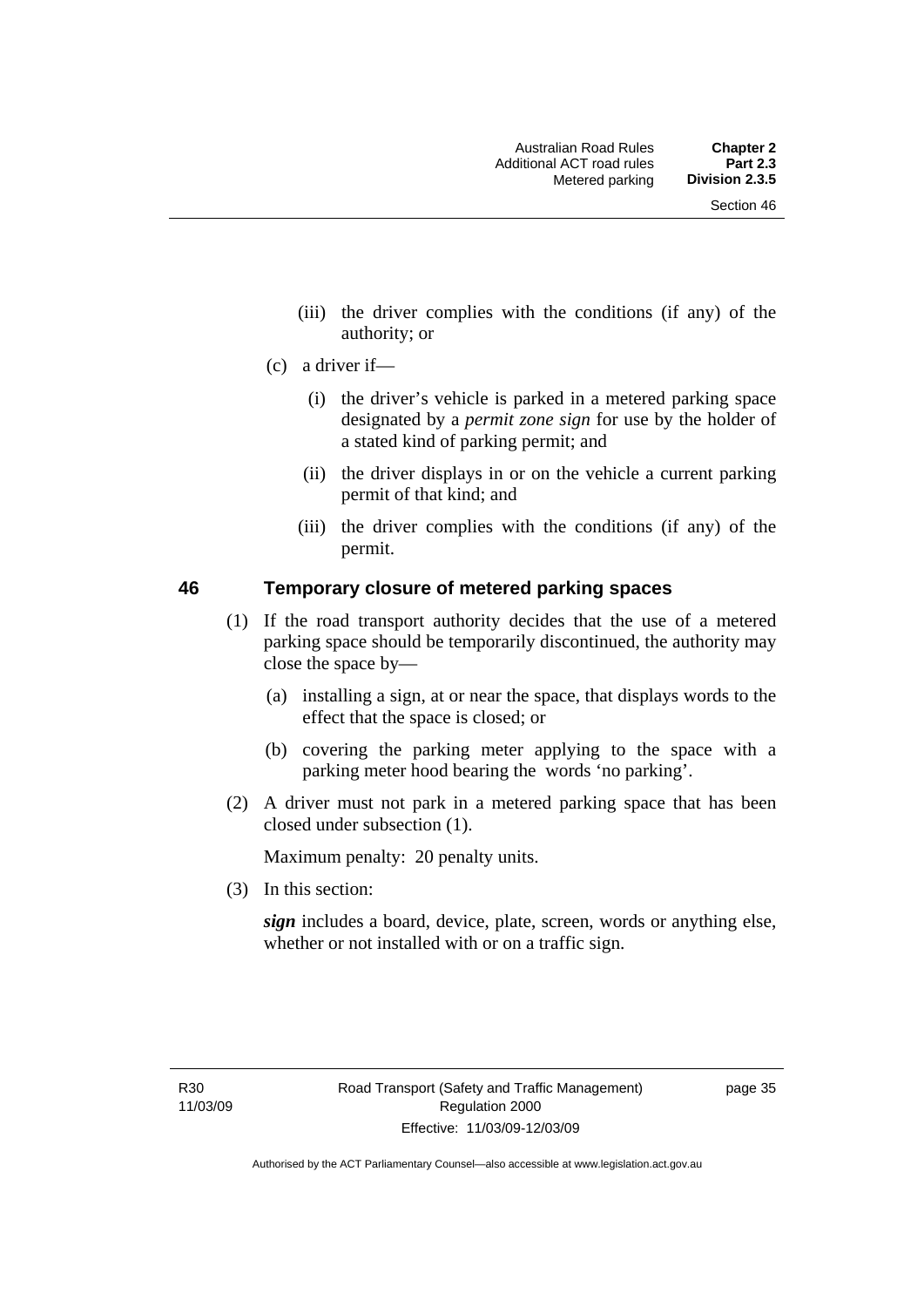### **47 Misuse of parking meters**

A person must not—

- (a) insert in a parking meter anything other than coins appropriate for the meter; or
- (b) attach anything (for example, advertising material) to a parking meter.

Maximum penalty: 20 penalty units.

*Note* An example is part of the regulation, is not exhaustive and may extend, but does not limit, the meaning of the provision in which it appears (see Legislation Act, s 126 and s 132).

### **48 Interfering with parking meters etc**

A person must not—

- (a) do anything that interferes with (or is likely to interfere with) the proper working of a parking meter; or
- (b) fraudulently operate a parking meter.

Maximum penalty: 20 penalty units.

# **Division 2.3.6 Ticket parking**

### **49 Ticket parking—parking in spaces**

- (1) A driver commits an offence if—
	- (a) the driver parks in a ticket parking area; and
	- (b) the driver's vehicle is not parked in a ticket parking space.

Maximum penalty: 20 penalty units.

 (2) However, the driver does not commit an offence against subsection (1) if the driver parks in a metered parking space within a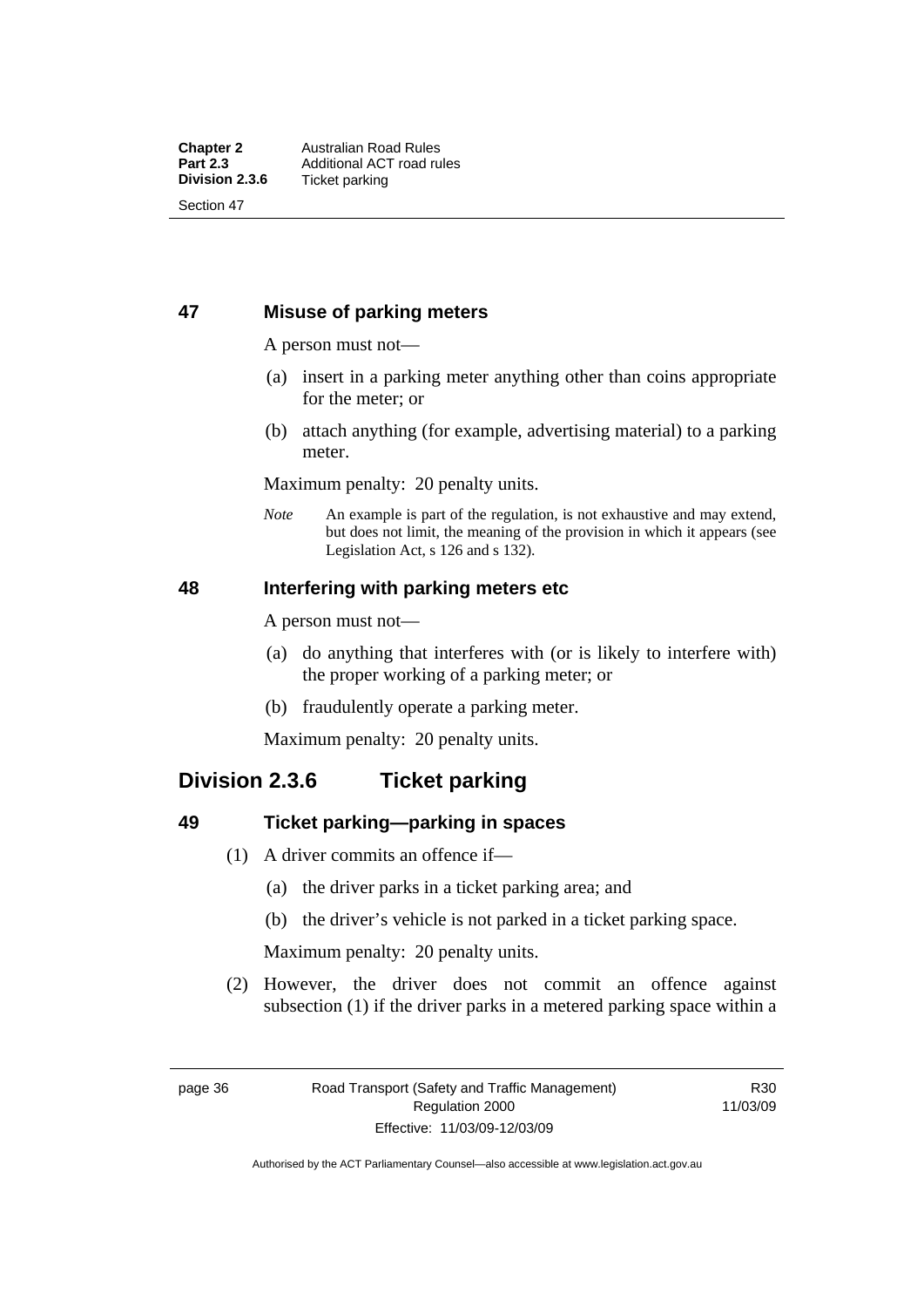ticket parking area and the driver complies with the provisions of division 2.3.5 (Metered parking) in relation to parking in the space.

 (3) A driver must not park the driver's vehicle in a ticket parking space if another vehicle is parked in the space.

Maximum penalty: 20 penalty units.

 (4) A driver who parks in a ticket parking space must position the driver's vehicle completely within the space.

Maximum penalty: 20 penalty units.

### **49A Ticket parking—display of tickets**

- (1) A driver may park the driver's vehicle in a ticket parking area only if—
	- (a) for an RTA multi-stay ticket parking area—
		- (i) a current parking ticket for the area is correctly displayed in or on the vehicle; or
		- (ii) a current part-day parking ticket for another RTA multi-stay ticket parking area is correctly displayed in or on the vehicle; or
		- (iii) a current equivalent all-day parking ticket for another RTA multi-stay ticket parking area is correctly displayed in or on the vehicle; or
	- (b) for any other ticket parking area—a current parking ticket for the area is correctly displayed in or on the vehicle.

Maximum penalty: 20 penalty units.

### **Examples of ticket parking areas for par (b)**

1 a ticket parking area set up by the road transport authority in which parking up to a maximum of 4 hours is permitted by the ticket parking signs applying to the area

R30 11/03/09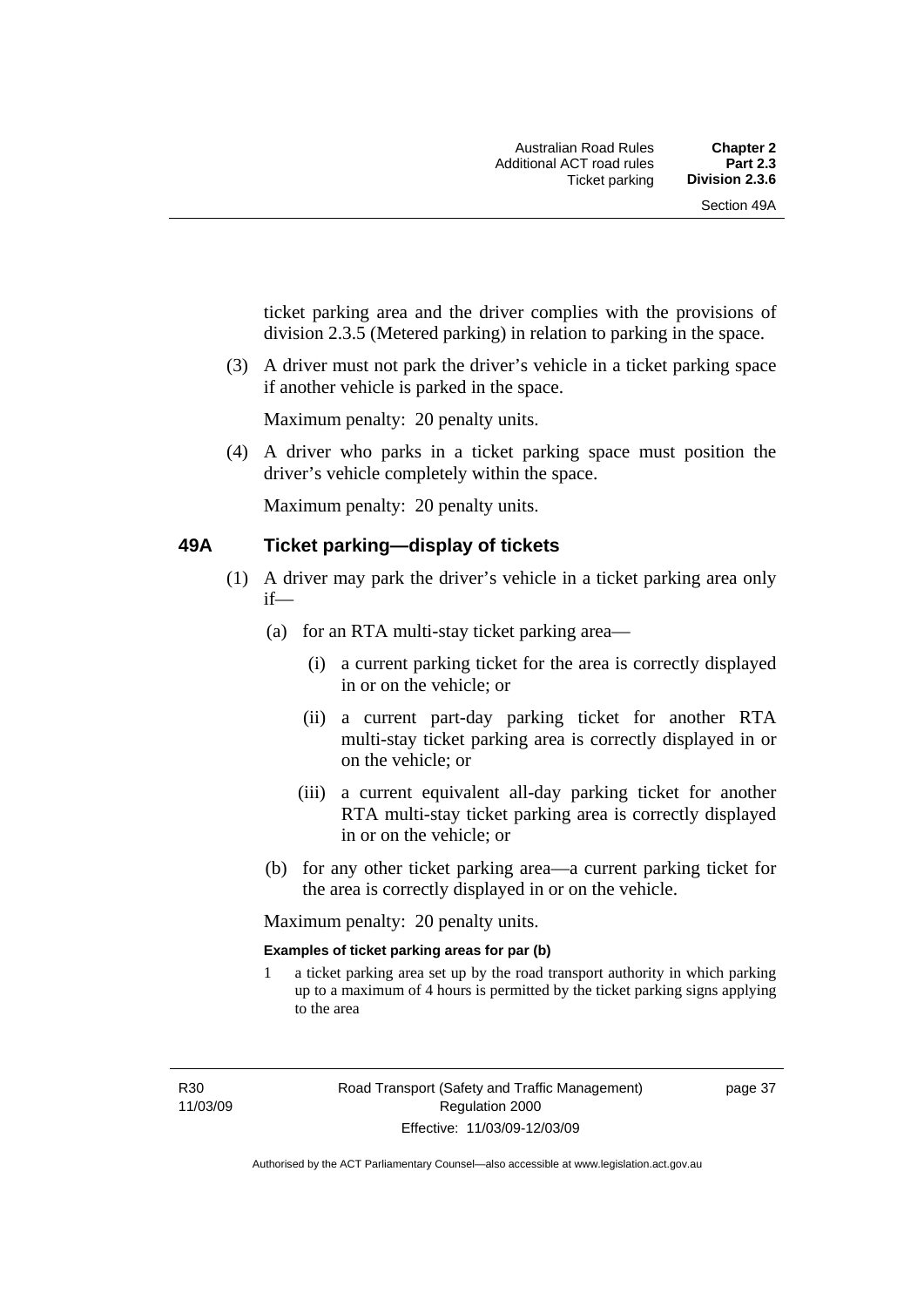- 2 a ticket parking area set up by a parking authority
- *Note 1* Ticket parking areas may be set up by the road transport authority or a parking authority (see s 75A-s 76A).
- *Note 2* An example is part of the regulation, is not exhaustive and may extend, but does not limit, the meaning of the provision in which it appears (see Legislation Act, s 126 and s 132).
- (2) Subsection (1) (a) does not apply to a driver if, immediately after parking in the ticket parking area, the driver—
	- (a) obtains a parking ticket for the ticket parking area and the ticket is correctly displayed in or on the driver's vehicle; or
	- (b) correctly displays in or on the driver's vehicle a parking ticket mentioned in subsection  $(1)$   $(a)$   $(ii)$  or  $(iii)$ .
- (3) Subsection (1) (b) does not apply to a driver if, immediately after parking in the ticket parking area, the driver obtains a parking ticket for the ticket parking area and the ticket is correctly displayed in or on the driver's vehicle.
- (4) It is a defence to the prosecution of a driver for an offence against subsection (1) if the driver proves that—
	- (a) a parking ticket was displayed in accordance with the subsection; and
	- (b) the driver took reasonable steps to ensure that the ticket remained correctly displayed while the driver's vehicle was parked in the ticket parking area.

*Note* For other exceptions to s (1), see s 50.

(5) In this section:

*all-day parking ticket*, for a ticket parking area, means a parking ticket for which the relevant parking fee for parking all-day in the area has been paid.

R30 11/03/09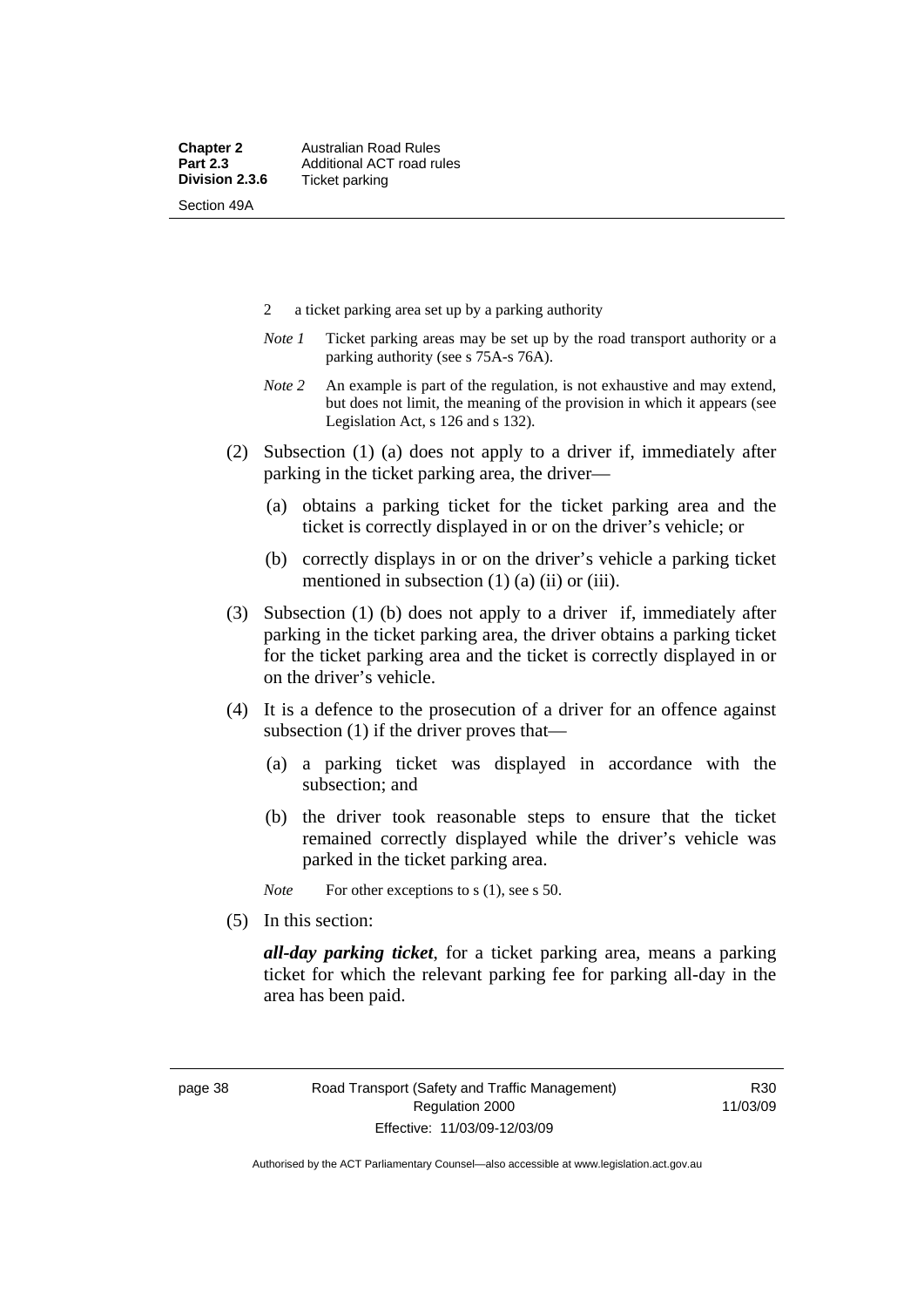*correctly displayed*—a parking ticket is *correctly displayed* in or on a vehicle if the ticket is displayed—

- (a) in or on the front left-hand side of the vehicle or, if the ticket requires the driver to display the ticket in or on a part of the vehicle, in or on that part of the vehicle; and
- (b) in a way that its expiry date and expiry time, and the ticket parking area for which it is issued, are clearly visible from outside the vehicle.

*equivalent*, for a multi-stay ticket parking area, means another ticket parking area for which the relevant parking fee for an all-day parking ticket for the area is the same or higher.

*part-day parking ticket* means a parking ticket that is not an all-day parking ticket.

*RTA multi-stay ticket parking area* means a ticket parking area set aside under section 76 (2) (a) (Ticket parking schemes—road transport authority) where all-day parking is permitted by the ticket parking signs applying to the area.

### **49B Ticket parking—maximum length of stay**

 (1) A driver must not allow the driver's vehicle to remain parked in a ticket parking area after the expiry of a parking ticket displayed in or on the vehicle.

Maximum penalty: 20 penalty units.

- *Note 1* For when a parking ticket expires, see s 81.
- *Note* 2 For exceptions to s (1), see s 50.

R30 11/03/09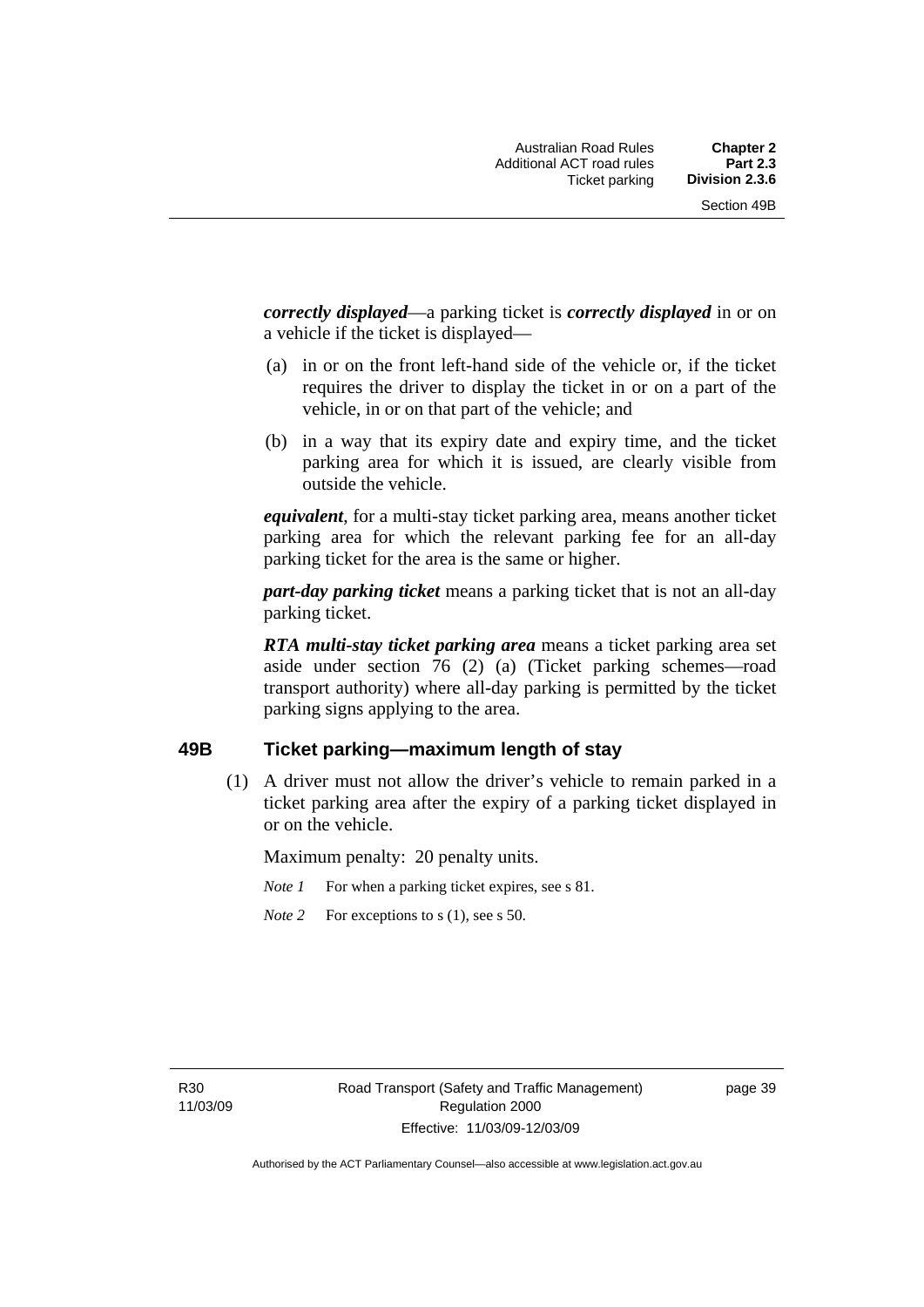(2) A driver must not allow the driver's vehicle to remain parked in a ticket parking area for longer than the period (if any) indicated on the ticket parking signs applying to the area as the maximum period for which a vehicle may be parked in the area.

Maximum penalty: 20 penalty units.

*Note* For exceptions to s (2), see s 50.

### **50 Ticket parking—exceptions to s 49A and s 49B**

Section 49A (Ticket parking—display of tickets) and section 49B (Ticket parking—maximum length of stay) do not apply to—

- (a) a driver if the driver parks the driver's vehicle in a metered parking space within a ticket parking area and the driver complies with the provisions of division 2.3.5 (Metered parking) in relation to parking in the space; or
- (b) a driver for any period the driver's vehicle is parked in a ticket parking space outside the controlled parking hours for the space; or
- (c) a driver if—
	- (i) the driver's vehicle is parked in a ticket parking space; and
	- (ii) the driver displays in or on the vehicle a current mobility parking scheme authority; and
	- (iii) the driver complies with the conditions (if any) of the authority; or
- (d) a driver if—
	- (i) the driver's vehicle is parked in a ticket parking space, or on a length of road in a ticket parking area, designated by a *permit zone sign* for use by the holder of a stated kind of parking permit; and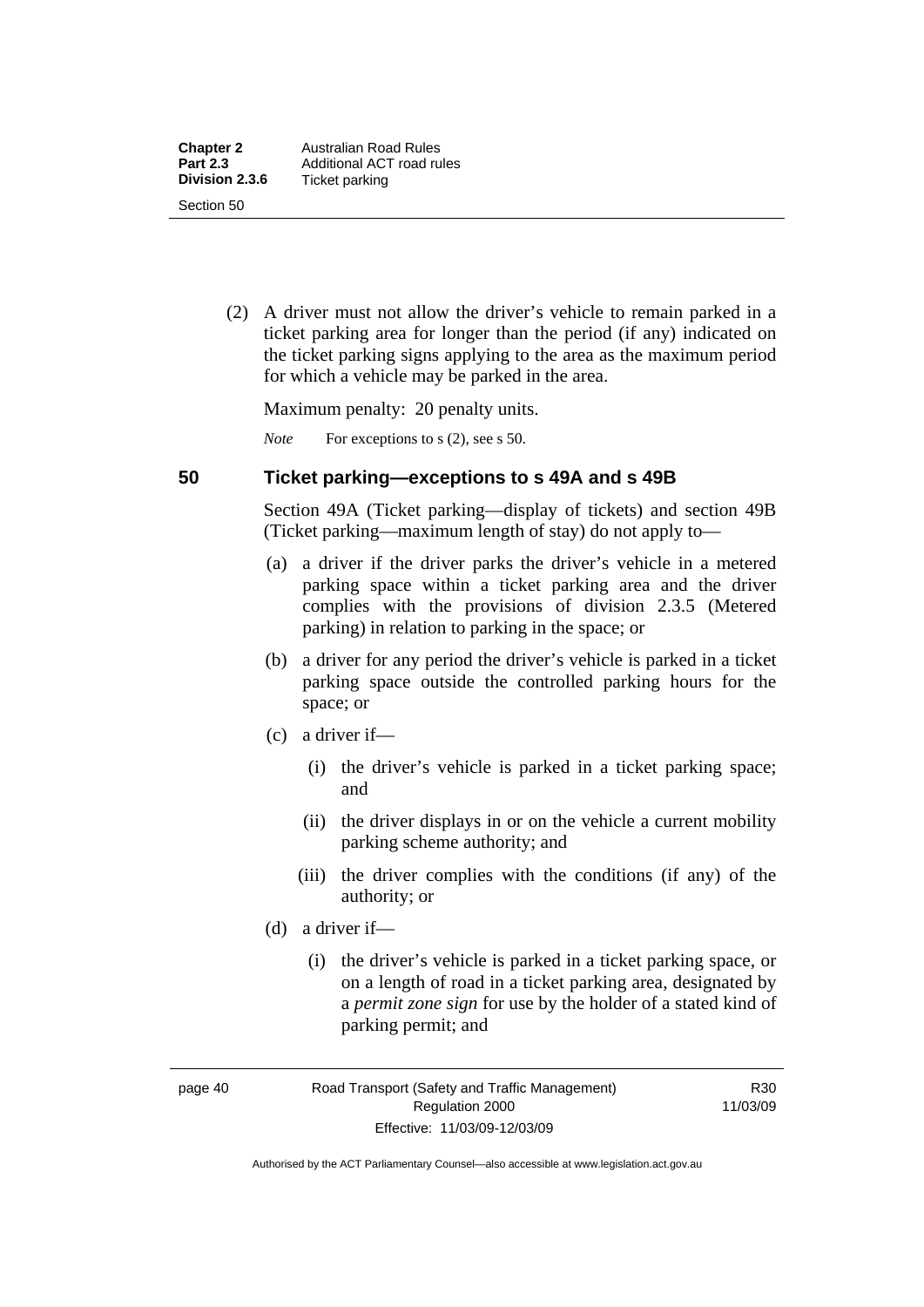- (ii) the driver displays in or on the vehicle a current parking permit of that kind; and
- (iii) the driver complies with the conditions (if any) of the permit.

### **51 Temporary closure of ticket parking spaces and areas**

- (1) If the road transport authority decides that the use of a ticket parking area, or ticket parking space, should be temporarily discontinued, the authority may close the area or space by—
	- (a) for the closure of a ticket parking area—installing a sign, at or near each traffic sign applying to the area, that displays words to the effect that the area is closed; or
	- (b) for the closure of a ticket parking space—installing a sign, at or near the space, that displays words to that effect.
- (2) If a parking authority decides that the use of a ticket parking area, or ticket parking space, within its area of operations should be temporarily discontinued, the authority may close the area or space by—
	- (a) for the closure of a ticket parking area—installing a sign, at or near each traffic sign applying to the area, that displays words to the effect that the area is closed; or
	- (b) for the closure of a ticket parking space—installing a sign, at or near the space, that displays words to that effect.
	- *Note* Section 75A provides for the road transport authority to declare parking authorities and s 76A provides for the operation of ticket parking schemes by parking authorities.
- (3) A driver must not park in a ticket parking area or ticket parking space that has been closed under subsection (1) or (2).

Maximum penalty: 20 penalty units.

(4) In this section:

R30 11/03/09 page 41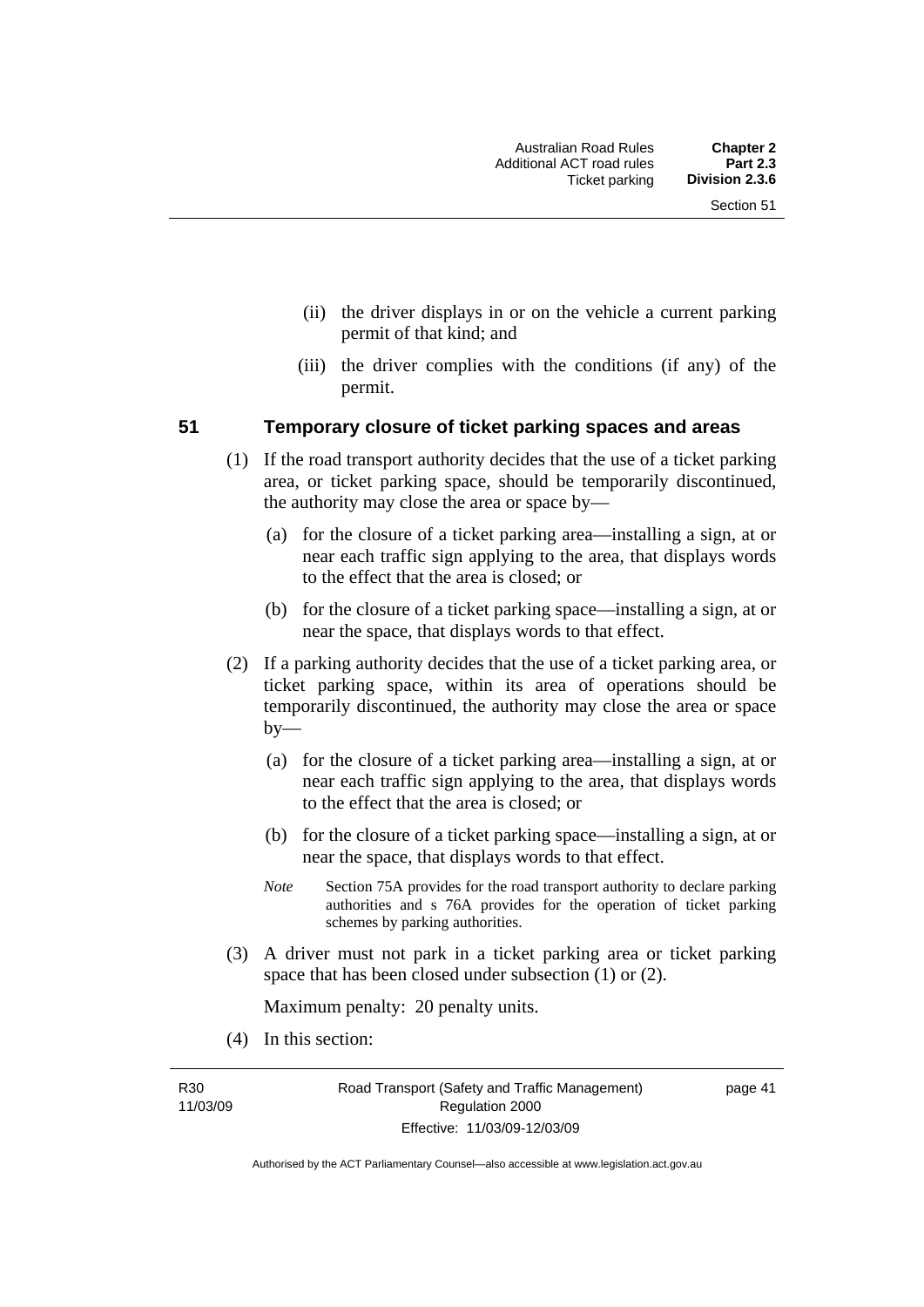*sign* includes a board, device, plate, screen, words or anything else, whether or not installed with or on a traffic sign.

### **52 Use of false or damaged parking tickets etc**

- (1) This section applies in relation to a vehicle that is parked in a ticket parking space within a ticket parking area.
- (2) A person must not display in or on the vehicle—
	- (a) anything resembling a parking ticket that falsely suggests that the relevant parking fee for parking in the space has been paid; or
	- (b) a parking ticket that has been changed, damaged or defaced.

Maximum penalty: 20 penalty units.

 (3) Subsection (2) does not apply if the parking ticket was not changed, damaged or defaced in a material particular.

### **53 Misuse of parking ticket machines**

A person must not—

- (a) insert in a parking ticket machine anything other than coins, or another means of payment, appropriate for the machine; or
- (b) attach anything (for example, advertising material) to a parking ticket machine.

Maximum penalty: 20 penalty units.

*Note* An example is part of the regulation, is not exhaustive and may extend, but does not limit, the meaning of the provision in which it appears (see Legislation Act, s 126 and s 132).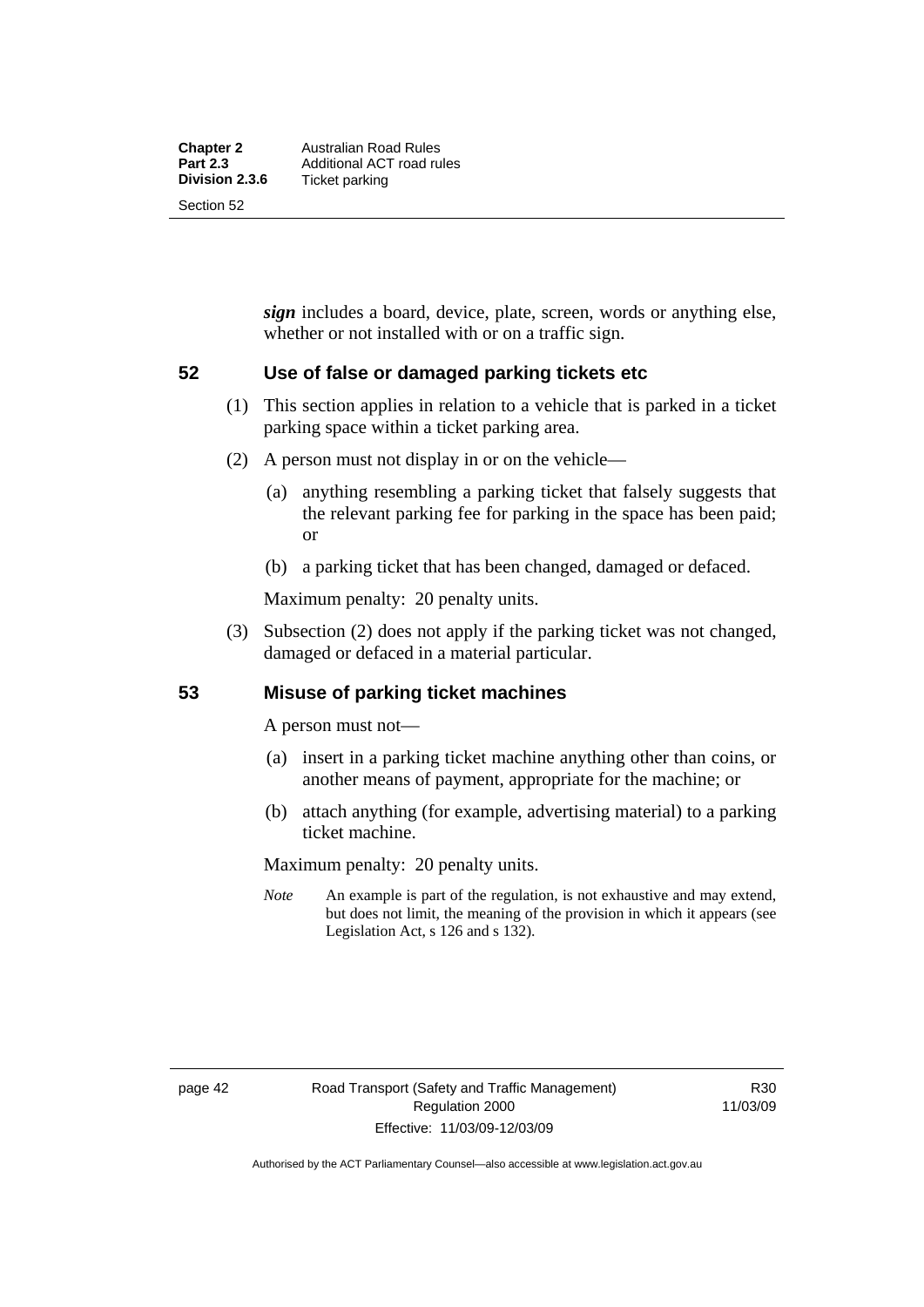### **54 Interfering with parking ticket machines etc**

A person must not—

- (a) do anything that interferes with (or is likely to interfere with) the proper working of a parking ticket machine; or
- (b) fraudulently operate a parking ticket machine.

Maximum penalty: 20 penalty units.

### **55 Interfering with parking tickets**

A person commits an offence if—

- (a) the person removes, changes, damages, defaces or otherwise interferes with a parking ticket that is in or on a vehicle; and
- (b) the vehicle is parked in a ticket parking area; and
- (c) the person is not—
	- (i) the driver of the vehicle; or
	- (ii) the responsible person for the vehicle.

Maximum penalty: 20 penalty units.

# **Division 2.3.7 Other ACT road rules about stopping and parking**

*Note* The Australian Road Rules contains rules about the stopping and parking of vehicles, including the following:

- r 189 (which is about double parking)
- r 203 (which is about stopping in a parking area for people with disabilities)
- r 205 (which is about parking for longer than indicated)
- r 207 (which is about parking where fees are payable)
- r 208 (which is about parallel parking on a road, except in a median strip parking area)

R30 11/03/09 page 43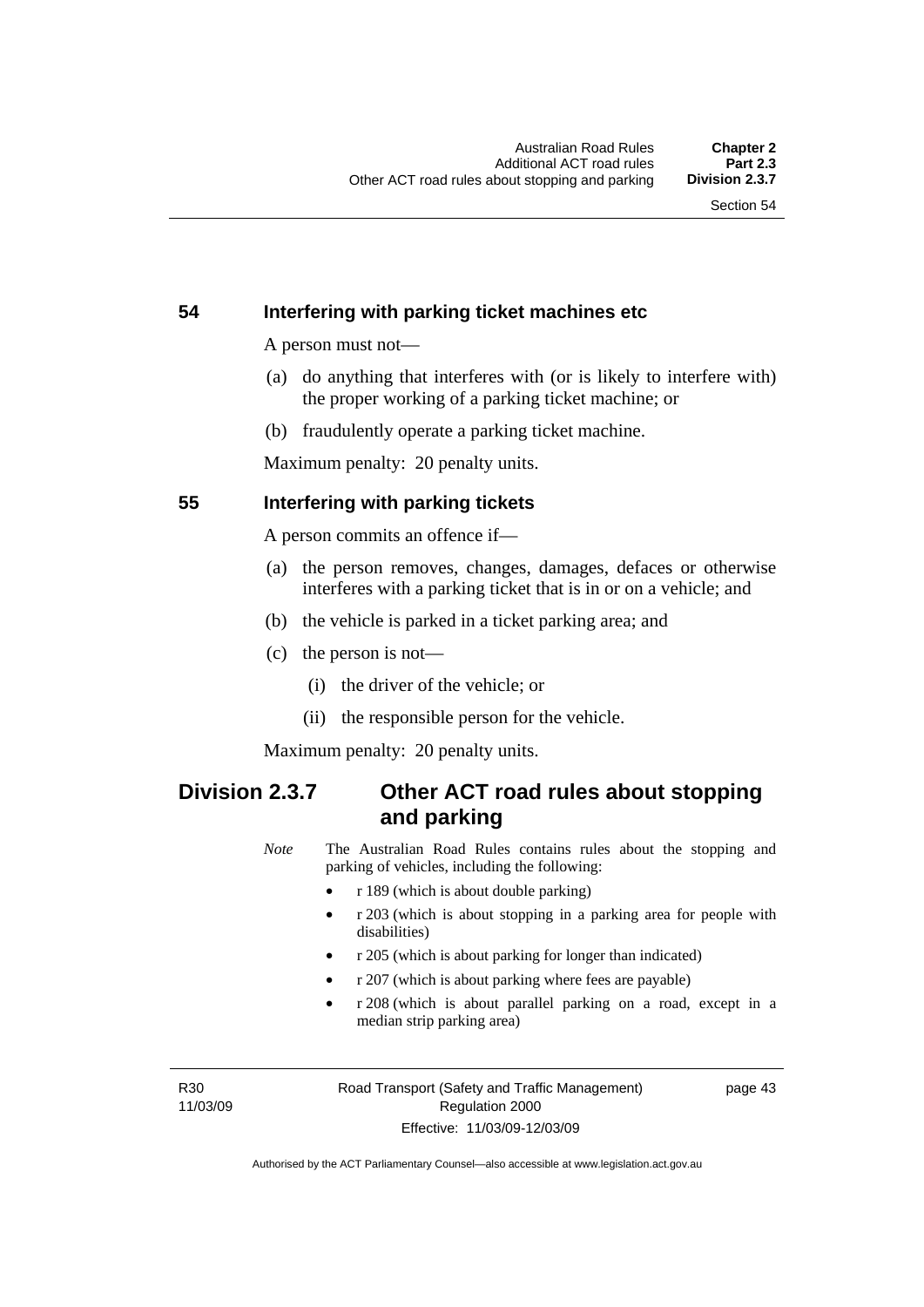- r 209 (which is about parallel parking in a median strip parking area)
- r 210 (which is about angle parking)
- r 211 (which is about parking in parking bays).

### **56 Unauthorised use of parking permits and mobility parking scheme authorities**

 (1) A driver must not display a parking permit in or on the driver's vehicle if the driver is not entitled to do so under the conditions of the permit.

Maximum penalty: 20 penalty units.

 (2) A driver must not display a mobility parking scheme authority in or on the driver's vehicle if the driver is not entitled to do so under the conditions of the authority.

Maximum penalty: 20 penalty units.

### **56A Interfering with parking permits and mobility parking scheme authorities**

A person commits an offence if—

- (a) the person removes, changes, damages, defaces or otherwise interferes with a parking permit or mobility parking scheme authority that is in or on a vehicle; and
- (b) the person is not—
	- (i) the driver of the vehicle; or
	- (ii) the responsible person for the vehicle; or
	- (iii) the person to whom the permit or authority was issued.

Maximum penalty: 20 penalty units.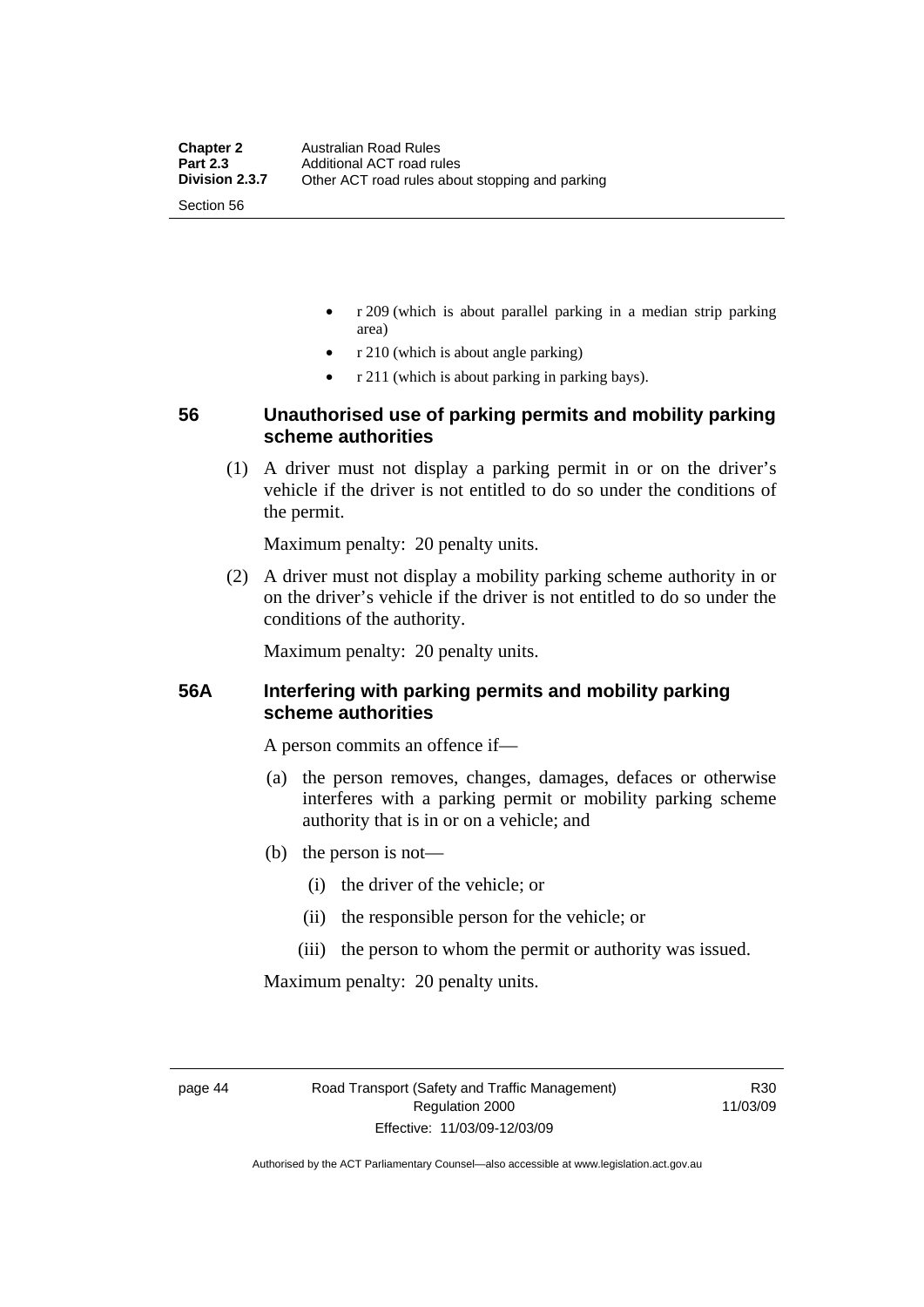### **57A Stopping public buses in bus zones and at bus stops**

- (1) The driver of a public bus must not stop in a bus zone unless the driver—
	- (a) is dropping off, or picking up, passengers; or
	- (b) is stopping for a regular route service.

Maximum penalty: 20 penalty units.

 (2) Subsection (1) does not apply to the driver of a public bus that is not permitted to stop in the bus zone by information on or with the *bus zone sign* applying to the bus zone.

*Note* The driver would contravene the Australian Road Rules, r 183.

- (3) The driver of a public bus must not stop at a bus stop, or on the road, within 20m before a sign on the road that indicates the bus stop, and 10m after the sign, unless the driver—
	- (a) stops at a place on a length of road, or in an area, to which a parking control sign applies and the driver is permitted to stop at that place under the Australian Road Rules; or
	- (b) is dropping off, or picking up, passengers; or
	- (c) is stopping for a regular route service.

Maximum penalty: 20 penalty units.

(4) In this section:

*bus stop*—see the Australian Road Rules, rule 195.

*bus zone*—see the Australian Road Rules, rule 183.

*bus zone sign*—see the Australian Road Rules, schedule 2, schedule 3, rule 314, rule 315 and rule 316.

*regular route service*—see the *Road Transport (Public Passenger Services) Act 2001*, section 12 (What is a regular route service?).

page 45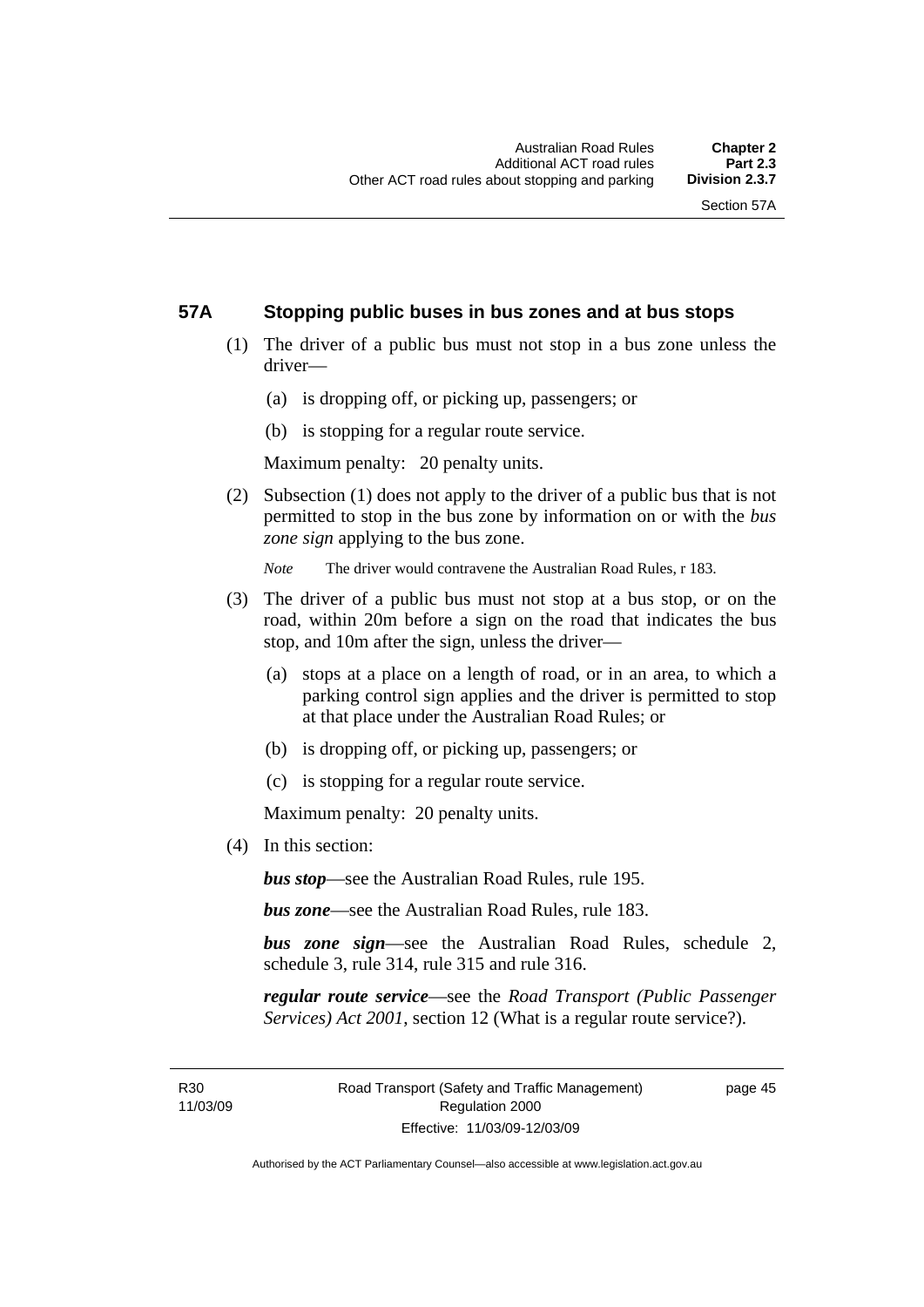### **58 Stopping in an emergency etc or to comply with another law**

(1) In this section:

*stopping or parking provision of this chapter* means a provision of the following divisions:

- (a) division 2.3.5 (Metered parking);
- (b) division 2.3.6 (Ticket parking);
- (c) division 2.3.7 (Other ACT road rules about stopping and parking).
- (2) A stopping or parking provision of this chapter does not apply to a driver if—
	- (a) the driver stops at a particular place, or in a particular way, to avoid a collision, and the driver stops for no longer than is necessary to avoid the collision; or
	- (b) the driver stops at a particular place, or in a particular way, because the driver's vehicle is disabled, and the driver stops for no longer than is necessary for the vehicle to be moved safely to a place where the driver is permitted to park the vehicle under the Australian Road Rules and a stopping or parking provision of this chapter; or
	- (c) the driver stops at a particular place, or in a particular way, to deal with a medical or other emergency, and the driver stops for no longer than is necessary in the circumstances; or
	- (d) the driver stops at a particular place, or in a particular way, because the condition of the driver, a passenger, or the driver's vehicle makes it necessary for the driver to stop in the interests of safety, and the driver stops for no longer than is necessary in the circumstances; or

Authorised by the ACT Parliamentary Counsel—also accessible at www.legislation.act.gov.au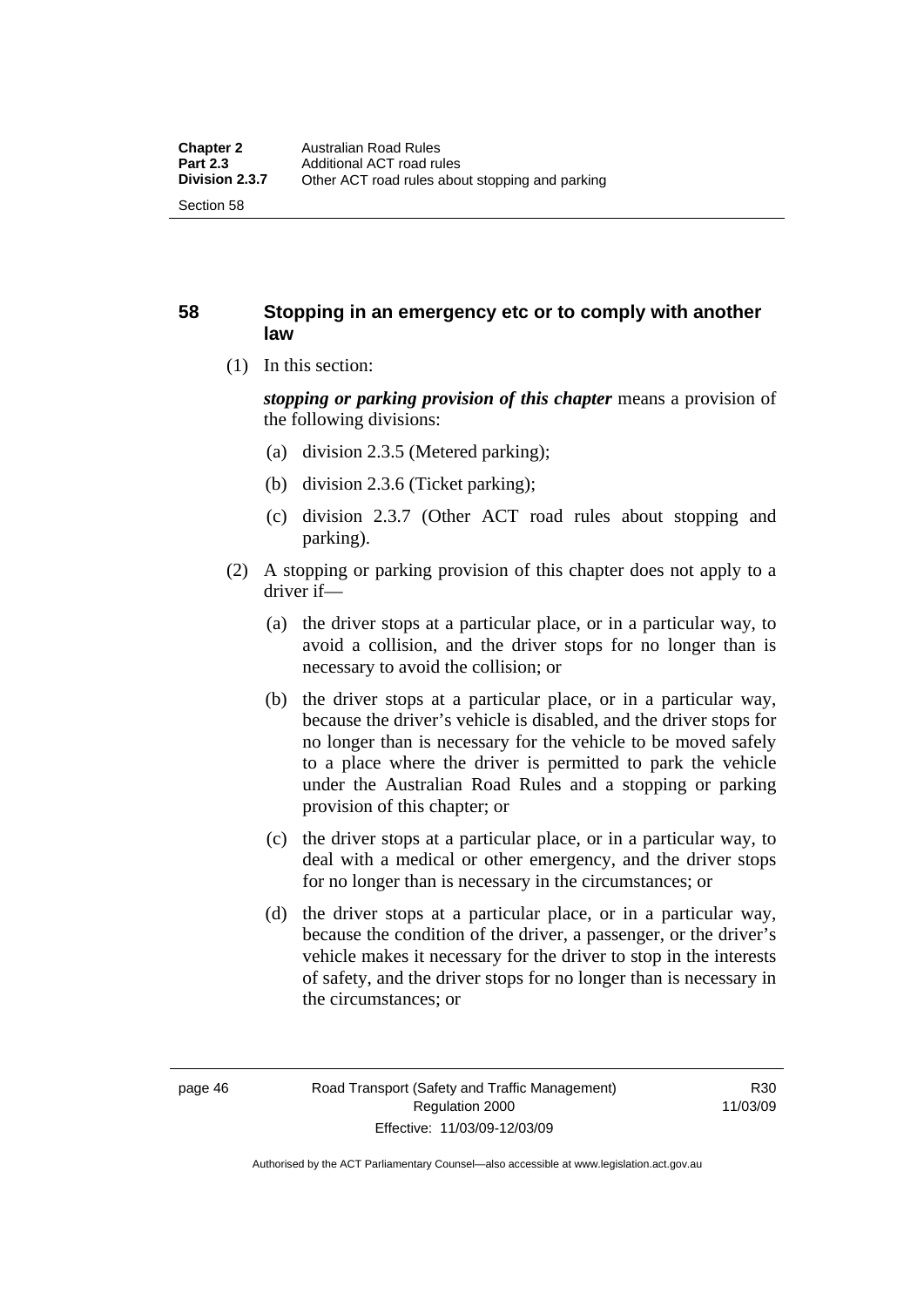(e) the driver stops at a particular place, or in a particular way, to comply with a provision of the Australian Road Rules or a provision of another law, and the driver stops for no longer than is necessary to comply with the provision.

# **Division 2.3.8 Other ACT road rules**

### **59 Carrying dangerous substances**

 (1) A person must not drive or park a vehicle that is carrying an explosive substance in, directly above, or within 50m of either end of, a major road tunnel.

Maximum penalty: 30 penalty units.

(2) In this section:

### *explosive substance*—

- (a) see the *Dangerous Substances Act 2004*, section 73, definition of *explosive*; and
- (b) includes any other dangerous substance under that Act that can explode.

### *major road tunnel* means—

- (a) the road tunnel on Parkes Way in the Division of Acton, Canberra Central District; or
- (b) the road tunnel on Capital Circle in the Division of Capital Hill, Canberra Central District.

### **60 Interrupting funeral processions etc**

A driver must not interfere with, or interrupt, the free passage of—

(a) a funeral procession or any other lawful procession; or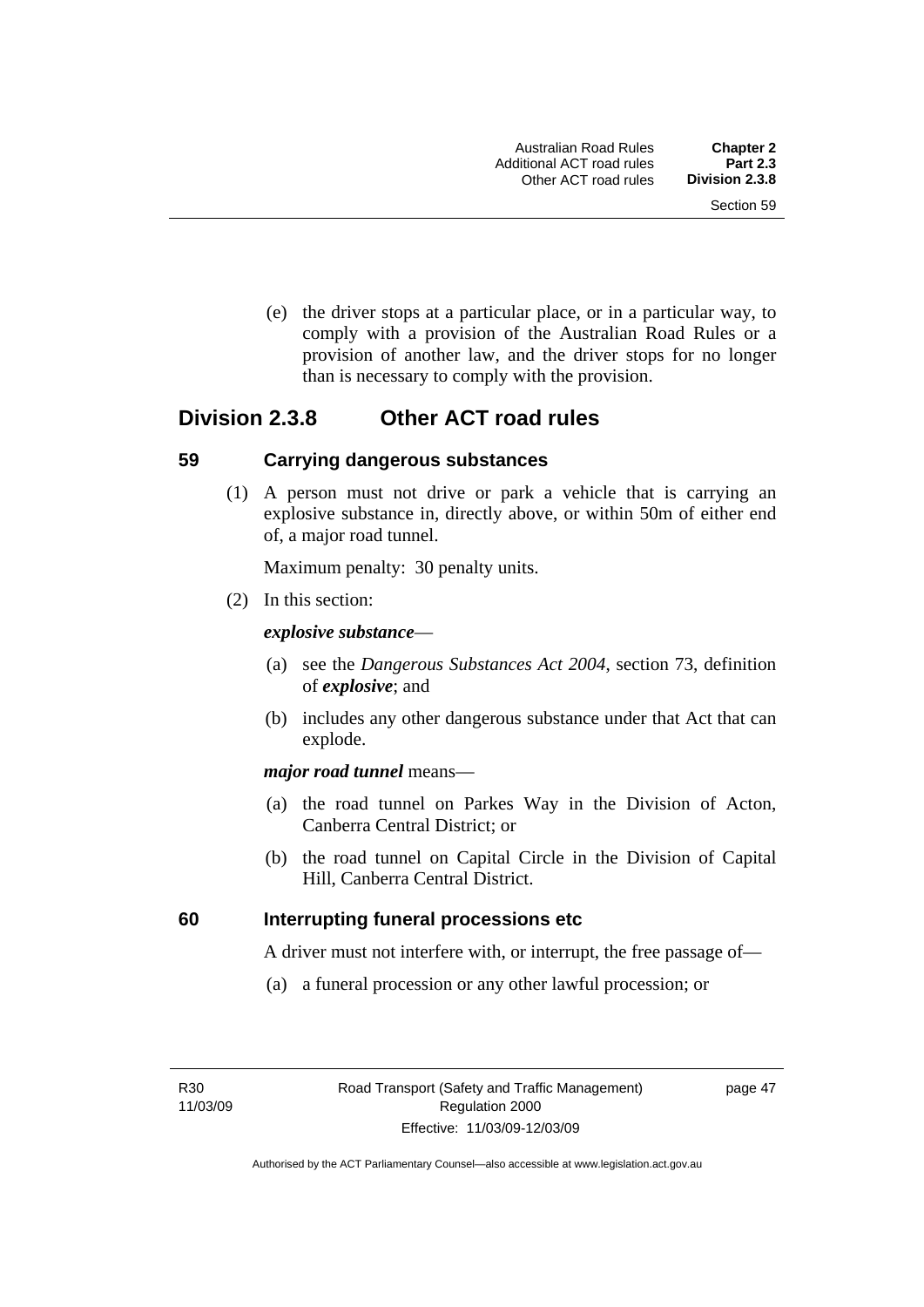(b) any vehicle or person forming part of a procession mentioned in paragraph (a).

Maximum penalty: 20 penalty units.

### **61 Driving on roads closed to traffic**

A person must not drive a vehicle on a road that is closed to traffic under the Act, section 30.

Maximum penalty: 20 penalty units.

### **62 Use of wheeled recreational devices and wheeled toys on roads**

 (1) A person must not travel in or on a wheeled recreational device or wheeled toy on a road while it is attached to another vehicle.

Maximum penalty: 20 penalty units.

 (2) A person travelling in or on a wheeled recreational device or wheeled toy on a road must not permit it to be drawn by another vehicle.

Maximum penalty: 20 penalty units.

 (3) A person must not travel in or on a wheeled recreational device or wheeled toy on a road if anyone travelling in or on it is completely or partly assisted in propelling it by means other than human power or gravity.

Maximum penalty: 20 penalty units.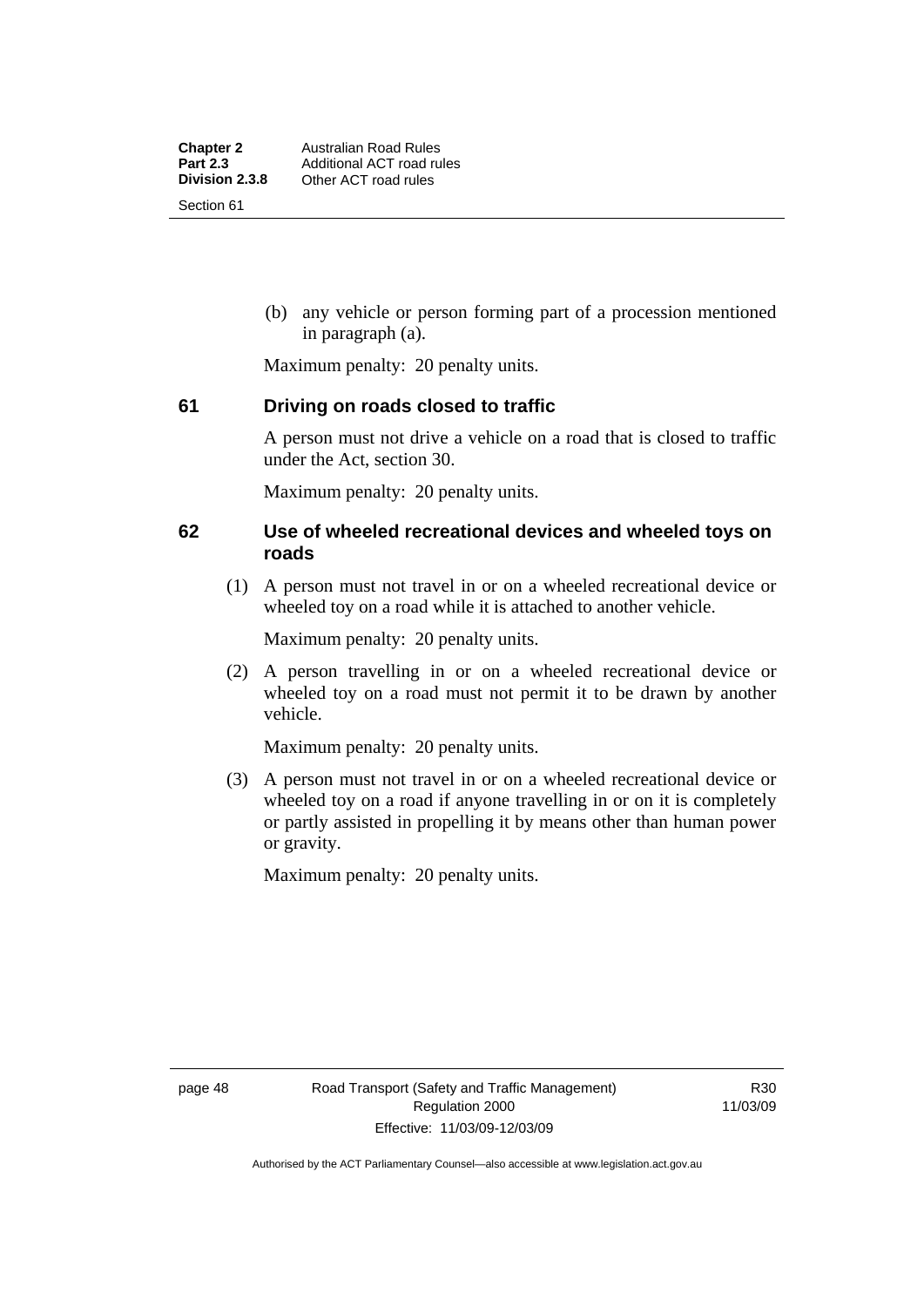# **Part 2.4 Other provisions**

### **63 Devices that are prescribed traffic control devices—Act, dict, def** *prescribed traffic control device*

The following things are prescribed traffic control devices:

- (a) any traffic control device that has effect for the Australian Road Rules under the Australian Road Rules, rule 315;
- (b) any traffic-related item that has effect for the Australian Road Rules under the Australian Road Rules, rule 319;
- (c) any pay parking device, pay parking sign and parking meter hood;
- (d) any device, plate, screen, words or anything else on or with anything mentioned in paragraph (a), (b) or (c).

### **64 Preventing prescribed traffic control devices being clearly visible**

 (1) A person must not (except with the approval of the road transport authority) place anything in a position that prevents, or is likely to prevent, a prescribed traffic control device from being clearly visible to the road users to whom it is intended to apply.

Maximum penalty: 20 penalty units.

*Note* The Act, s 19 (1) also makes it an offence for a person to install or display (or interfere, change or remove) a prescribed traffic control device without appropriate authority.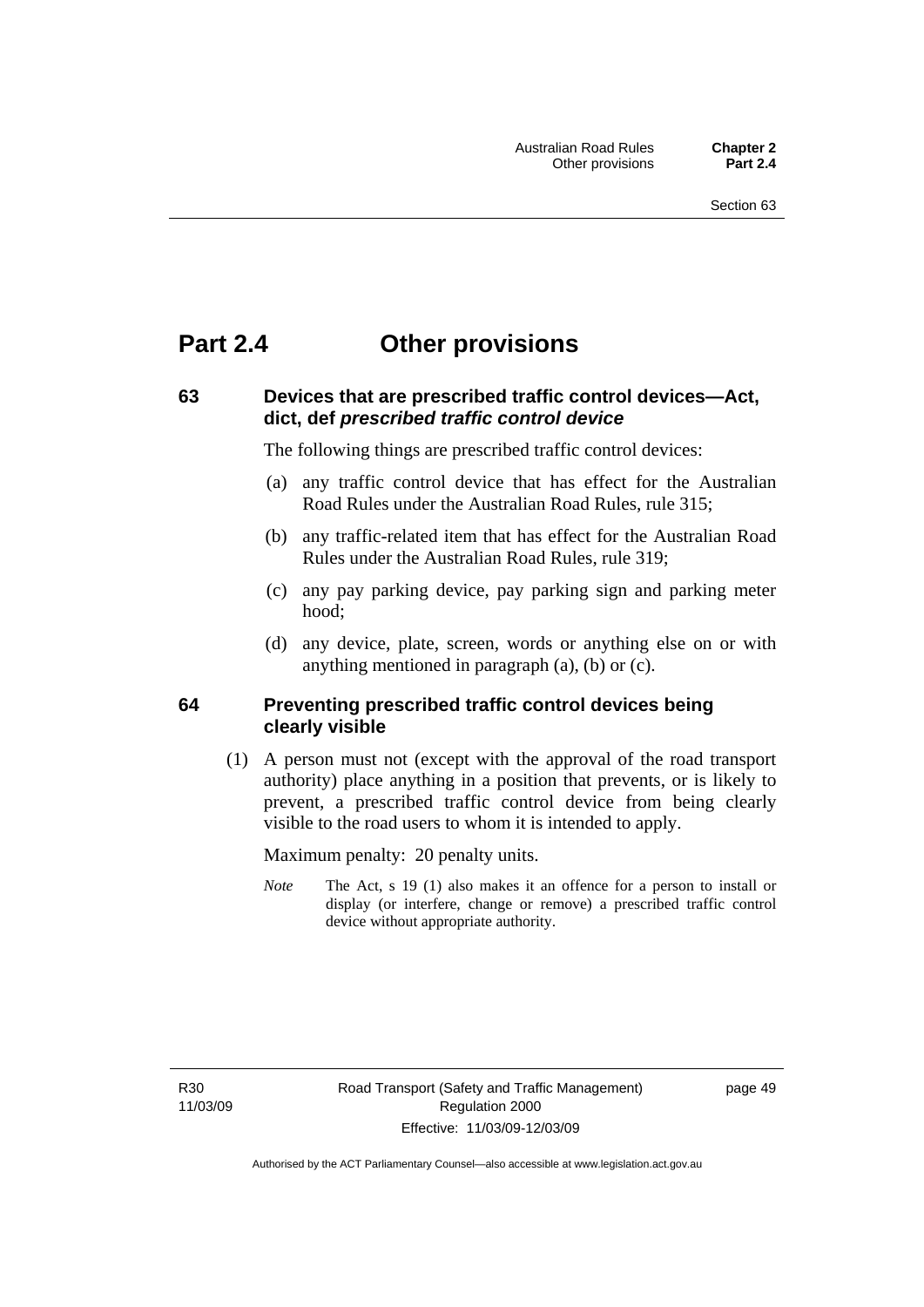| <b>Chapter 2</b> | <b>Australian Road Rules</b> |
|------------------|------------------------------|
| <b>Part 2.4</b>  | Other provisions             |

Section 65

- (2) The road transport authority, a police officer or an authorised person—
	- (a) may, orally or in writing, direct a person who has contravened subsection (1) by placing something to remove the thing within a stated reasonable time; or
	- (b) may remove the thing.
- (3) If a person is given a direction under subsection (2) (a), the person must comply with the direction.

Maximum penalty: 20 penalty units.

### **65 Use of** *do not overtake turning vehicle sign*

A person must not drive a motor vehicle or combination displaying a *do not overtake turning vehicle sign* unless the motor vehicle or combination, together with any load or projection, is at least 7.5m long.

Maximum penalty: 20 penalty units.

### **66 Approvals etc by road transport authority**

- (1) For the Australian Road Rules and this regulation, the road transport authority may, in writing—
	- (a) approve a protective helmet for bicycle riders as an approved bicycle helmet; or
	- (b) approve a child restraint as an approved child restraint; or
	- (c) approve a protective helmet for motorbike riders as an approved motorbike helmet; or
	- (d) approve a canopy, cage or other device fitted to a vehicle; or
	- (e) declare a person to be an emergency worker.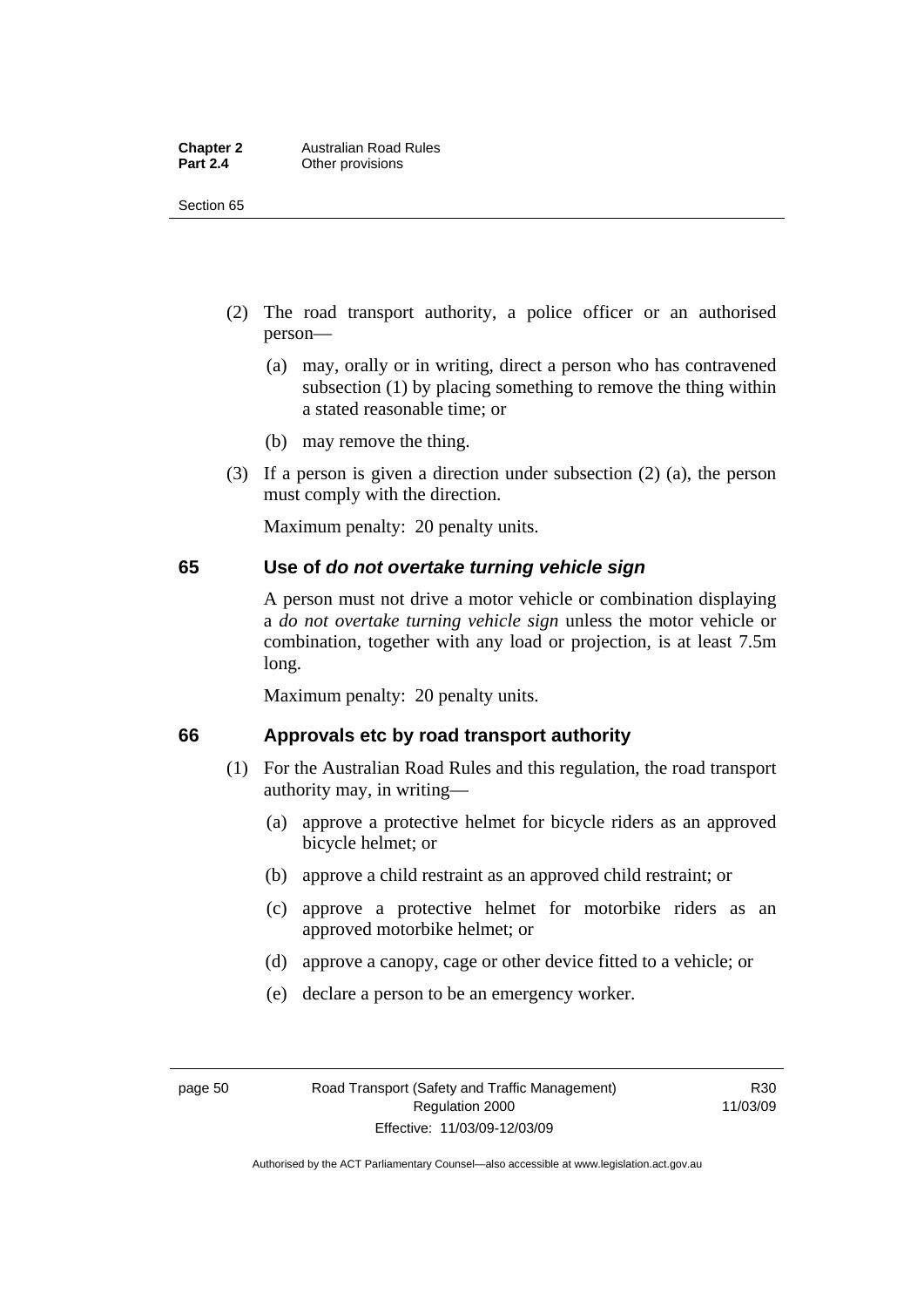- (2) An approval or declaration is a disallowable instrument.
	- *Note* A disallowable instrument must be notified, and presented to the Legislative Assembly, under the Legislation Act.

### **67 Exemption from requirement about riding on motorbikes**

The road transport authority may, for the purpose of allowing a sporting or similar event to be filmed, exempt a person from the Australian Road Rules, rule 271 (2) to the extent that it requires the person to face forward while being carried as a passenger on a motorbike.

### **68 Defence of complying with direction of police officer or authorised person**

- (1) It is a defence to a prosecution of a person for an offence against a provision of this chapter if, at the time of the offence, the person was obeying a direction given to the person under the Australian Road Rules, rule 304 (1).
- (2) To remove any doubt, it is declared that a person must obey a direction given to the person under the Australian Road Rules, rule 304 (1), whether or not the person may contravene a provision of this chapter by obeying the direction.

### **69 Exemption for driver of police vehicles**

- (1) A provision of this chapter does not apply to the driver of a police vehicle if—
	- (a) in the circumstances—
		- (i) the driver is taking reasonable care; and
		- (ii) it is reasonable that the provision should not apply; and
	- (b) if the vehicle is a motor vehicle that is moving—the vehicle is displaying a blue or red flashing light or sounding an alarm.

R30 11/03/09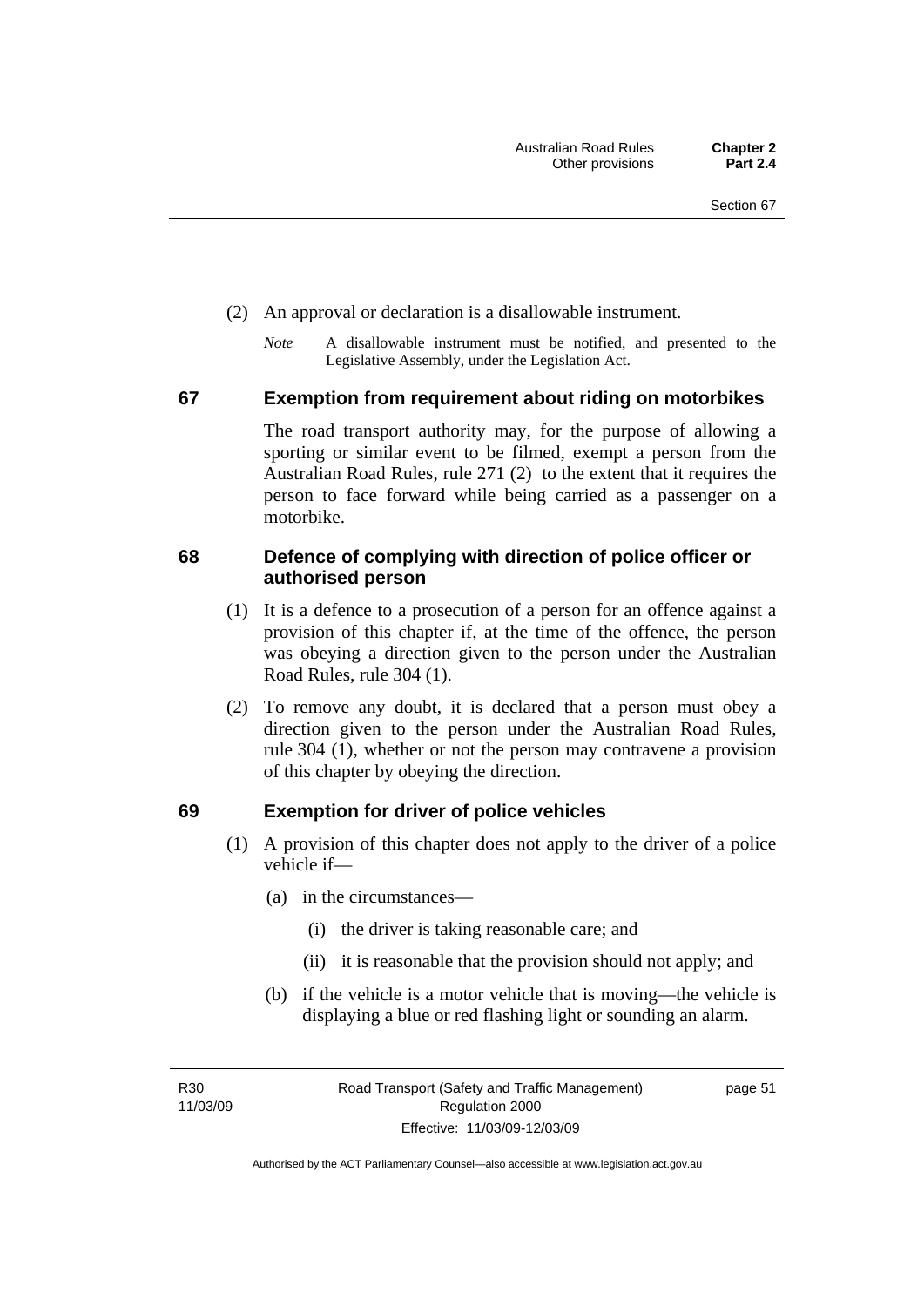Section 70

- (2) Subsection (1) (b) does not apply to the driver if, in the circumstances, it is reasonable—
	- (a) not to display the light or sound the alarm; or
	- (b) for the vehicle not to be fitted or equipped with a blue or red flashing light or an alarm.

# **70 Exemption for driver of emergency vehicles**

A provision of this chapter does not apply to the driver of an emergency vehicle if—

- (a) in the circumstances—
	- (i) the driver is taking reasonable care; and
	- (ii) it is reasonable that the provision should not apply; and
- (b) if the vehicle is a motor vehicle that is moving—the vehicle is displaying a blue or red flashing light or sounding an alarm.

### **71 Stopping and parking exemption for police and emergency vehicles and authorised people**

(1) In this section:

### *stopping or parking provision of this chapter*—see section 58 (1).

- (2) A stopping or parking provision of this chapter does not apply to the driver of a police vehicle or emergency vehicle if, in the circumstances—
	- (a) the driver is taking reasonable care; and
	- (b) it is reasonable that the provision should not apply.
- (3) A stopping or parking provision of this chapter does not apply to an authorised person who is driving a vehicle in the course of the person's duty as an authorised person if, in the circumstances—
	- (a) the person is taking reasonable care; and

R30 11/03/09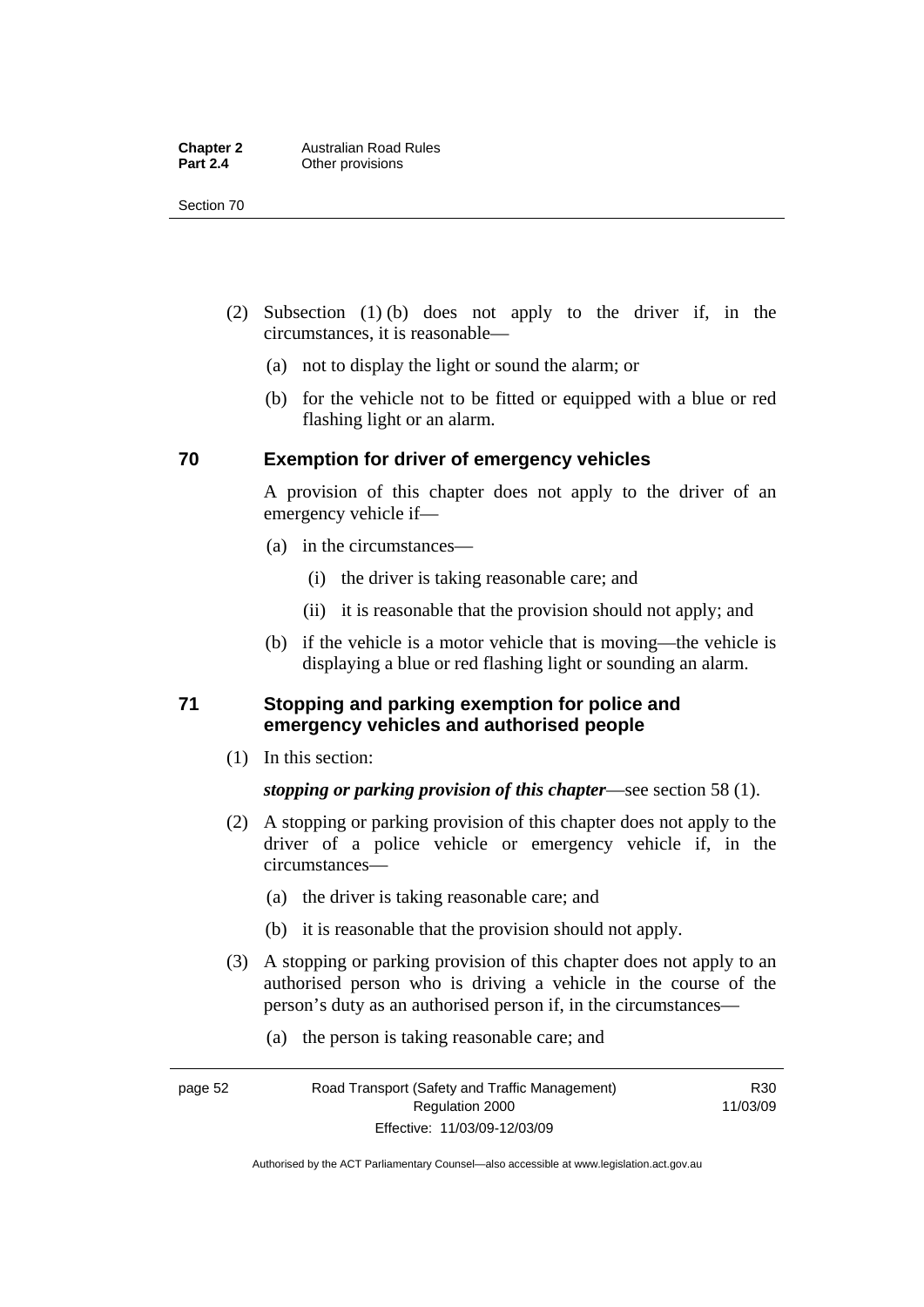(b) it is reasonable that the provision should not apply.

R30 11/03/09 Road Transport (Safety and Traffic Management) Regulation 2000 Effective: 11/03/09-12/03/09

page 53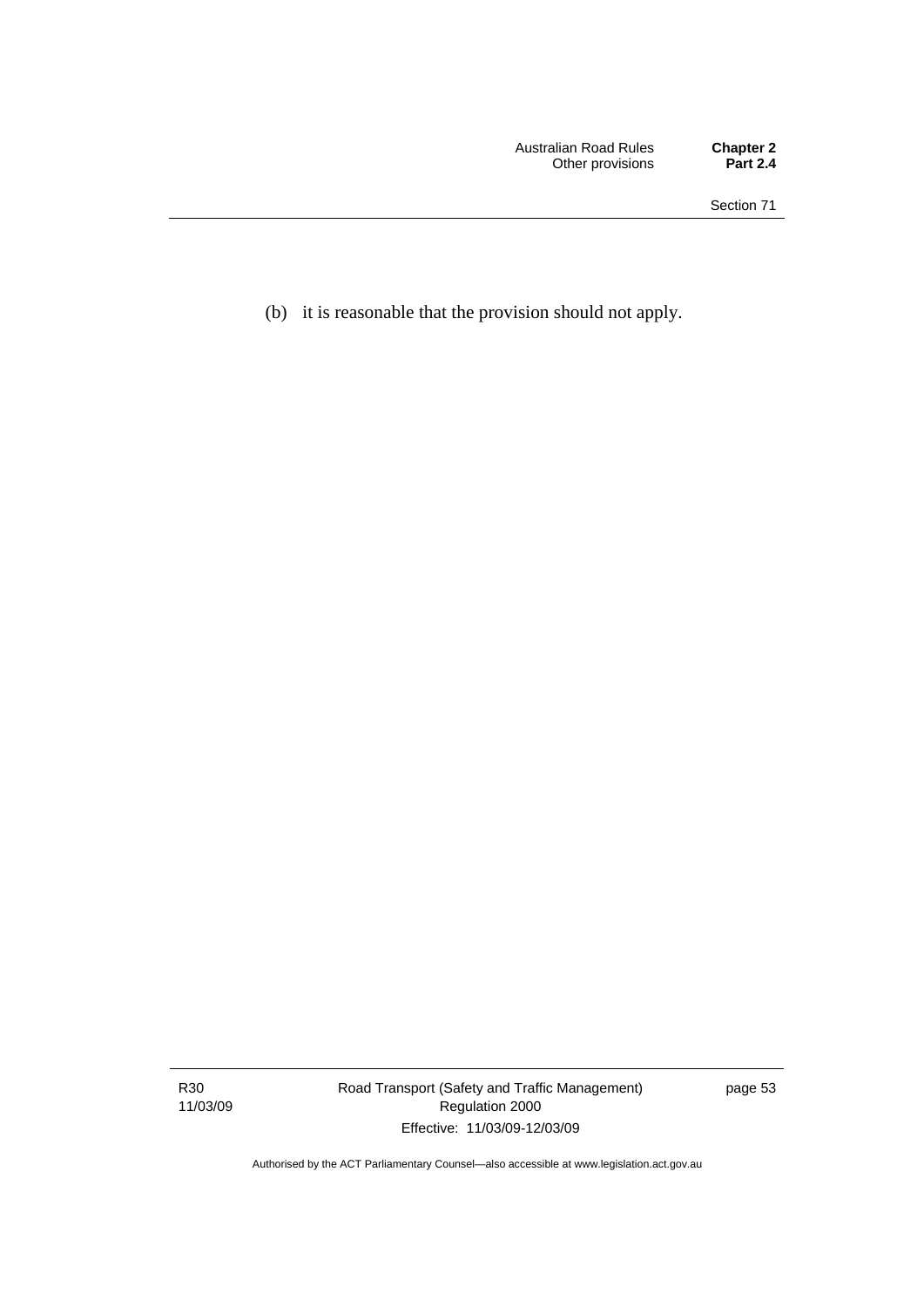**Chapter 3** Parking<br>**Part 3.1** Parking **Part 3.1 Parking schemes**<br>**Division 3.1.1** Metered parking s **Division 3.1.1** Metered parking schemes

Section 72

# **Chapter 3 Parking**

# **Part 3.1 Parking schemes**

# **Division 3.1.1 Metered parking schemes**

### **72 Metered parking schemes**

- (1) The road transport authority may establish and operate metered parking schemes for any length of road or area.
- (2) For a metered parking scheme, the road transport authority—
	- (a) may set aside metered parking spaces; and
	- (b) may install parking meters for the payment of fees for metered parking spaces.

### **73 Metered parking areas**

- (1) The road transport authority may set aside a length of road or area as a metered parking area.
- (2) A metered parking area must be designated by metered parking signs.

### **74 Parking meters**

- (1) A parking meter must be installed at the space to which it applies or, if a parking meter applies to 2 or more spaces, close to the spaces.
- (2) The parking meter applying to a metered parking space must show or be capable of showing the fees fixed for the space under this division.
- (3) A parking meter must clearly show, or be capable of clearly showing, whether the relevant parking fee for the parking of a

R30 11/03/09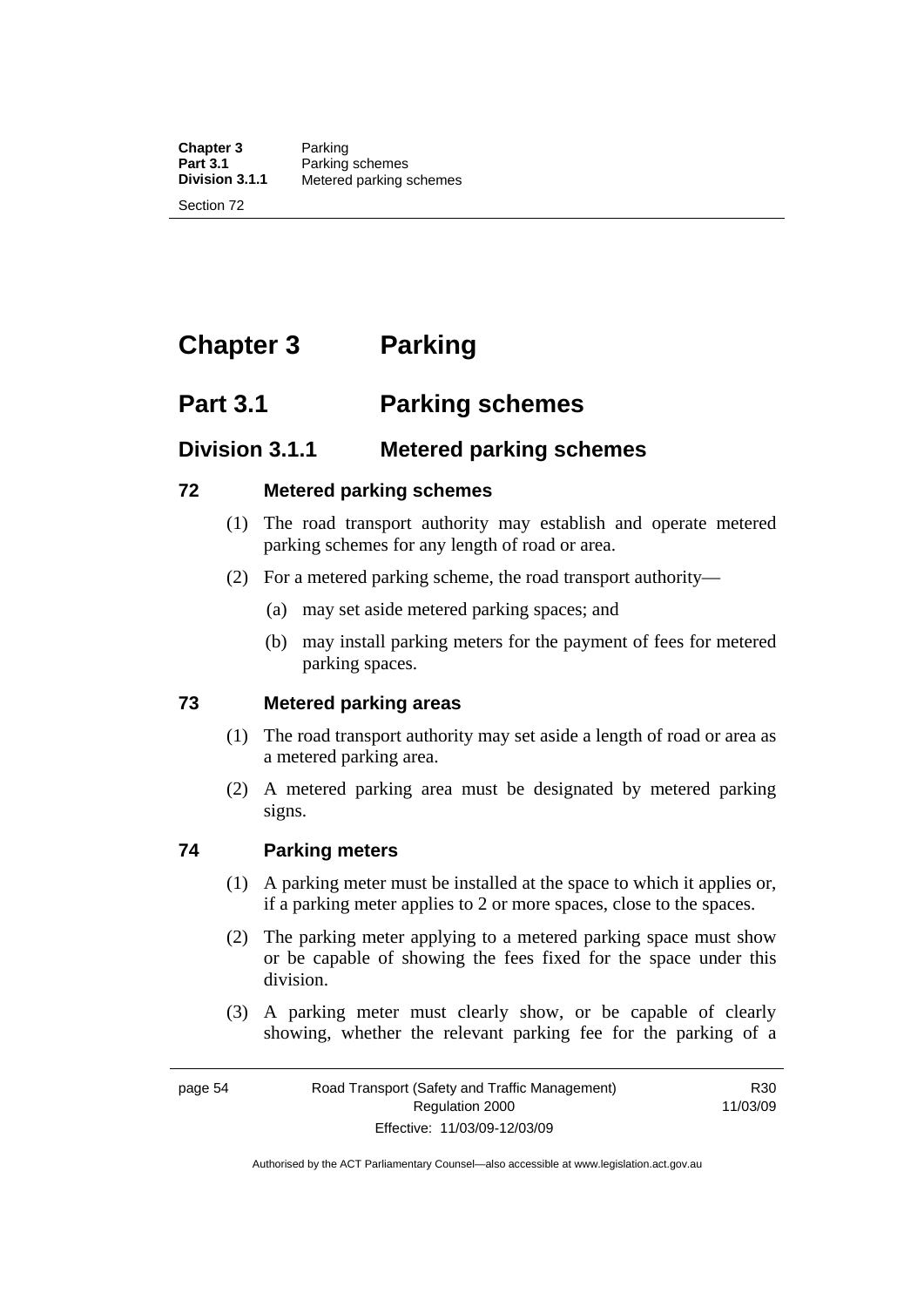vehicle in the metered parking space or spaces to which it applies has been paid.

 (4) A multi-space parking meter must also identify each metered parking space by its number.

### **75 Metered parking spaces**

- (1) A metered parking space must be designated by a road marking.
- (2) For a metered parking space to which a multi-space parking meter applies, the number for the space and an arrow indicating the direction of the meter must be marked in or adjacent to the space.

# **Division 3.1.2 Ticket parking schemes**

*Note* The Australian Road Rules, r 207 (2) provides that a driver who parks in a ticket parking area must pay the fee and obey the instructions on the ticket. See also s 16.

### **75A Parking authorities**

- (1) A person may apply to the road transport authority to be a parking authority for a stated area.
- (2) The road transport authority may, in writing, declare the person to be a parking authority for a stated area (the *area of operations*).
	- *Note* The power to make the declaration includes the power to amend or repeal it (see Legislation Act, s 46).
- (3) The declaration is a disallowable instrument.
	- *Note* A disallowable instrument must be notified, and presented to the Legislative Assembly, under the Legislation Act.

### **75B Parking authority guidelines**

 (1) The road transport authority must establish written guidelines for section 76A (the *parking authority guidelines*).

Authorised by the ACT Parliamentary Counsel—also accessible at www.legislation.act.gov.au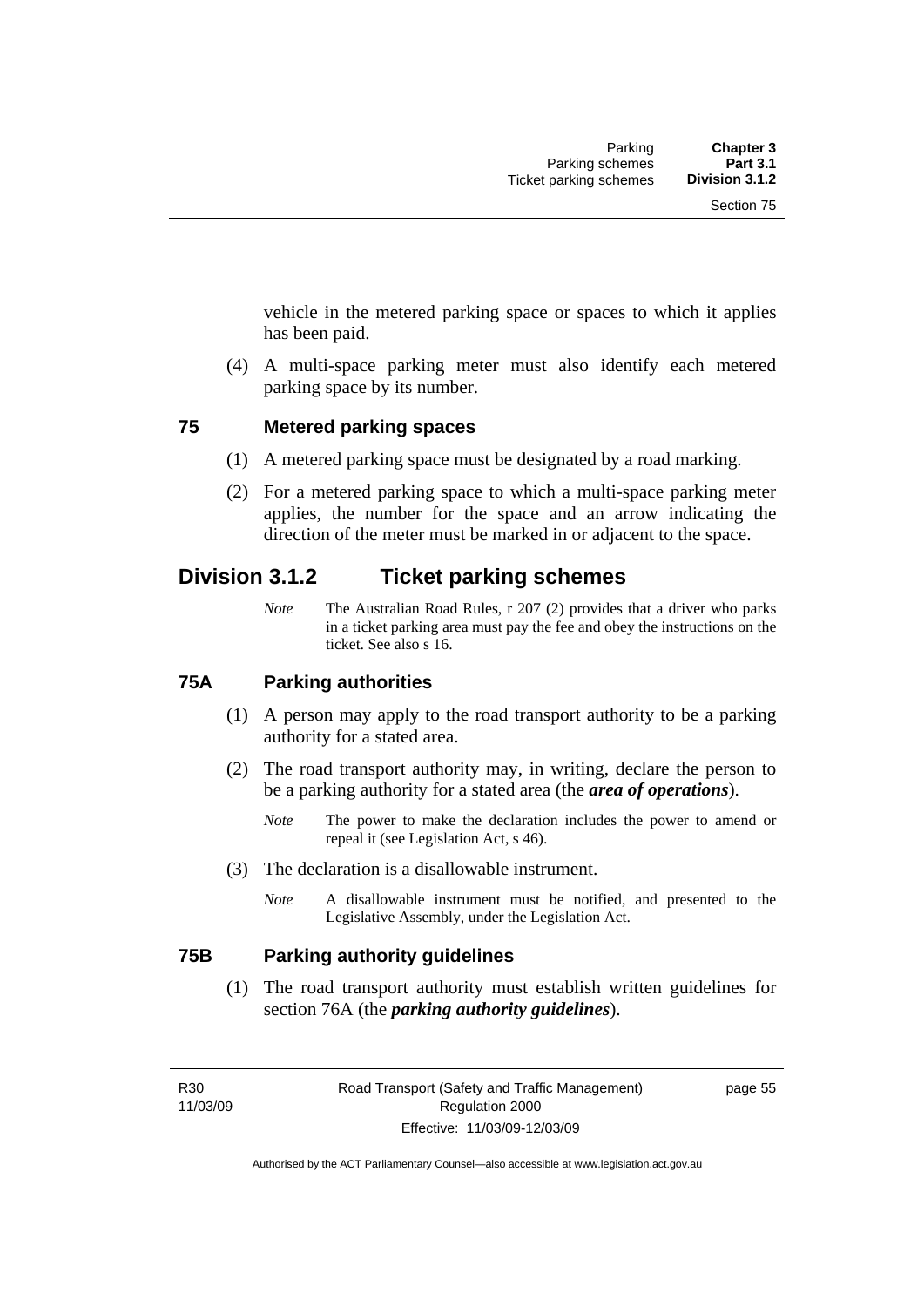- (2) The parking authority guidelines are a disallowable instrument.
	- *Note* A disallowable instrument must be notified, and presented to the Legislative Assembly, under the Legislation Act.
- (3) A parking authority is not entitled to provide, or charge for, parking in a ticket parking area if the parking authority does not comply with the parking authority guidelines.
- (4) A parking authority is taken to comply with the parking authority guidelines until the contrary is proved.

### **76 Ticket parking schemes—road transport authority**

- (1) The road transport authority may establish and operate a ticket parking scheme for any length of road or area.
- (2) For a ticket parking scheme, the road transport authority—
	- (a) may set aside a length of road or area as a ticket parking area; and
	- (b) may adopt the ways of, and schemes for, payment of the fees the authority considers appropriate; and
	- (c) may install pay parking devices.

### **76A Ticket parking schemes—parking authorities**

- (1) A parking authority may, in accordance with the parking authority guidelines, establish and operate a ticket parking scheme for any length of road or area within its area of operations.
- (2) For a ticket parking scheme, the parking authority may, in accordance with the parking authority guidelines—
	- (a) set aside a length of road or area within its area of operations as a ticket parking area; and
	- (b) fix fees for the parking of vehicles in the area; and

Authorised by the ACT Parliamentary Counsel—also accessible at www.legislation.act.gov.au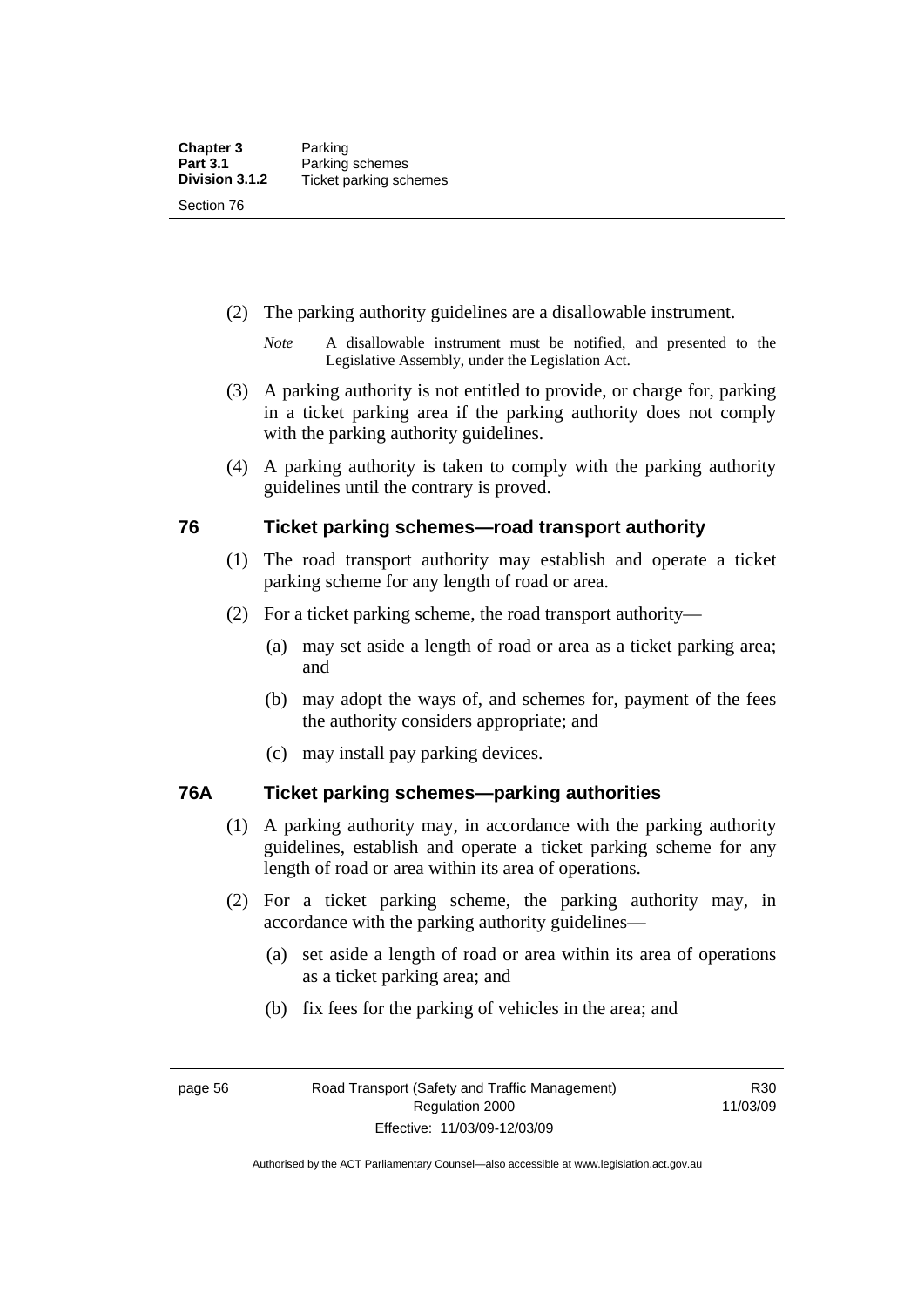- (c) adopt the ways of, and schemes for, payment of the fees the authority considers appropriate; and
- (d) install pay parking devices.
- *Note* Section 75A provides for the road transport authority to declare parking authorities and s 75B provides for parking authority guidelines.

### **77 Ticket parking areas**

- (1) A ticket parking area must be designated by ticket parking signs.
- (2) A ticket parking area is taken to include only such lengths of road and areas to which ticket parking signs apply as are lawfully available, apart from this division, for the parking of vehicles.

### **78 Ticket parking spaces**

A ticket parking area may be divided into ticket parking spaces, of a size suitable for parking a single vehicle, by a road marking.

### **79 Ticket machines**

The ticket machine for a ticket parking area must show or be capable of showing the fees fixed for the area under this division.

### **80 Parking tickets**

- (1) The following information must be printed on a parking ticket:
	- (a) the expiry date (expressed as the day of the month, the month and the year);
	- (b) the expiry time (expressed in hours and minutes);
	- (c) the name of the authority issuing the ticket;
	- (d) an indication of the ticket parking area where or for which the ticket is issued;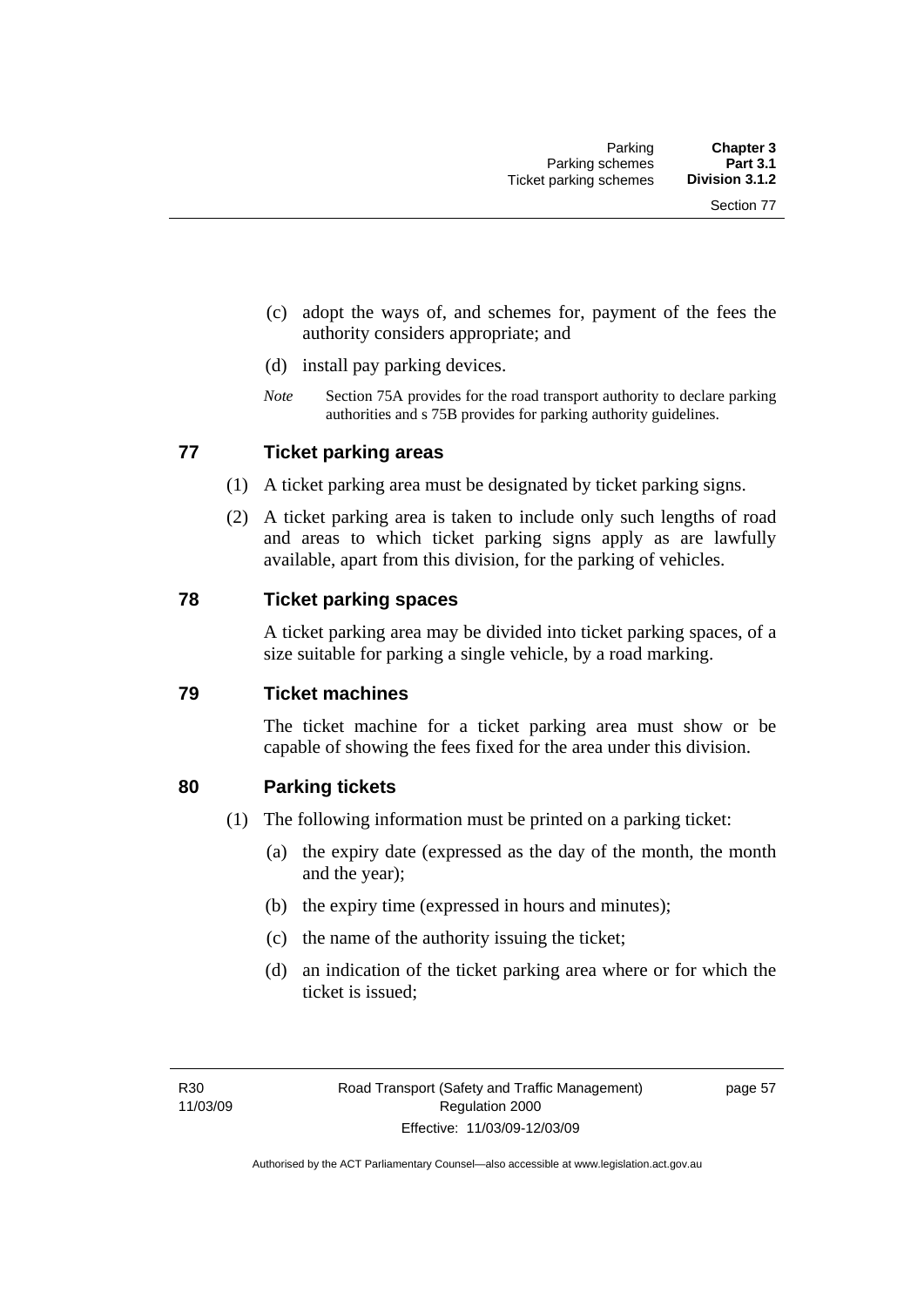- (e) the fee paid for the issue of the ticket or, for a prepaid ticket, the daily value of the ticket;
- (f) a serial number;
- (g) instructions for use of the ticket.

### **Examples for par (d)**

- 1 a code for the ticket parking area where the ticket is issued
- 2 the number of the parking ticket machine which issued the ticket
- 3 for a prepaid parking ticket—the daily value of the ticket or the area where the ticket may be used
- *Note* An example is part of the regulation, is not exhaustive and may extend, but does not limit, the meaning of the provision in which it appears (see Legislation Act, s 126 and s 132).
- (2) A parking ticket must be legible and of a size and design that enables it to be easily displayed in or on a vehicle.

### **81 Duration of parking tickets**

A parking ticket takes effect when it is issued and expires at the expiry time stated on the ticket.

### **Division 3.1.3 Heavy vehicle parking**

### **82 Definitions—div 3.1.3**

In this division:

*heavy vehicle* means a vehicle, whether loaded or unloaded, that is longer than 7.5m, has a GVM over 4.5t, and is used for commercial purposes.

*land adjoining residential land*—see section 83.

*residential land* means land leased for residential purposes.

*stock truck* means a vehicle that has a GVM over 4.5t and is built or used to transport livestock.

page 58 Road Transport (Safety and Traffic Management) Regulation 2000 Effective: 11/03/09-12/03/09

R30 11/03/09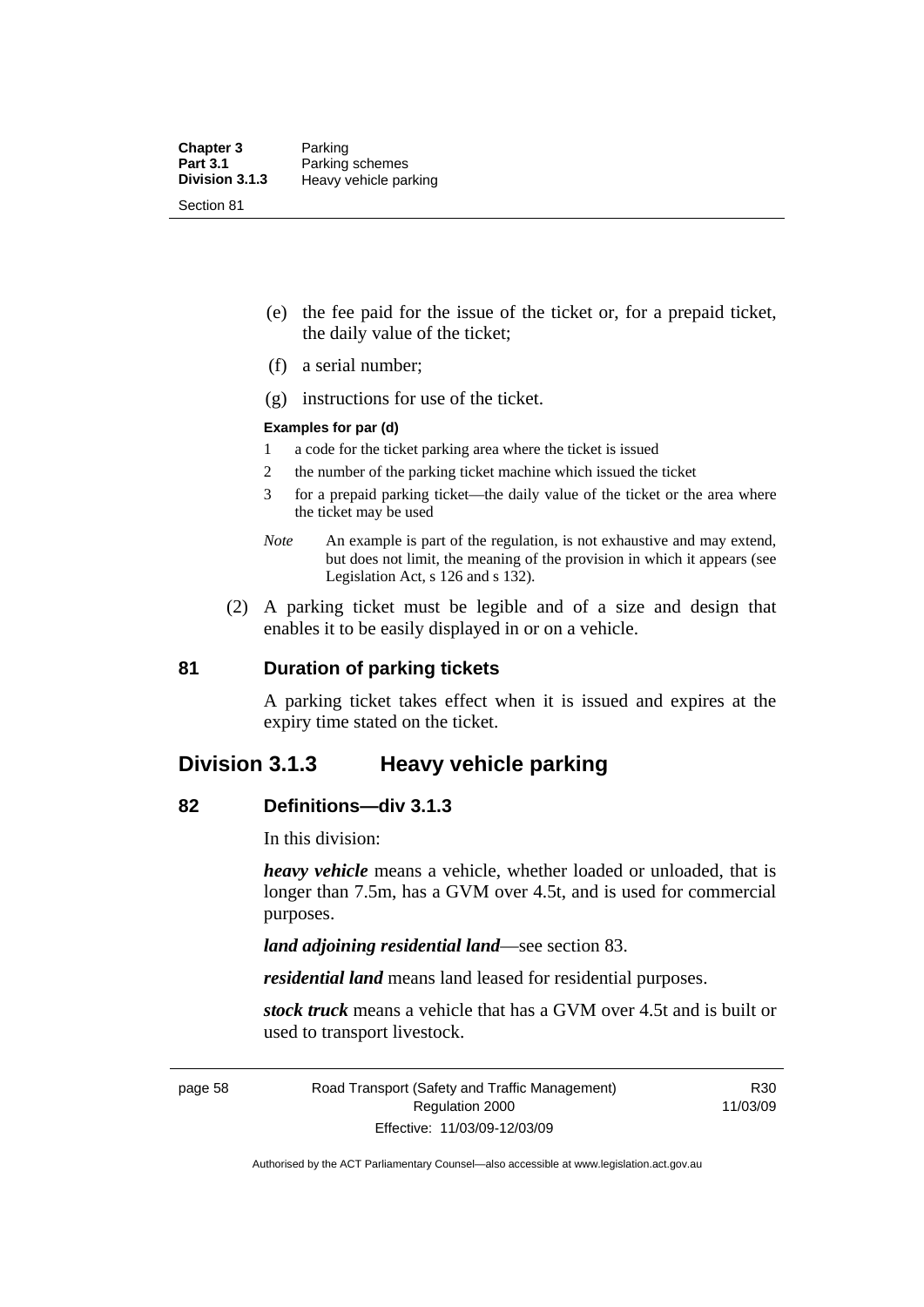### **83 References in div 3.1.3 to land adjoining residential land**

A reference in this division to *land adjoining residential land* includes a reference to land that would, apart from an intervening road, adjoin that land.

### **84 Vehicle parked partly on residential land**

For this division, a vehicle that is parked partly on residential land, and partly on adjoining land that is not residential land, is taken not to be parked on residential land.

### **85 Parking of certain vehicles on residential land prohibited**

- (1) This section applies to a vehicle, whether loaded or unloaded, that is—
	- (a) a stock truck; or
	- (b) a semitrailer with the load space permanently enclosed by rigid construction or with sides enclosed by nonrigid material and a rigid roof; or
	- (c) higher than 3.6m and used for commercial purposes.
- (2) A person must not park a vehicle to which this section applies on residential land.

Maximum penalty: 20 penalty units.

### **85A No more than 1 heavy vehicle on residential land**

- (1) A person commits an offence if—
	- (a) the person parks 2 or more heavy vehicles on residential land; or
	- (b) the person parks a heavy vehicle on residential land and there is already another heavy vehicle parked on the land.

Maximum penalty: 20 penalty units.

R30 11/03/09 page 59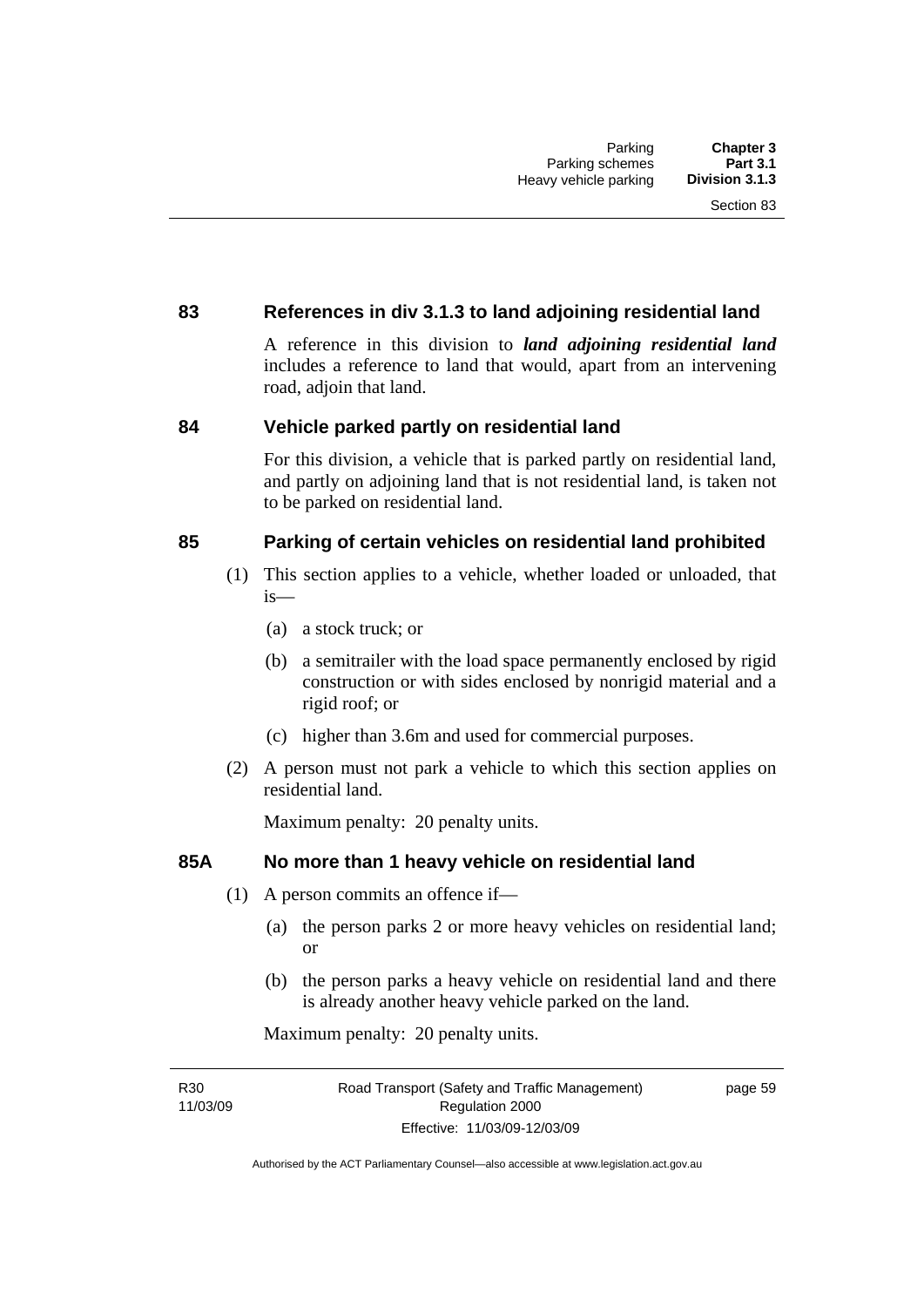- (2) Subsection (1) does not apply if—
	- (a) only 2 heavy vehicles are parked on the residential land; and
	- (b) 1 vehicle is plant that is parked on the other vehicle; and
	- (c) no part of either vehicle is higher than 3.6m from the ground.
- (3) In this section:

*plant* means a motor vehicle that consists solely of-

- (a) a machine or implement that cannot carry a load, other than tools and accessories usually carried in or on the vehicle; or
- (b) a crane, forklift truck or bobcat; or
- (c) a bobcat and excavation equipment.

### **85B Heavy vehicles to be parked away from residential land boundaries**

- (1) A person commits an offence if—
	- (a) the person parks a heavy vehicle on residential land; and
	- (b) any part of the vehicle when parked is—
		- (i) in front of the setback line of the front boundary of the land; or
		- (ii) less than 1.5m from any other boundary.

Maximum penalty: 20 penalty units.

(2) In this section:

*setback*, in relation to land—see the territory plan, part 13 (Definitions).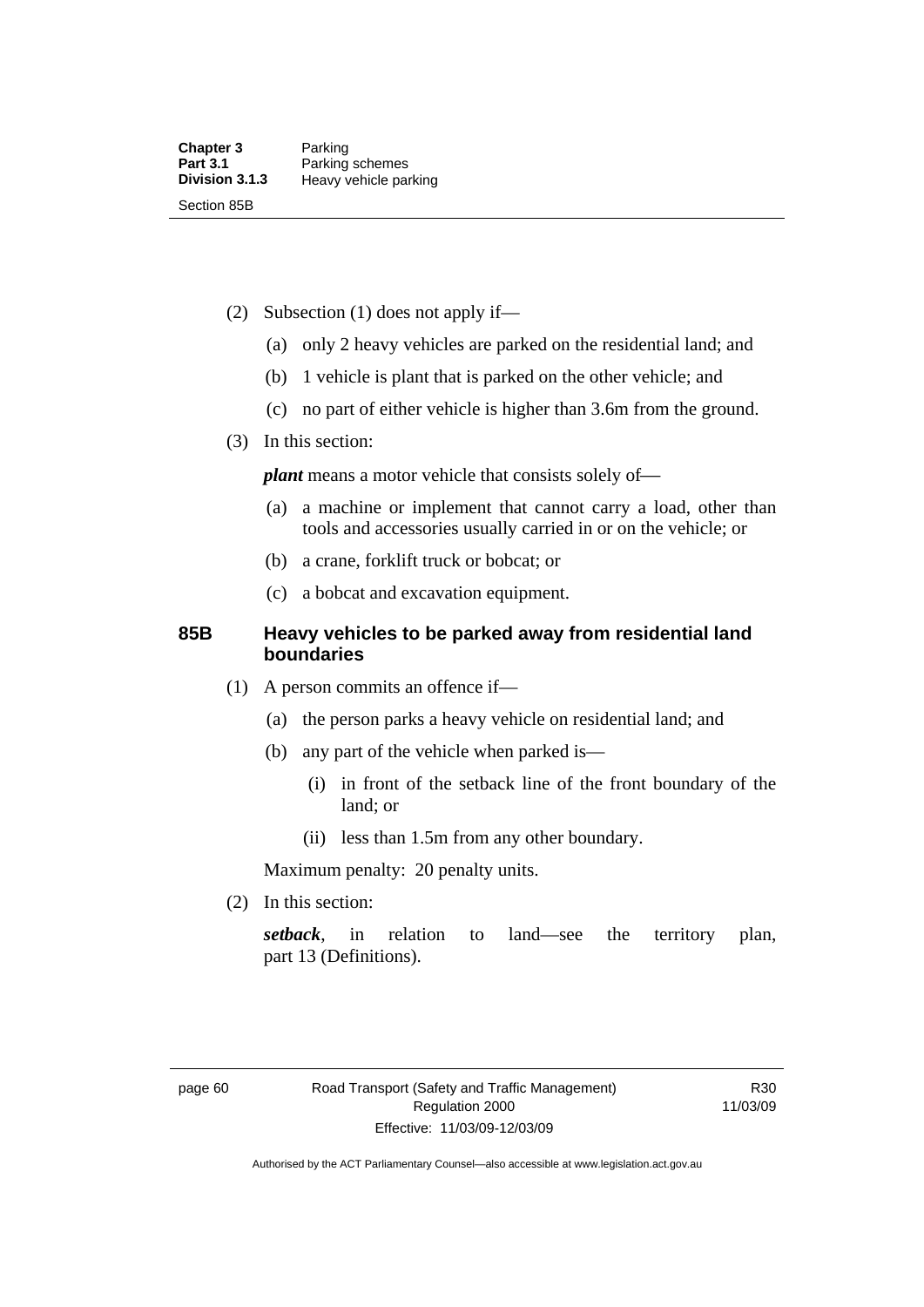### **86 Parking of certain vehicles on land adjoining residential land prohibited**

- (1) This section applies to—
	- (a) a vehicle or combination, whether loaded or unloaded, that is longer than 7.5m; and
	- (b) a vehicle, whether loaded or unloaded, with a GVM over 4.5t.
- (2) A person must not park a vehicle or combination to which this section applies on land adjoining residential land for more than 1 hour.

Maximum penalty: 20 penalty units.

 (3) Subsection (2) does not apply to the vehicle or combination if the land where it is parked is residential land or land leased for commercial purposes.

### **87 Parking of certain commercial vehicles on land with multi-unit housing**

- (1) This section applies to a vehicle, whether loaded or unloaded, that is used for commercial purposes and is longer than 6m, higher than 2.6m or has a GVM over 3.75t.
- (2) A person must not park a vehicle to which this section applies on residential land with multi-unit housing.

Maximum penalty: 20 penalty units.

 (3) For this section, residential land has multi-unit housing if the land has more than 1 dwelling on it.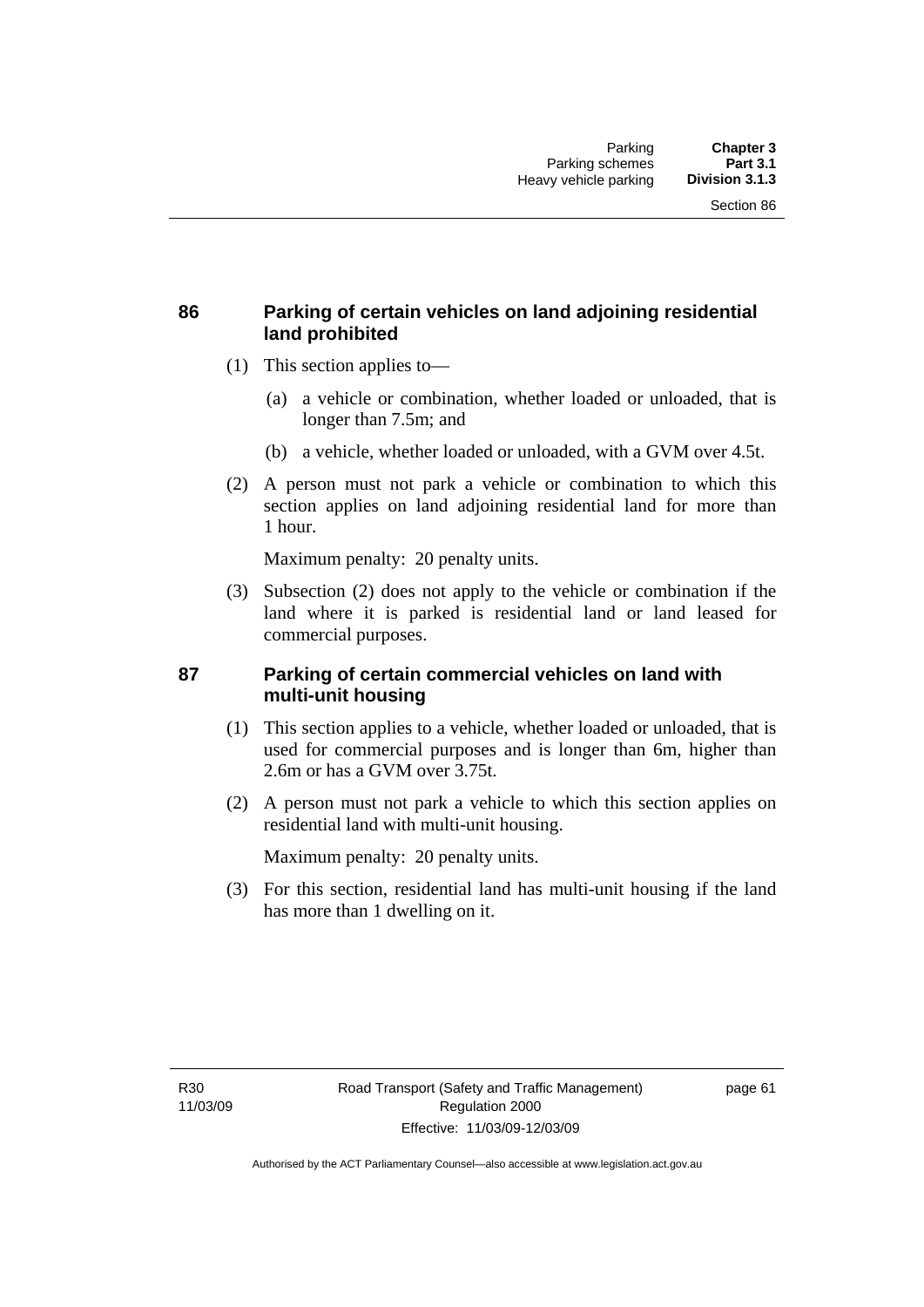(4) In this section:

*dwelling—*see the territory plan.

*Note* The territory plan defines *dwelling* as meaning 'a building or part of a building used as a self contained residence which must include food preparation facilities, a bath or shower, and a closet pan and wash basin'.

### **87A No offence if reasonable necessity etc**

A person does not commit an offence against section 85, section 85A, section 85B, section 86 or section 87 if—

- (a) either of the following applies:
	- (i) it was reasonably necessary to park the vehicle on the land to avoid contravening the Act or another territory law;
	- (ii) the vehicle was parked on the land to deliver or collect goods or passengers, or to provide services; and
- (b) the vehicle was on the land no longer than was reasonable.

### **87B Heavy vehicle refrigeration units not to be operated on residential land**

A person commits an offence if—

- (a) the person parks a heavy vehicle that has a refrigeration unit on residential land; and
- (b) the refrigeration unit is running at any time while the vehicle is parked on the land.

Maximum penalty: 20 penalty units.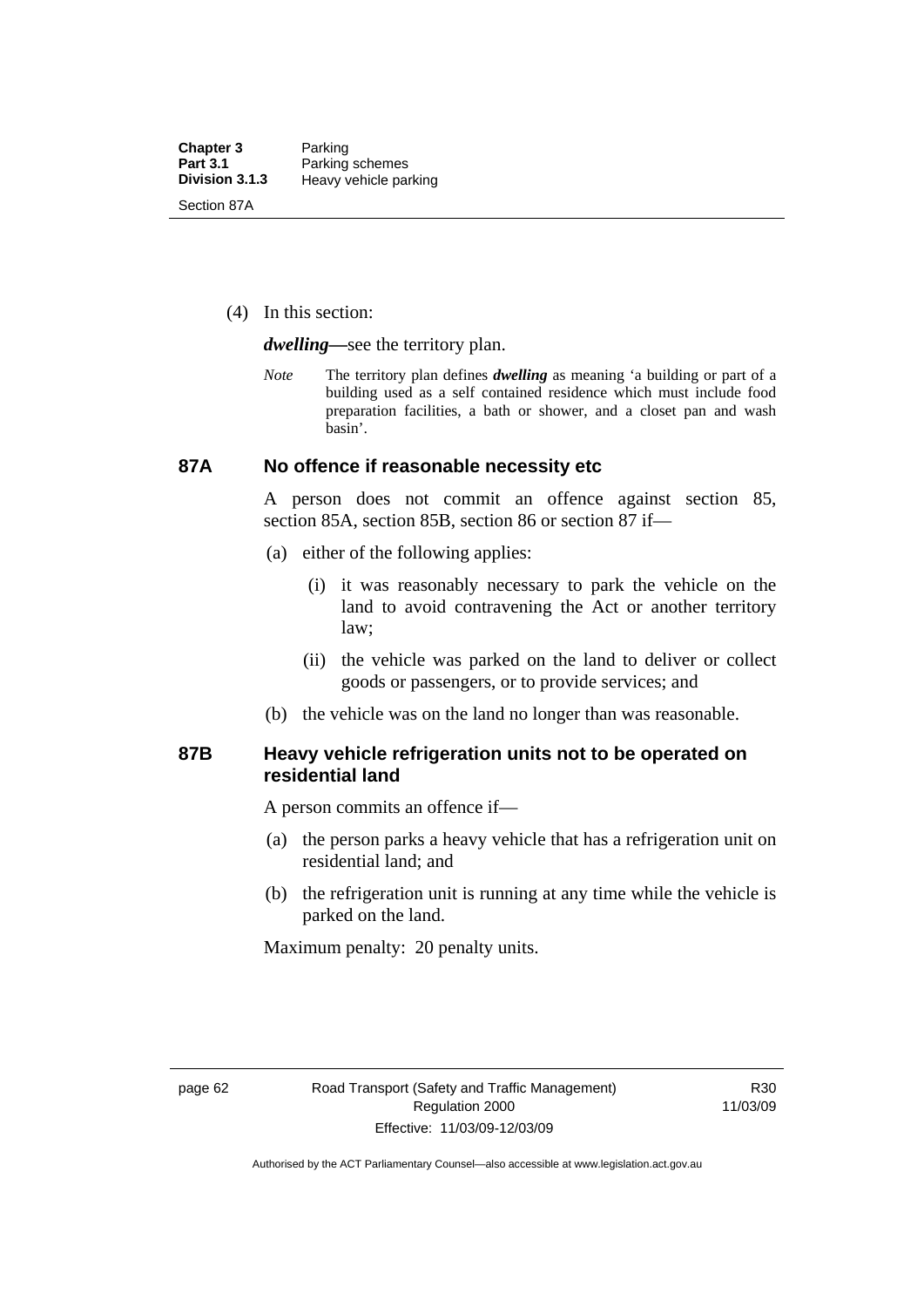### **87C Prohibition on night operation of heavy vehicle**

 (1) A person, other than an existing operator, commits an offence if the person operates a heavy vehicle parked on residential land at any time between 10 pm and 6 am.

Maximum penalty: 20 penalty units.

 (2) An existing operator commits an offence if the operator operates a heavy vehicle parked on residential land at any time between midnight and 5.30 am.

Maximum penalty: 20 penalty units.

(3) In this section:

*existing operator* means the holder of an existing operator's certificate issued under the *Motor Traffic Act 1936*, section 150R that is still in force.

### **88 Daily infringement**

A person who contravenes any of the following sections commits a separate offence for each day during any part of which the contravention continues:

- (a) section 85 (Parking of certain vehicles on residential land prohibited);
- (b) section 85A (No more than 1 heavy vehicle on residential land);
- (c) section 85B (Heavy vehicles to be parked away from residential land boundaries);
- (d) section 86 (Parking of certain vehicles on land adjoining residential land prohibited);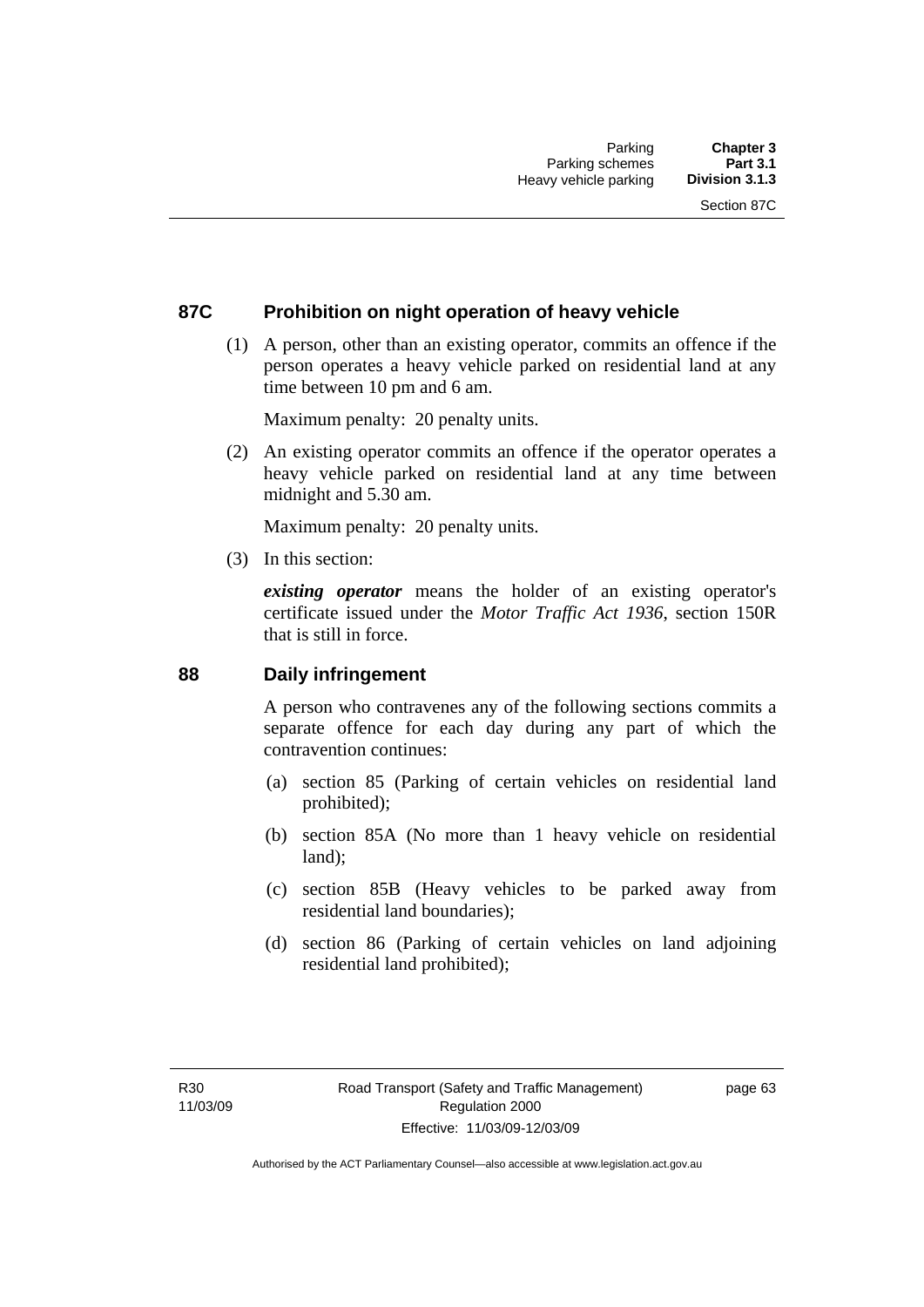- (e) section 87 (Parking of certain commercial vehicles on land with multi-unit housing);
- (f) section 87B (Heavy vehicle refrigeration units not to be operated on residential land).

## **Division 3.1.3A Heavy vehicle parking—enforcement**

### **89 Meaning of** *occupier***—div 3.1.3A**

In this division:

*occupier*, of premises, includes—

- (a) a person believed on reasonable grounds to be an occupier of the premises; and
- (b) a person apparently in charge of the premises.

### **90 Power to enter premises**

- (1) For division 3.1.3 (Heavy vehicle parking), an authorised person may—
	- (a) enter premises with the occupier's consent; or
	- (b) enter premises if the authorised person believes on reasonable grounds that—
		- (i) a heavy vehicle is parked on the premises in contravention of that division; and
		- (ii) it is necessary to enter the premises to inspect, take measurements, or record identification particulars about the vehicle.
- (2) An authorised person may, without the consent of the occupier of premises, enter land around the premises to ask for consent to enter the premises.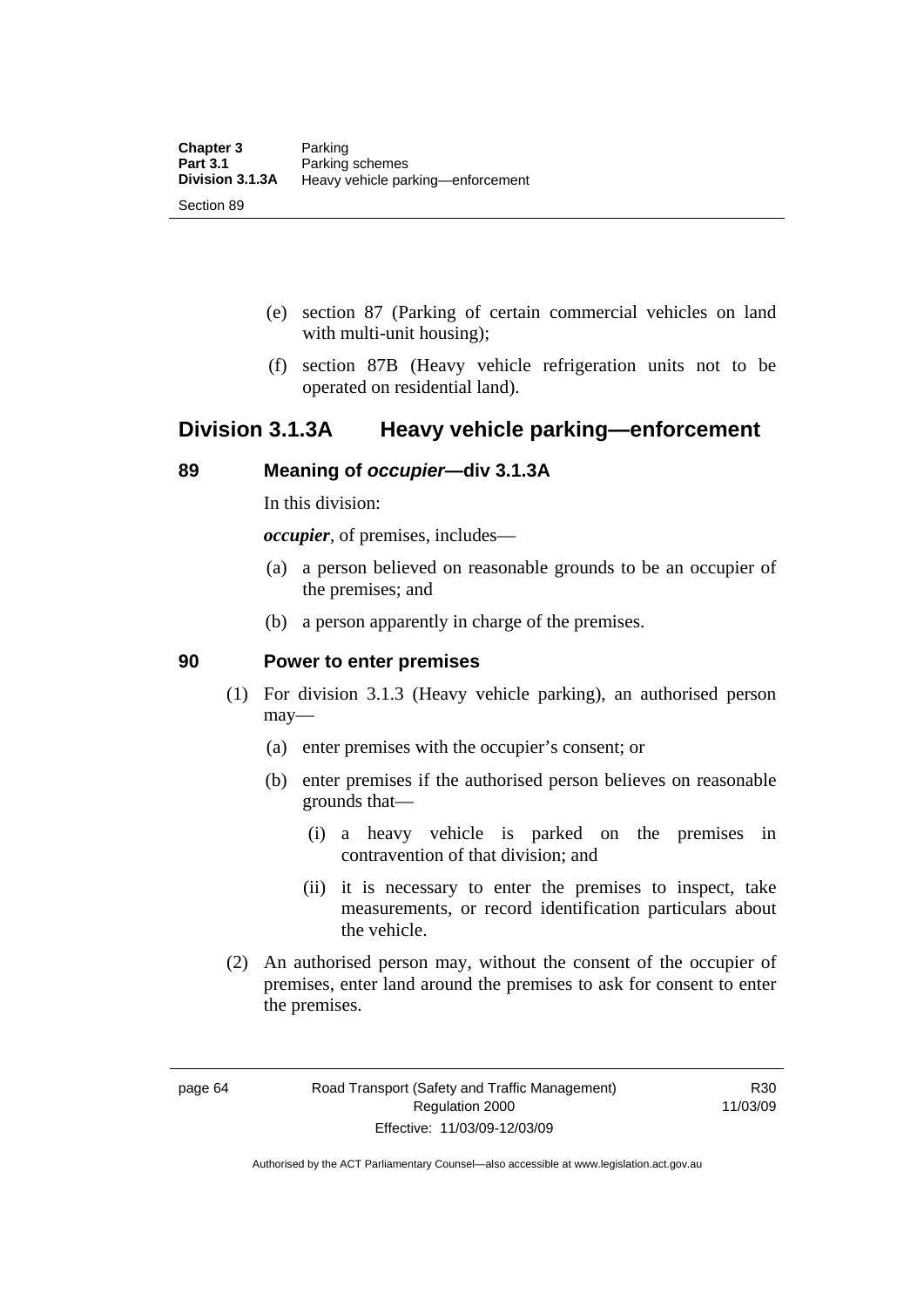- (3) An authorised person may enter premises under this section––
	- (a) for a contravention of section 87B or section 87C––at any time; and
	- (b) in any other case––between 8 am and 8 pm.

### **91 Production of identity card**

An authorised person must not remain at premises entered under this division if the authorised person does not produce his or her identity card when asked by the occupier.

*Note* Identity cards for authorised people are provided for in the *Road Transport (General) Act 1999*, s 20.

### **92 Consent to entry**

- (1) When seeking the consent of an occupier of premises to enter premises under section 90 (1) (a), an authorised person must—
	- (a) produce his or her identity card; and
	- (b) tell the occupier—
		- (i) the purpose of the entry; and
		- (ii) that consent may be refused.
- (2) If the occupier consents, the authorised person must ask the occupier to sign a written acknowledgment (an *acknowledgement of consent*)—
	- (a) that the occupier was told—
		- (i) the purpose of the entry; and
		- (ii) that consent may be refused; and
	- (b) that the occupier consented to the entry; and
	- (c) stating the time and date when consent was given.

R30 11/03/09 page 65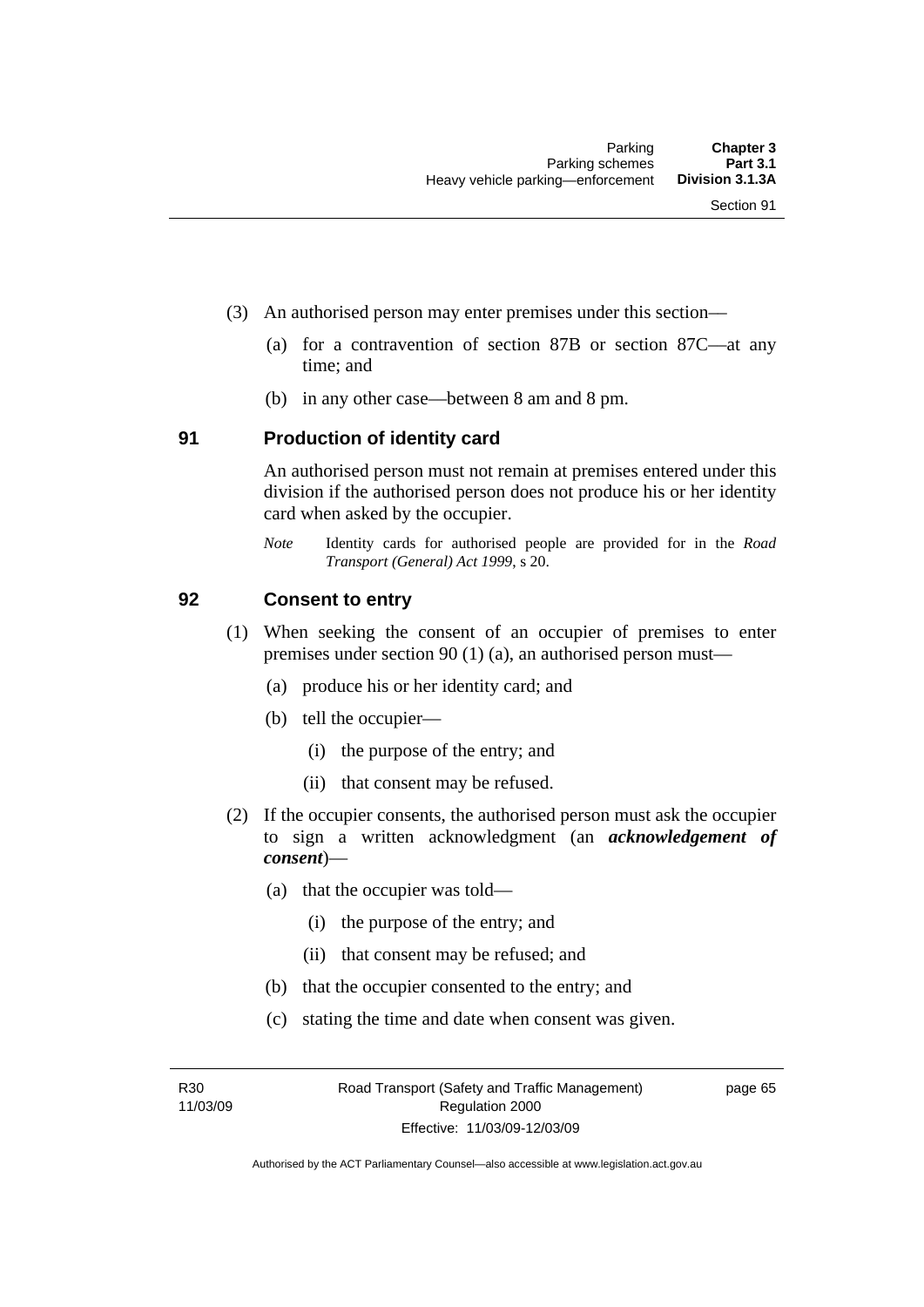- (3) If the occupier signs an acknowledgment of consent, the authorised person must immediately give a copy to the occupier.
- (4) A court must find that the occupier did not consent to entry to the premises by the authorised person under this division if—
	- (a) the question arises in a proceeding in the court whether the occupier consented to the entry; and
	- (b) an acknowledgment of consent is not produced in evidence; and
	- (c) it is not proved that the occupier consented to the entry.

### **93 General powers on entry to premises**

- (1) An authorised person who enters premises under this division may, for division 3.1.3 (Heavy vehicle parking) and this division, do 1 or more of the following in relation to a heavy vehicle on the premises:
	- (a) inspect the vehicle (including for its identification particulars);
	- (b) take measurements;
	- (c) take photographs, films, or audio, video or other recordings;
	- (d) require the occupier, or anyone at the premises to—
		- (i) give the authorised person information; or
		- (ii) produce documents to the authorised person; or
		- (iii) give the authorised person reasonable help to exercise a power under this division.
	- *Note* The Legislation Act, s 170 and s 171 deal with the application of the privilege against self incrimination and client legal privilege.
- (2) A person must take all reasonable steps to comply with a requirement made of the person under subsection (1) (d).

Maximum penalty: 20 penalty units.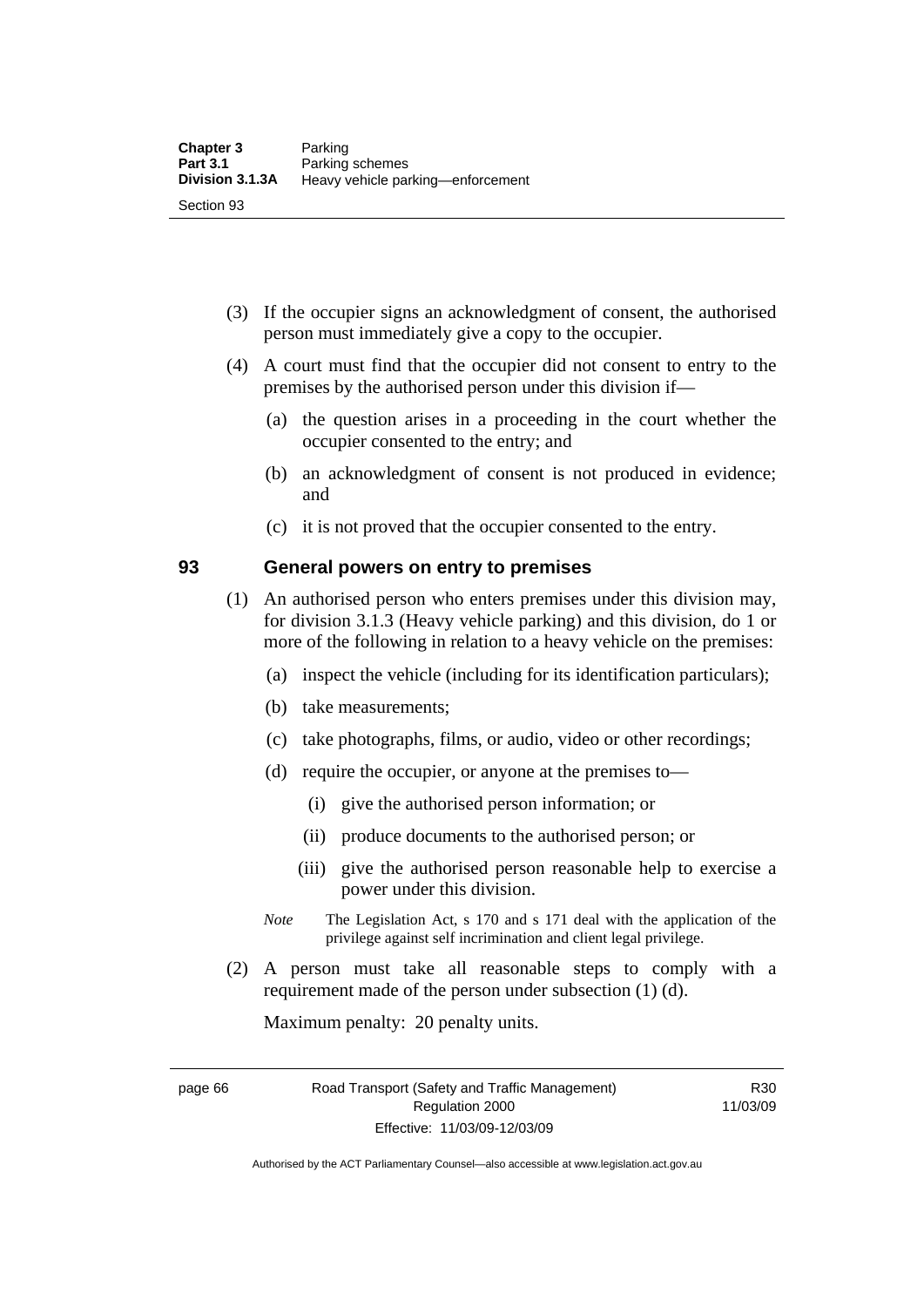### **94 Damage etc to be minimised**

- (1) In the exercise, or purported exercise, of a function under this division, an authorised person must take all reasonable steps to ensure that the authorised person, and any person assisting the authorised person, causes as little inconvenience, detriment and damage as practicable.
- (2) If an authorised person, or a person assisting an authorised person, damages anything in the exercise or purported exercise of a function under this division, the authorised person must give written notice of the particulars of the damage to the person the authorised person believes on reasonable grounds is the owner of the thing.
- (3) If the damage happens at premises entered under this division in the absence of the occupier, the notice may be given by leaving it, secured conspicuously, at the premises.

### **95 Compensation for exercise of enforcement powers**

- (1) A person may claim compensation from the Territory if the person suffers loss or expense because of the exercise, or purported exercise, of a function under this division by an authorised person or a person assisting an authorised person.
- (2) Compensation may be claimed and ordered in a proceeding for—
	- (a) compensation brought in a court of competent jurisdiction; or
	- (b) an offence against this regulation brought against the person making the claim for compensation.
- (3) A court may order the payment of reasonable compensation for the loss or expense only if satisfied that it is just to make the order in the circumstances of the particular case.
- (4) A regulation may prescribe matters that may, must or must not be taken into account by the court in considering whether it is just to make the order.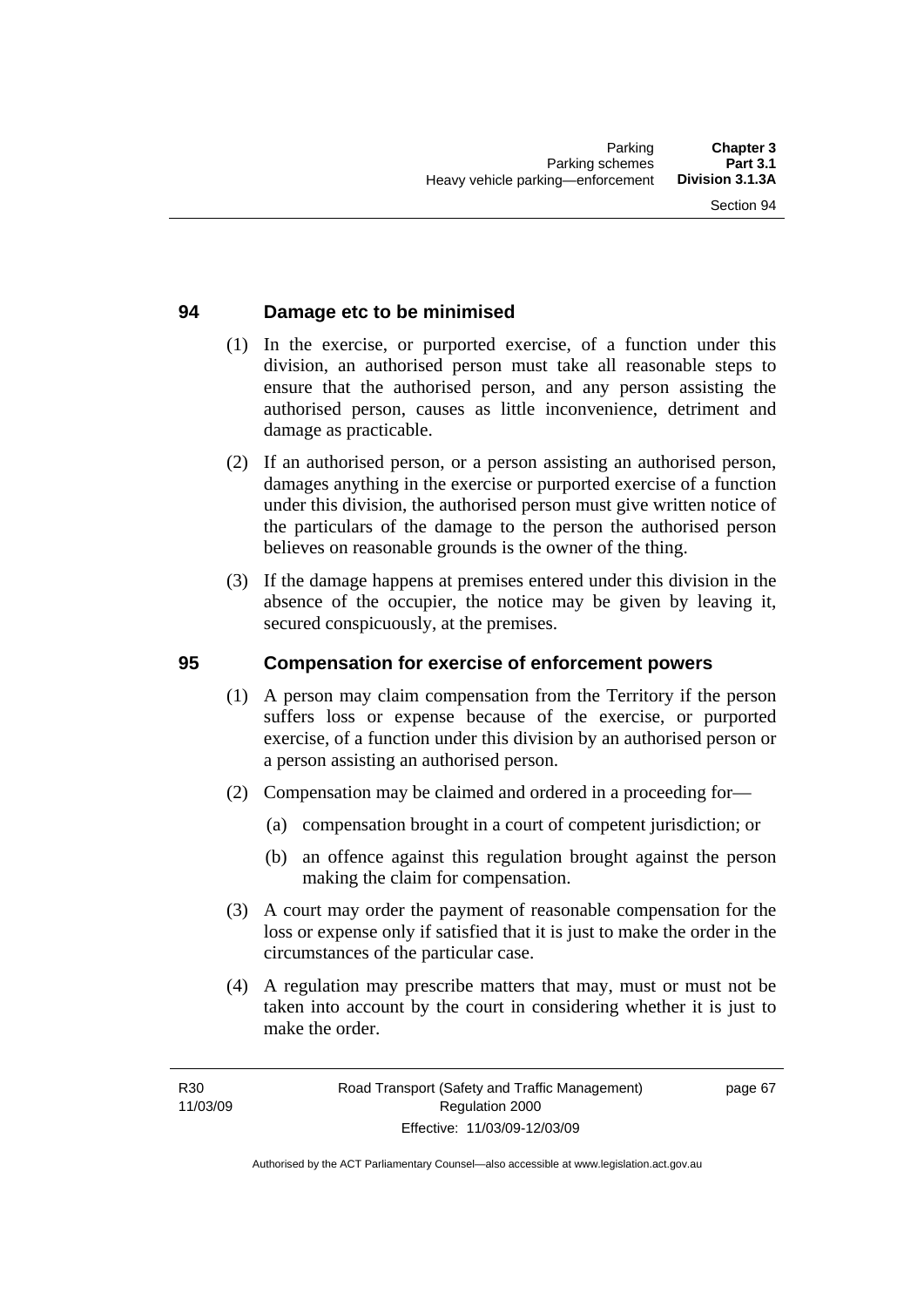**Chapter 3** Parking<br> **Part 3.1** Parking **Part 3.1** Parking schemes<br>**Division 3.1.4** Miscellaneous **Division 3.1.4** Miscellaneous Section 97A

## **Division 3.1.4 Miscellaneous**

### **97A Other powers to provide pay parking**

- (1) This part does not affect any other power of a parking authority to provide for parking on land within its area of operations.
- (2) A parking authority may exercise a power under this part in relation to land that it does not own only with the consent of the owner of the land.
- (3) Consent may be given subject to conditions, including conditions about the length and withdrawal of the consent.
- (4) Subject to the conditions of the consent, the consent may be withdrawn only after reasonable notice.
- (5) In this section:

*owner*, of land, includes lessee of land.

### **98 Overlapping schemes**

- (1) This part does not prevent the road transport authority or a parking authority from establishing and operating a pay parking scheme on the same length of road, or in the same area, where it is operating a different pay parking scheme.
- (2) The road transport authority or a parking authority may not recover the fee fixed for the parking of a vehicle in a metered space or ticket parking area if any other applicable parking fee has been paid for parking the vehicle in the space or area.

### **98A Income from ticket parking scheme**

- (1) All fees collected by a parking authority from the operation of a ticket parking scheme belong to the parking authority.
- (2) Any surplus arising from the operation of a ticket parking scheme may be applied at the discretion of the parking authority.

R30 11/03/09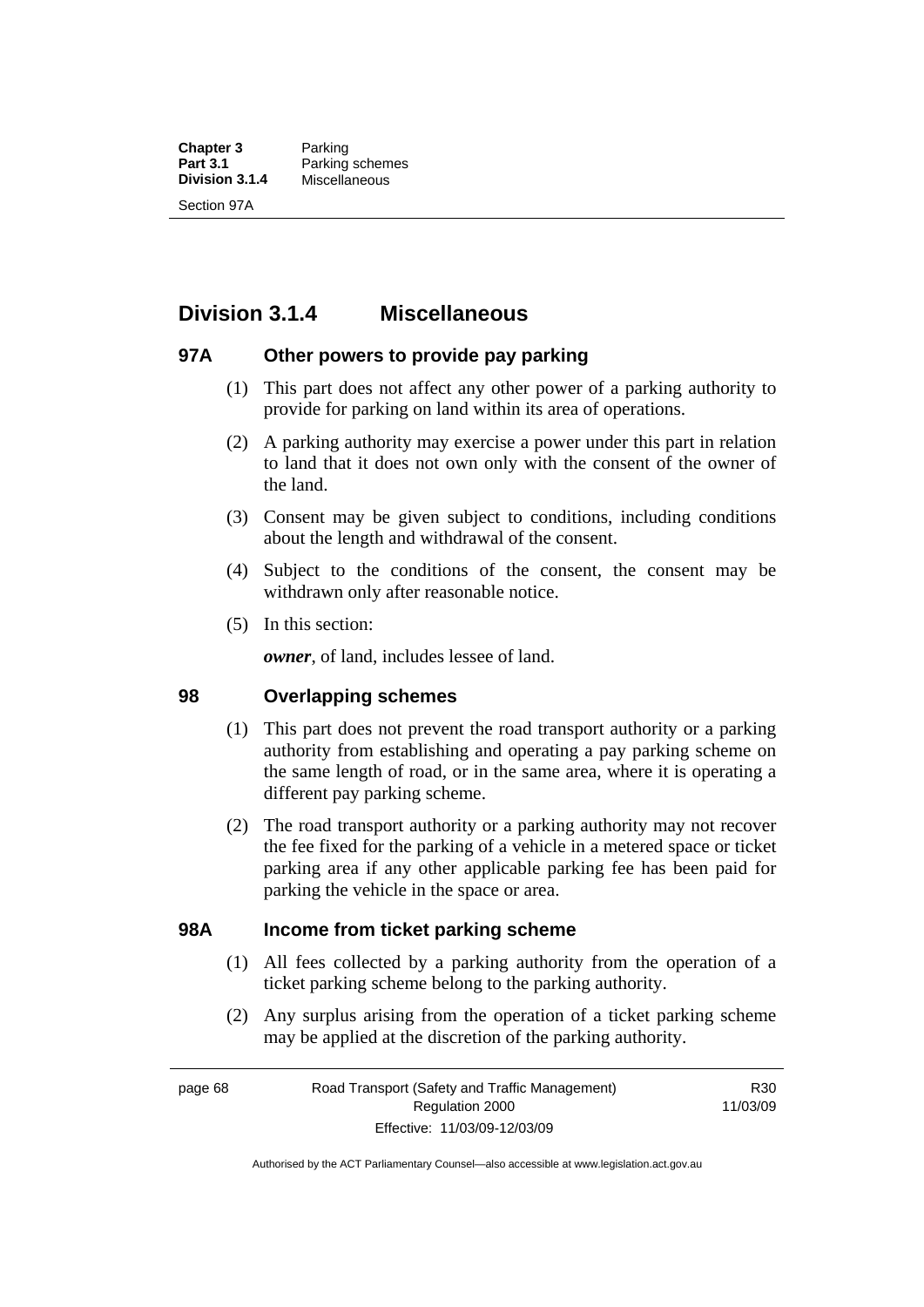### **98B Costs of ticket parking scheme**

The costs of administering a ticket parking scheme operated by a parking authority under section 76A are to be borne by the parking authority.

### **99 Trailers not separately chargeable**

A separate parking fee is not required to be paid for a trailer towed by another vehicle.

R30 11/03/09 page 69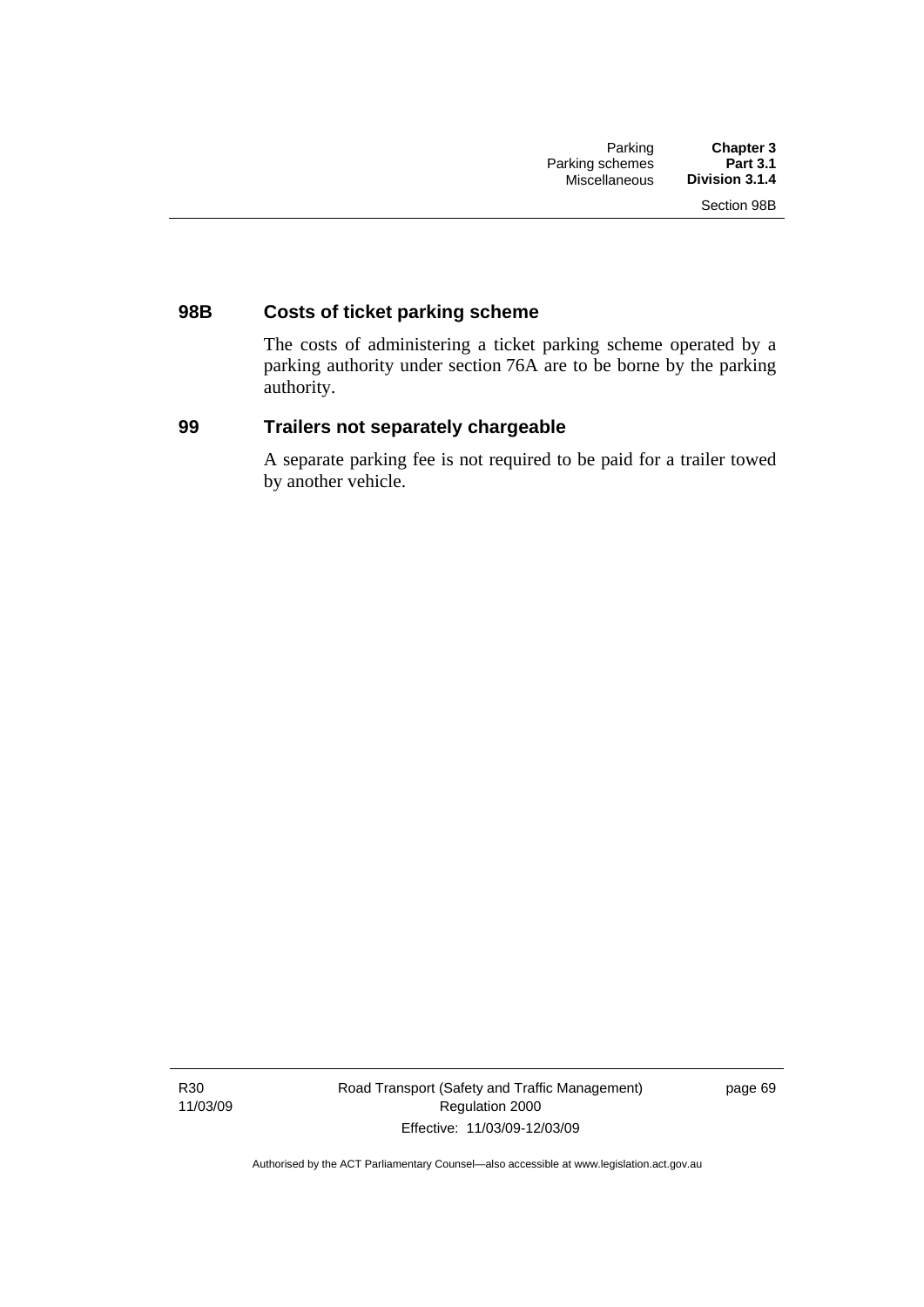Section 100

# **Part 3.2 Parking permits and mobility parking scheme authorities**

### **100 Parking permits**

- (1) The road transport authority may issue a permit (a *parking permit*) of a kind mentioned in subsection (2) authorising the parking of a vehicle, without charge, on a length of road or in an area designated by a *permit zone sign* for use by holders of that kind of parking permit.
- (2) The parking permit may be of 1 or more of the following kinds:
	- (a) a business parking permit;
	- (b) a commuter parking permit;
	- (c) a loading zone permit;
	- (d) a resident parking permit;
	- (e) a resident's visitor parking permit;
	- (f) a special event parking permit;
	- (g) any other kind declared by the road transport authority for this section.
- (3) The parking permit may be issued subject to conditions.
- (4) The parking permit—
	- (a) must state when it expires; and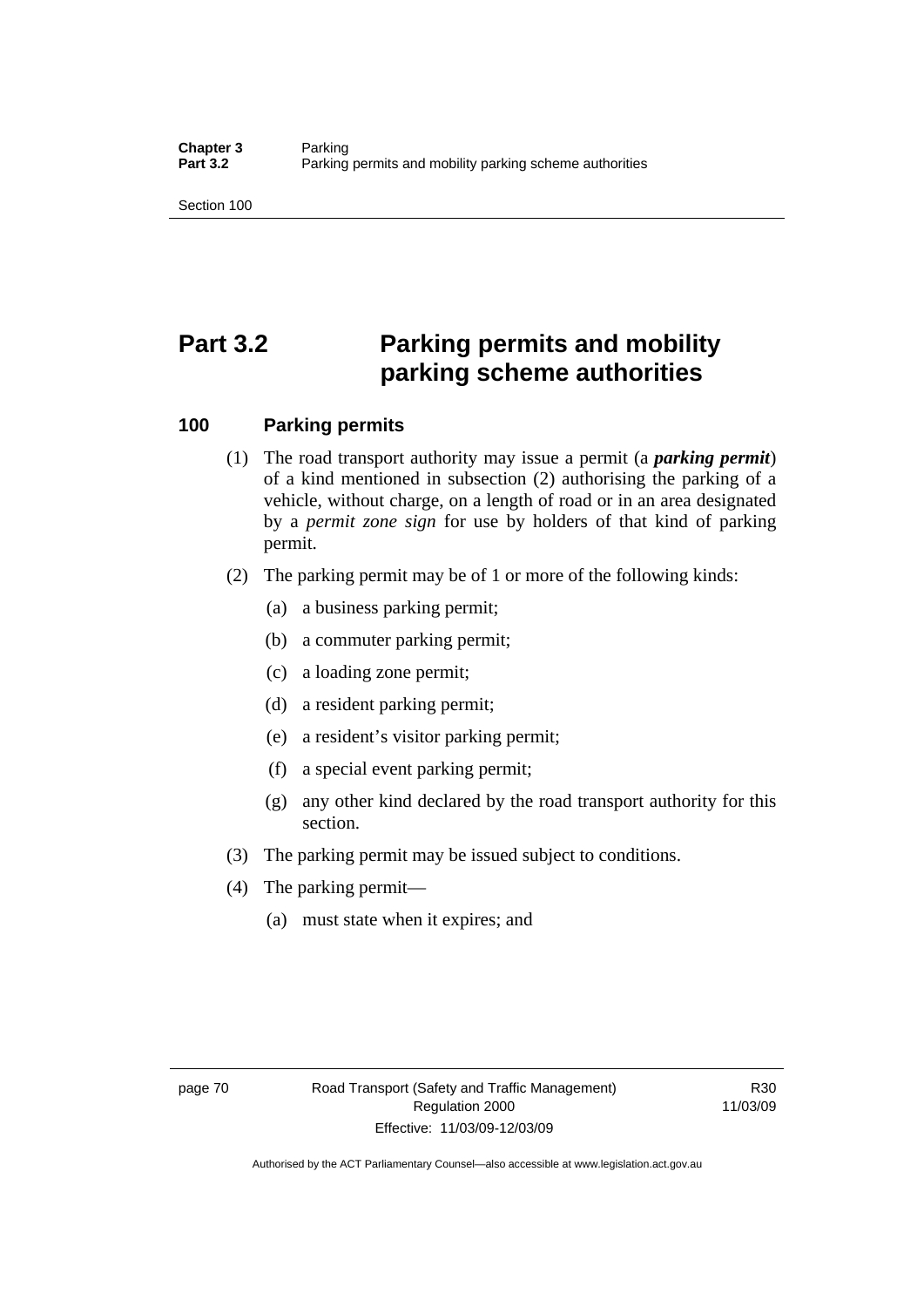(b) may state anything else that the road transport authority considers appropriate.

#### **Examples for par (b)**

- 1 the length of road or area to which the permit applies
- 2 any conditions to which the permit is subject
- 3 the maximum period which a vehicle may be parked in a designated area under the permit
- 4 the name or address of the person to whom it is issued
- *Note* An example is part of the regulation, is not exhaustive and may extend, but does not limit, the meaning of the provision in which it appears (see Legislation Act, s 126 and s 132).
- (5) The holder of a permit may surrender the permit by returning it to the road transport authority.
- (6) A declaration under subsection  $(2)$   $(g)$  is a notifiable instrument.

*Note* A notifiable instrument must be notified under the Legislation Act.

### **101 Mobility parking scheme authorities**

- (1) The road transport authority may issue a mobility parking scheme authority—
	- (a) for use by a person with a disability; or
	- (b) for use by an entity for the transport of people with disabilities.
- (2) A mobility parking scheme authority may be issued subject to conditions.
- (3) A mobility parking scheme authority—
	- (a) must include a people with disabilities symbol; and
	- (b) must state when it expires; and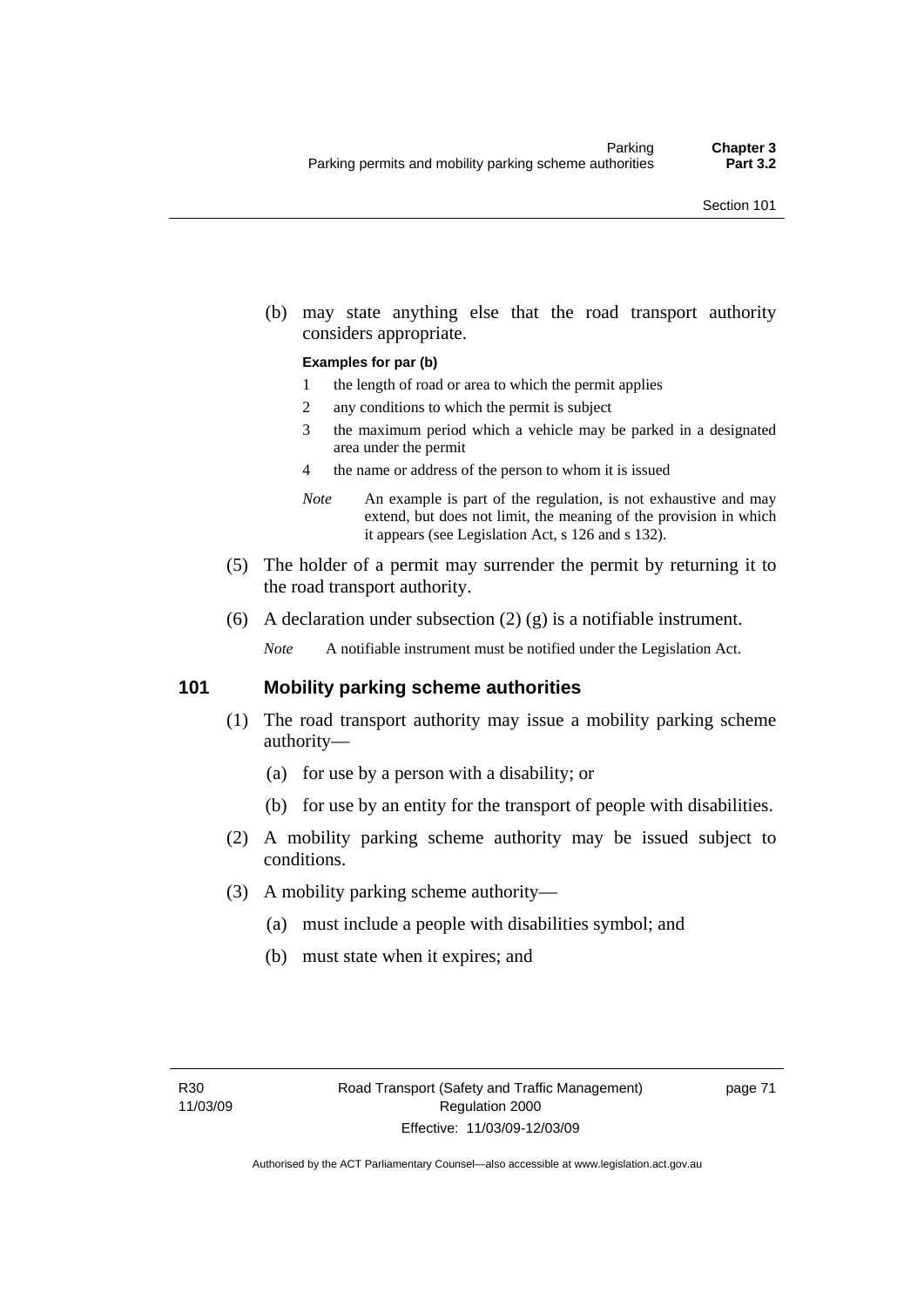Section 101A

- (c) may state anything else that the road transport authority considers appropriate.
- *Note 1 People with disabilities symbol* is defined in the ARR, dict.
- *Note 2* For parking by mobility parking scheme authority holders, see s 15 and ARR, r 206.

### **101A Parking permits and mobility parking scheme authorities—cancellation**

- (1) This section applies if the road transport authority proposes to cancel (the *proposed action*) a parking permit or mobility parking scheme authority.
- (2) The road transport authority must give the person to whom the parking permit or mobility parking scheme authority was issued a written notice stating—
	- (a) the proposed action; and
	- (b) an explanation for the proposed action; and
	- (c) that the person may, within 14 days after the day the person receives the notice, give a written response to the authority about the notice.
- (3) In deciding whether to take the proposed action, the road transport authority must consider any response given to the authority in accordance with the notice.
- (4) The road transport authority must give the person written notice of the authority's decision.
- (5) If the road transport authority decides to take the proposed action, the authority's decision takes effect the day after the day when notice of the decision is given to the person or, if the notice states a later date of effect, that date.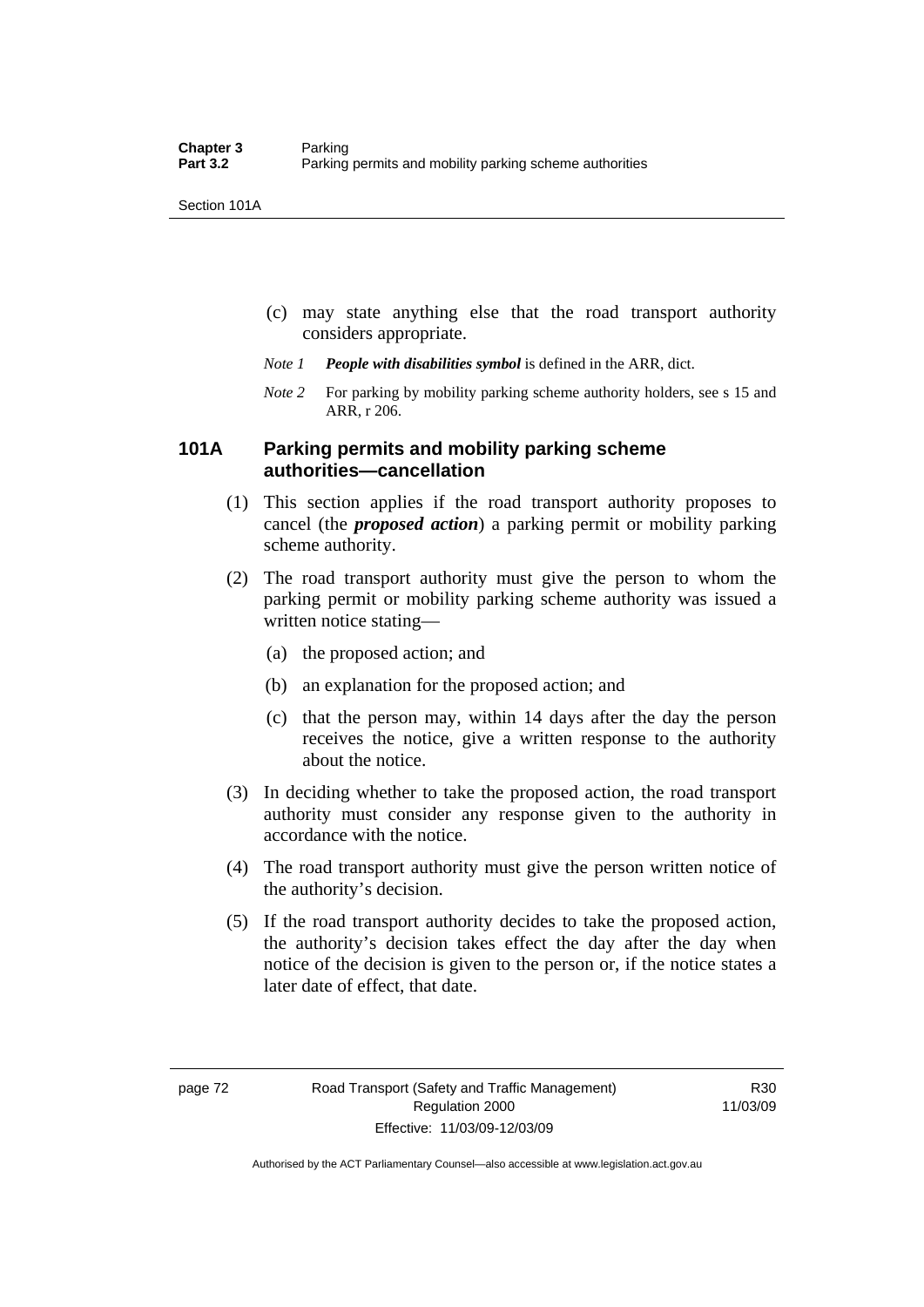### **101B Parking permits and mobility parking scheme authorities—return when cancelled**

If a parking permit or mobility parking scheme authority is cancelled under section 101A, the person to whom the parking permit or mobility parking scheme authority was issued must return the permit or authority to the road transport authority as soon as practicable but no later than 21 days after the date of effect of the cancellation of the permit or authority.

Maximum penalty: 20 penalty units.

R30 11/03/09 Road Transport (Safety and Traffic Management) Regulation 2000 Effective: 11/03/09-12/03/09

page 73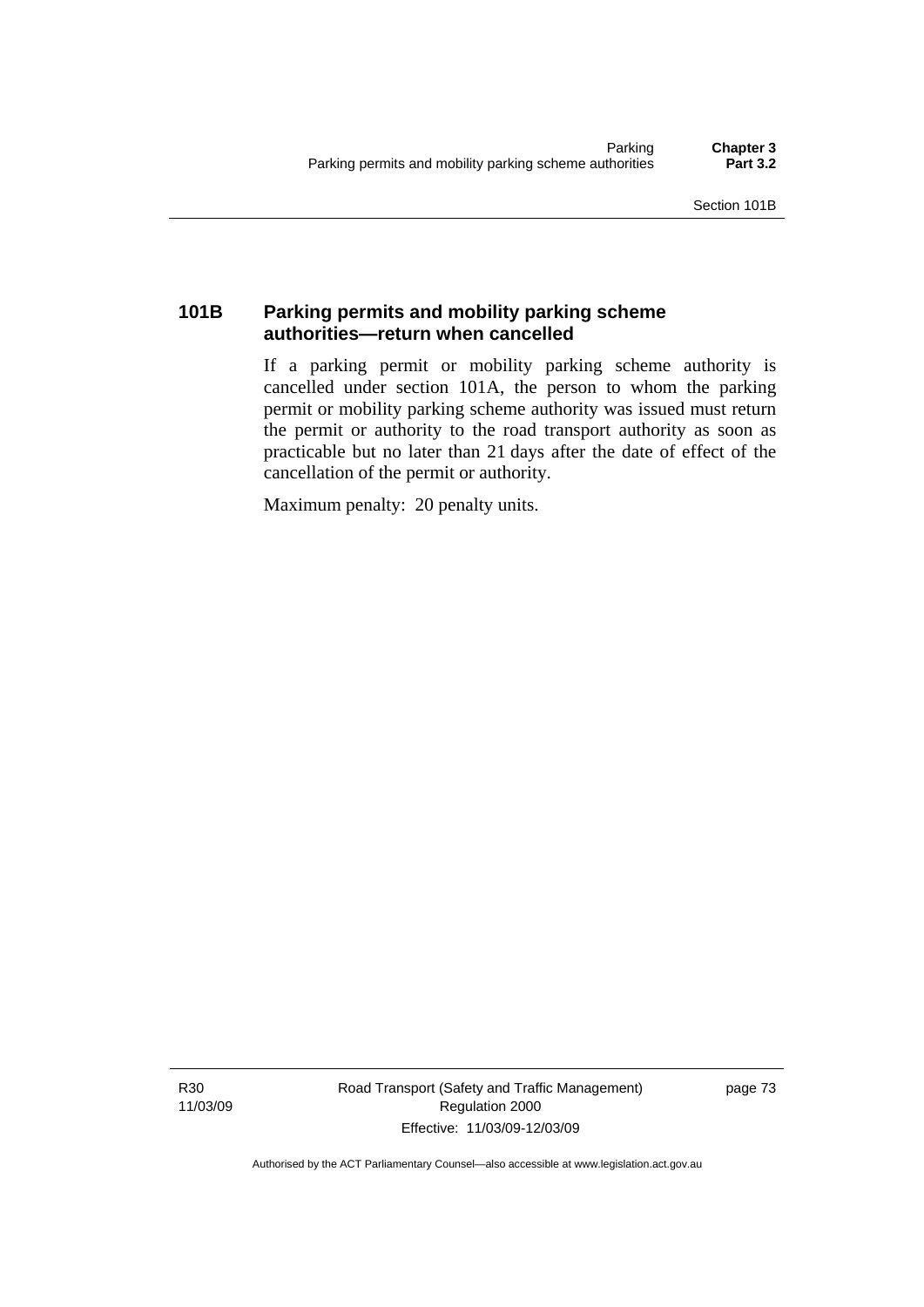**Chapter 3** Parking<br> **Part 3.3** Parking Parking—other provisions

Section 101C

## **Part 3.3 Parking—other provisions**

### **101C Marking tyres by parking inspectors**

A police officer or authorised person may mark the tyres on a vehicle using crayon, chalk or a similar substance as far as is reasonably necessary for the purpose of enforcing a provision of an Act relating to the regulation or prohibition of the parking of vehicles.

*Note* A reference to an Act includes a reference to the statutory instruments made or in force under the Act, including a regulation (see Legislation Act, s 104).

page 74 Road Transport (Safety and Traffic Management) Regulation 2000 Effective: 11/03/09-12/03/09

R30 11/03/09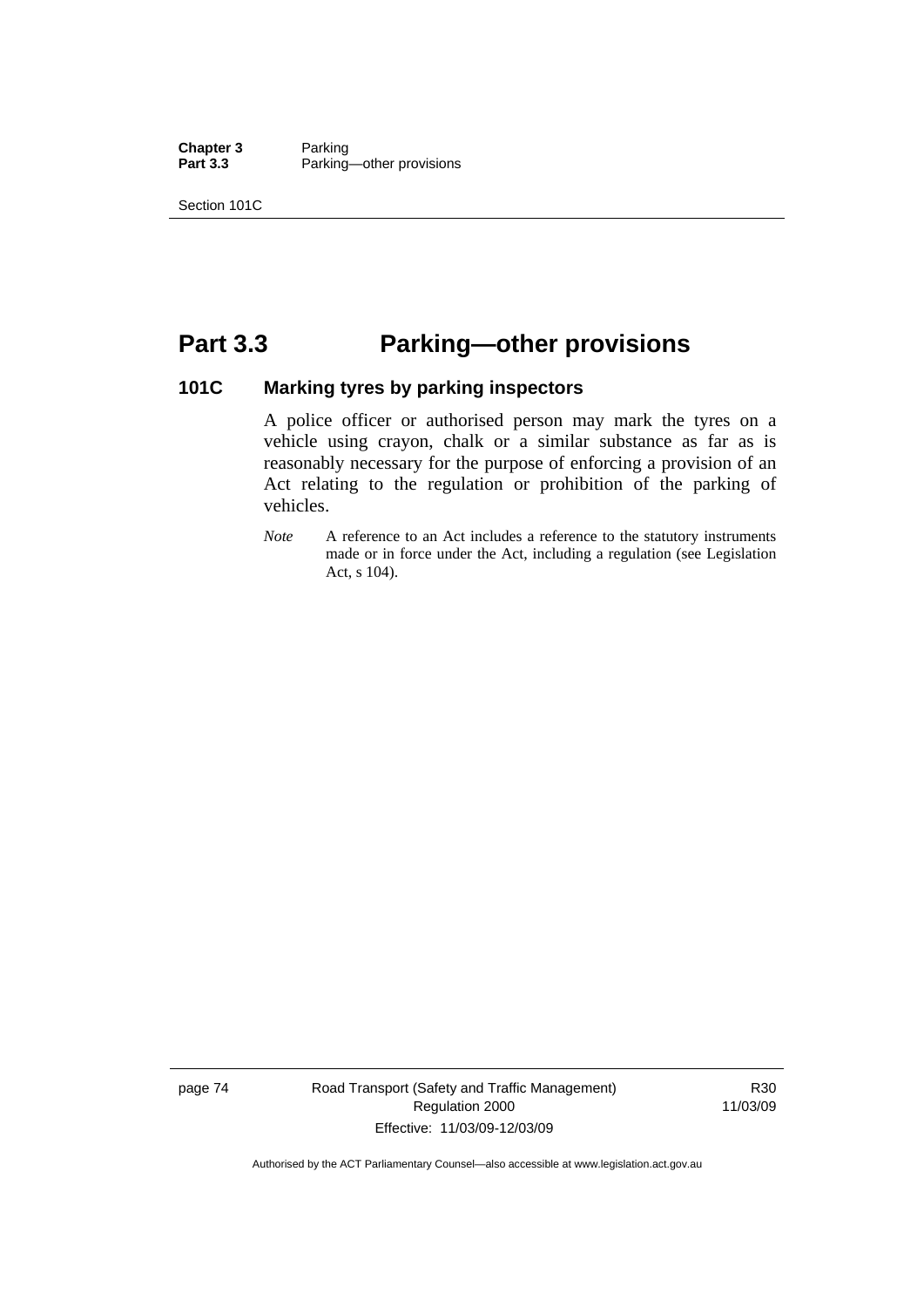## **Chapter 4 Traffic offence detection devices**

### **102 Definitions—ch 4**

In this chapter:

*approved police speedometer* means a speedometer approved under section 103A (Approval of police vehicle speedometers).

*digital camera detection device* means a camera detection device known as—

- (a) Gatsometer Digital Radar Camera System (DRCS) that includes, as a component, a radar speed measuring device; or
- (b) LaserCam 2000 that includes, as a component, a laser speed measuring device; or
- (c) LaserCam NT that includes, as a component, a laser speed measuring device.

*fixed camera detection device* means a camera detection device known as—

- (a) Centaur 2000 that includes, as a component, a piezo strip speed measuring device; or
- (b) Gatsometer Digital Radar Camera System (DRCS) that includes, as a component, a radar speed measuring device; or
- (c) Gatsometer Traffic Camera Digital (GTC-D) that includes, as a component, a loop detector speed measuring device; or
- (d) Gatsometer Traffic Camera (GTC-GS11) that includes, as a component, a loop detector speed measuring device; or

page 75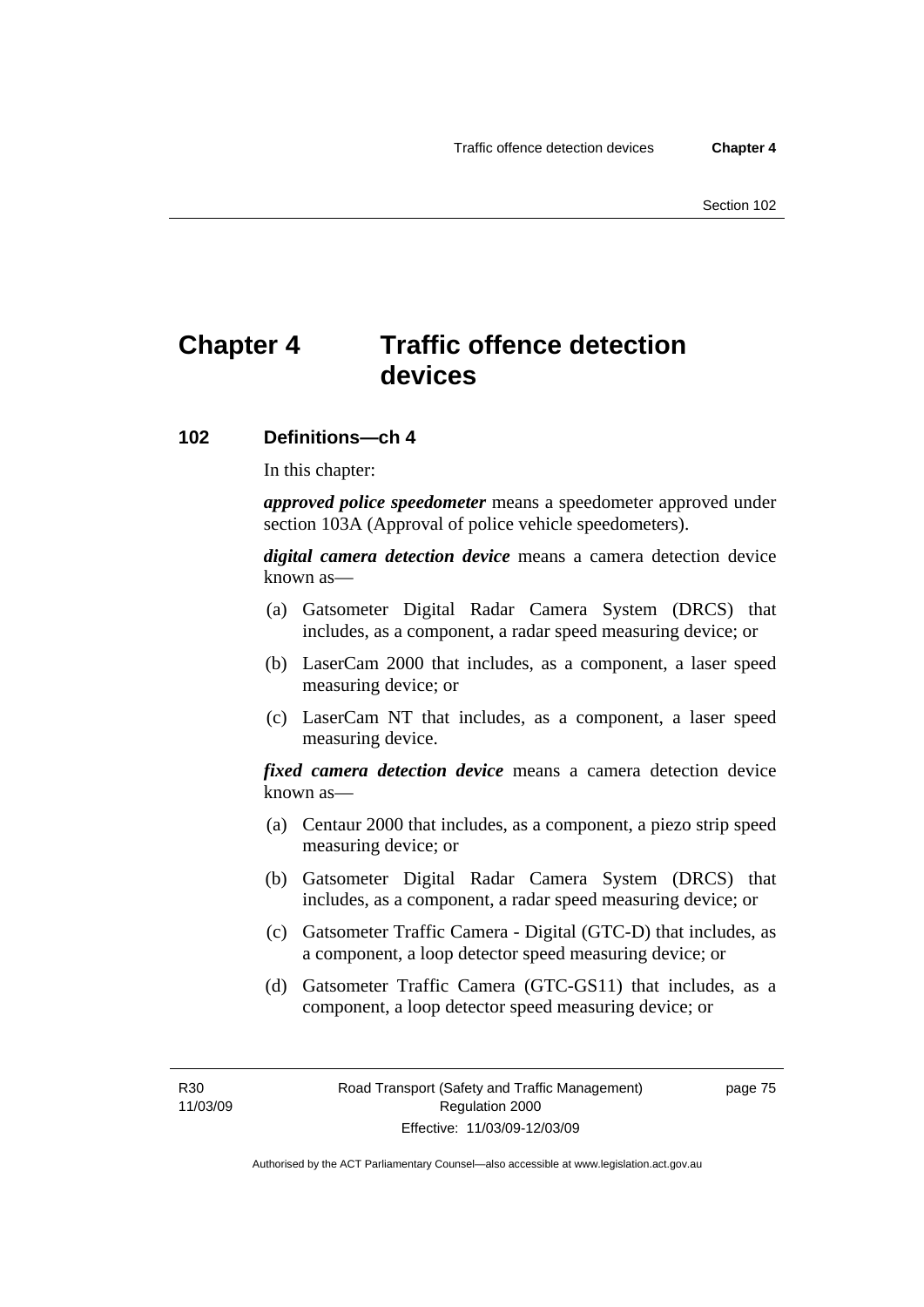Section 102

 (e) Gatsometer Multi Camera System (MCS) that includes, as a component, a loop detector speed measuring device.

*laser speed measuring device* means a speed measuring device known as—

- (a) Laser Technology Inc. LTI 20-20 Marksman; or
- (b) Laser Technology Inc. LTI 20-20 UltraLyte; or
- (c) Laser Technology Inc. LTI 20-20 UltraLyte LR; or
- (d) Laser Technology Inc. LTI 20-20 UltraLyte Compact.

*loop detector speed measuring device* means a speed measuring device known as the Gatsometer Loop Detector (GLD4-2S).

*piezo strip speed measuring device* means a speed measuring device known as Truvelo M4 MPC.

*radar speed measuring device* means a speed measuring device known as—

- (a) Applied Concepts Inc. Stalker Dual; or
- (b) Gatsometer Radar 24; or
- (c) Kustom Signals, Inc. Silver Eagle; or
- (d) Kustom Signals, Inc. Silver Eagle II.

*security checksum*, for an electronic file, means the number (whether numerals or numerals and letters) produced by the application of an algorithm to the contents of an electronic file or a copy of the file.

*testing authority* means—

- (a) a department of electrical or electronic engineering at a university in Australia; or
- (b) the National Measurement Institute under the *National Measurement Act 1960* (Cwlth); or

R30 11/03/09

page 76 Road Transport (Safety and Traffic Management) Regulation 2000 Effective: 11/03/09-12/03/09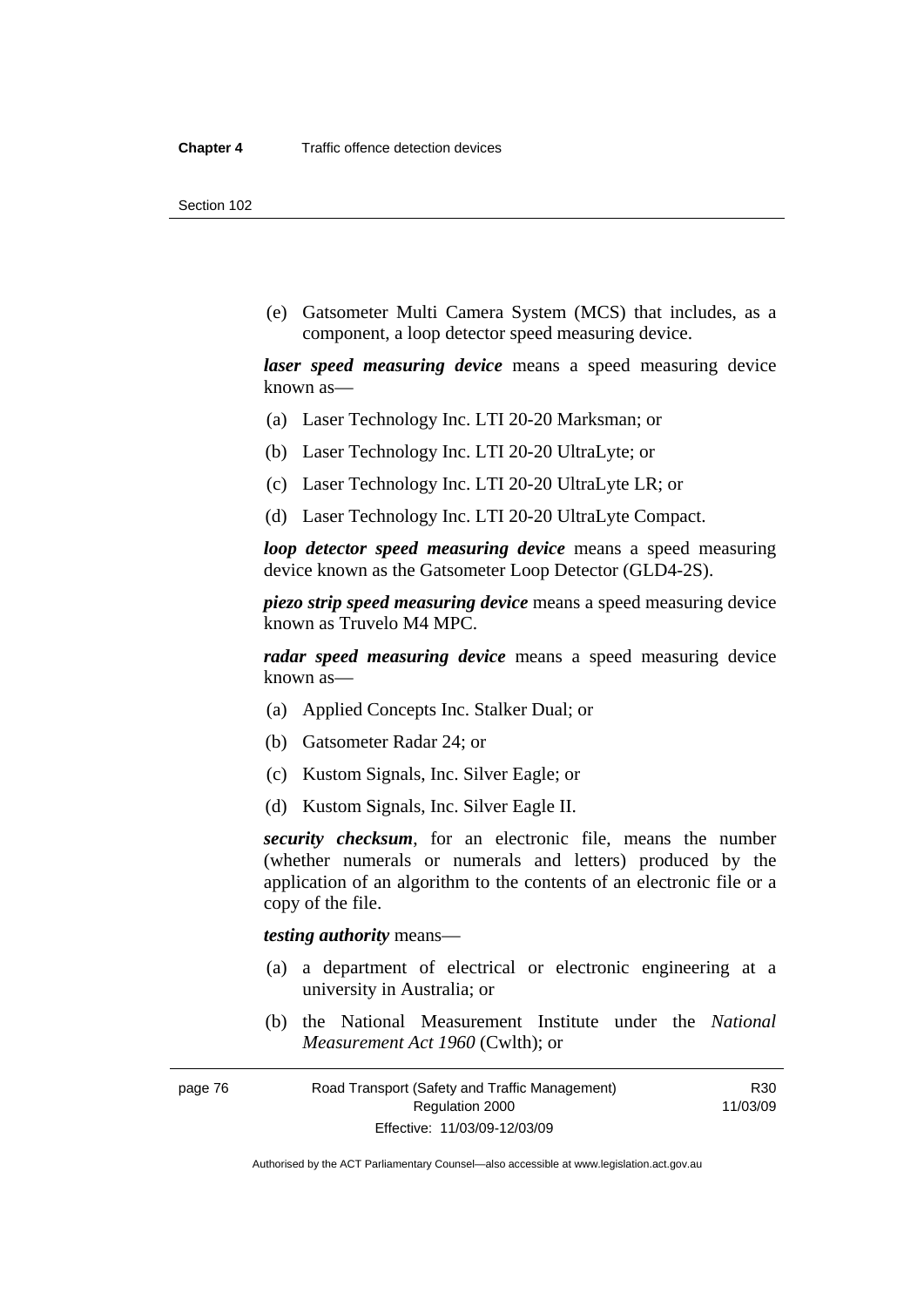- (c) an entity that is accredited by the National Association of Testing Authorities to test laser speed measuring devices; or
- (d) Technical Services, Australian Federal Police, Canberra; or
- (e) for an approved police speedometer—an entity approved in writing by the chief police officer to test approved police speedometers.
- *Note* An entity includes an individual, see the Legislation Act, dict, pt 1, def of *entity*.

*WORM disk* means a storage device for electronic data in which the data, once written, cannot be erased or overwritten.

### **103 Approved traffic offence detection devices**

- (1) For the Act, dictionary, definition of *approved camera detection device*, each digital camera detection device and fixed camera detection device is approved.
- (2) For the Act, dictionary, definition of *approved speed measuring device*, each laser speed measuring device, loop detector speed measuring device, piezo strip speed measuring device, radar speed measuring device and approved police speedometer is approved.

### **103A Approval of police vehicle speedometers**

- (1) For section 102, definition of *approved police speedometer*, the chief police officer may, in writing, approve a kind of speedometer that is fitted to a motor vehicle driven by a police officer for measuring the speed at which vehicles are being driven.
- (2) An approval is a notifiable instrument.
	- *Note* A notifiable instrument must be notified under the Legislation Act.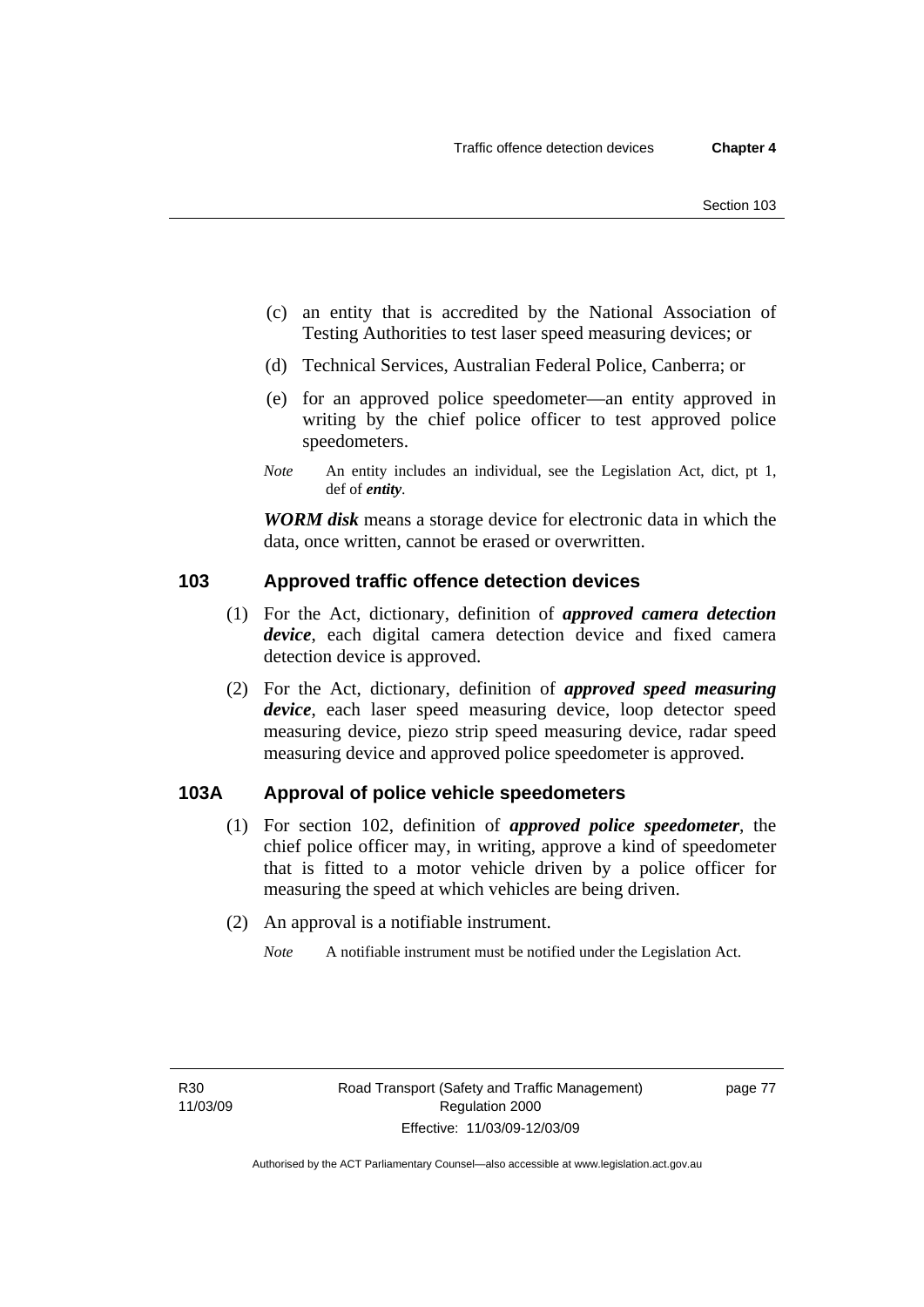### **104 Major testing of laser speed measuring devices**

- (1) The following devices must be tested in accordance with this section at least once every 12 months:
	- (a) a laser speed measuring device;
	- (b) the laser speed measuring device component of a digital camera detection device.
- (2) The test must be carried out—
	- (a) by a person approved under section 106 (Approved people testing and sealing); and
	- (b) in accordance with Australian Standard AS 4691.1-2, as in force on the commencement of this paragraph.
		- *Note 1* The text of an applied, adopted or incorporated law or instrument, whether applied as in force from time to time or at a particular time, is taken to be a notifiable instrument if the operation of the Legislation Act, s 47 (5) or (6) is not disapplied (see s 47 (7)).
		- *Note 2* A notifiable instrument must be notified under the Legislation Act.
- (3) The Legislation Act, section 47 (5) does not apply in relation to subsection (2) (b).
- (4) The test must show whether the device—
	- (a) is operating in accordance with the manufacturer's specifications; and
	- (b) is accurate within a tolerance of 2km/h.
- (5) For this section, it is sufficient for the laser speed measuring device component of a digital camera detection device to be tested separately from the other components of the device, and it is not necessary for the other components to be tested.

Authorised by the ACT Parliamentary Counsel—also accessible at www.legislation.act.gov.au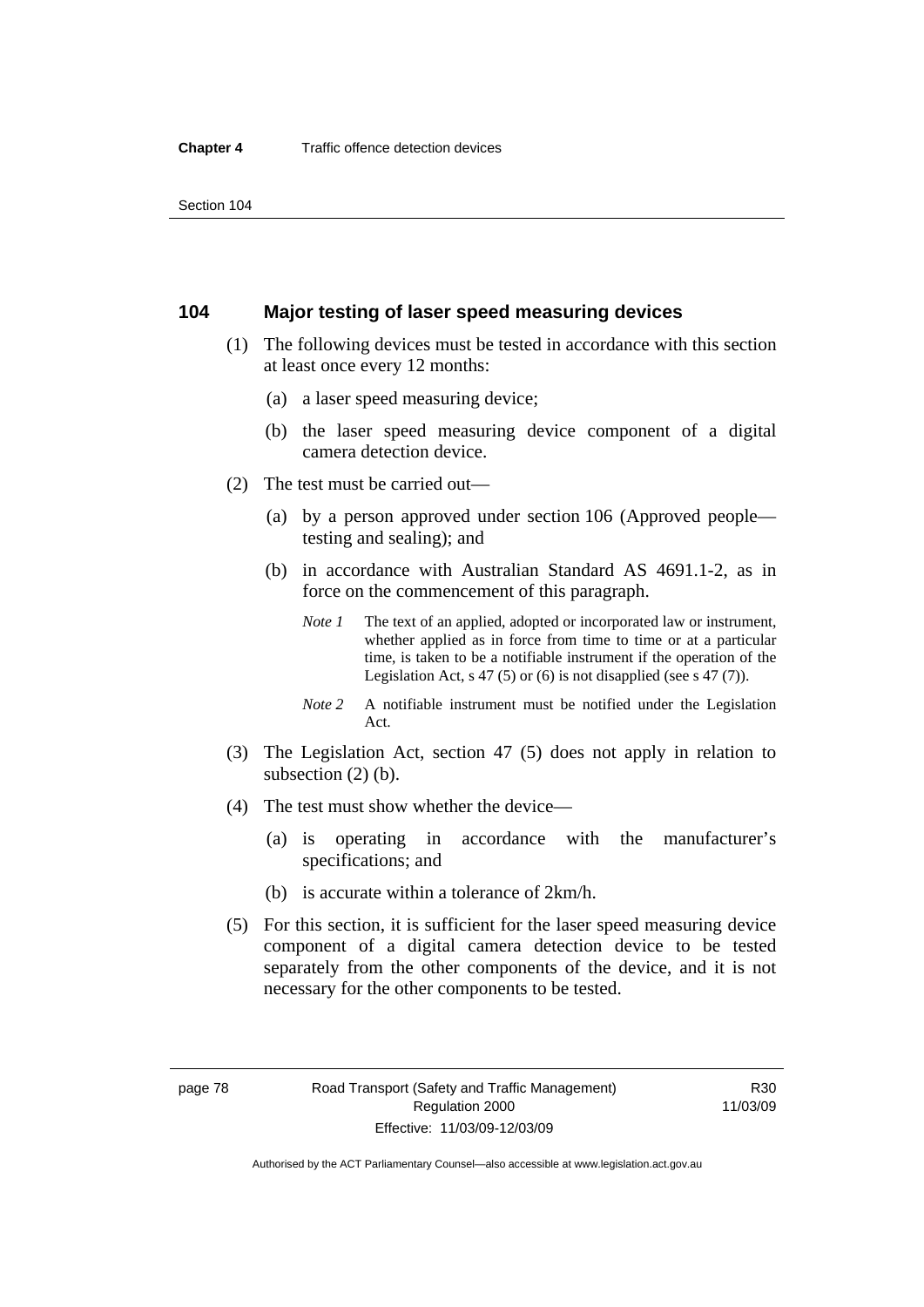### **104A Major testing of other traffic offence detection devices**

- (1) The following devices must be tested in accordance with this section:
	- (a) a radar speed measuring device that is not a component of a fixed camera detection device or a digital camera detection device;
	- (b) a radar speed measuring device component of a fixed camera detection device or a digital camera detection device;
	- (c) an approved police speedometer;
	- (d) the loop detector speed measuring device component of a fixed camera detection device;
	- (e) the piezo strip speed measuring device component of a fixed camera detection device.
- (2) The devices mentioned in subsection (1) must be tested at least once every 12 months.
- (3) The test must be carried out by a person approved under section 106 (Approved people—testing and sealing).
- (4) The test of a radar speed measuring device that is not a component of a fixed camera detection device, or a digital camera detection device, must show whether the device is operating in accordance with Australian Standard AS 2898.1-2, as in force on the commencement of this subsection.
	- *Note 1* The text of an applied, adopted or incorporated law or instrument, whether applied as in force from time to time or at a particular time, is taken to be a notifiable instrument if the operation of the Legislation Act, s 47 (5) or (6) is not disapplied (see s 47 (7)).
	- *Note 2* A notifiable instrument must be notified under the Legislation Act.
- (5) The Legislation Act, section 47 (5) does not apply in relation to AS 2898.1-2 under subsection (4).

R30 11/03/09 page 79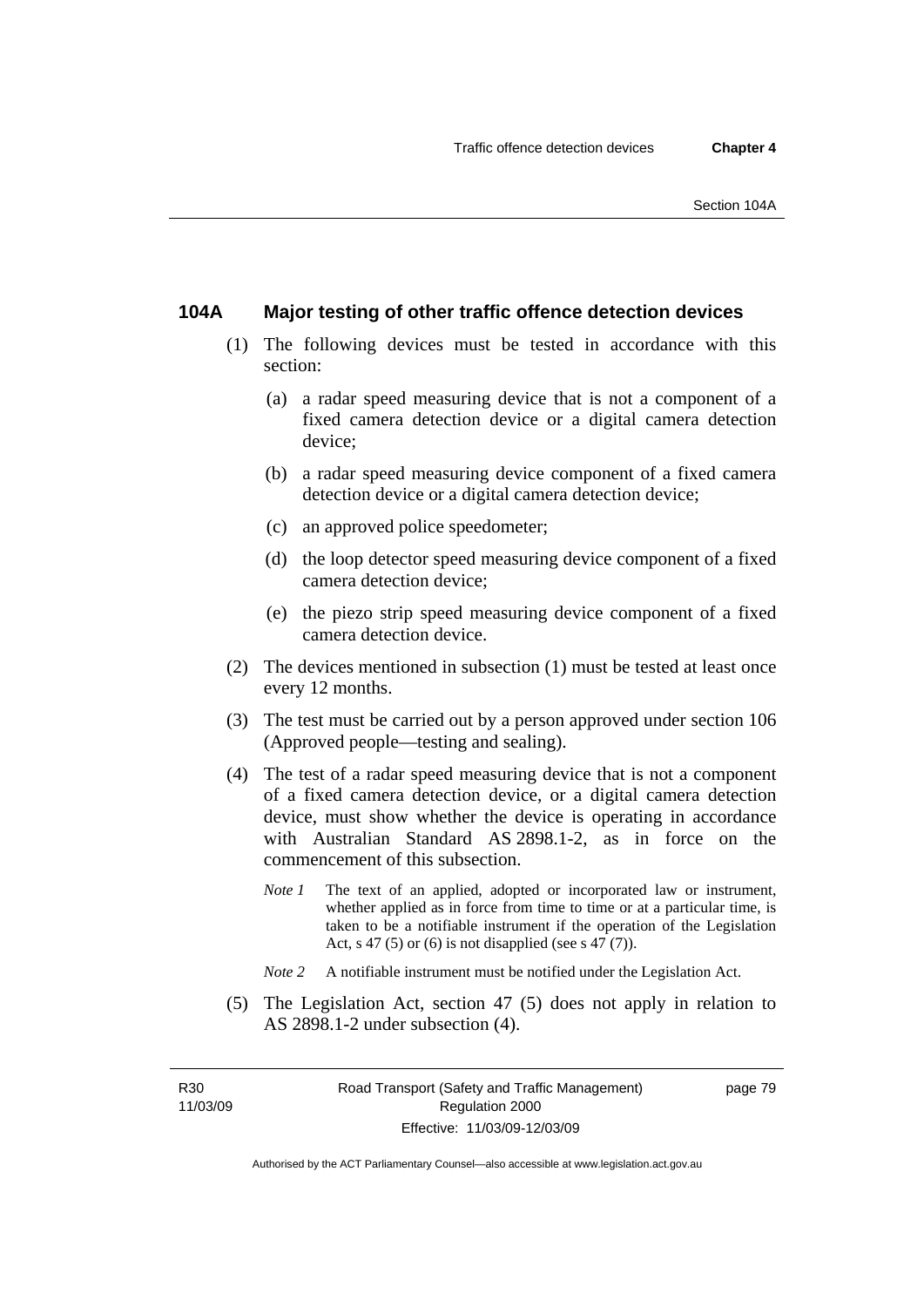- (6) The test of the radar speed measuring device component of a fixed camera detection device, or a digital camera detection device, must show whether the device—
	- (a) is operating in accordance with the manufacturer's specifications; and
	- (b) for speeds of 100km/h and under—is accurate within a tolerance of 2km/h; and
	- (c) for speeds over 100km/h—is accurate within a tolerance of 2%.
- (7) The test of an approved police speedometer must show whether the device is accurate within a tolerance of 2%.
- (8) The test of the loop detector speed measuring device component of a fixed camera detection device must show whether the speed measuring device—
	- (a) for speeds of 100km/h and under—is accurate within a tolerance of 2km/h; and
	- (b) for speeds over 100km/h—is accurate within a tolerance of 2%.
- (9) The test of the piezo strip speed measuring device component of a fixed camera detection device must show whether the speed measuring device—
	- (a) is operating in accordance with the manufacturer's specifications; and
	- (b) is accurate within a tolerance of 2km/h.

### **104B Certification and sealing of traffic offence detection devices**

 (1) This section applies if a test of a traffic offence detection device under section 104 or section 104A establishes—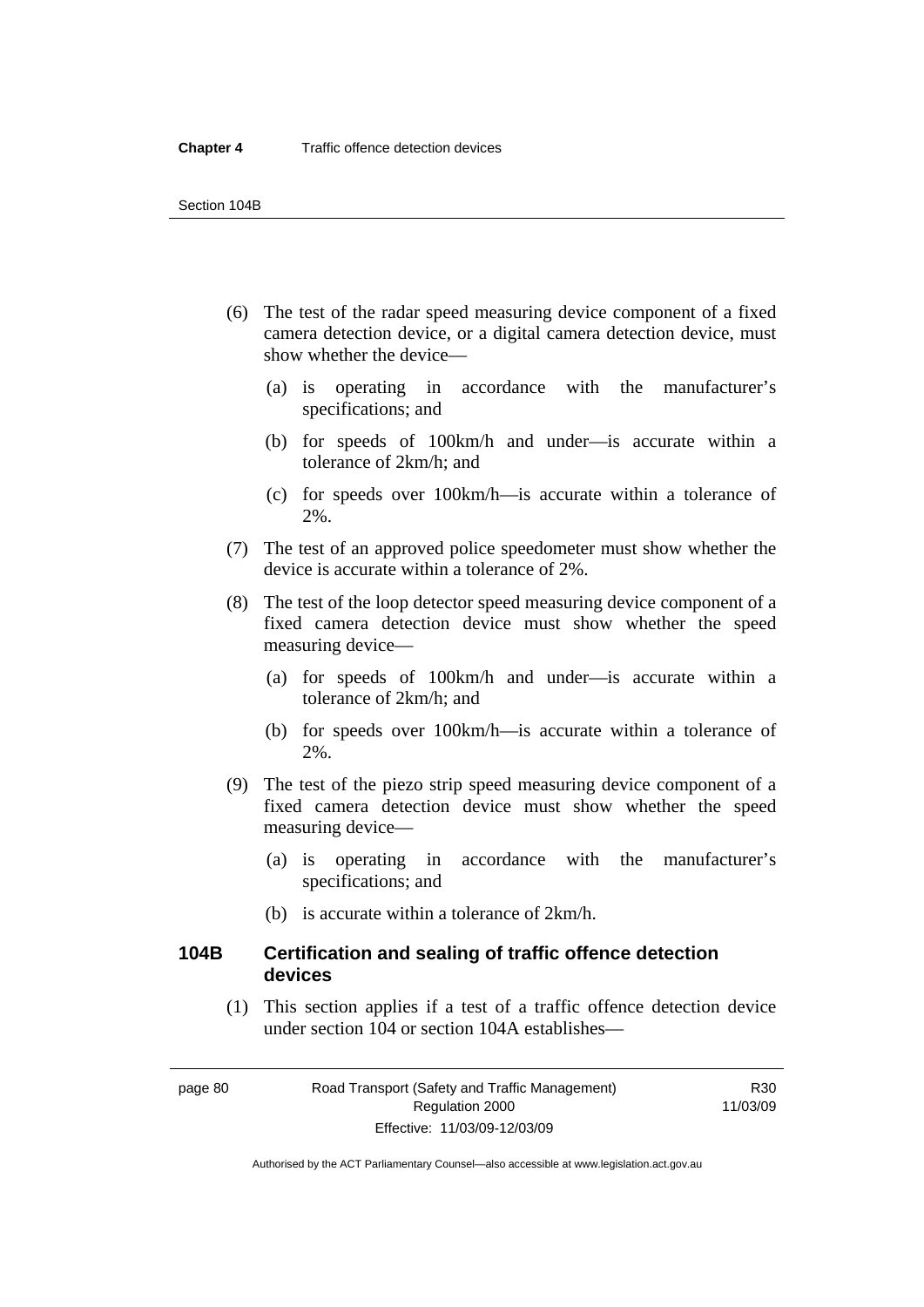- (a) a matter mentioned in section 104A (5) or (7) in relation to the device; or
- (b) the matters mentioned in section 104 (4) or section 104A (3) in relation to the device.
- (2) The person who carried out the test must—
	- (a) sign a certificate to that effect; and
	- (b) if a seal on the device has been damaged or removed—seal the device.

### **105 Use of certain digital camera detection devices**

- (1) This section applies to the operation of a digital camera detection device that is located in a vehicle that can be moved from place to place to detect traffic offences.
- (2) The operator of a digital camera detection device that includes as a component a radar speed measuring device must ensure that the following operations are done in accordance with the manufacturer's instructions for the device:
	- (a) aligning the vehicle in which the device is located with the road;
	- (b) activating the device;
	- (c) operating the device.
- (3) The operator of a digital camera detection device that includes as a component a laser speed measuring device must ensure that the following operations are done in accordance with the manufacturer's instructions for the device:
	- (a) testing the laser speed measuring component of the device at the beginning and end of each shift of the operator by carrying out the following checks:
		- (i) an instrument confidence check;

R30 11/03/09 page 81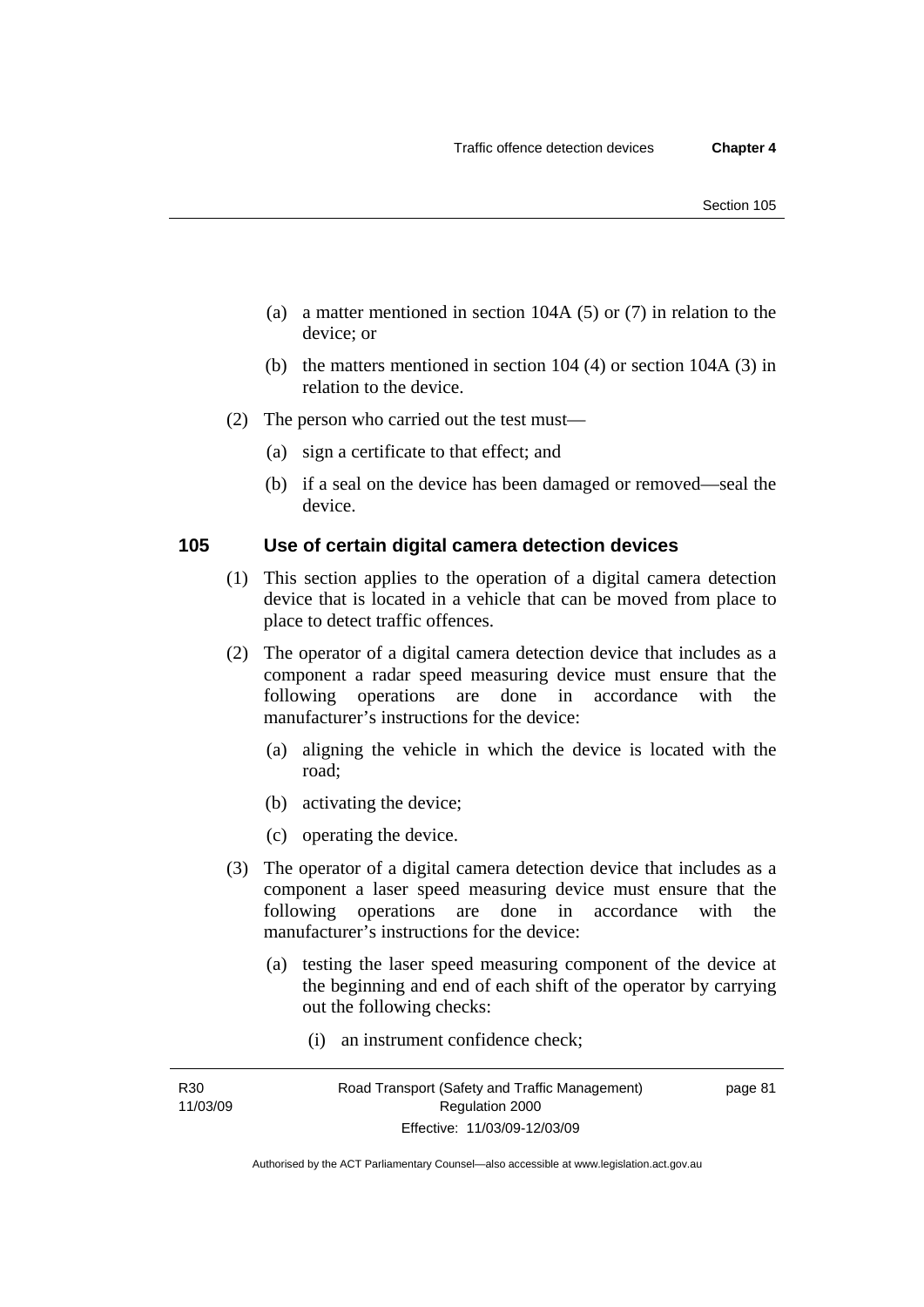Section 105A

- (ii) a calibration verification check;
- (iii) a scope alignment check;
- (b) activating the device;
- (c) operating the device.
- (4) To remove any doubt, if a device mentioned in subsection (3) is used at more than 1 place during a shift of the operator, the operator is not required to carry out the checks mentioned in subsection (3) (a) each time the device is activated at a different place.
- (5) If the requirements set out in this section are met, the device may operate unattended.
- (6) If a device is used by 2 or more operators, who are working together during a shift, the requirements set out in this section may be carried out by different operators.
- (7) In this section:

*operator* means a person approved to use a traffic offence detection device under section 107 (Approved people—use).

### **105A Use of certain laser speed measuring devices**

- (1) This section applies to a laser speed measuring device, other than a device mentioned in section 105 (Use of certain digital camera detection devices).
- (2) The operator of the laser speed measuring device must ensure that the following operations are done in accordance with the manufacturer's instructions for the device:
	- (a) testing the device at the beginning and end of each shift of the operator by carrying out the following checks:
		- (i) an instrument confidence check;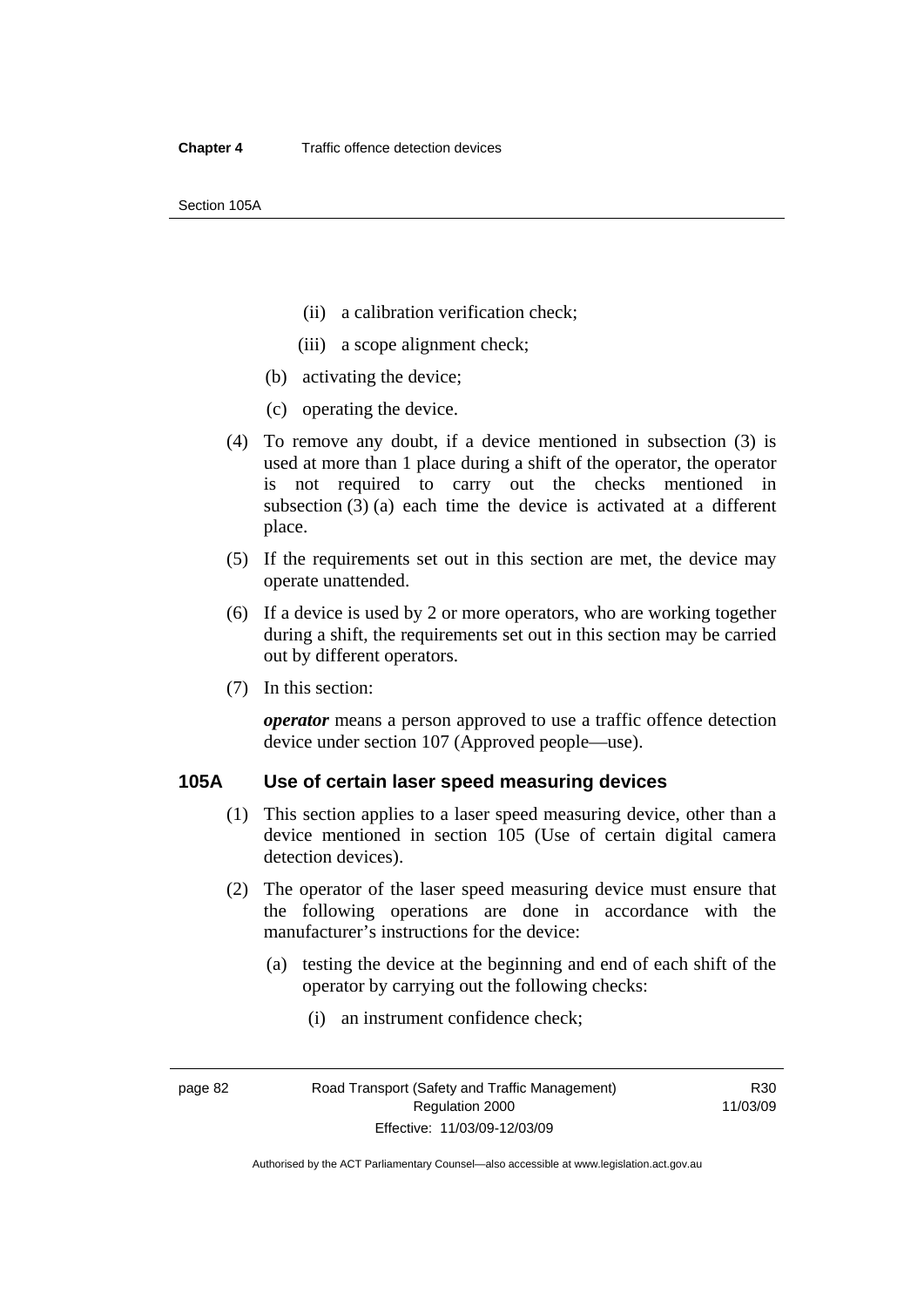- (ii) a calibration verification check;
- (iii) a scope alignment check;
- (b) activating the device;
- (c) operating the device.
- (3) To remove any doubt, if the device is used at more than 1 place during a shift of the operator, the operator is not required to carry out the checks mentioned in subsection (1) (a) each time the device is activated at a different place.
- (4) If the device is used by 2 or more operators who are working together during the shift, the tests mentioned in subsection (1) (a) and (d) may be carried out by different operators.
- (5) In this section:

*operator* means a person approved to use a traffic offence detection device under section 107 (Approved people—use).

### **105B Use of certain radar speed measuring devices**

- (1) This section applies to a radar speed measuring device, other than a device that is a component of—
	- (a) a digital camera detection device; or
	- (b) a fixed camera detection device.
- (2) The radar speed measuring device must be used by an operator in accordance with the manufacturer's instructions for the device.
- (3) The operator must test the device—
	- (a) at the beginning of each shift of the operator against an approved police speedometer; and
	- (b) at the end of each shift of the operator against the speedometer mentioned in paragraph (a); and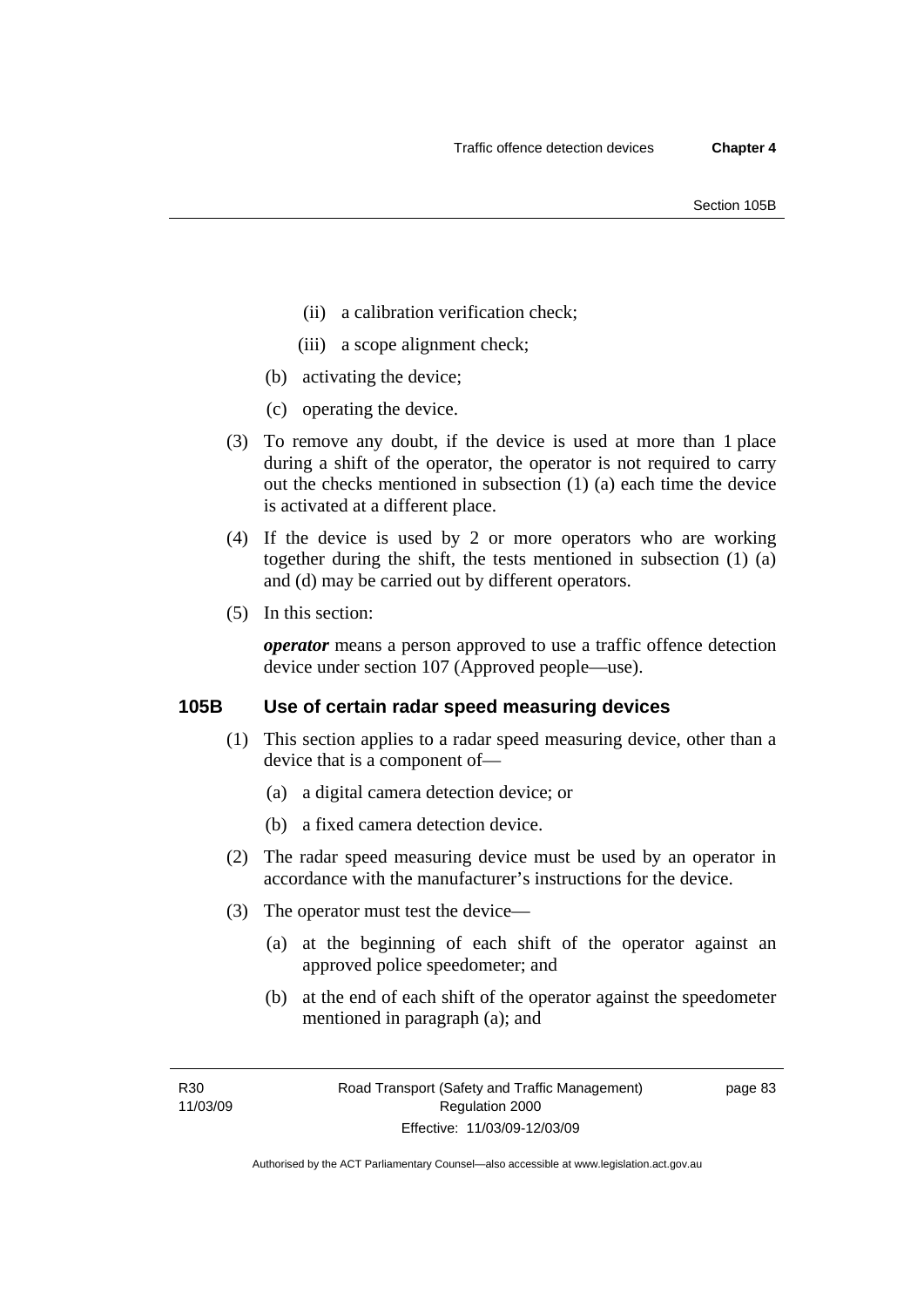- (c) if the operator's shift is longer than 9 hours—9 hours after the beginning of the shift against the speedometer mentioned in paragraph (a).
- (4) After each test, the device must be found to be accurate within a tolerance of 2 km/h.
- (5) To remove any doubt, if the device is used at more than 1 place during a shift of the operator, the operator is not required to carry out the checks mentioned in subsection (3) (a) each time the device is activated at a different place.
- (6) If the device is used by 2 or more operators who are working together during the shift, the tests mentioned in subsection (3) may be carried out by different operators.
- (7) In this section:

*operator* means a person approved to use a traffic offence detection device under section 107 (Approved people—use).

### **106 Approved people—testing and sealing**

Each person employed by a testing authority to test and seal traffic offence detection devices is approved to test and seal traffic offence detection devices.

### **107 Approved people—use**

- (1) Each police officer is approved to use any traffic offence detection device (other than a fixed camera detection device).
- (2) The road transport authority may approve a person who is not a police officer to use digital camera detection devices.
- (3) The road transport authority may only approve a person under subsection (2) if the authority is satisfied that the person has appropriate qualifications to operate, or experience in the operation of, digital camera detection devices.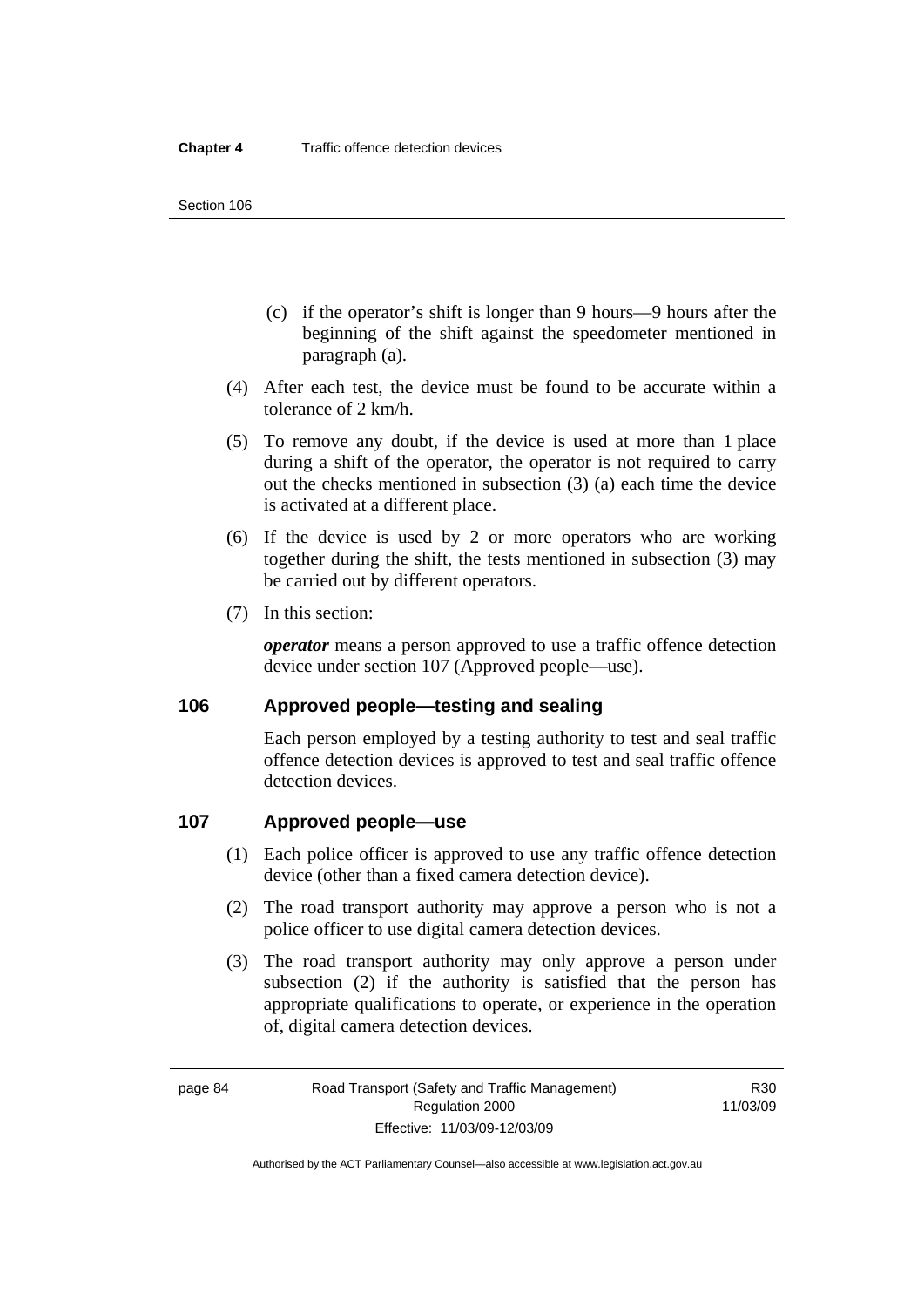### **107A Recording of camera detection device image files—Act, s 23 (2) (c) (ii)**

 (1) An electronic file created by a camera detection device must be recorded on a WORM disk or other storage medium for electronic data (the *recording medium*).

*Note Camera detection device*—see the Act, s 23.

- (2) The recording medium for a camera detection device may be—
	- (a) attached directly to, or located with, the device; or
	- (b) at a place other than the place where the device is located.

#### **Example—par (b)**

If a motor vehicle goes through a red traffic light and an image of the vehicle is taken by a fixed camera detection device, the electronic file created by the device in relation to the offence is sent along a wire or optical fibre, or across a wireless network, to a recording device in a building in another suburb and is stored at that building on a recording medium.

- *Note* An example is part of the regulation, is not exhaustive and may extend, but does not limit, the meaning of the provision in which it appears (see Legislation Act, s 126 and s 132).
- (3) If the recording medium for a camera detection device is at a place other than the place where the device is located—
	- (a) the device must produce a security checksum for each electronic file created by the device; and
	- (b) the device must encrypt the security checksum and the file; and
	- (c) the security checksum and the encrypted file must be recorded as soon as practicable on a recording medium.
- (4) However, subsection (3) does not prevent other security measures being taken in relation to a security checksum or an electronic file before it is recorded on the recording medium.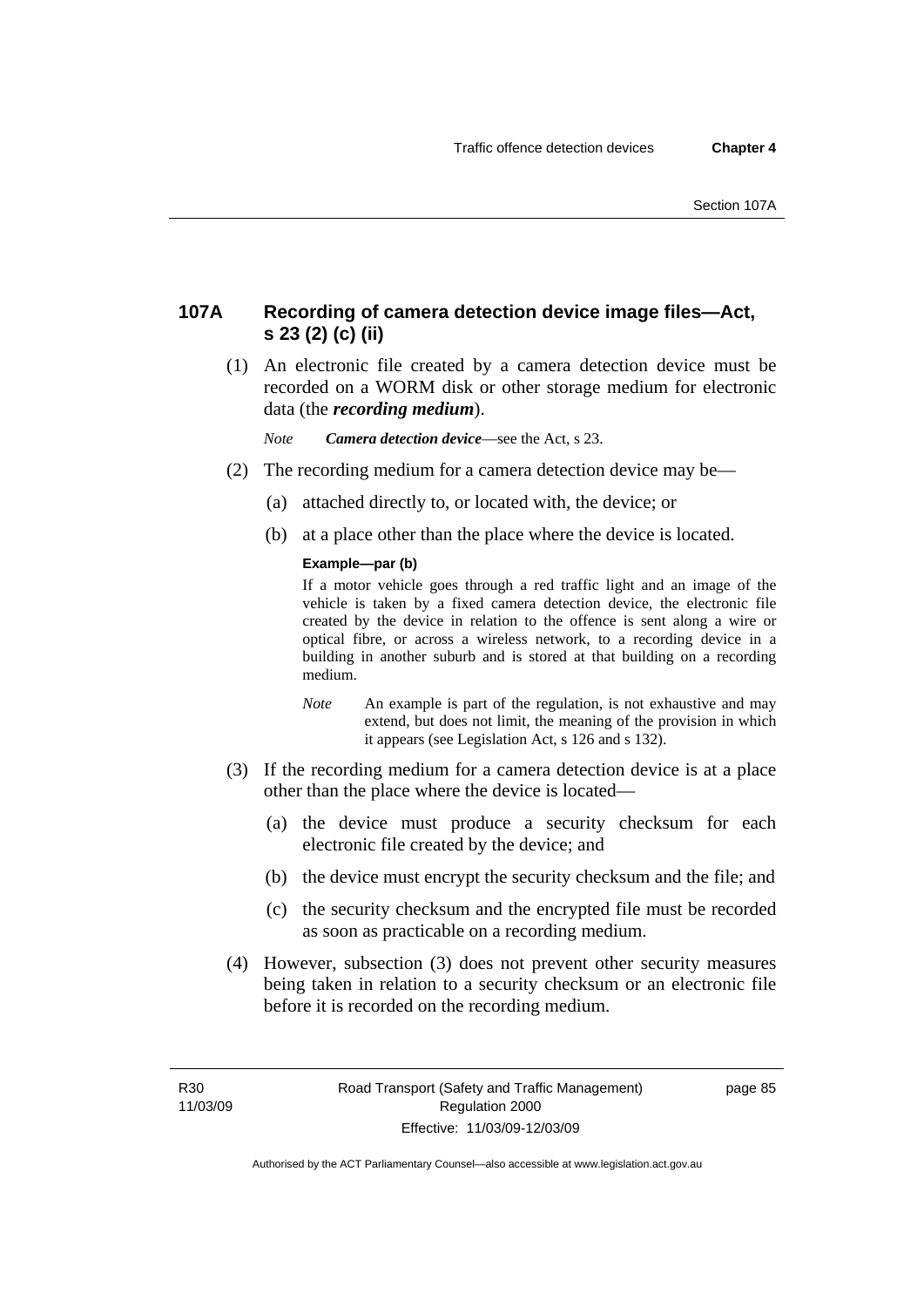### **107B Verification of camera detection device image files—Act, s 23 (2) (c) (iii)**

- (1) This section applies if an electronic file that contains an image of a vehicle taken by a camera detection device is recorded on a recording medium that is at a place other than the place where the device is located.
- (2) Before the image of the vehicle is produced from the file, the accuracy of the file must be verified by using a computer to—
	- (a) recalculate the security checksum for the file; and
	- (b) confirm that the security checksum produced by the recalculation is identical to the checksum produced by the device for the file.

### **108 Meaning of vehicle image codes**

- (1) This section defines the meaning of codes and other information indicated on an image of a vehicle taken by an approved camera detection device.
	- *Note* Information etc that is indicated on an image includes information etc accompanying or reasonably associated with the image (see Act, dict, def of *indicated on*).
- (2) It is not necessary that all the codes and other information mentioned in this section be indicated on an image but if they do appear they have the meaning given in this section.
- (3) The characters (whether numbers, letters or both) in the field immediately after 'Device' is the code for—
	- (a) the laser speed measuring device component of the digital camera detection device that took the image; or
	- (b) the radar speed measuring device component of the digital camera detection device, or fixed camera detection device, that took the image; or

R30 11/03/09

Authorised by the ACT Parliamentary Counsel—also accessible at www.legislation.act.gov.au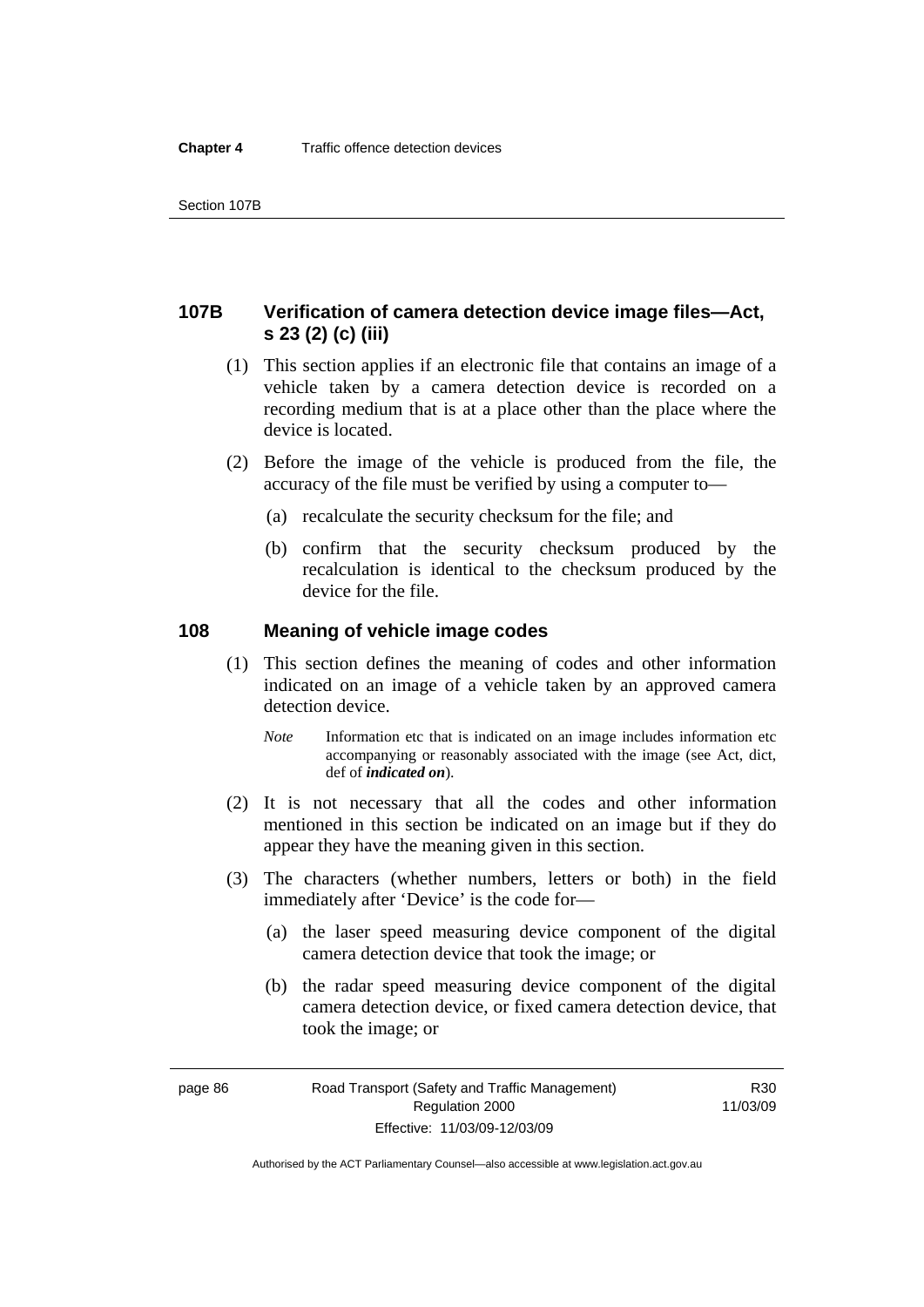- (c) the piezo strip speed measuring device component of the fixed camera detection device that took the image; or
- (d) the loop detector speed measuring device component of the fixed camera detection device that took the image.

#### **Example**

'Device: 012409' indicates that the code for the laser speed measuring device component of the digital detection device, or piezo strip speed measuring device component of the fixed camera detection device, that took the image, is 012409.

 (4) The characters (whether numbers, letters or both) in the field immediately after 'Location' or 'Loc' is the code for the place where the image was taken (the *location code*).

#### **Example**

'Location: sls0015' indicates that the code for the place where the image was taken is 0015 (see sch 1, part 1.1, item 15).

(5) A location code has the meaning given by schedule 1.

#### **Example**

The location code '0015' indicates that the image was taken at Kingsford Smith Drive between Kuringa Drive and Spalding Street (see sch 1, part 1.1, item 15).

 (6) For subsection (5) and schedule 1, if a road (however described) mentioned in an item of schedule 1 intersects with another road (however described) more than once, the word '(north)' or '(south)' is included after the name of the road to indicate the intersection relevant to the meaning of the location code.

#### **Example**

The location code '0003' means that the image was taken on Athllon Drive between Beasley Street '(south)' and Sulwood Drive (see sch 1, part 1.1, item 3). As Beasley Street intersects Athllon Drive more than once, the word 'south' indicates that the southern intersection is the relevant intersection.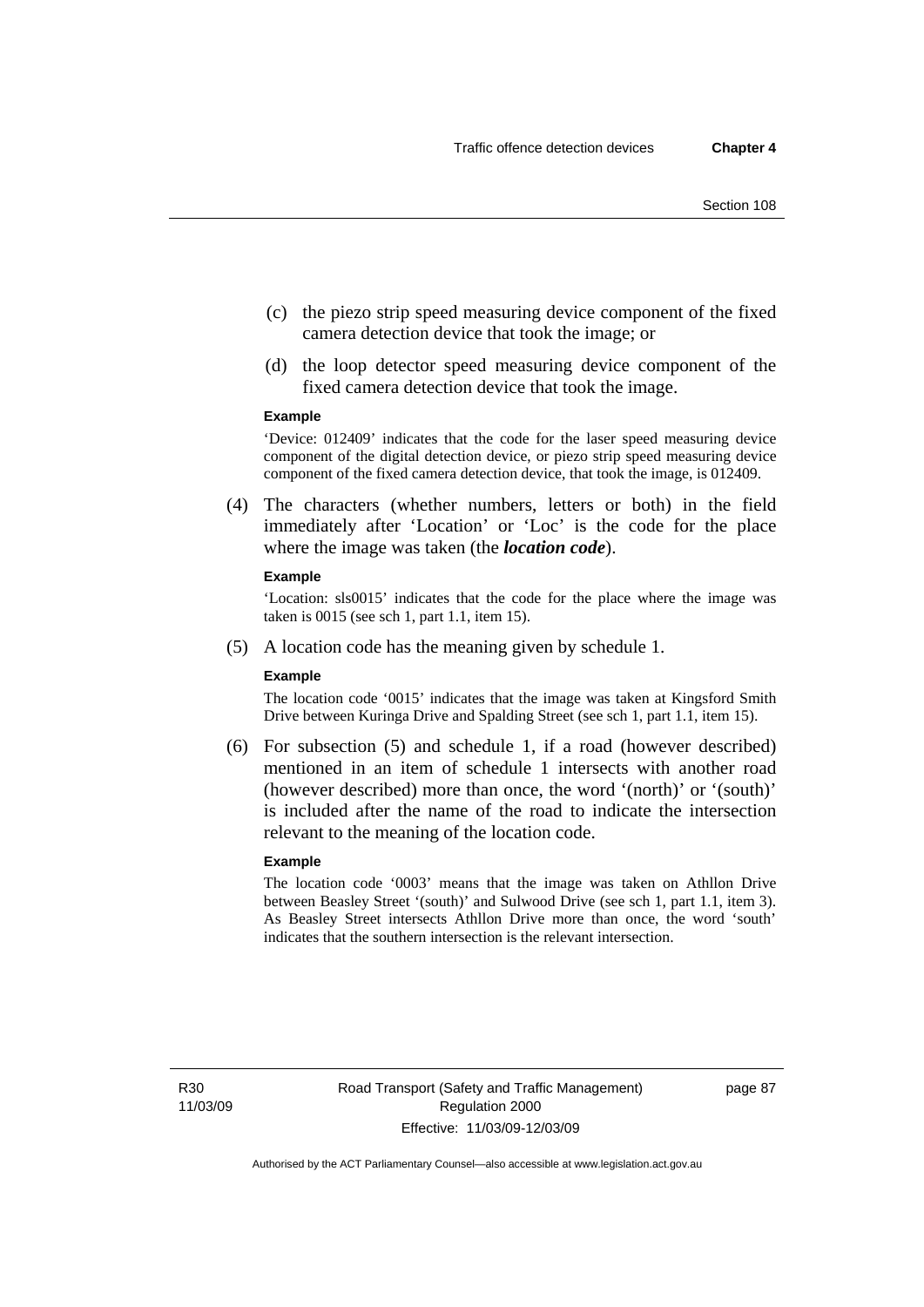(7) The characters in the field immediately after 'Date' is the date when the image was taken, with the first 2 numbers indicating the day of the month, followed by an abbreviation for the month and the year.

#### **Example**

'Date: 15/11/00' indicates that the image was taken on 15 November 2000.

 (8) The numbers in the field immediately after 'Time' is the time when the image was taken, stated in the 24-hour clock system.

#### **Examples**

- 1 'Time: 11.07.00.23' indicates that the image was taken at 0.23 seconds after 11.07 am.
- 2 'Time: 13:53:10:07' indicates that the image was taken at 10.07 seconds after 1.53 pm.
- (9) The letter in the field immediately after 'Direction' or 'Dir' indicates—
	- (a) for an image taken by a digital camera detection device whether the general direction in which the vehicle was travelling was away from or towards the device, with 'A' indicating away from the device and 'T' indicating towards the device; or
	- (b) for an image taken by a fixed camera detection device—the general direction in which the vehicle was travelling when the image was taken, with 'N' indicating north, 's' indicating south, 'E' indicating east and 'W' indicating west.

#### **Example for par (a)**

'Direction: A' indicates that when the image was taken the vehicle was generally travelling away from the digital camera detection device that took the image.

#### **Example for par (b)**

'Direction: N' indicates that when the image was taken the vehicle was travelling in the general direction of north.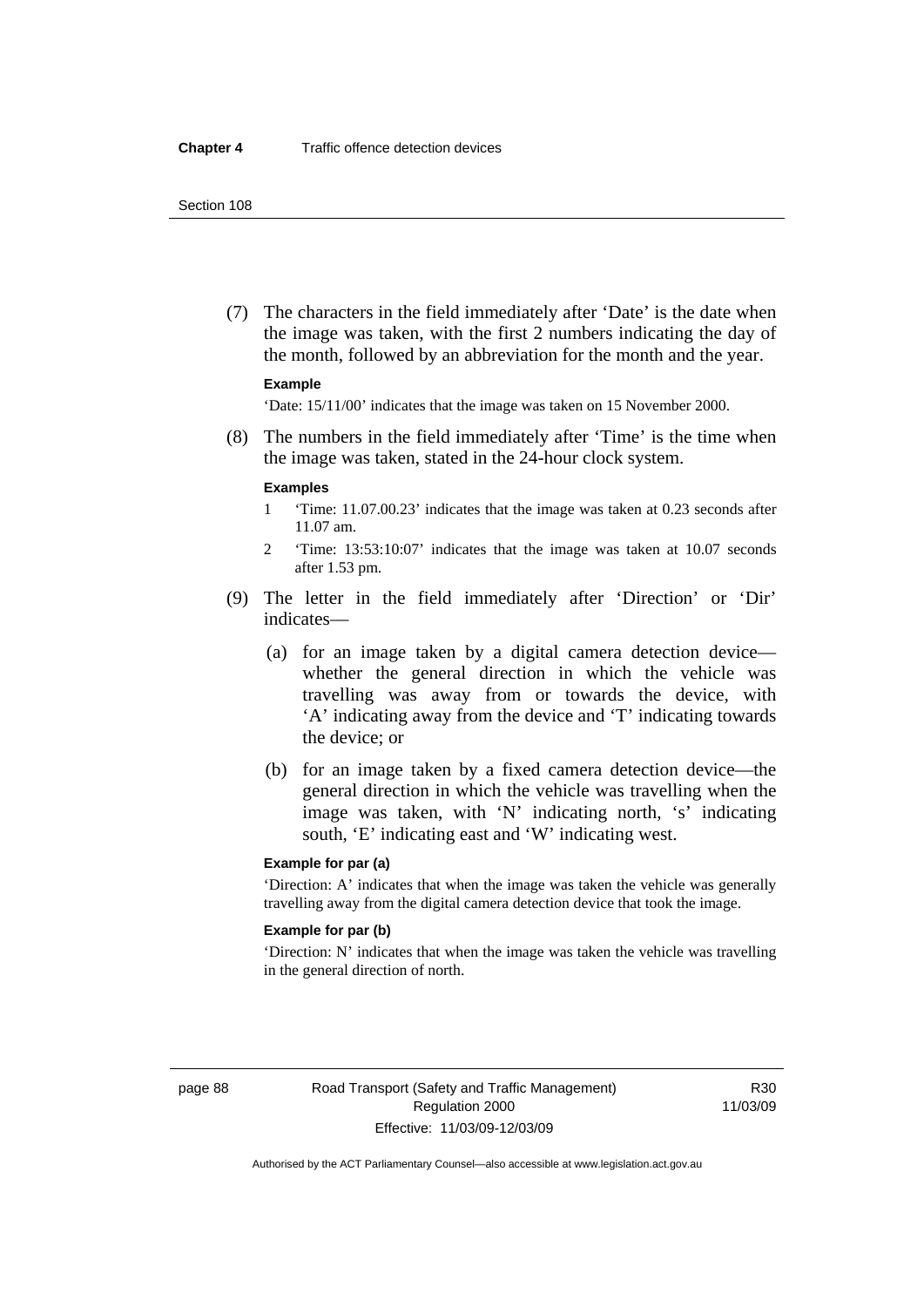(10) The characters in the field immediately after 'Lane' is the code for the lane in which the vehicle was travelling when the image was taken, with the following codes having the stated meaning:

'L1' means the lane next to the centre of the road

'L2' means the lane immediately to the left of L1

'L3' means the lane immediately to the left of L2

'L4' means the lane immediately to the left of L3.

#### **Example**

'Lane: L1' indicates that the vehicle was travelling in the lane next to the centre of the road when the image was taken.

 (11) The number in the field immediately after 'Red time' is the time in seconds and part seconds (stated as a fraction) that a red traffic light or red traffic arrow facing the driver of the vehicle had been showing before the driver entered the intersection concerned.

### **Example**

'Red time: 1.50' indicates that the red traffic light or red traffic arrow facing the driver of the vehicle had been showing for 1.5 seconds before the driver entered the intersection concerned.

 (12) The number in the field immediately after 'Speed li' is the speed limit applying to the driver of the vehicle for the length of road where the driver was driving when the image was taken.

#### **Example**

'Speed li: 60' indicates that the speed limit applying to the driver of the vehicle for the length of road where the driver was driving when the image was taken is 60 km/h.

 (13) The number in the field immediately after 'Speed' is the speed in kilometres per hour at which the driver of the vehicle was driving when the image was taken.

#### **Example**

'Speed: 82' indicates that the driver of the vehicle was driving at 82 km/h when the image was taken.

R30 11/03/09 page 89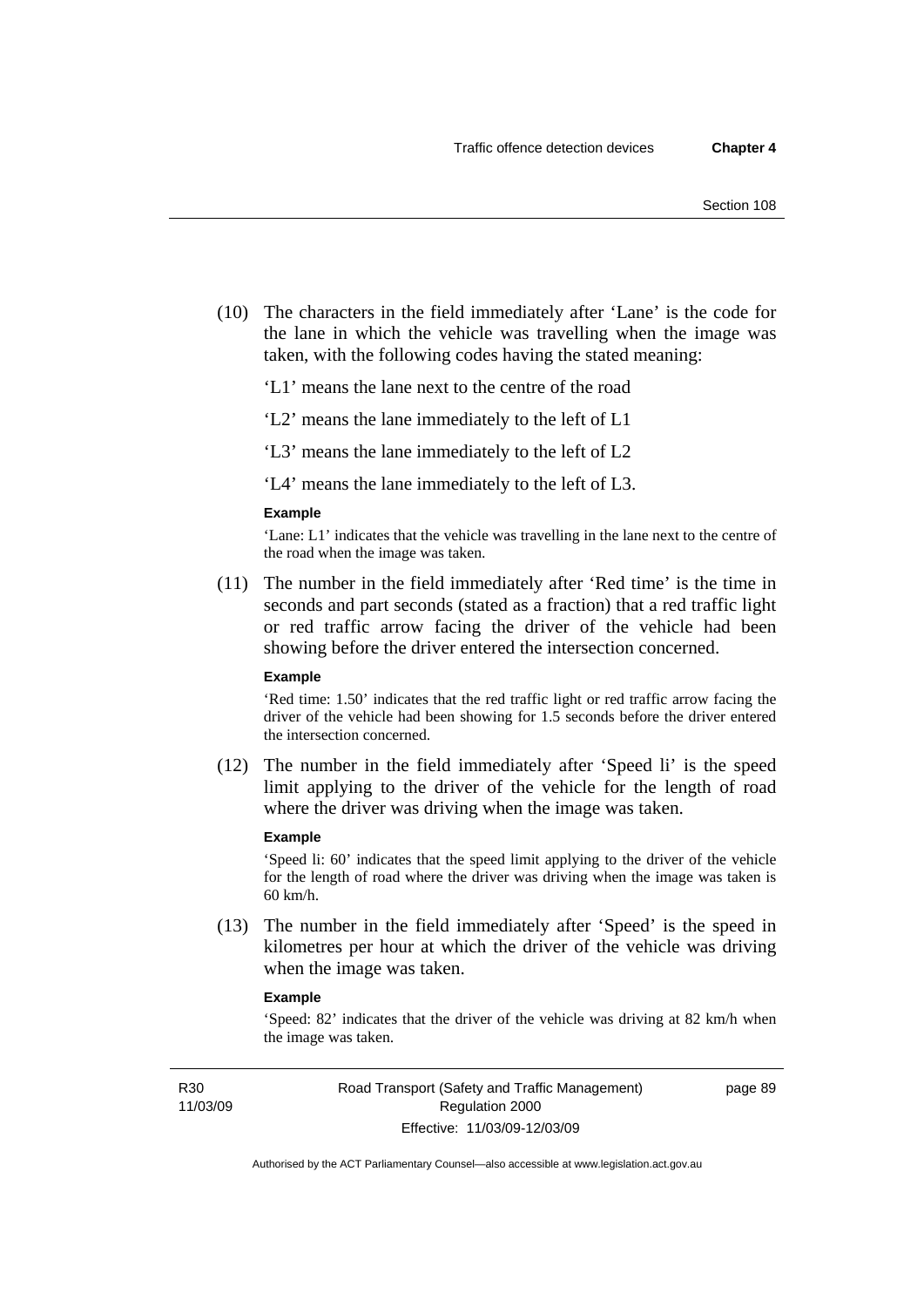(14) The characters (whether numbers, letters or both) in the field immediately after 'Operator' is the code for the person responsible for the use of the device when the image was taken.

#### **Example**

'Operator: op002' indicates that the code for the person responsible for the device when the image was taken is operator 002.

 (15) The characters (whether numbers, letters or both) in the field immediately after 'Disk' is the code for the recording medium used to record the image of the vehicle.

#### **Example**

'Disk: WD0022' indicates that the code for the WORM disk used to record the image was WD0022.

*Note* An example is part of the regulation, is not exhaustive and may extend, but does not limit, the meaning of the provision in which it appears (see Legislation Act, s 126 and s 132).

page 90 Road Transport (Safety and Traffic Management) Regulation 2000 Effective: 11/03/09-12/03/09

R30 11/03/09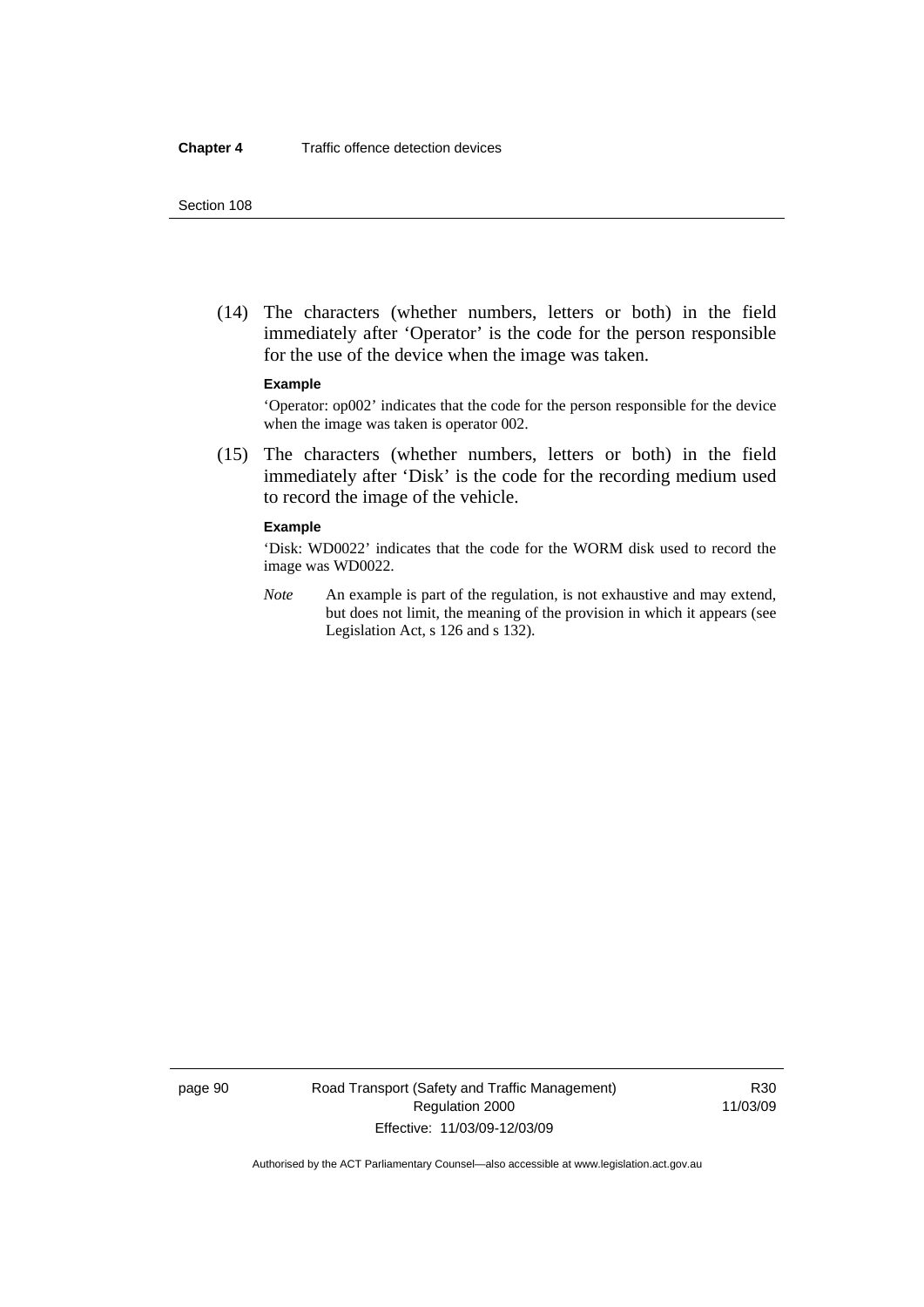# **Chapter 5 Miscellaneous**

### **109 Additional powers of police**

- (1) A police officer may request or signal the driver of a vehicle to stop the vehicle.
- (2) A person must not, without reasonable excuse, fail to comply with a request or signal made or given by a police officer under subsection  $(1)$ .

Maximum penalty: 20 penalty units.

 (3) A police officer may, during a temporary obstruction or danger to traffic or in an emergency, direct the responsible person for or driver of a vehicle parked in any part of a pay parking area to remove the vehicle or, if no-one appears to be in charge of the vehicle, remove the vehicle.

### **110 Prohibition on car minding**

- (1) The chief police officer may, by written notice given to a person, prohibit the person from—
	- (a) parking, minding, caring for, or taking charge of any motor vehicle or trailer (other than a motor vehicle or trailer of which the person is the driver) on a road; or
	- (b) offering his or her services for any such purpose.
- (2) A person who is given a notice under subsection (1) must comply with the notice.

Maximum penalty: 20 penalty units.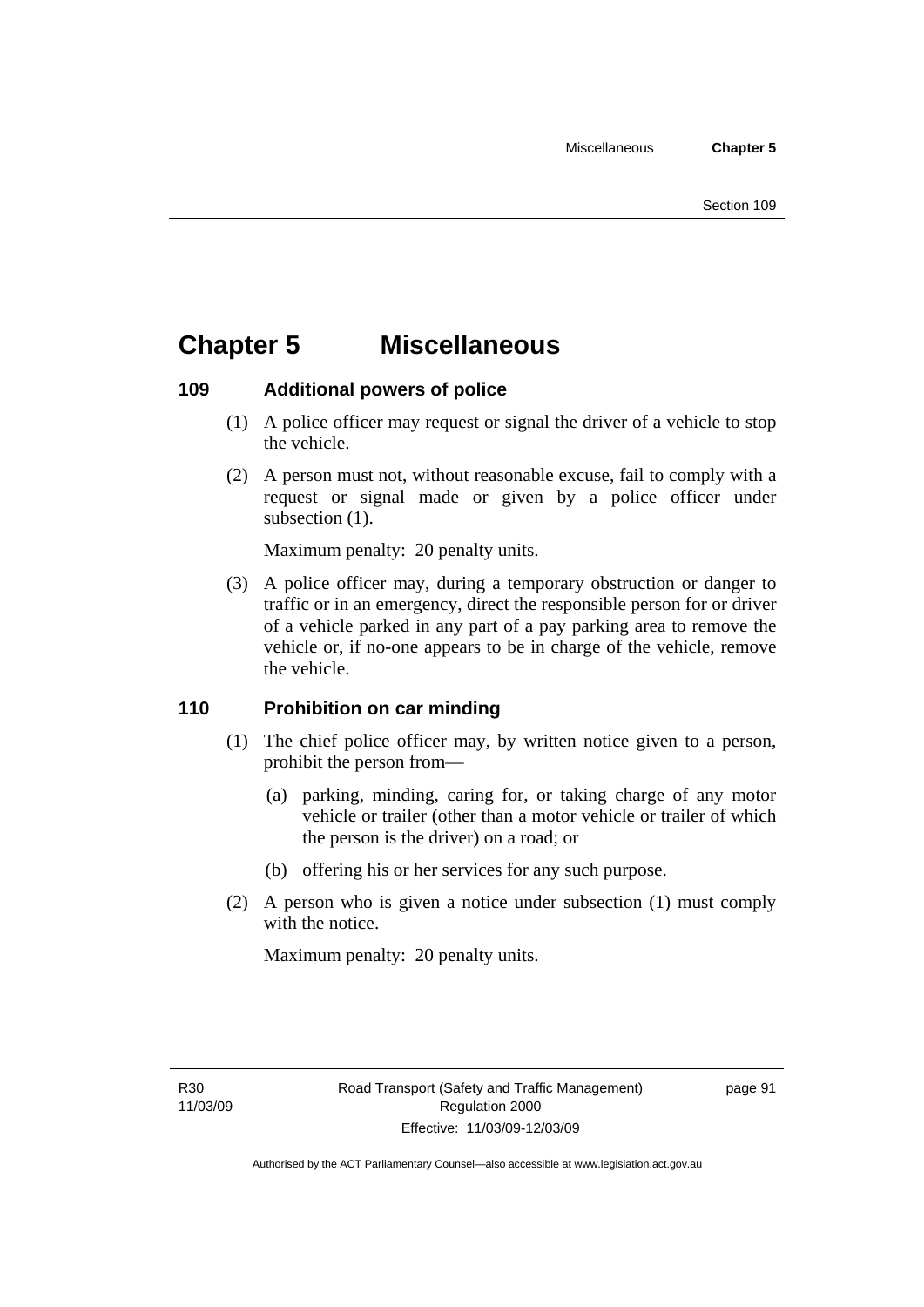#### **Chapter 5** Miscellaneous

- (3) This section does not authorise the chief police officer to prohibit the proprietor of a parking station or parking area—
	- (a) from parking, minding, caring for, or taking charge of a motor vehicle or trailer in or on the parking station or parking area; or
	- (b) from offering the proprietor's services for that purpose—
		- (i) whether by the display or publication of an advertisement in relation to the parking station or parking area or otherwise; and
		- (ii) whether the services are performed or offered to be performed by the proprietor or by an employee or agent of the proprietor.

### **111 Removal of unattended vehicles—Act, s 32 (1) (c)**

A police officer or authorised person may move an unattended vehicle from a road or road related area to a retention area if the vehicle is in—

- (a) a bus lane; or
- (b) a length of road to which a *clearway sign* applies; or
- (c) a transit lane.

### **112 Disposal of impounded vehicles—Act, s 10K**

- (1) This section applies to a vehicle impounded under the following provisions of the Act:
	- (a) section 10A (Impounding of vehicles used for menacing driving on court order before conviction etc);
	- (b) section 10B (Impounding or forfeiture of vehicles on conviction etc for certain offences);
	- (c) section 10C (Powers of police officers to seize and impound vehicles used in committing certain offences).

R30

page 92 Road Transport (Safety and Traffic Management) Regulation 2000 Effective: 11/03/09-12/03/09 11/03/09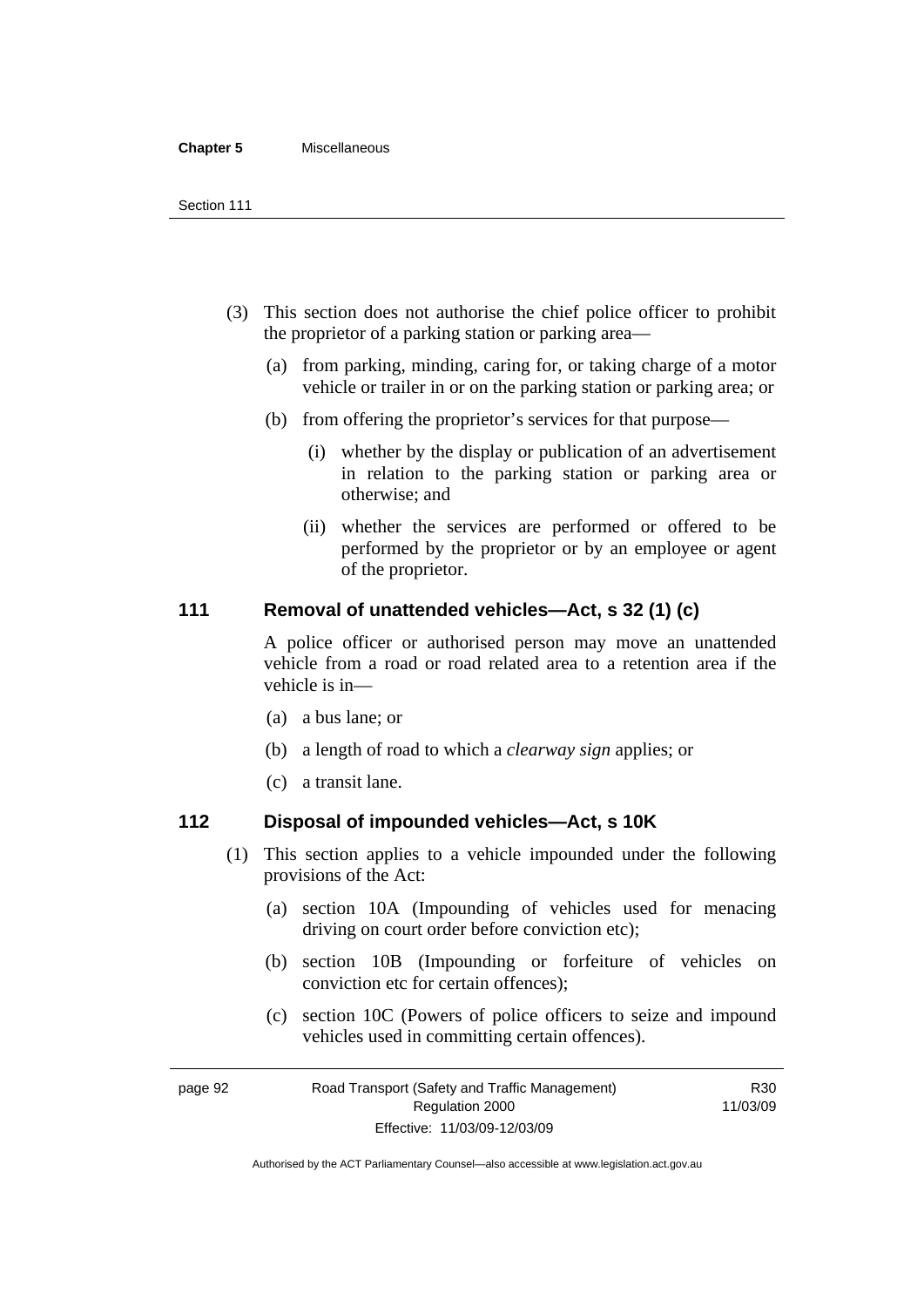- (2) If a person has not applied to the chief police officer for the release of the vehicle at the end of the period of impoundment, the chief police officer must, by notice served on the registered operator of the vehicle and every person who has a registered interest in the vehicle, warn them that the vehicle may be offered for sale if the vehicle is not removed from the place of impoundment within 28 days after the day of service of the notice.
- (3) The vehicle may be offered for sale, by public auction or public tender, if the vehicle is not removed within 28 days after service of the notice or, if more than 1 notice is served under subsection (2), the later of the notices.
- (4) A person may apply to the chief police officer for payment to the person of the balance of the proceeds of sale of a vehicle within 1 year after the vehicle is sold in accordance with subsection (3).
- (5) The balance of the proceeds of sale may be paid to the person if the person satisfies the chief police officer that—
	- (a) the person was lawfully entitled to possession of the vehicle immediately before its sale; and
	- (b) there was a reasonable excuse for the person's failure to obtain release of the vehicle before it was sold.
- (6) In this section:

*balance of the proceeds of sale*, of a vehicle, means the proceeds of the sale of the vehicle less—

- (a) any fee or other amount payable under the *Road Transport (General) Act 1999* for the seizure, impounding and storage of the vehicle; and
- (b) the reasonable costs of or incidental to the sale.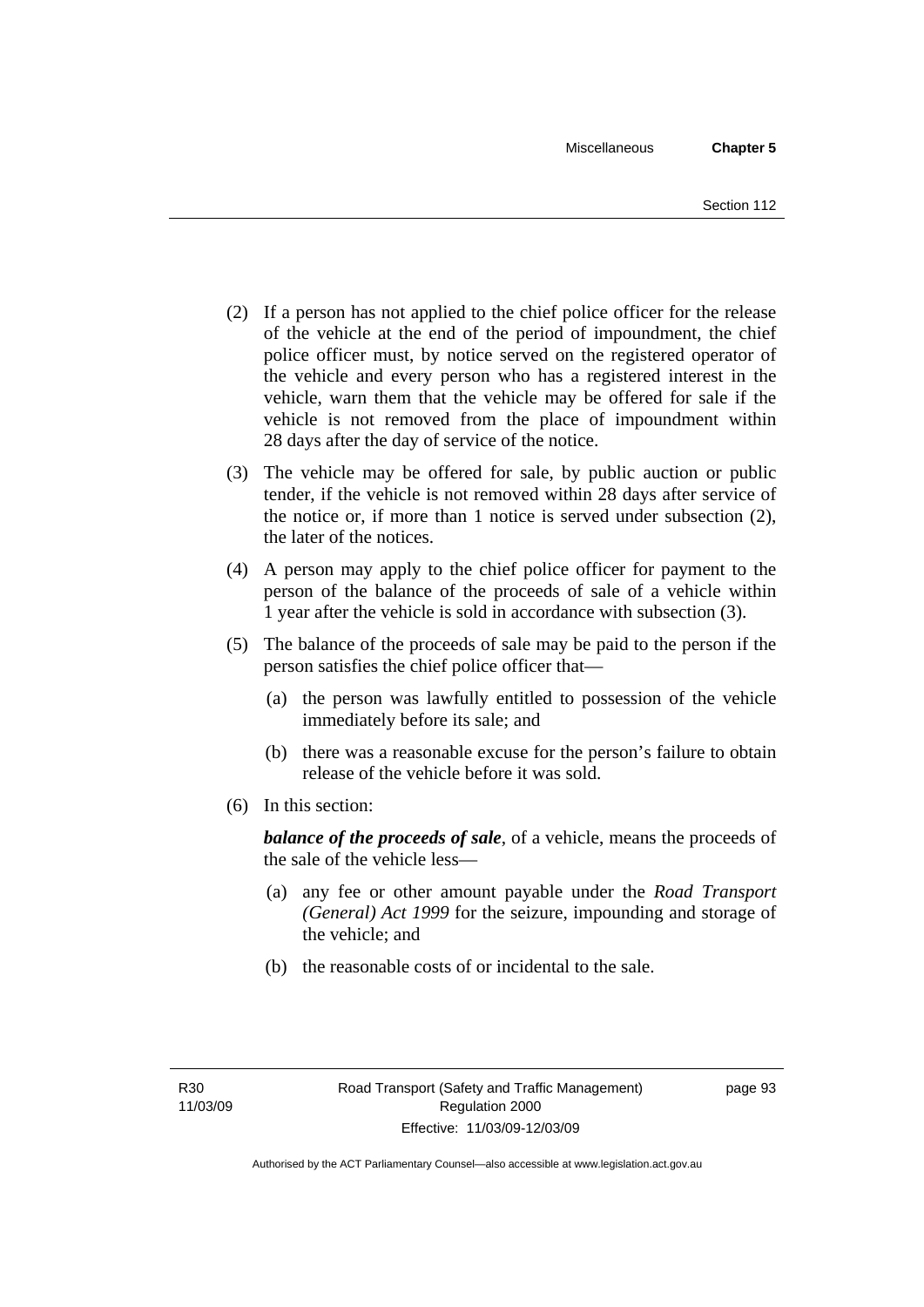#### **Chapter 5** Miscellaneous

### **112A Disposal of forfeited vehicles—Act, s 10K**

A vehicle that has been forfeited to the Territory under the Act, section 10B (Impounding or forfeiture of vehicles on conviction etc for certain offences) may be offered for sale by public auction or public tender.

### **113 Responsible person to inspect driver licence**

 (1) Before permitting someone else to drive a motor vehicle, the responsible person for, or the person in charge of, the vehicle must require the person to produce his or her Australian driver licence or external driver licence and must inspect the licence.

Maximum penalty: 20 penalty units.

 (2) It is a defence to a prosecution of a person for an offence against subsection (1) if the person proves that the person had taken reasonable steps (other than those mentioned in the subsection) to ensure the person permitted to drive the motor vehicle was the holder of a current Australian driver licence or external driver licence.

### **114 Responsible person's consent**

The person in charge of a motor vehicle or trailer on a road must not, without reasonable excuse, permit anyone to use the vehicle without the consent of the responsible person for the vehicle.

Maximum penalty: 20 penalty units.

### **115 Standards for safe carriage of loads—Act, s 14 (2)**

The prescribed standards are the performance standards in the *Load Restraint Guide—Guidelines and Performance Standards for the Safe Carriage of Loads on Road Vehicles*, 2nd ed (2004) published by the National Transport Commission.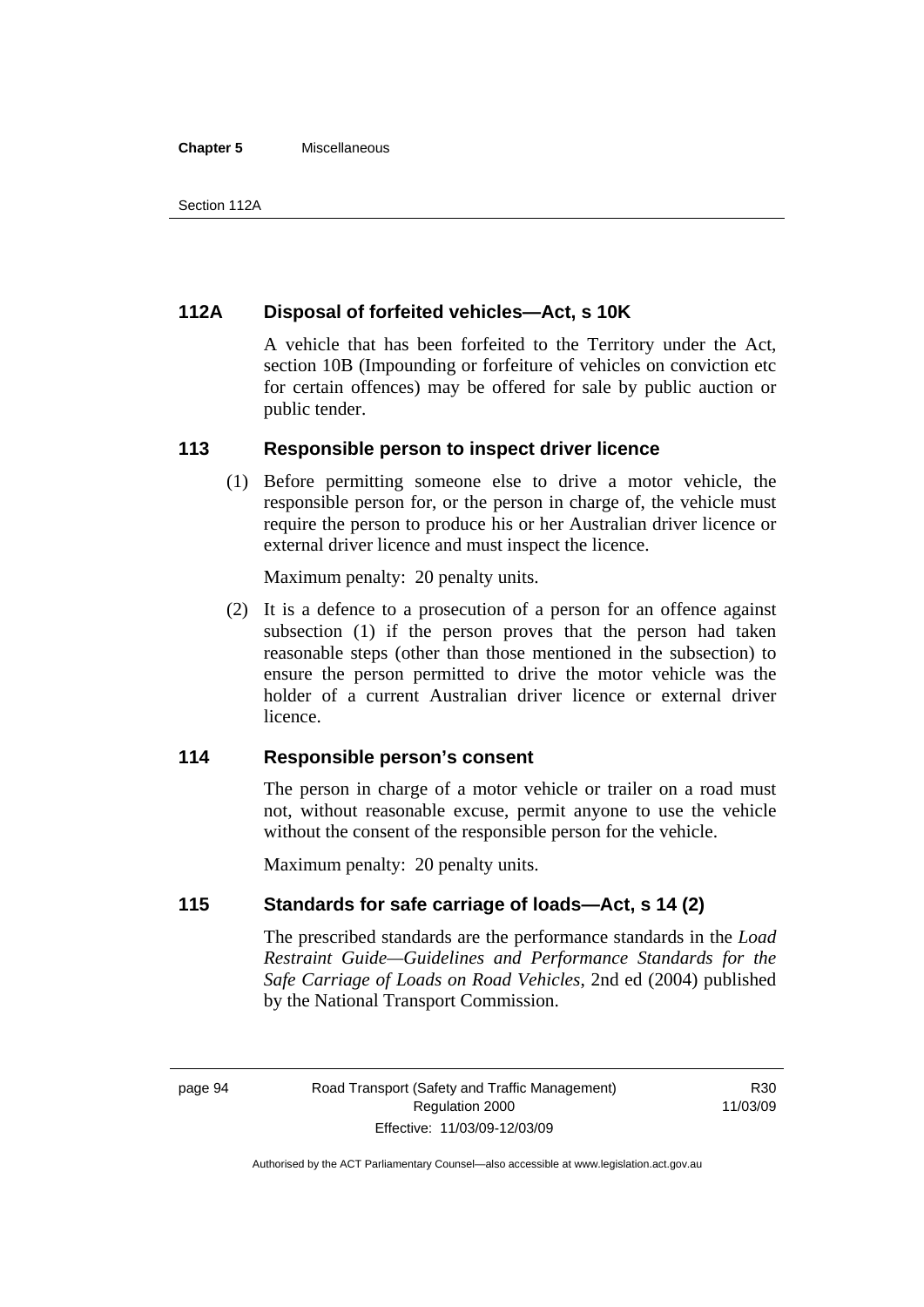# **Schedule 1 Meaning of location codes on images**

(see s 108)

# **Part 1.1 Digital camera detection devices**

**Table 1.1** 

| column 1<br>item | column <sub>2</sub><br><b>location</b><br>code | column 3<br>place where image was taken                                       |
|------------------|------------------------------------------------|-------------------------------------------------------------------------------|
| 1                | 0001                                           | Adelaide Avenue between Hopetoun Circuit and Kent Street                      |
| 2                | 0002                                           | <b>Antill Street</b>                                                          |
| 3                | 0003                                           | Athllon Drive between Beasley Street (south) and Sulwood<br>Drive             |
| $\overline{4}$   | 0004                                           | Belconnen Way between Barry Drive and Coulter Drive                           |
| 5                | 0005                                           | Bowen Drive between Brisbane Avenue and Kings Avenue                          |
| 6                | 0006                                           | Coppins Crossing Road between Uriarra Road and William<br><b>Hovell Drive</b> |
| 7                | 0007                                           | Drakeford Drive between Sulwood Drive and Athllon Drive                       |
| 8                | 0008                                           | Erindale Drive between Sulwood Drive and Sternberg Crescent                   |
| 9                | 0009                                           | Florey Drive between Southern Cross Drive and Ginninderra<br>Drive            |
| 10               | 0010                                           | Ginninderra Drive between Tillyard Drive and Kingsford Smith<br>Drive         |
| 11               | 0011                                           | Ginninderra Drive between Ellenborough Street and Braybrook<br><b>Street</b>  |
| 12               | 0012                                           | Gungahlin Drive between Wells Station Drive and Gundaroo<br>Drive             |
| 13               | 0013                                           | Hindmarsh Drive between Dalrymple Street and Jerrabomberra<br>Avenue          |

R30 11/03/09

### Road Transport (Safety and Traffic Management) Regulation 2000 Effective: 11/03/09-12/03/09

page 95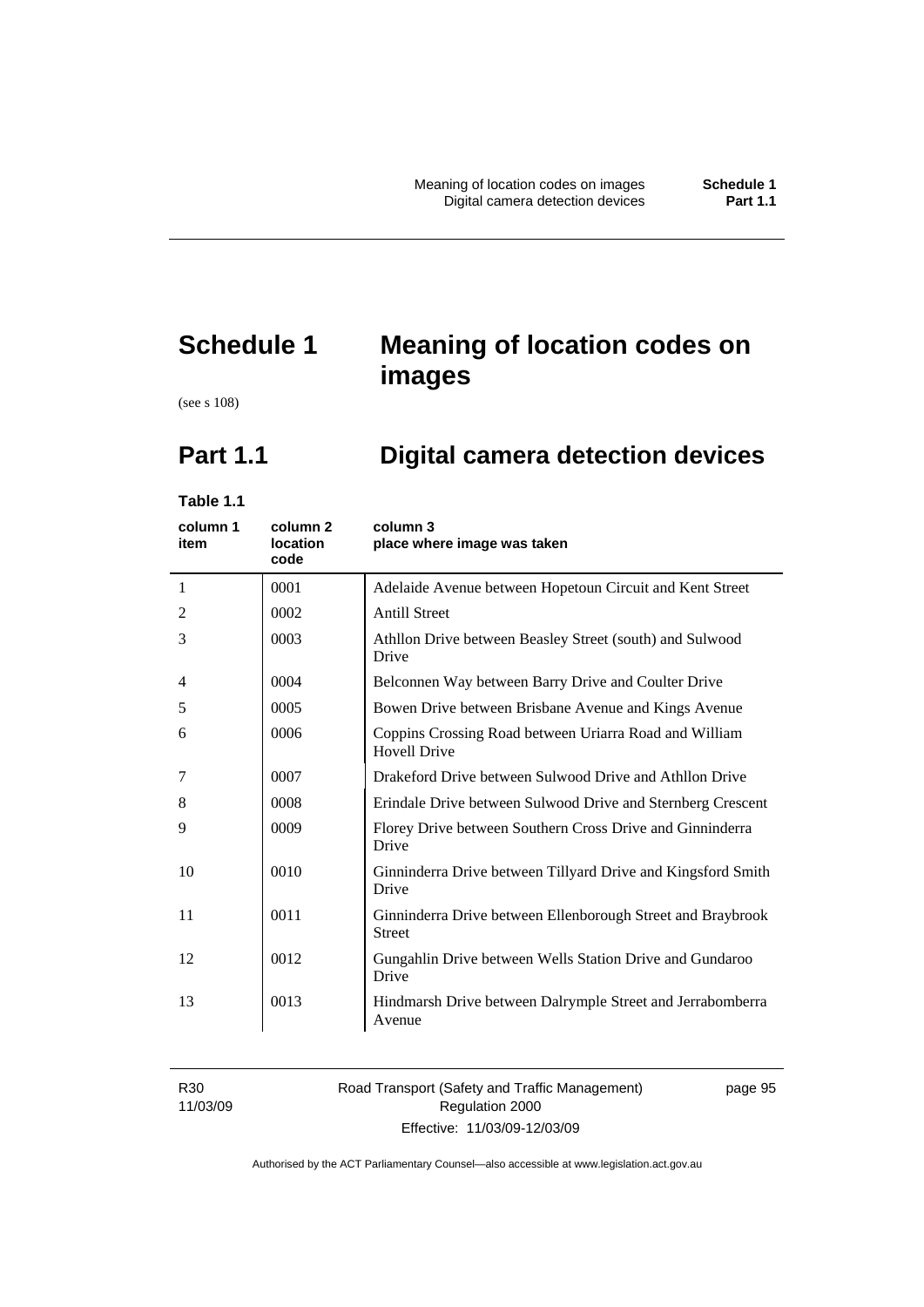| column 2<br>location<br>code | column 3<br>place where image was taken                                    |
|------------------------------|----------------------------------------------------------------------------|
| 0014                         | Hindmarsh Drive between Athllon Drive and Melrose Drive                    |
| 0015                         | Kingsford Smith Drive between Kuringa Drive and Spalding<br>Street         |
| 0016                         | Lady Denman Drive between Cotter Road and Barrenjoey Drive                 |
| 0017                         | Long Gully Road                                                            |
| 0018                         | Melrose Drive between Athllon Drive and Hindmarsh Drive                    |
| 0019                         | Monaro Highway between Canberra Avenue and Hindmarsh<br>Drive              |
| 0020                         | Monaro Highway between Hindmarsh Drive and Isabella Drive                  |
| 0021                         | Mugga Lane between Narrabundah Lane and Long Gully Road                    |
| 0022                         | Northbourne Avenue between Macarthur Avenue and Antill<br><b>Street</b>    |
| 0023                         | Parkes Way between Clunies Ross Street and Glenloch<br>Interchange         |
| 0024                         | Tuggeranong Parkway between Lakeside Interchange and<br><b>Cotter Road</b> |
| 0025                         | Tuggeranong Parkway between Hindmarsh Drive and Cotter<br>Road             |
| 0026                         | Tuggeranong Parkway between Hindmarsh Drive and Sulwood<br>Drive           |
| 0027                         | Yamba Drive between Mawson Drive and Beasley Street                        |
| 0028                         | Pocket Avenue                                                              |
| 0029                         | Owen Dixon Drive (excluding residential service road of same<br>name)      |
| 0030                         | <b>Taverner Street</b>                                                     |
| 0031                         | Springvale Drive                                                           |
| 0032                         | Kerrigan Street                                                            |
| 0033                         | Gladstone Street, Hall                                                     |
| 0034                         | <b>Heysen Street</b>                                                       |
|                              |                                                                            |

### page 96 Road Transport (Safety and Traffic Management) Regulation 2000 Effective: 11/03/09-12/03/09

R30 11/03/09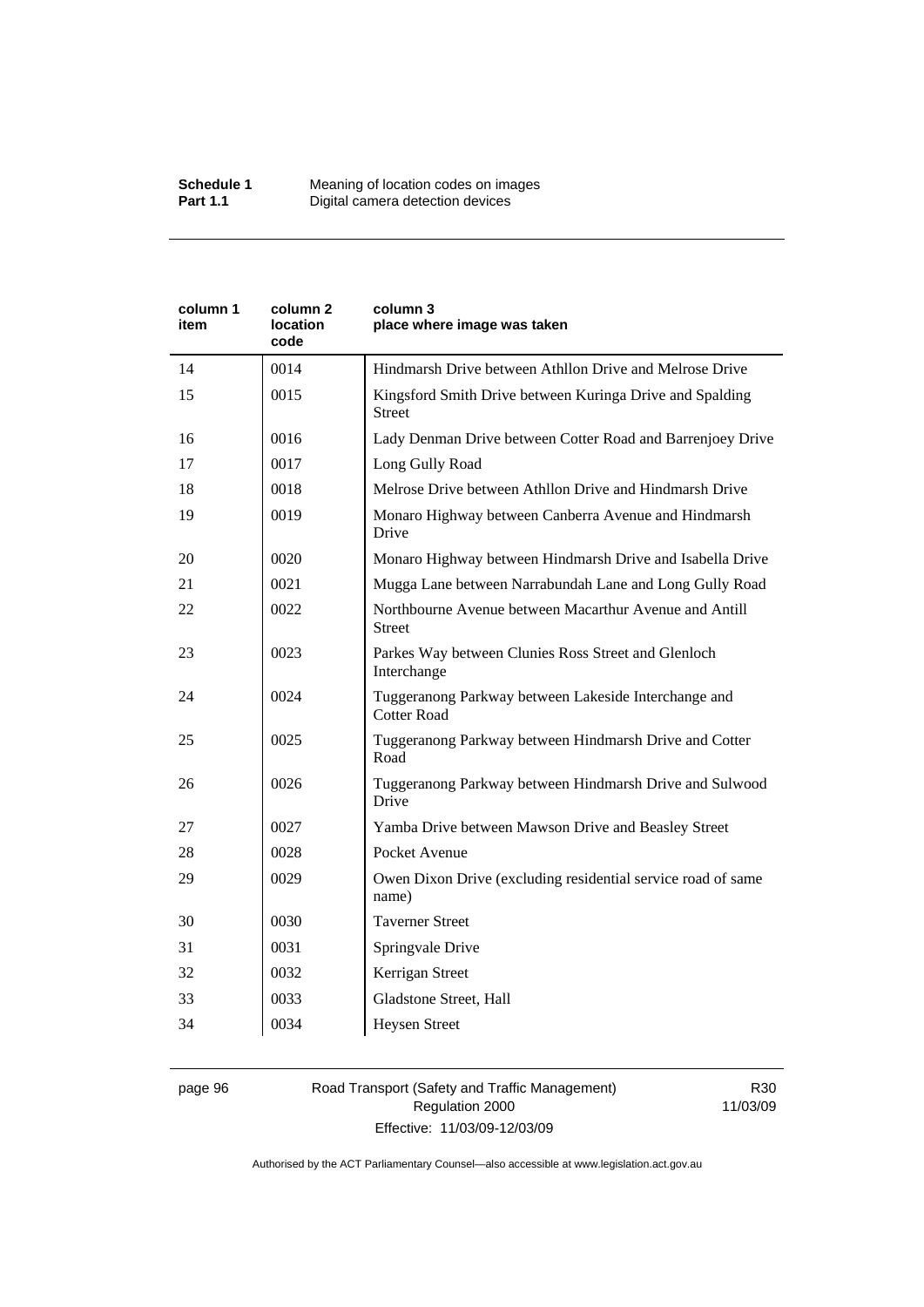Meaning of location codes on images **Schedule 1**  Digital camera detection devices **Part 1.1** 

| column 1<br>item | column 2<br>location<br>code | column 3<br>place where image was taken                             |
|------------------|------------------------------|---------------------------------------------------------------------|
| 35               | 0035                         | Mugga Way                                                           |
| 36               | 0036                         | <b>Badimara Street</b>                                              |
| 37               | 0037                         | Namatjira Drive                                                     |
| 38               | 0038                         | Empire Circuit between Grey Street and Canberra Avenue              |
| 39               | 0039                         | <b>Longmore Crescent</b>                                            |
| 40               | 0040                         | Maribyrnong Avenue                                                  |
| 41               | 0041                         | <b>Learmonth Drive</b>                                              |
| 42               | 0042                         | <b>Petterd Street</b>                                               |
| 43               | 0043                         | <b>Williamson Street</b>                                            |
| 44               | 0044                         | <b>Tillyard Drive</b>                                               |
| 45               | 0045                         | Dryandra Street between Fairfax Street and Archibald Street         |
| 46               | 0046                         | Newman Morris Circuit                                               |
| 47               | 0047                         | Chuculba Crescent                                                   |
| 48               | 0048                         | Livingston Avenue                                                   |
| 49               | 0049                         | Clive Steele Avenue                                                 |
| 50               | 0050                         | Darwinia Terrace                                                    |
| 51               | 0051                         | La Perouse Street                                                   |
| 52               | 0052                         | <b>Novar Street</b>                                                 |
| 53               | 0053                         | Goyder Street between Dalrymple Street and Jerrabomberra<br>Avenue  |
| 54               | 0054                         | Launceston Street between Hindmarsh Drive and Melrose Drive         |
| 55               | 0055                         | Athllon Drive between Hindmarsh Drive and Beasley Street<br>(south) |
| 56               | 0056                         | Athllon Drive between Sulwood Drive and Anketell Street<br>(north)  |
| 57               | 0057                         | Northbourne Avenue between Barry Drive and Macarthur<br>Avenue      |
| 58               | 0058                         | Northbourne Avenue between Antill Street and Barton Highway         |

R30 11/03/09 Road Transport (Safety and Traffic Management) Regulation 2000 Effective: 11/03/09-12/03/09

page 97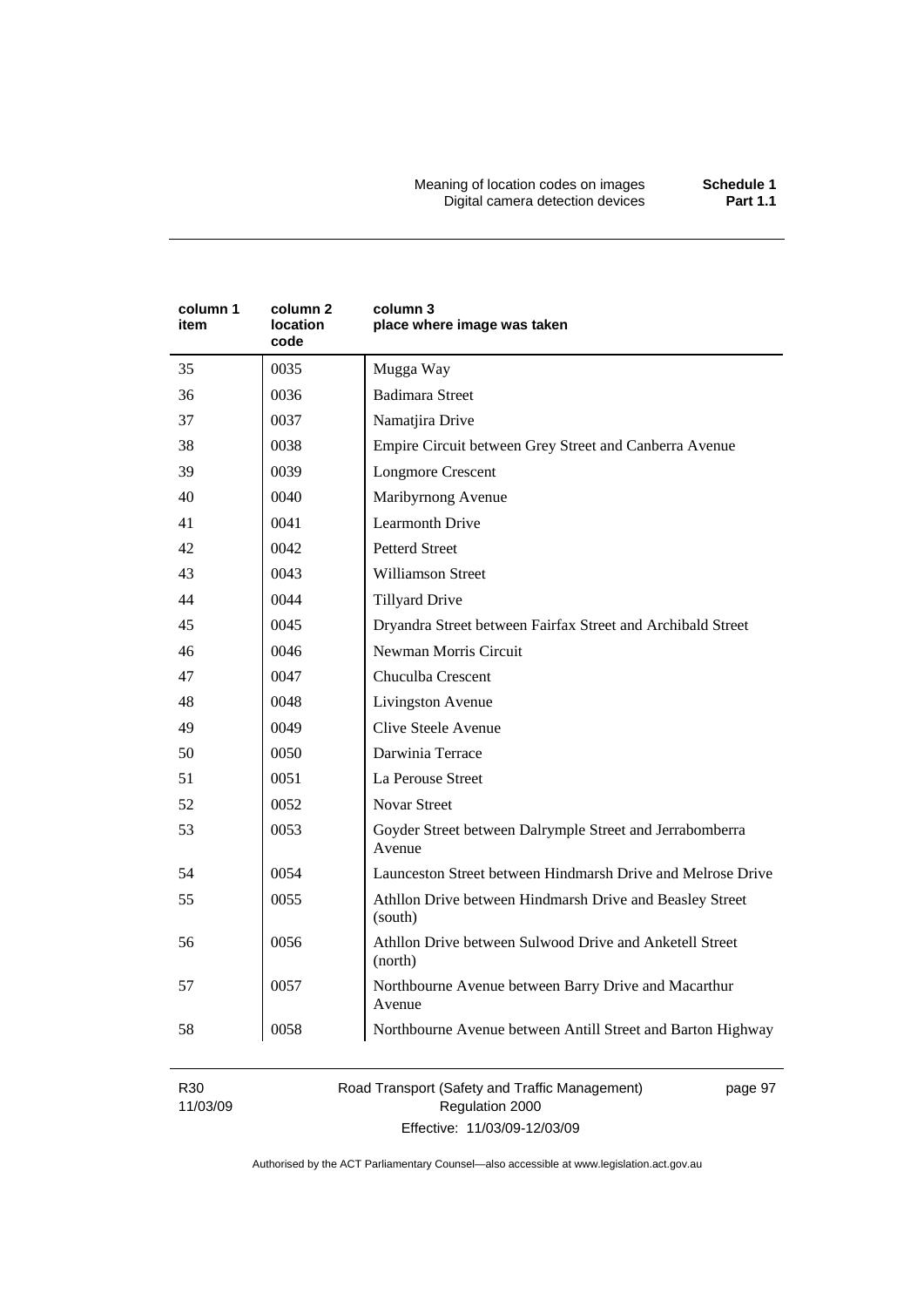| column 1<br>item | column 2<br>location<br>code | column 3<br>place where image was taken                                        |
|------------------|------------------------------|--------------------------------------------------------------------------------|
| 59               | 0059                         | Belconnen Way between Coulter Drive and Kingsford Smith<br>Drive               |
| 60               | 0060                         | Phillip Avenue between Majura Avenue and Federal Highway                       |
| 61               | 0061                         | Barton Highway between Federal Highway and Kuringa Drive                       |
| 62               | 0062                         | Drakeford Drive between Athllon Drive and Isabella Drive                       |
| 63               | 0063                         | Hindmarsh Drive between Athllon Drive and Dalrymple Street                     |
| 64               | 0064                         | Hindmarsh Drive between Jerrabomberra Avenue and Canberra<br>Avenue            |
| 65               | 0065                         | <b>Barry Drive</b>                                                             |
| 66               | 0066                         | Ginninderra Drive between Braybrook Street and Kingsford<br><b>Smith Drive</b> |
| 67               | 0067                         | Ginninderra Drive between Tillyard Drive and Florey Drive                      |
| 68               | 0068                         | Erindale Drive between Long Gully Road and Sulwood Drive                       |
| 69               | 0069                         | Erindale Drive between Soward Way and Judkins Street                           |
| 70               | 0070                         | Kuringa Drive between Owen Dixon Drive and Barton Highway                      |
| 71               | 0071                         | Launceston Street between Bowes Street and Furzer Street                       |
| 72               | 0072                         | Monaro Highway between Johnson Drive and Isabella Drive                        |
| 73               | 0073                         | Mugga Lane between Hindmarsh Drive and Narrabundah Lane                        |
| 74               | 0074                         | Mugga Lane between Long Gully Road and Monaro Highway                          |
| 75               | 0075                         | Parkes Way between Clunies Ross Street and Edinburgh<br>Avenue                 |
| 76               | 0076                         | Yamba Drive between Kitchener Street and Bateson Road                          |
| 77               | 0077                         | Yarra Glen between Carruthers Street and Adelaide Avenue                       |
| 78               | 0078                         | Canberra Avenue between Mildura Street and Monaro Highway                      |
| 79               | 0079                         | Canberra Avenue between Harman Naval Station and Newcastle<br><b>Street</b>    |
| 80               | 0080                         | Kings Avenue between Bowen Drive and Parkes Way                                |
| 81               | 0081                         | William Hovell Drive between Bindubi Street and Coulter Drive                  |

page 98 Road Transport (Safety and Traffic Management) Regulation 2000 Effective: 11/03/09-12/03/09

R30 11/03/09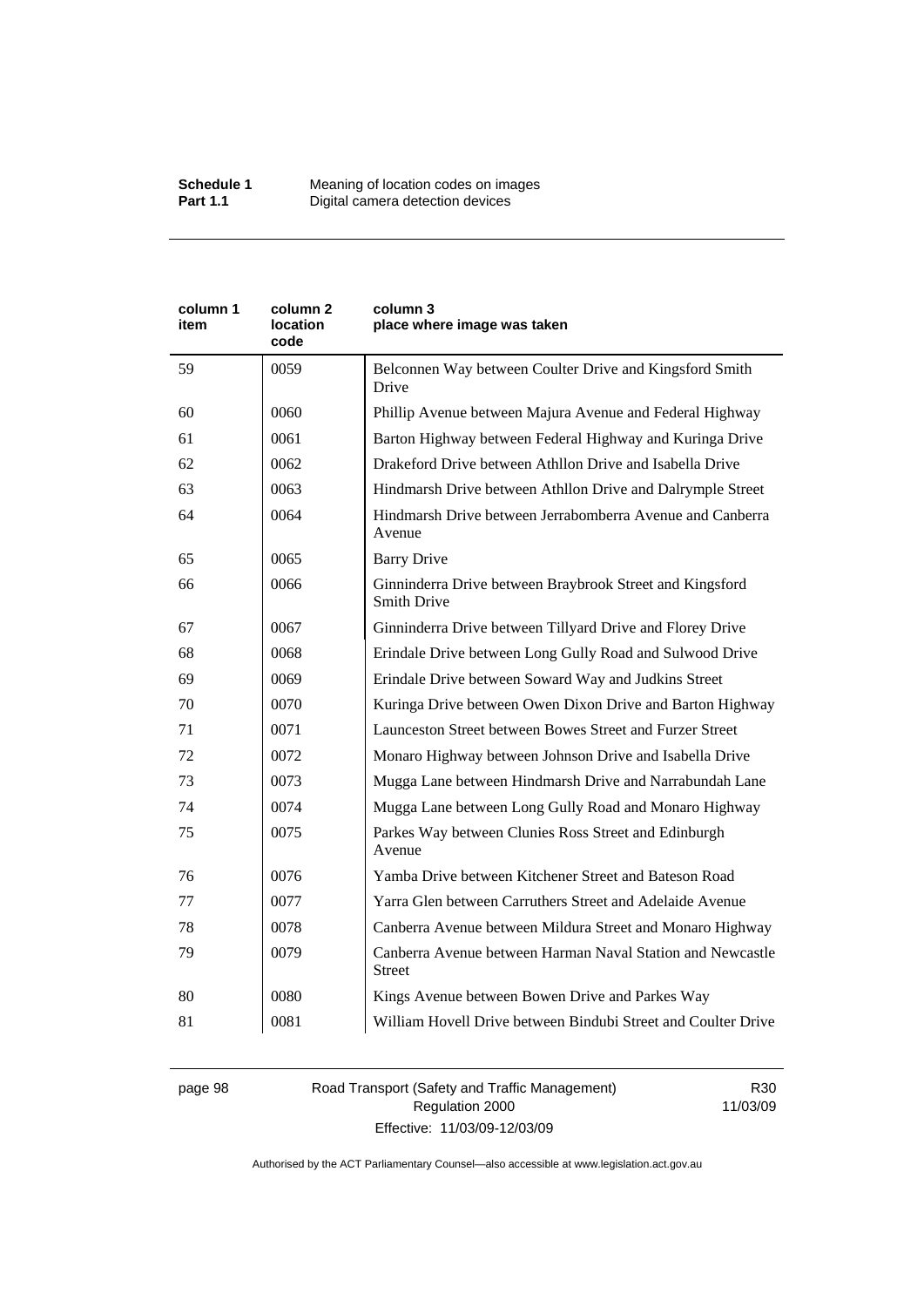| column 1<br>item | column <sub>2</sub><br>location<br>code | column 3<br>place where image was taken                                        |
|------------------|-----------------------------------------|--------------------------------------------------------------------------------|
| 82               | 0082                                    | William Hovell Drive between Coulter Drive and Drake<br><b>Brockman Drive</b>  |
| 83               | 0083                                    | Commonwealth Ave between King Edward Terrace and London<br>Circuit             |
| 84               | 0084                                    | Gundaroo Drive between Burrowa Street and Gungahlin Drive                      |
| 85               | 0085                                    | Gundaroo Drive between Barton Highway and Nudurr Drive                         |
| 86               | 0086                                    | Bindubi Street between Bandjalong Cres and Cross Street                        |
| 87               | 0087                                    | Clift Crescent between Hemmings Crescent and Rohan Street                      |
| 88               | 0088                                    | Cotter Road between Eucumbene Drive and Mount Stromlo<br>Road                  |
| 89               | 0089                                    | Federal Highway between Antill Street and Majura Road                          |
| 90               | 0090                                    | Majura Road between Federal Highway and Fairbairn Avenue                       |
| 91               | 0091                                    | Ellenborough Street between Ginninderra Drive and<br>Maribyrnong Avenue        |
| 92               | 0092                                    | Northbourne Avenue between Barton Highway and Stirling<br>Avenue               |
| 93               | 0093                                    | Southern Cross Drive between Coulter Drive and Kingsford<br><b>Smith Drive</b> |
| 94               | 0094                                    | Southern Cross Drive between Kingsford Smith Drive and<br>Spofforth Street     |
| 95               | 0095                                    | Sulwood Drive between Erindale Drive and Tuggeranong<br>Parkway                |
| 96               | 0096                                    | Coulter Drive between Belconnen Way and Lachlan Street                         |
| 97               | 0097                                    | Eastern Valley Way between Belconnen Way and College<br><b>Street</b>          |
| 98               | 0098                                    | Haydon Drive between Belconnen Way and Ginninderra Drive                       |
| 99               | 0099                                    | Yamba Drive between Hindmarsh Drive and Wisdom Street                          |
| 100              | 0100                                    | Jansz Crescent between La Perouse Street and Carnegie<br>Crescent              |
| 101              | 0101                                    | Nemarang Crescent between the north and south intersections                    |

R30 11/03/09 Road Transport (Safety and Traffic Management) Regulation 2000 Effective: 11/03/09-12/03/09

page 99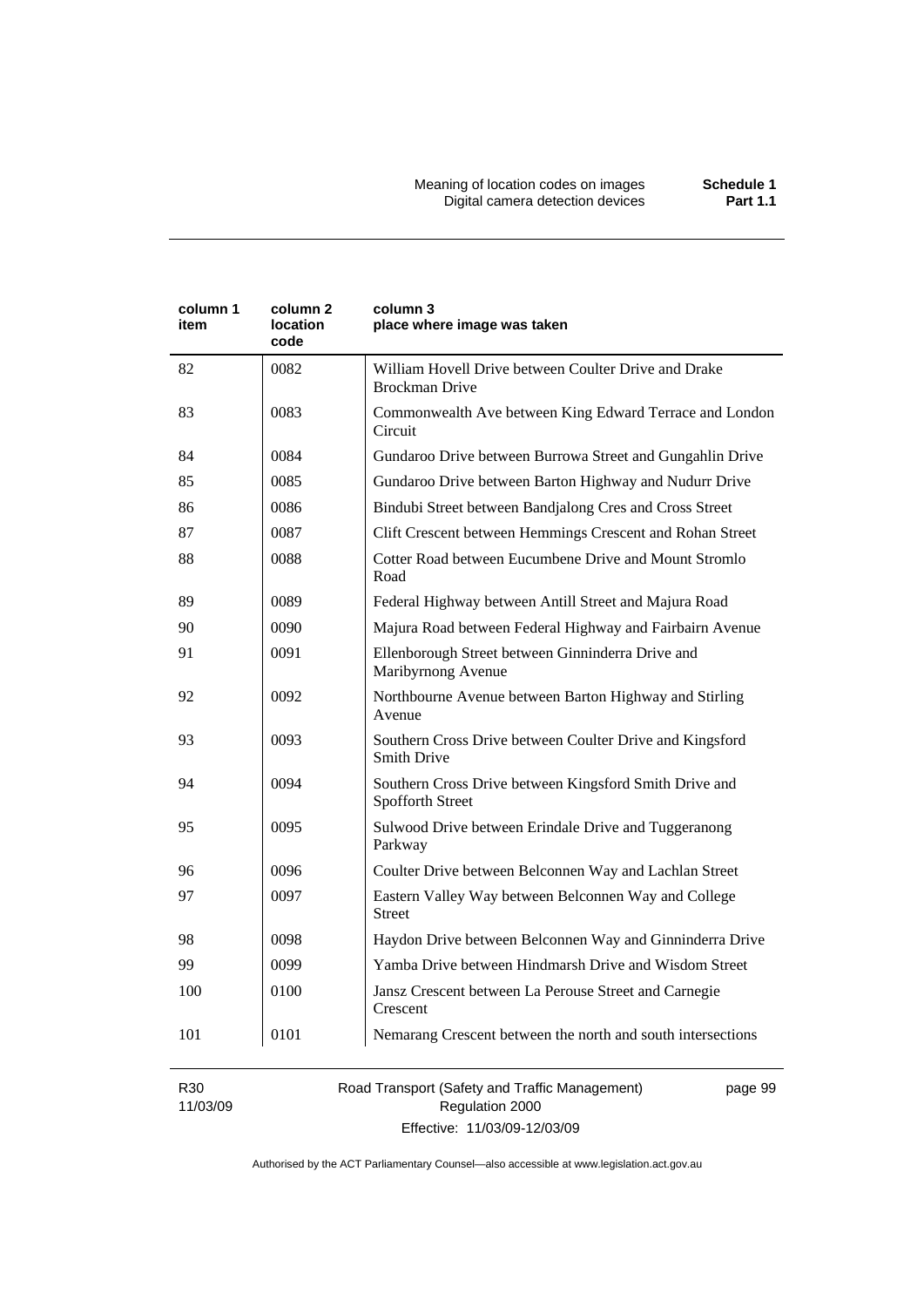| column 1<br>item | column 2<br>location<br>code | column 3<br>place where image was taken                                                |
|------------------|------------------------------|----------------------------------------------------------------------------------------|
|                  |                              | with Badimara Street                                                                   |
| 102              | 0102                         | Fairbairn Avenue between Anzac Parade and Pialligo Avenue                              |
| 103              | 0103                         | Flinders Way between Mugga Way and Canberra Avenue                                     |
| 104              | 0104                         | Mawson Drive between Athllon Drive and Yamba Drive                                     |
| 105              | 0105                         | Stonehaven Crescent between Hopetoun Circuit and Strickland<br>Crescent                |
| 106              | 0106                         | William Webb Drive between Ginninderra Drive and Owen<br>Dixon Drive                   |
| 107              | 0107                         | Ross Smith Crescent between Chewings Street and Southern<br>Cross Drive                |
| 108              | 0108                         | Spofforth Street between Drake Brockman Drive and Southern<br><b>Cross Drive</b>       |
| 109              | 0109                         | Ginninderra Drive between Florey Drive and Kerrigan Street                             |
| 110              | 0110                         | Archdall Street between Ginnninderra Drive and Osburn Drive                            |
| 111              | 0111                         | Limestone Avenue between Ainslie Avenue and Wakefield<br>Avenue                        |
| 112              | 0112                         | Copland Drive between Ginninderra Drive and Owen Dixon<br>Drive                        |
| 113              | 0113                         | Anketell Street between the north and south intersections with<br><b>Athllon Drive</b> |
| 114              | 0114                         | Groom Street between Carruthers Street and Kent Street                                 |
| 115              | 0115                         | Isabella Drive between Drakeford Drive and Monaro Highway                              |
| 116              | 0116                         | Ashley Drive between Johnson Drive and Erindale Drive                                  |
| 117              | 0117                         | Tharwa Drive between Drakeford Drive and Johnson Drive                                 |
| 118              | 0118                         | Tharwa Drive between Drakeford Drive and Knoke Avenue                                  |
| 119              | 0119                         | Horse Park Drive between Federal Highway and Katherine<br>Avenue                       |
| 120              | 0120                         | Kalgoorlie Crescent between the east and west intersections<br>with Badimara Street    |

# page 100 Road Transport (Safety and Traffic Management) Regulation 2000 Effective: 11/03/09-12/03/09

R30 11/03/09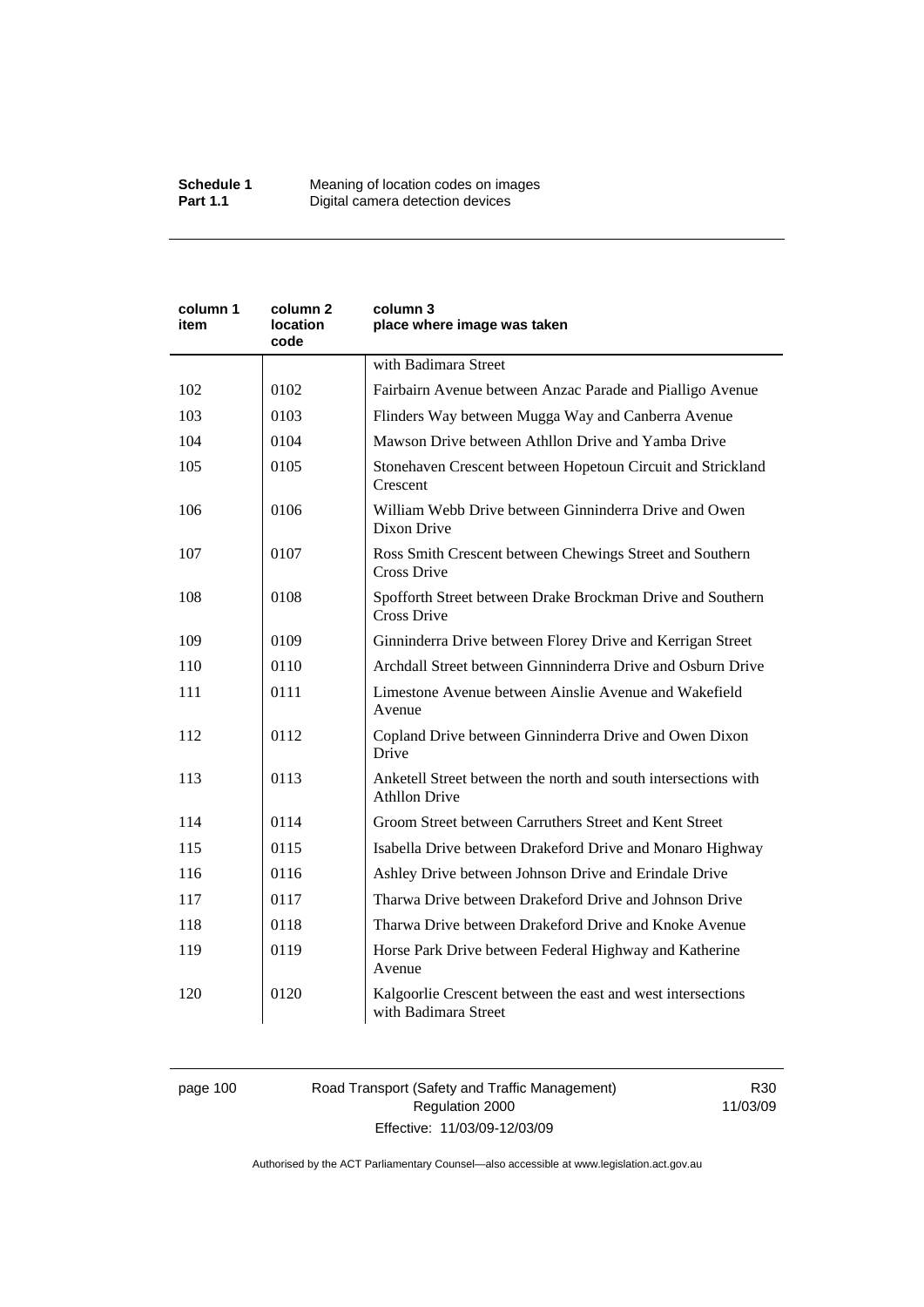# **Part 1.2 Fixed camera detection devices**

# **Table 1.2**

| column 1<br>item | column 2<br><b>location</b><br>code | column 3<br>place where image was taken               |
|------------------|-------------------------------------|-------------------------------------------------------|
| $\mathbf{1}$     | 1001                                | Northbourne Avenue/London Circuit                     |
| 2                | 1002                                | Northbourne Avenue/Barry Drive/Cooyong Street         |
| 3                | 1003                                | Coulter Drive/Southern Cross Drive/Luxton Street      |
| 4                | 1004                                | Drakeford Drive/Boddington Crescent/Marconi Crescent  |
| 5                | 1005                                | Benjamin Way/Chan Street/Cameron Avenue               |
| 6                | 1006                                | Northbourne Avenue/Antill Street/Mouat Street         |
| 7                | 1007                                | Ginninderra Drive/Aikman Drive                        |
| 8                | 1008                                | Hindmarsh Drive/Tuggeranong Parkway                   |
| 9                | 1009                                | Kingsford Smith Drive/Southern Cross Drive            |
| 10               | 1010                                | Belconnen Way/Bindubi Street/Eastern Valley Way       |
| 11               | 1011                                | Ginninderra Drive/Coulter Drive                       |
| 12               | 1012                                | Ginninderra Drive/Baldwin Drive/Haydon Drive          |
| 13               | 1013                                | Macarthur Avenue/David Street/Wattle Street           |
| 14               | 1014                                | Benjamin Way/College Street                           |
| 15               | 1015                                | Barry Drive/North Road/McCaughey Street               |
| 16               | 1016                                | Ginninderra Drive/Copland Drive/John Cleland Crescent |
| 17               | 1017                                | Hindmarsh Drive/Ainsworth Street                      |
| 18               | 1018                                | Monaro Highway/Newcastle Street/Dairy Road            |
| 19               | 1019                                | Belconnen Way/Caswell Drive                           |
| 20               | 1020                                | <b>Barry Drive/Marcus Clarke Street</b>               |
| 21               | 1021                                | Hindmarsh Drive/Yamba Drive                           |
| 22               | 1022                                | Hindmarsh Drive/Ball Street                           |
| 23               | 1023                                | Canberra Avenue/Hindmarsh Drive/Newcastle Street      |

R30 11/03/09 Road Transport (Safety and Traffic Management) Regulation 2000 Effective: 11/03/09-12/03/09

page 101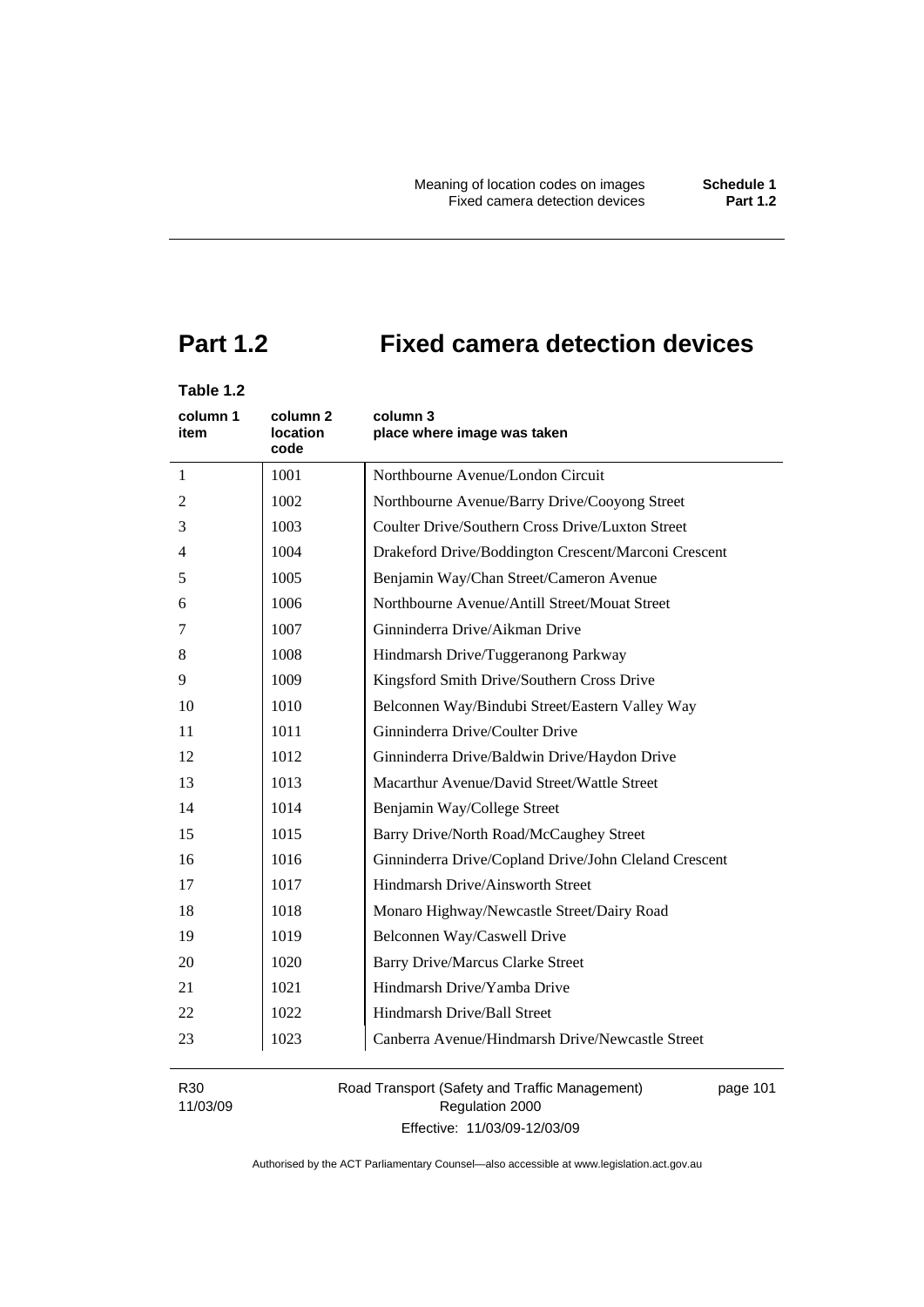| column 1<br>item | column 2<br><b>location</b><br>code | column 3<br>place where image was taken                                  |
|------------------|-------------------------------------|--------------------------------------------------------------------------|
| 24               | 1024                                | Canberra Avenue/Captain Cook Crescent/Manuka Circle                      |
| 25               | 1025                                | Gungahlin Drive/Gundaroo Drive                                           |
| 26               | 1026                                | Barton Highway between Curran Drive and Gold Creek Road                  |
| 27               | 1027                                | Barton Highway between Gungahlin Drive and Ellenborough<br><b>Street</b> |
| 28               | 1028                                | Monaro Highway between Lanyon Drive and Sheppard Street                  |
| 29               | 1029                                | Monaro Highway between Mugga Lane and Isabella Drive                     |
| 30               | 1030                                | Federal Highway between Zelling Street and Antill Street                 |
| 31               | 1031                                | Federal Highway between Antill Street and Majura Road                    |
| 32               | 1032                                | Monaro Highway near Hindmarsh Drive overpass                             |
| 33               | 1033                                | Tuggeranong Parkway near Hindmarsh Drive underpass                       |
| 34               | 1034                                | Tuggeranong Parkway near Cotter Road overpass, northbound                |
| 35               | 1035                                | Tuggeranong Parkway near Cotter Road overpass, southbound                |

page 102 Road Transport (Safety and Traffic Management) Regulation 2000 Effective: 11/03/09-12/03/09

R30 11/03/09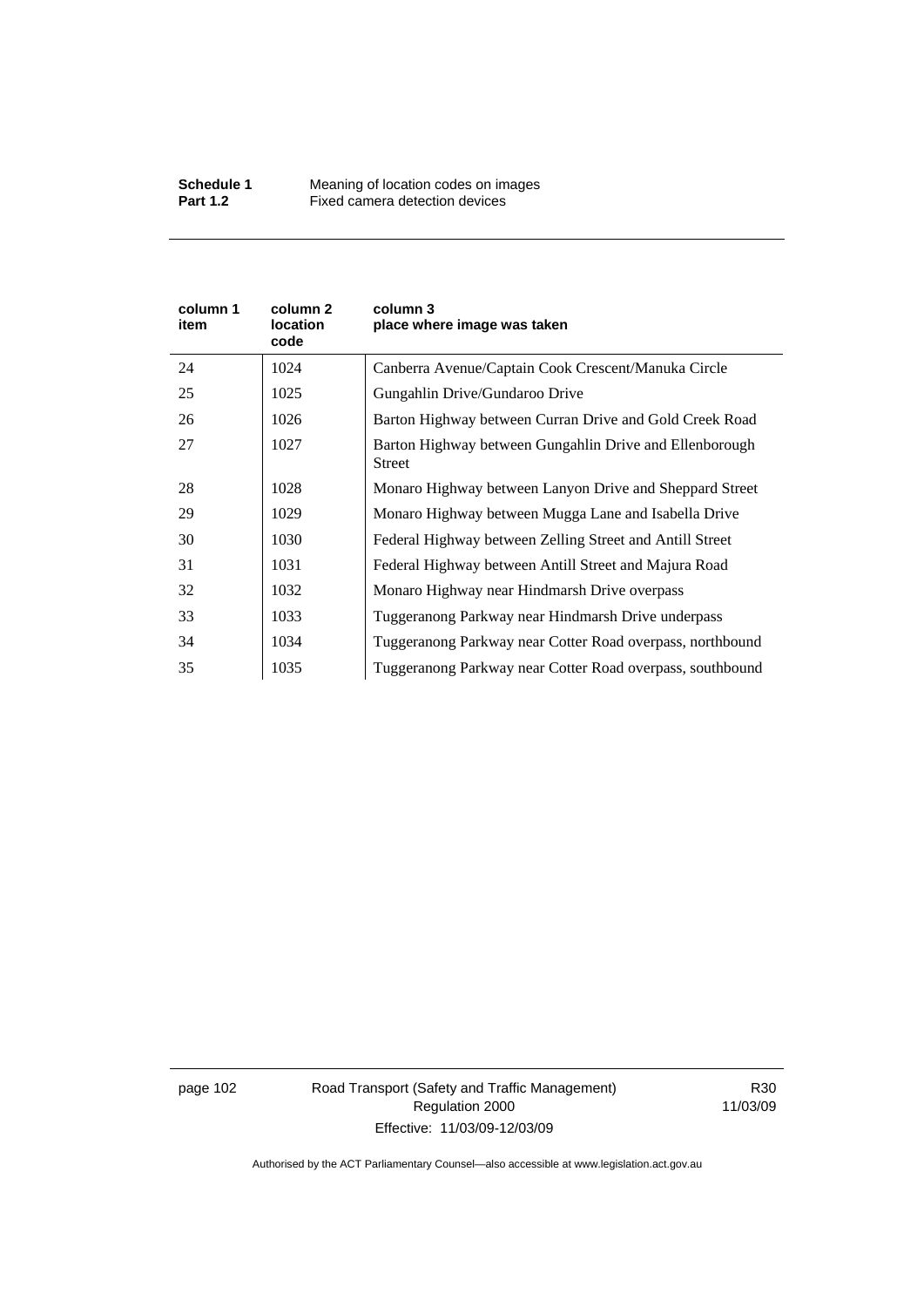# **Dictionary**

(see s 3)

*Note 1* The Legislation Act contains definitions and other provisions relevant to this regulation.

*Note 2* For example, the Legislation Act, dict, pt 1, defines the following terms:

- ambulance service
	- chief police officer
- contravene
- exercise
- fire brigade
- rural fire service
- SES
- territory plan
- the Territory.
- *Note 3* Terms used in this regulation have the same meaning that they have in the *Road Transport (Safety and Traffic Management) Act 1999* (see Legislation Act, s 148.) For example, the following terms are defined in the *Road Transport (Safety and Traffic Management) Act 1999*, dict:
	- authorised person
	- camera detection device (see s 23)
	- indicated on
	- registered interest
	- road related area
	- speed measuring device
	- traffic offence detection device.

*approved child restraint* means a child restraint approved by the road transport authority under section 66 (1) (b).

*approved police speedometer*, for chapter 4 (Traffic offence detection devices)—see section 102.

*area*—see the Australian Road Rules, dictionary.

| R30      | Road Transport (Safety and Traffic Management) | page 103 |
|----------|------------------------------------------------|----------|
| 11/03/09 | Regulation 2000                                |          |
|          | Effective: 11/03/09-12/03/09                   |          |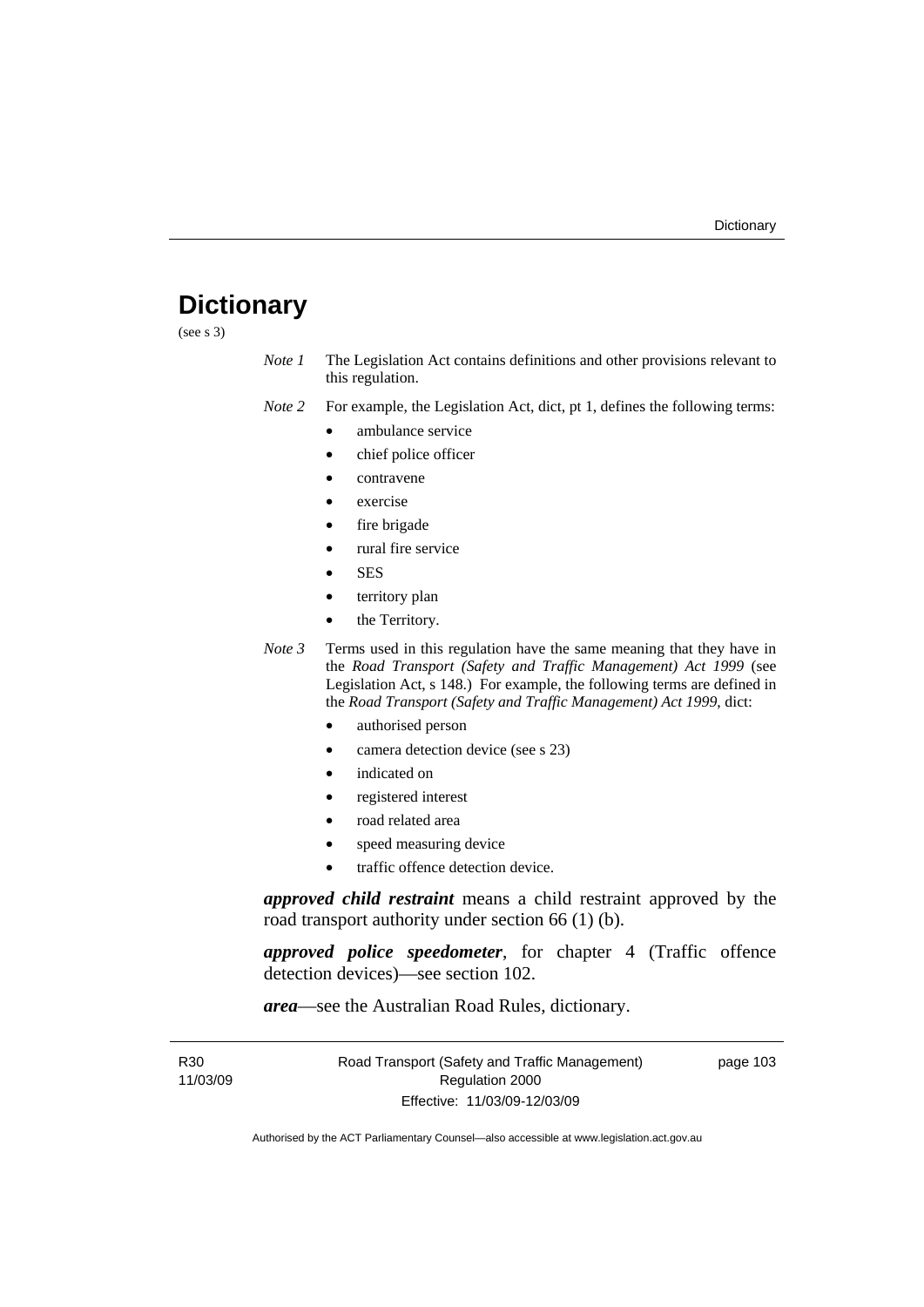*area of operations*, for a parking authority, means the area of operations declared for the parking authority under section 75A.

*ARR* means Australian Road Rules.

*articulated vehicle* means a motor vehicle with—

- (a) 2 rigid sections, each of which has wheels; and
- (b) the rear section pivoted on, and part of the rear section (other than a pole, drawbar or similar device, or an accessory of the motor vehicle) superimposed on, the front section.

*Australian driver licence*—see the *Road Transport (Driver Licensing) Act 1999*, dictionary.

*Australian Road Rules*—see section 5.

*axle group*—see the *Road Transport (Vehicle Registration) Regulation 2000*, dictionary.

*B-double*—see the *Road Transport (Vehicle Registration) Regulation 2000*, dictionary.

*bicycle*—see the Australian Road Rules, dictionary.

**built-up area**, in relation to a length of road—see the Australian Road Rules, dictionary.

*bus*—see the Australian Road Rules, dictionary.

*bus lane*—see the Australian Road Rules, rule 154.

*camera detection device*—see the Act, section 23 (1) (Use of camera detection devices).

*centre of the road*—see the Australian Road Rules, dictionary.

*clearway sign*—see the Australian Road Rules, schedule 2, rule 314, rule 315 and rule 316.

*combination*—see the *Road Transport (Vehicle Registration) Regulation 2000*, dictionary.

page 104 Road Transport (Safety and Traffic Management) Regulation 2000 Effective: 11/03/09-12/03/09

R30 11/03/09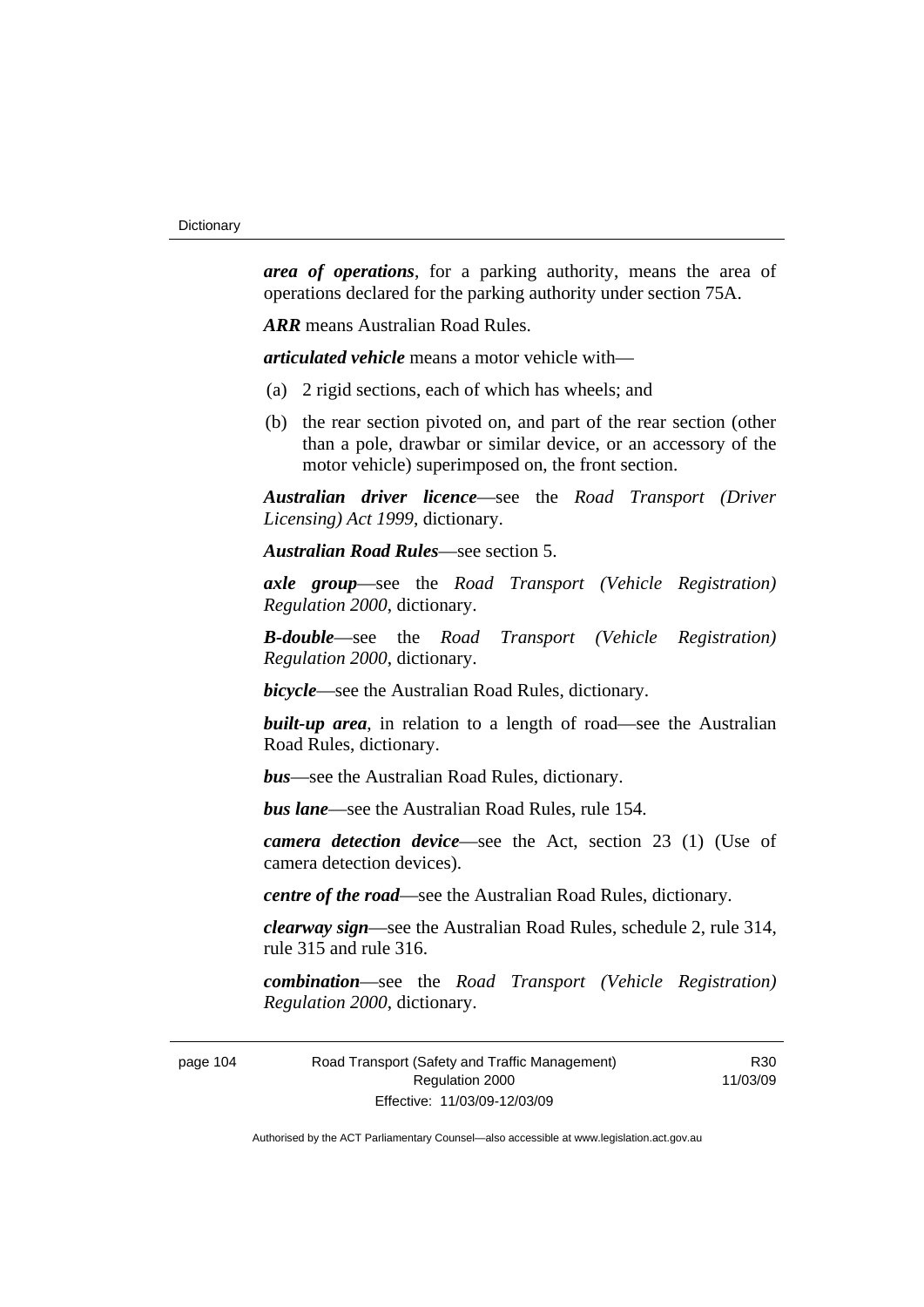*controlled parking hours*, in relation to a pay parking space, means the periods (as indicated by information on or with traffic signs applying to the space) when a vehicle may not be parked in the space unless the relevant parking fee has been paid.

*converter dolly*—see the *Road Transport (Vehicle Registration) Regulation 2000*, dictionary.

*crash*—see the Australian Road Rules, dictionary.

*demand responsive service vehicle*—see the *Road Transport (Public Passenger Services) Act 2001*, section 81.

*digital camera detection device*, for chapter 4 (Traffic offence detection devices)—see section 102.

*dog trailer*—see the *Road Transport (Vehicle Registration) Regulation 2000*, dictionary.

*do not overtake turning vehicle sign*—see the Australian Road Rules, schedule 4, rule 319 and rule 320.

*drawbar*—see the *Road Transport (Vehicle Registration) Regulation 2000*, dictionary.

*driver's vehicle*, for a driver*—*see the Australian Road Rules, dictionary.

*emergency stopping lane*—see the Australian Road Rules, rule 95.

*emergency vehicle* means any vehicle driven by a person who is—

- (a) an emergency worker; and
- (b) driving the vehicle in the course of his or her duties as an emergency worker.

*emergency worker*—see section 33 (1).

*external driver licence*—see the *Road Transport (Driver Licensing) Act 1999*, dictionary.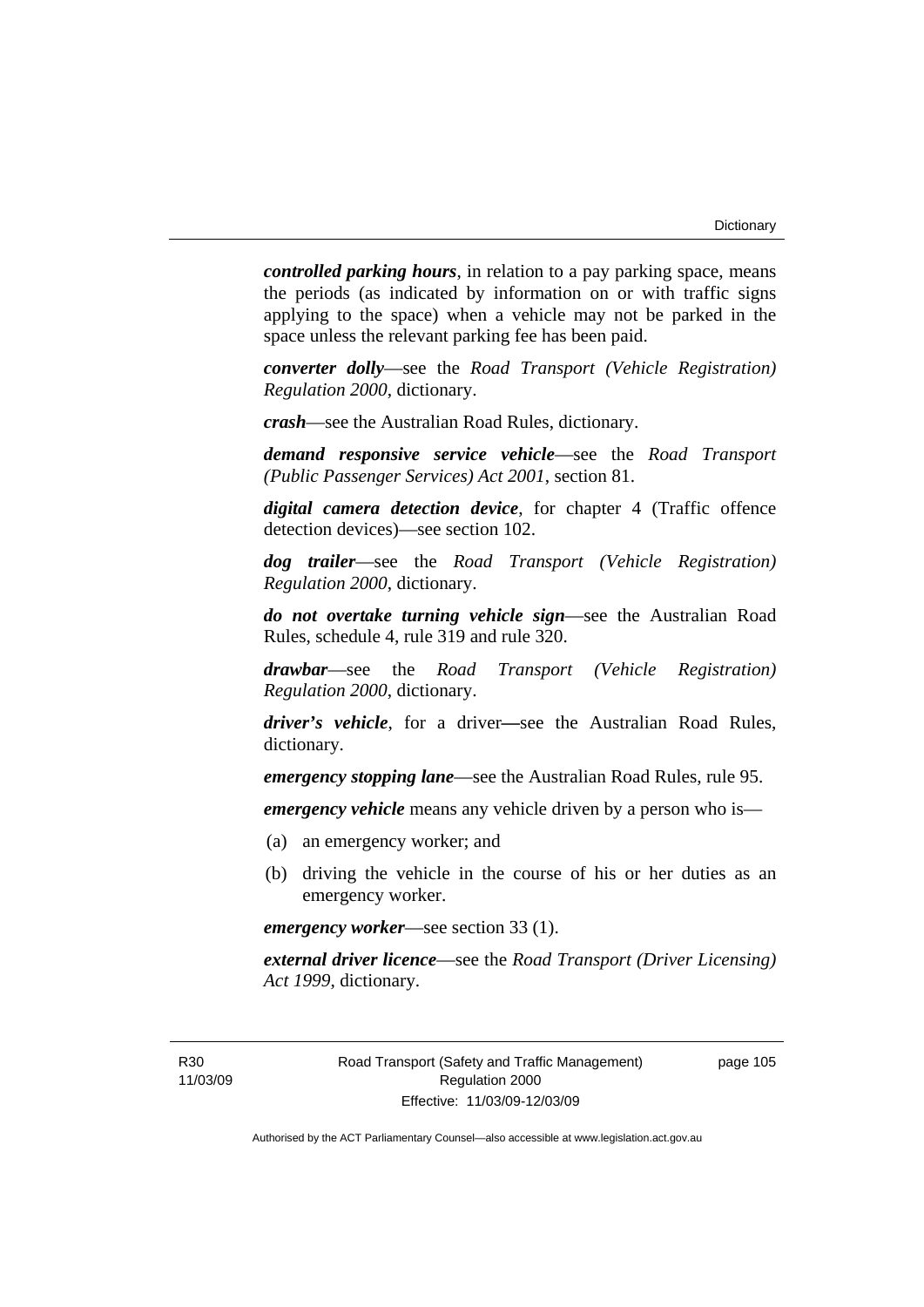*fixed camera detection device*, for chapter 4 (Traffic offence detection devices)—see section 102.

*footpath*—see the Australian Road Rules, dictionary.

*give way*—see the Australian Road Rules, dictionary.

*GVM*—see the *Road Transport (Vehicle Registration) Act 1999*, dictionary.

*heavy vehicle*, for division 3.1.3 (Heavy vehicle parking)—see section 82.

*hire car*—see the *Road Transport (Public Passenger Services) Act 2001*, section 67.

*implement*—see the *Road Transport (Vehicle Registration) Regulation 2000*, dictionary.

*land adjoining residential land*, for division 3.1.3 (Heavy vehicle parking)—see section 82.

*laser speed measuring device*, for chapter 4 (Traffic offence detection devices)—see section 102.

*length*, of road—see the Australian Road Rules, dictionary.

*lift and tow trailer* means a trailer consisting of an axle group and a drawbar designed to support 1 axle group of a vehicle under tow.

*loading zone*—see the Australian Road Rules, rule 179.

*marked foot crossing*—see the Australian Road Rules, dictionary.

*metered parking area* means a length of road or area that is set aside as a metered parking area in accordance with section 73.

*metered parking scheme* means a metered parking scheme under division 3.1.1.

*metered parking sign* means a *permissive parking sign* with the word 'meter' on or with the sign.

page 106 Road Transport (Safety and Traffic Management) Regulation 2000 Effective: 11/03/09-12/03/09

R30 11/03/09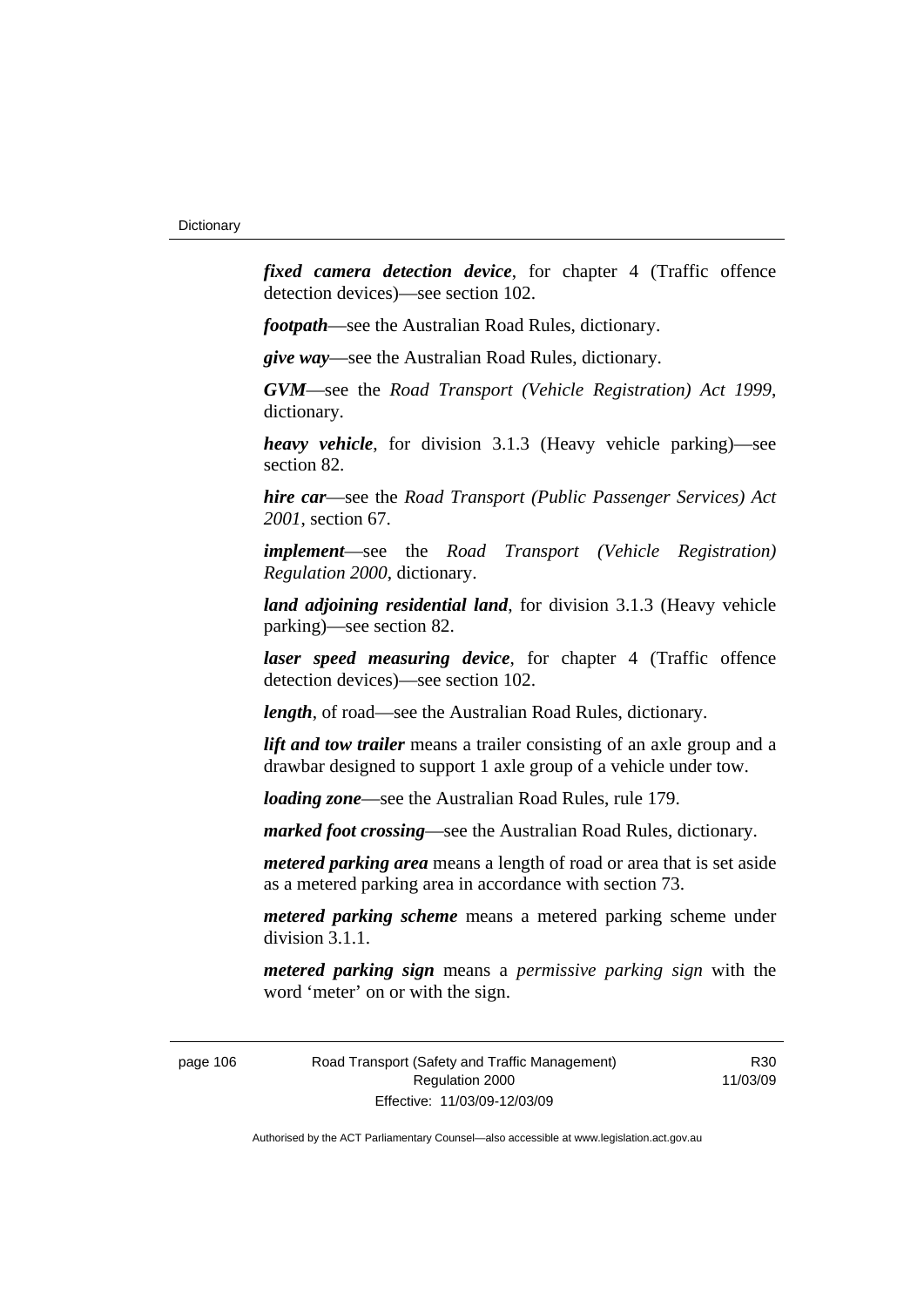*metered parking space* means an area that is a metered parking space mentioned in section 75.

*mobility parking scheme authority* means an authority issued under section 101.

*motorbike*—see the Australian Road Rules, dictionary, definition of *motor bike*.

*motor vehicle*—see the Act, dictionary.

*Note Motor vehicle* is defined in identical terms in the Australian Road Rules, dict.

*multi-space parking meter* means a parking meter that applies to 2 or more metered parking spaces.

*nature strip*—see the Australian Road Rules, dictionary.

*night*—see the Australian Road Rules, dictionary.

*no parking sign*—see the Australian Road Rules, schedule 2, schedule 3, rule 314, rule 315 and rule 316.

*no trucks sign*—see the Australian Road Rules, schedule 2, rule 314, rule 315 and rule 316.

*oncoming vehicle*, for a driver—see the Australian Road Rules, dictionary.

*park*—see section 3B.

*parking authority* means a person declared to be a parking authority under section 75A.

*parking authority guidelines*—see section 75B (1).

*parking bay*—see the Australian Road Rules, dictionary.

*parking control sign*—see the Australian Road Rules, dictionary.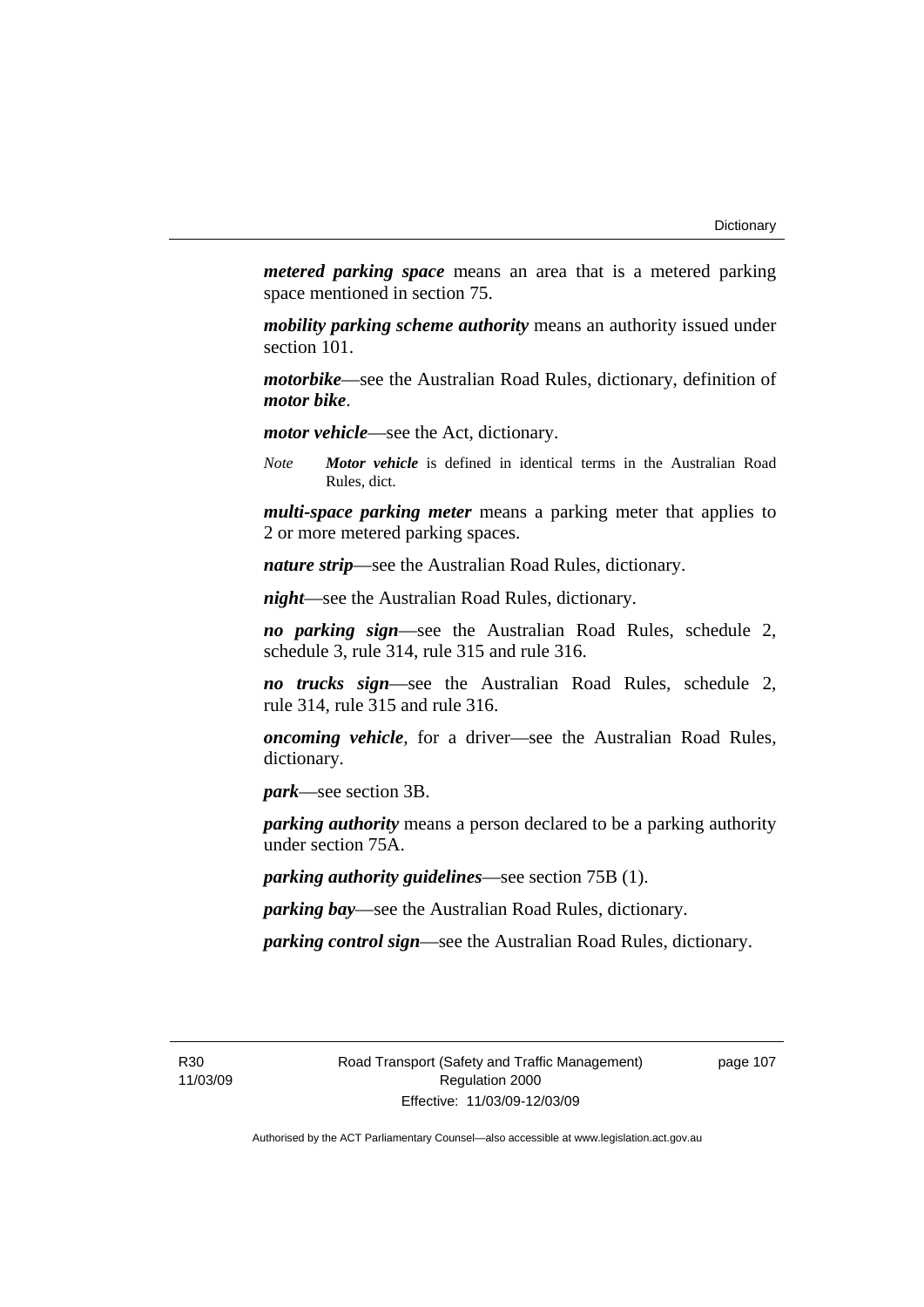*parking meter* means a device designed to indicate, or capable of indicating, whether the relevant parking fee for the parking of a vehicle in a metered parking space has been paid, and includes the stand on which the device is erected.

*parking meter hood* means a hood or other cover designed to be fitted to a parking meter and to cover the part of the meter that would normally display a sign with the word 'expired' when the meter is not in operation.

*parking permit* means a parking permit issued under section 100.

*parking ticket* means a ticket issued by the road transport authority or a parking authority (by means of a parking ticket machine) for display in or on a vehicle as evidence of the prepayment of a parking fee.

*parking ticket machine* means a device designed to issue parking tickets, and includes the stand on which the device is erected.

*pay parking area* means a metered parking area or ticket parking area.

*pay parking device* means a parking meter or parking ticket machine.

*pay parking scheme* means a metered parking scheme or ticket parking scheme.

*pay parking sign* means a metered parking sign or ticket parking sign.

*pay parking space* means a metered parking space or ticket parking space.

*pedestrian*—see the Australian Road Rules, rule 18.

*permissive parking sign*—see the Australian Road Rules, schedule 2, schedule 3, rule 314, rule 315 and rule 316.

page 108 Road Transport (Safety and Traffic Management) Regulation 2000 Effective: 11/03/09-12/03/09

R30 11/03/09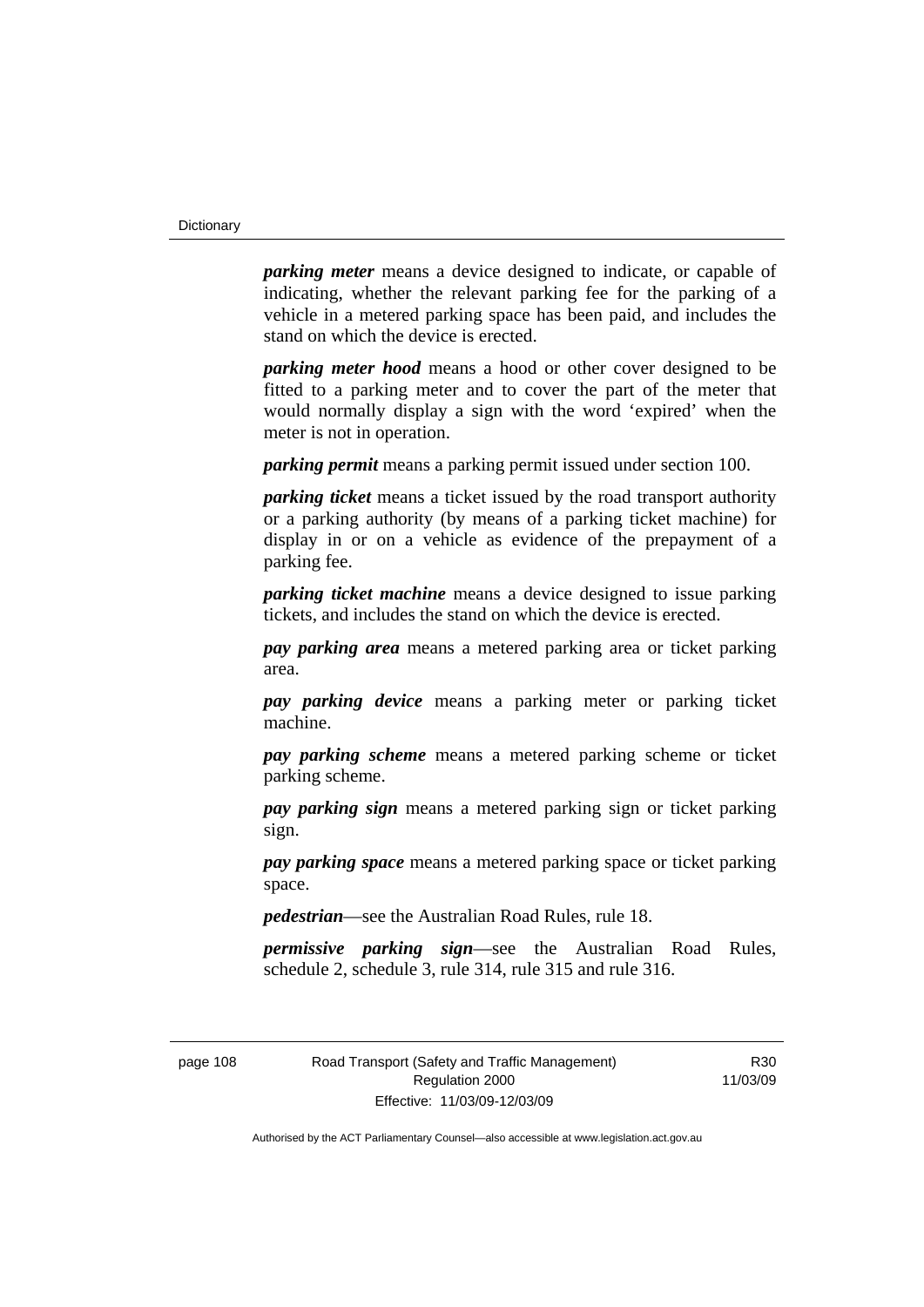*person with a disability* means a person—

- (a) who cannot walk because of permanent or temporary loss of the use of 1 or both legs or another permanent medical or physical condition; or
- (b) whose physical condition is detrimentally affected by walking 100m; or
- (c) who needs to use a walking frame, crutches, callipers, a scooter, a wheelchair or a similar mobility aid.

*piezo strip speed measuring device*, for chapter 4 (Traffic offence detection devices)—see section 102.

*police vehicle* means any vehicle driven by a person who is—

- (a) a police officer; and
- (b) driving the vehicle in the course of his or her duties as a police officer.

*postal vehicle*—see the Australian Road Rules, dictionary.

*premises* includes land.

*prime mover*—see the *Road Transport (Vehicle Registration) Regulation 2000*, dictionary.

*public bus*—see the *Road Transport (Public Passenger Services) Act 2001*, dictionary.

*radar speed measuring device*, for chapter 4 (Traffic offence detection devices)—see section 102.

*recording medium*, for chapter 4 (Traffic offence detection devices)—see section 107B (1).

*red traffic arrow*—see the Australian Road Rules, dictionary.

*red traffic light*—see the Australian Road Rules, dictionary.

R30 11/03/09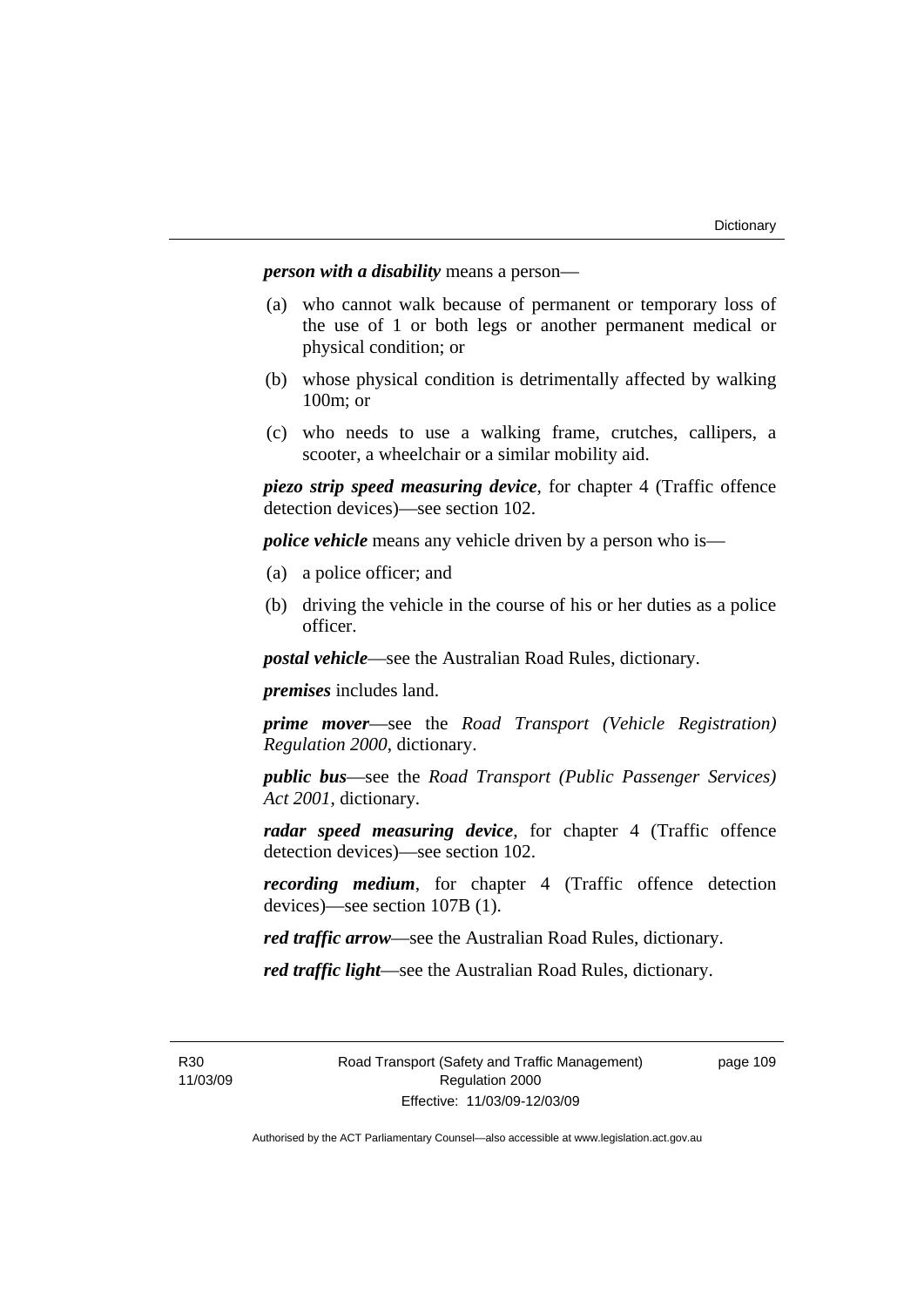*registered operator*—see the *Road Transport (Vehicle Registration) Act 1999*, dictionary.

*relevant parking fee*, for parking a vehicle in a pay parking space, means the fee for parking the vehicle in the space, for the day and time when the vehicle is parked in the space, as indicated on or with the parking meter or parking ticket machine applying to the space.

*residential land*, for division 3.1.3 (Heavy vehicle parking)—see section 82.

*ride*—see the Australian Road Rules, dictionary.

*rider*—see the Australian Road Rules, rule 17.

*road*—see section 3A.

*road marking*—see the Australian Road Rules, dictionary.

*road train*—see the *Road Transport (Vehicle Registration) Regulation 2000*, dictionary.

*road user*—see the Australian Road Rules, rule 14.

*security checksum*, for chapter 4 (Traffic offence detection devices)—see section 102.

*semitrailer*—see the *Road Transport (Vehicle Registration) Regulation 2000*, dictionary.

*stock truck*, for division 3.1.3 (Heavy vehicle parking)—see section 82.

*stop*—see section 3B.

*taxi*—see the *Road Transport (Public Passenger Services) Act 2001*, section 45.

*testing authority*, for chapter 4 (Traffic offence detection devices) see section 102.

R30 11/03/09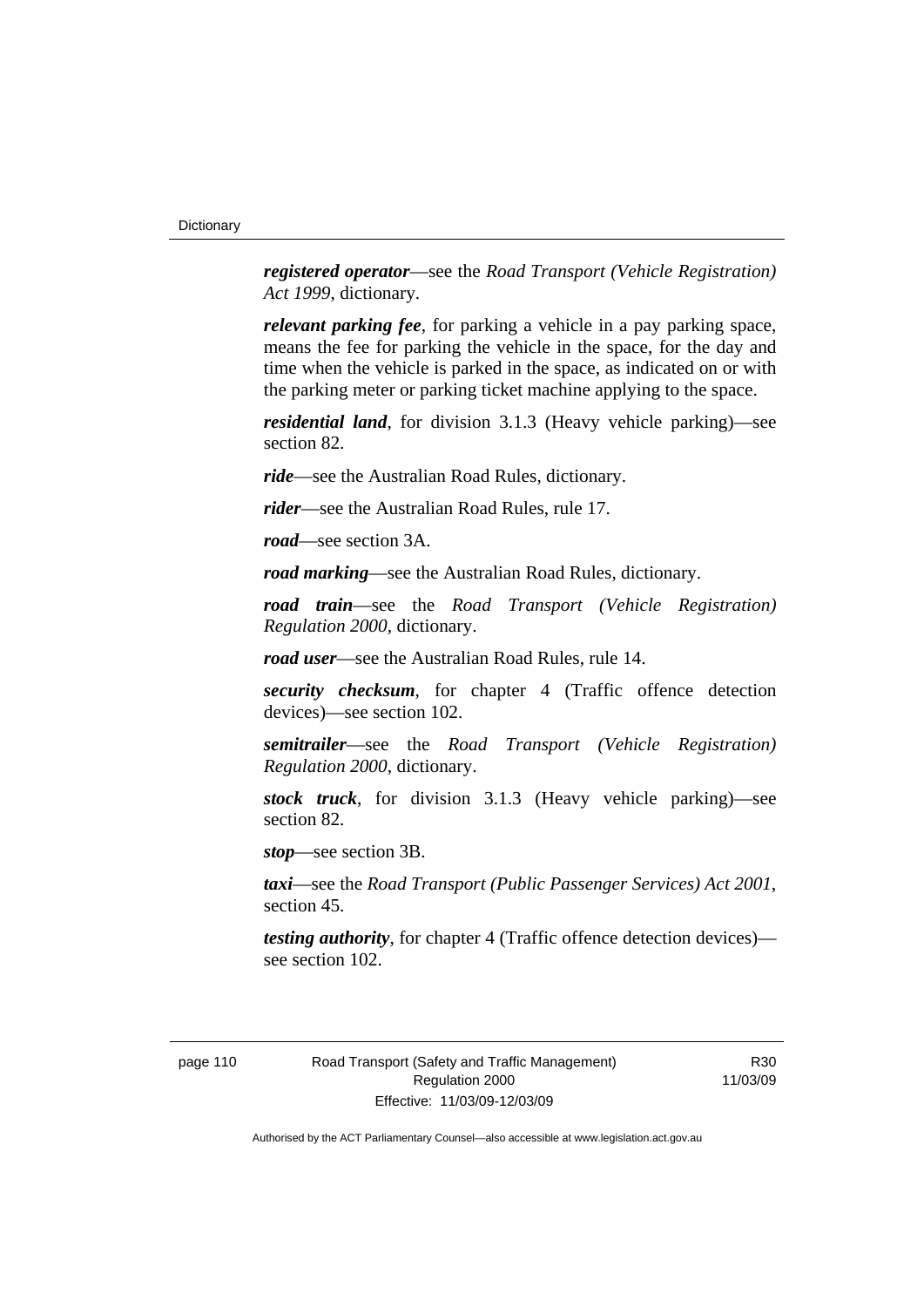#### *ticket parking area*—

- (a) means a length of road or area that is set aside as a ticket parking area under section 76 (2) (a) or section 76A (2) (a); but
- (b) does not include a length of road or area that, under section 77 (2), is not taken to be included in the length of road or area set aside.

*ticket parking scheme* means a ticket parking scheme under division 3.1.2.

*ticket parking sign* means a *permissive parking sign* with the word 'ticket' on or with the sign.

*ticket parking space* means a ticket parking space under section 78.

*tow truck*—see the *Road Transport (Vehicle Registration) Regulation 2000*, dictionary.

*towing attachment* means a device fitted to a vehicle to which the drawbar of a trailer may be attached.

*tractor*—see the *Road Transport (Vehicle Registration) Regulation 2000*, dictionary.

*traffic control device*—see the Australian Road Rules, dictionary.

*traffic-related item*—see the Australian Road Rules, dictionary.

*traffic sign*—see the Australian Road Rules, dictionary.

*traffic signals*—see the Australian Road Rules, dictionary.

*trailer*—see the Act, dict.

*Note Trailer* is defined in identical terms in the Australian Road Rules, dict.

*transit lane*—see the Australian Road Rules, rule 156.

*truck lane*—see the Australian Road Rules, rule 157.

*use* a vehicle includes drive, park or stop the vehicle.

R30 11/03/09 Road Transport (Safety and Traffic Management) Regulation 2000 Effective: 11/03/09-12/03/09

page 111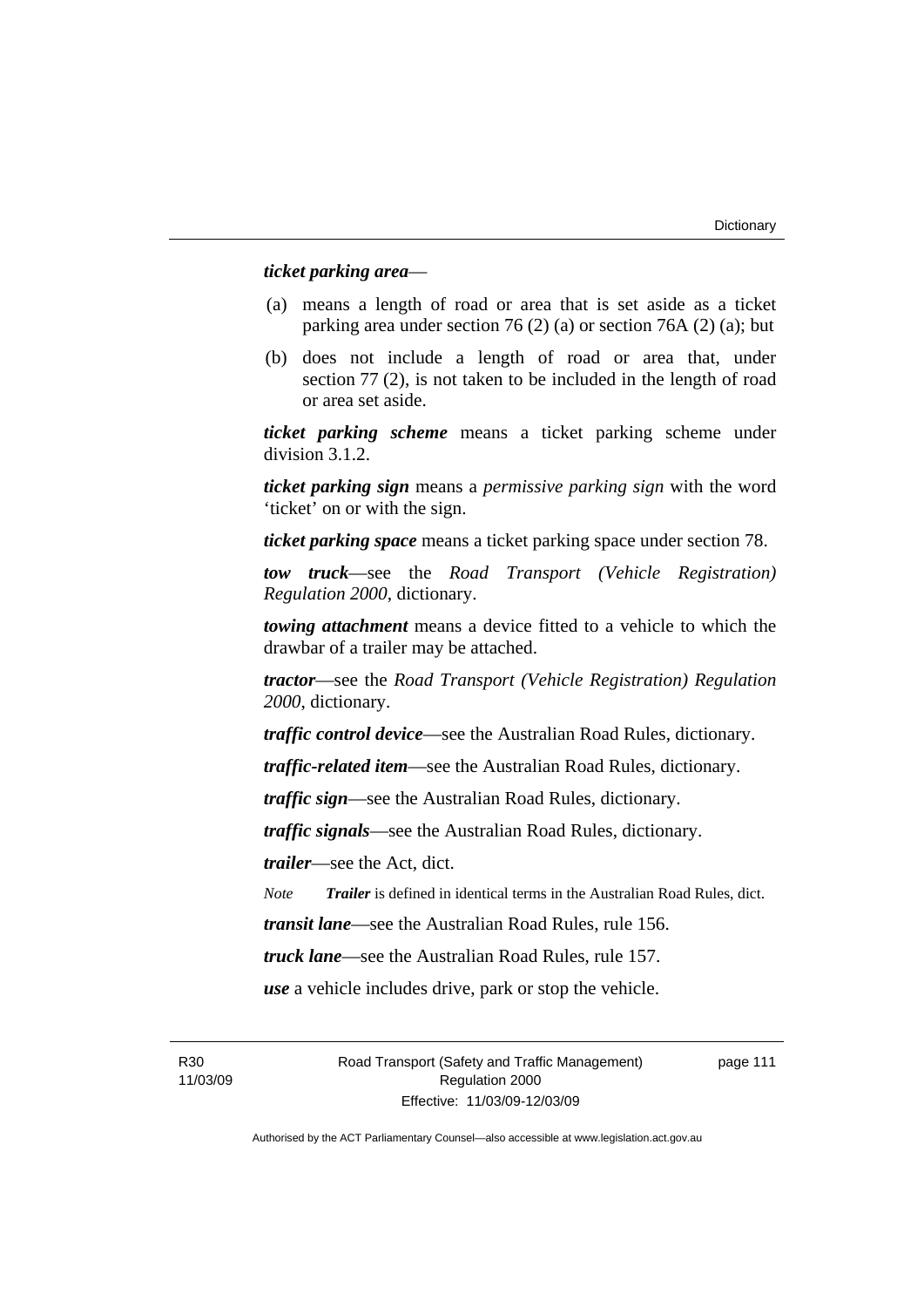*vehicle*—see the Australian Road Rules, rule 15.

*wheeled recreational device*—see the Australian Road Rules, dictionary.

*wheeled toy*—see the Australian Road Rules, dictionary.

*with*, for information about the application of a traffic control device—see the Australian Road Rules, dictionary.

*WORM disk*, for chapter 4 (Traffic offence detection devices)—see section 102.

page 112 Road Transport (Safety and Traffic Management) Regulation 2000 Effective: 11/03/09-12/03/09

R30 11/03/09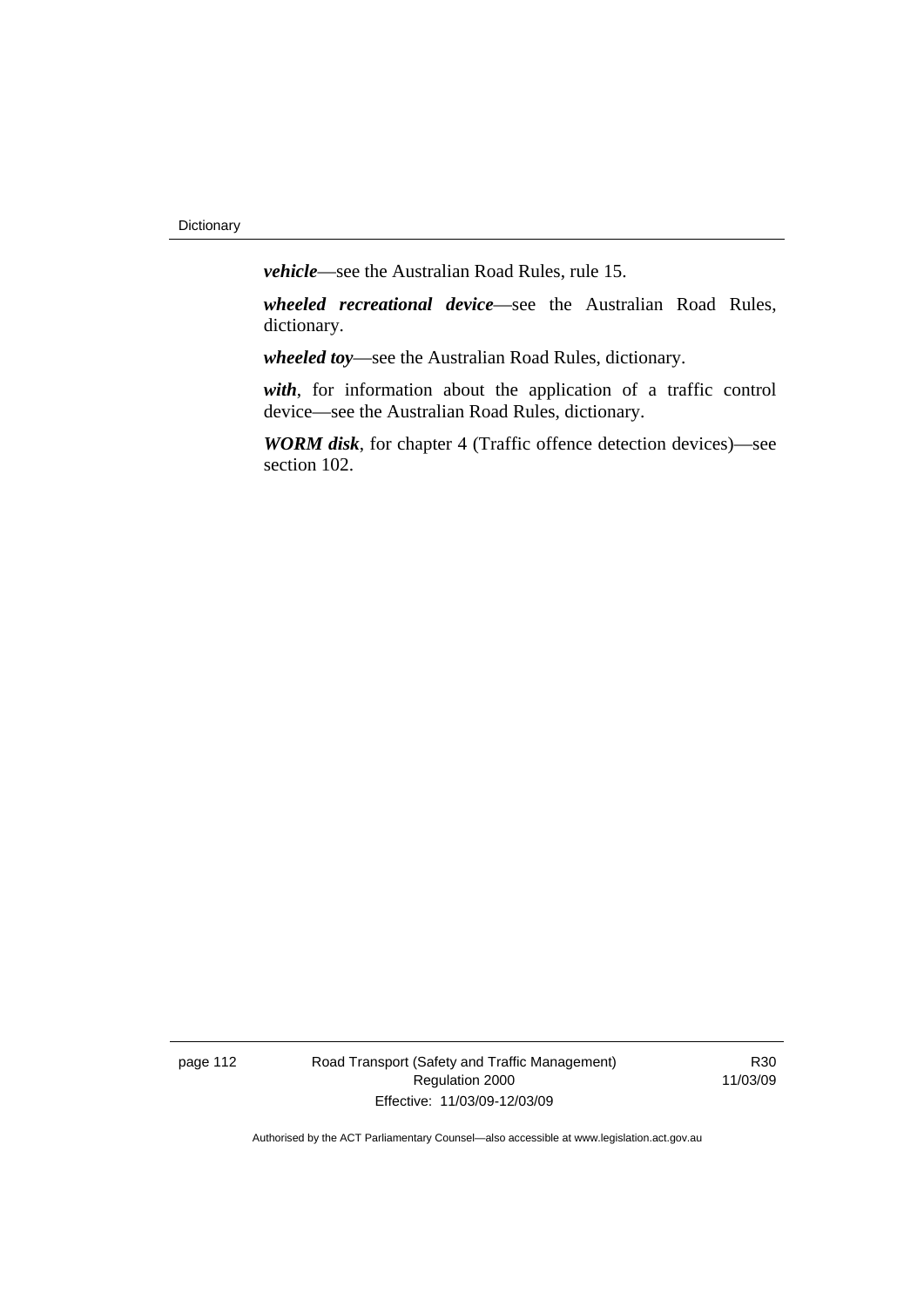# **Endnotes**

# **1 About the endnotes**

Amending and modifying laws are annotated in the legislation history and the amendment history. Current modifications are not included in the republished law but are set out in the endnotes.

Not all editorial amendments made under the *Legislation Act 2001*, part 11.3 are annotated in the amendment history. Full details of any amendments can be obtained from the Parliamentary Counsel's Office.

Uncommenced amending laws and expiries are listed in the legislation history and the amendment history. These details are underlined. Uncommenced provisions and amendments are not included in the republished law but are set out in the last endnote.

If all the provisions of the law have been renumbered, a table of renumbered provisions gives details of previous and current numbering.

The endnotes also include a table of earlier republications.

| $am = amended$                               | $ord = ordinance$                         |
|----------------------------------------------|-------------------------------------------|
| $amdt = amendment$                           | $orig = original$                         |
| $ch = chapter$                               | par = paragraph/subparagraph              |
| $def = definition$                           | $pres = present$                          |
| $dict = dictionary$                          | $prev = previous$                         |
| $disallowed = disallowed by the Legislative$ | $(\text{prev}) = \text{previously}$       |
| Assembly                                     | $pt = part$                               |
| $div = division$                             | $r = rule/subrule$                        |
| $exp = expires/expired$                      | $renum = renumbered$                      |
| $Gaz = gazette$                              | $reloc = relocated$                       |
| $hdg =$ heading                              | $R[X]$ = Republication No                 |
| $IA = Interpretation Act 1967$               | $RI = reissue$                            |
| $ins = inserted/added$                       | $s = section/subsection$                  |
| $LA =$ Legislation Act 2001                  | $sch = schedule$                          |
| $LR =$ legislation register                  | $sdiv = subdivision$                      |
| $LRA =$ Legislation (Republication) Act 1996 | $sub = substituted$                       |
| $mod = modified/modification$                | $SL = Subordinate$ Law                    |
| $o = order$                                  | underlining = whole or part not commenced |
| $om = omitted/repealed$                      | or to be expired                          |
|                                              |                                           |

### **2 Abbreviation key**

R30 11/03/09 Road Transport (Safety and Traffic Management) Regulation 2000 Effective: 11/03/09-12/03/09

page 113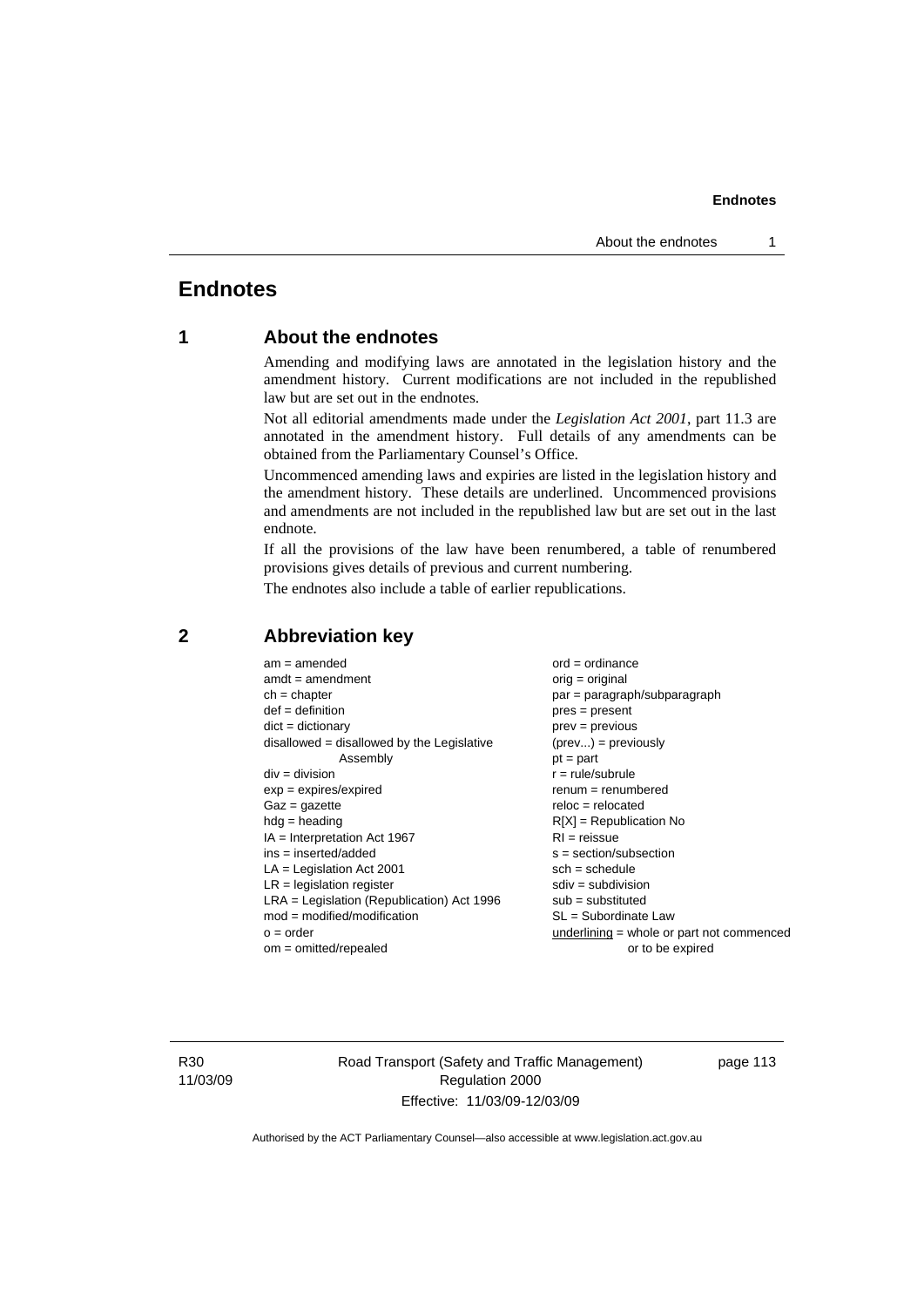| Legislation history<br>3 |
|--------------------------|
|--------------------------|

# **3 Legislation history**

This regulation was originally the *Road Transport (Safety and Traffic Management) Regulations 2000*. It was renamed under the *Legislation Act 2001*.

#### **Road Transport (Safety and Traffic Management) Regulation 2000 SL 2000 No 10**

notified 29 February 2000 (Gaz 2000 No S6)

s 1, s 2 commenced 29 February 2000 (IA 10B)

remainder commenced 1 March 2000 (s 2 and Gaz 2000 No S5)

#### as amended by

#### **Legislative Assembly AR2000-2**

notified 18 May 2000 (Gaz 2000 No 20 p 505) commenced 18 May 2000 (SLA s 6 (13))

#### **Road Transport (Safety and Traffic Management) Regulations Amendment SL 2000 No 21 pt 2**

notified 18 May 2000 (Gaz 2000 No 20) commenced 18 May 2000 (s 1)

#### **Road Transport Legislation Regulations Amendment SL 2000 No 33 pt 2**

notified 2 August 2000 (Gaz 2000 No S41) commenced 2 August 2000 (s 1)

#### **Road Transport Legislation Regulations Amendment SL 2000 No 52 pt 2**

notified 14 December 2000 (Gaz 2000 No 50) commenced 14 December 2000 (s 1)

#### **Road Transport Legislation Amendment Act 2001 No 27 sch 4**

notified 24 May 2001 (Gaz 2001 No 21) s 1, s 2 commenced 24 May 2001 (IA s 10B) sch 4 commenced 24 May 2001 (s 2)

#### **Road Transport (Safety and Traffic Management) Amendment Act 2001 No 29 pt 3**

notified 24 May 2001 (Gaz 2001 No 21) commenced 24 May 2001 (s 2)

page 114 Road Transport (Safety and Traffic Management) Regulation 2000 Effective: 11/03/09-12/03/09

R30 11/03/09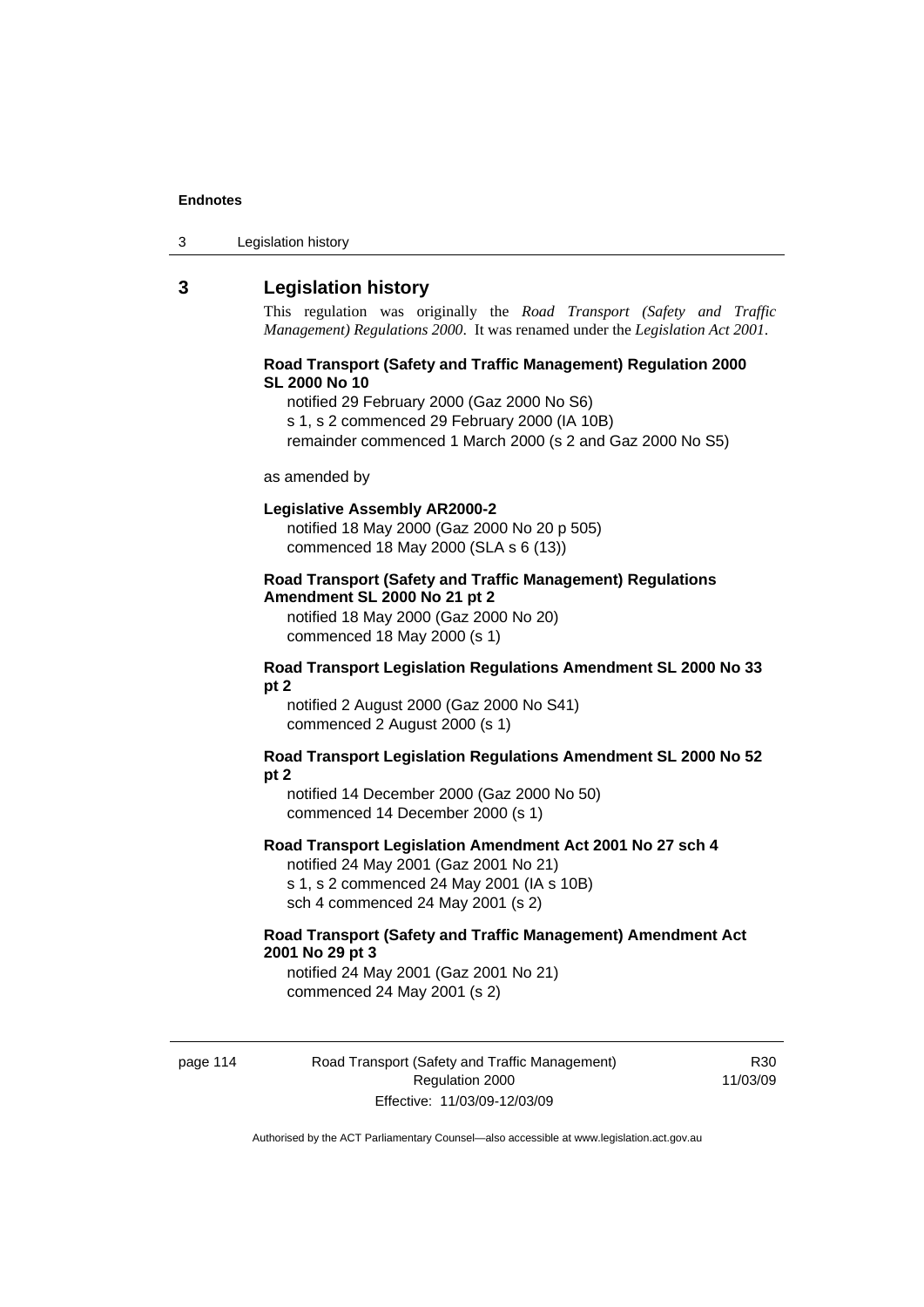# **Legislation (Consequential Amendments) Act 2001 No 44 pt 348**

notified 26 July 2001 (Gaz 2001 No 30) s 1, s 2 commenced 26 July 2001 (IA s 10B) pt 348 commenced 12 September 2001 (s 2 and see Gaz 2001 No S65)

# **Statute Law Amendment Act 2001 No 56 pt 3.46**

notified 5 September 2001 (Gaz 2001 No S 65) s 1, s 2 commenced 5 September 2001 (IA s 10B)

pt 3.46 commenced 12 September 2001 (amdt 3.475)

#### **Road Transport (Safety and Traffic Management) Regulations Amendment 2001 SL 2001 No 32**

notified 11 September 2001 (Gaz 2001 No S69) commenced 11 September 2001 (s 1)

#### **Road Transport (Public Passenger Services) Act 2001 No 62 pt 1.12**

notified 10 September 2001 (Gaz 2001 No S66) s 1, s 2 commenced 10 September 2001 (IA s 10B)

# pt 1.12 commenced 1 December 2001 (s 2 and CN 2001 No 2)

### **Road Transport Legislation Amendment Regulations 2002 SL No 2 pt 5**

notified LR 27 February 2002 s 1, s 2 commenced 27 February 2002 (LA s 75) pt 5 commenced 1 March 2002 (s 2 and see CN 2002 No 2)

# **Road Transport (Safety and Traffic Management) Amendment Regulations 2002 SL No 7**

notified LR 15 April 2002 commenced 16 April 2002 (s 2)

#### **Statute Law Amendment Act 2002 No 30 pt 3.73**

notified LR 16 September 2002

s 1, s 2 taken to have commenced 19 May 1997 (LA s 75 (2)) pt 3.73 commenced 17 September 2002 (s 2 (1))

R30 11/03/09 page 115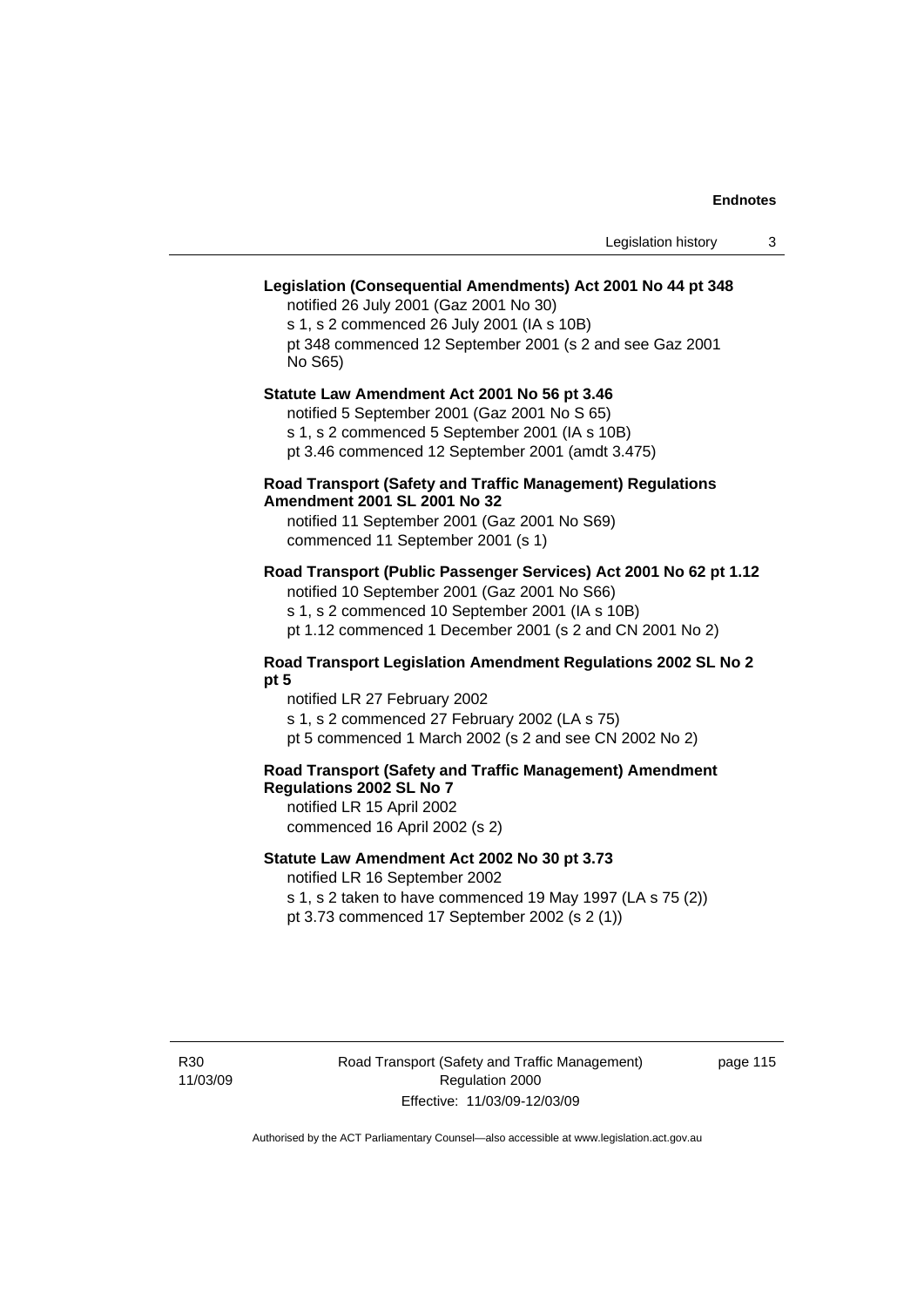3 Legislation history

# **Road Transport Legislation Amendment Regulations 2002 (No 2) SL2002-31 pt 5**

notified LR 31 October 2002 s 1, s 2 commenced 31 October 2002 (LA s 75 (1)) pt 5 commenced 1 November 2002 (s 2 (1))

#### **Criminal Code 2002 No 51 pt 1.20**

notified LR 20 December 2002 s 1, s 2 commenced 20 December 2002 (LA s 75) pt 1.20 commenced 1 January 2003 (s 2 (1))

# **Urban Services (Application of Criminal Code) Amendment**

#### **Regulations 2002 SL2003-1 pt 4**

notified LR 9 January 2003 s 1, s 2 commenced 9 January 2003 (LA s 75 (1)) pt 4 commenced 10 January 2003 (s 2 (3) and see LA s 73 (3) (b))

#### **Road Transport (Safety and Traffic Management) Amendment Regulations 2003 (No 1) SL2003-12**

notified LR 22 May 2003 s 1, s 2 commenced 22 May 2003 (LA s 75 (1)) remainder commenced 1 June 2003 (s 2 and CN2003-3)

#### **Road Transport (Safety and Traffic Management) Amendment Regulations 2003 (No 2) SL2003-14**

notified LR 10 June 2003 s 1, s 2 commenced 10 June 2003 (LA s 75 (1)) remainder commenced 11 June 2003 (s 2)

#### **Dangerous Substances Act 2004 A2004-7 sch 1 pt 1.8**

notified LR 19 March 2004 s 1, s 2 commenced 19 March 2004 (LA s 75 (1)) sch 1 pt 1.8 commenced 5 April 2004 (s 2 and CN2004-6)

### **Road Transport Legislation (Australian Road Rules) Amendment Regulations 2004 (No 1) SL2004-16 pt 3**

notified LR 24 May 2004 s 1, s 2 commenced 24 May 2004 (LA s 75 (1)) pt 3 commenced 19 July 2004 (s 2 and CN2004-10)

page 116 Road Transport (Safety and Traffic Management) Regulation 2000 Effective: 11/03/09-12/03/09

R30 11/03/09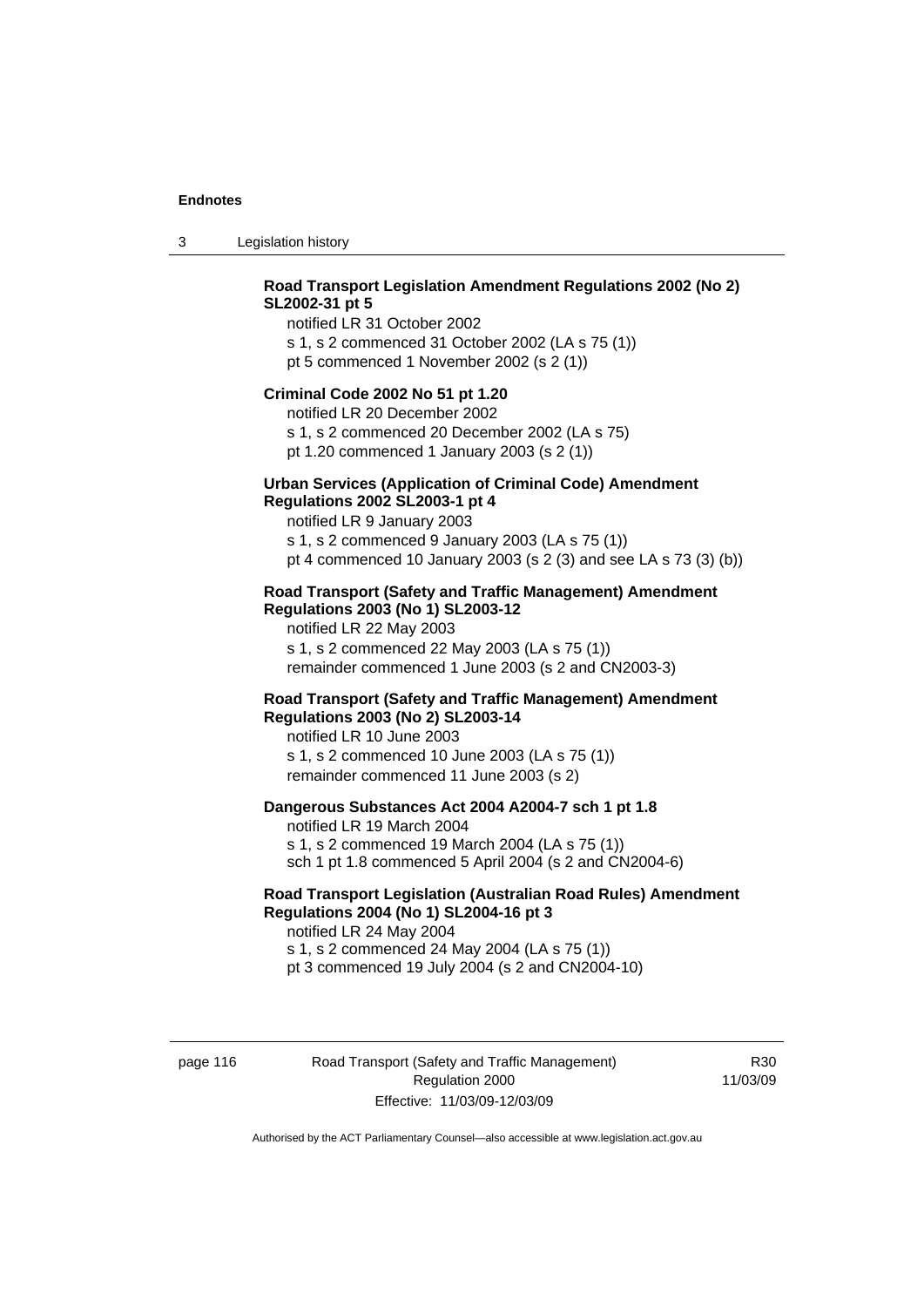#### **Emergencies Act 2004 A2004-28 sch 3 pt 3.20**

notified LR 29 June 2004

s 1, s 2 commenced 29 June 2004 (LA s 75 (1)) sch 3 pt 3.20 commenced 1 July 2004 (s 2 (1) and CN2004-11)

#### **Road Transport Legislation Amendment Regulations 2004 (No 1) SL2004-47 pt 5**

notified LR 9 September 2004

s 1, s 2 commenced 9 September 2004 (LA s 75 (1))

pt 5 commenced 10 September 2004 (s 2)

#### **Road Transport Legislation (Hire Cars) Amendment Regulation 2005 (No 1) SL2005-4 sch 2 pt 2.4**

notified LR 7 March 2005

s 1, s 2 commenced 7 March 2005 (LA s 75 (1)) sch 2 pt 2.4 commenced 9 March 2005 (s 2 and see Road Transport (Public Passenger Services) (Hire Cars) Amendment Act 2004 A2004-69, s 2 and LA s 79)

#### **Road Transport (Safety and Traffic Management) Amendment Regulation 2005 (No 1) SL2005-7**

notified LR 8 April 2005 s 1, s 2 commenced 8 April 2005 (LA s 75 (1)) remainder commenced 9 April 2005 (s 2)

#### **Road Transport (Safety and Traffic Management) Amendment Regulation 2005 (No 2) SL2005-22**

notified LR 15 September 2005 s 1, s 2 commenced 15 September 2005 (LA s 75 (1)) remainder commenced 16 September 2005 (s 2)

#### **Statute Law Amendment Act 2005 (No 2) A2005-62 sch 1 pt 1.4**  notified LR 21 December 2005

s 1, s 2 commenced 21 December 2005 (LA s 75 (1)) sch 1 pt 1.4 commenced 11 January 2006 (s 2 (1))

# **Road Transport (Safety and Traffic Management) Amendment Regulation 2006 (No 1) SL2006-4**

notified LR 16 January 2006 s 1, s 2 commenced 16 January 2006 (LA s 75 (1))

remainder commenced 17 January 2006 (s 2)

R30 11/03/09 Road Transport (Safety and Traffic Management) Regulation 2000 Effective: 11/03/09-12/03/09

page 117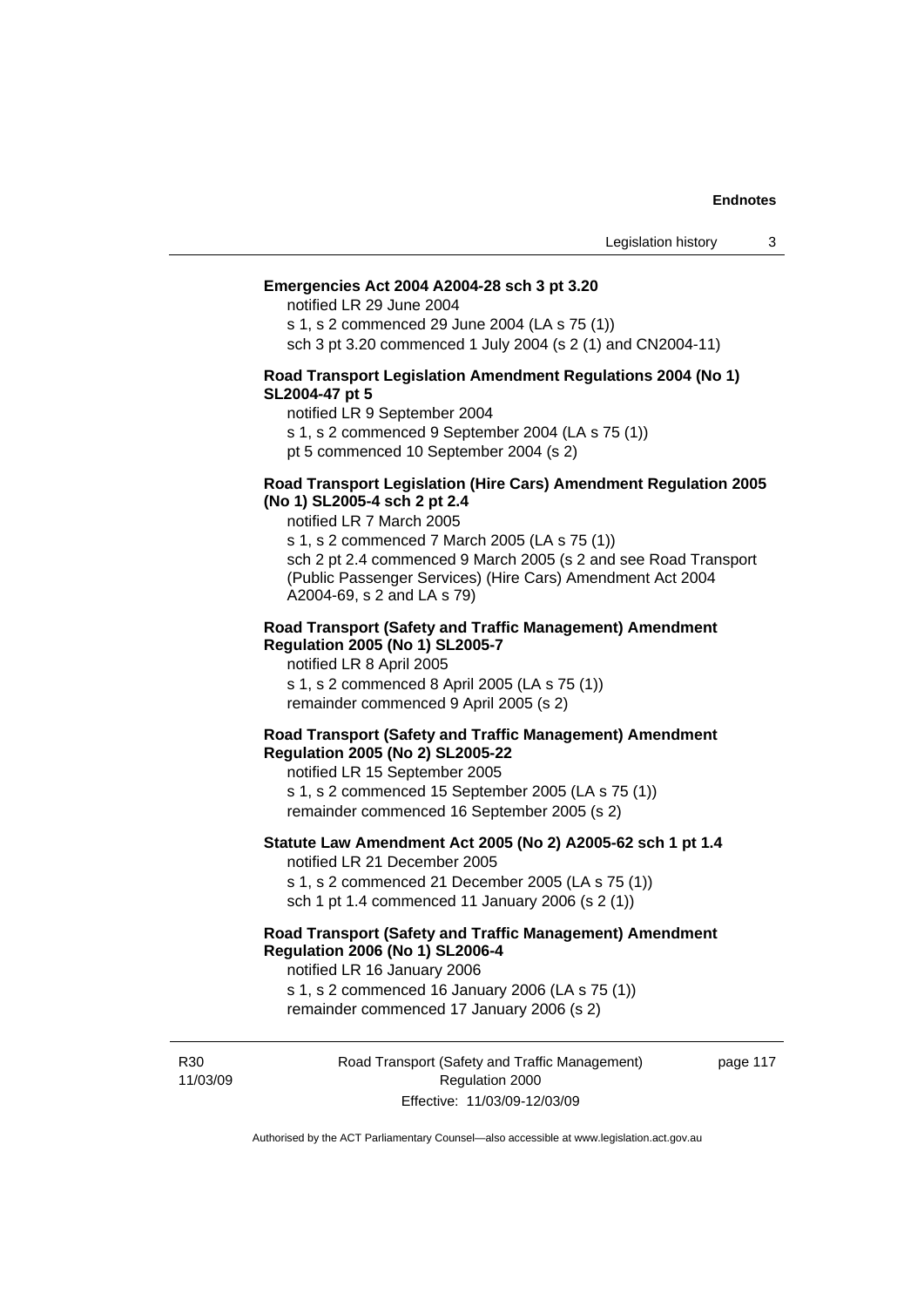3 Legislation history

#### **Road Transport (Public Passenger Services) Amendment Regulation 2006 (No 1) SL2006-32 sch 1 pt 1.5**

notified LR 26 June 2006

s 1, s 2 commenced 26 June 2006 (LA s 75 (1)) sch 1 pt 1.5 commenced 3 July 2006 (s 2 (2))

#### **Road Transport (Safety and Traffic Management) Amendment Regulation 2006 (No 2) SL2006-51**

notified LR 4 December 2006

s 1, s 2 commenced 4 December 2006 (LA s 75 (1)) remainder commenced 5 December 2006 (s 2)

#### **Road Transport (Safety and Traffic Management) Amendment Regulation 2007 (No 1) SL2007-20**

notified LR 30 July 2007 s 1, s 2 commenced 30 July 2007 (LA s 75 (1)) remainder commenced 31 July 2007 (s 2)

#### **Planning and Development (Consequential Amendments) Act 2007 A2007-25 sch 1 pt 1.29**

notified LR 13 September 2007

s 1, s 2 commenced 13 September 2007 (LA s 75 (1)) sch 1 pt 1.29 commenced 31 March 2008 (s 2 and see Planning and Development Act 2007 A2007-24, s 2 and CN2008-1)

#### **Road Transport (Safety and Traffic Management) Amendment Regulation 2008 (No 1) SL2008-40**

notified LR 11 September 2008 s 1, s 2 commenced 11 September 2008 (LA s 75 (1)) remainder commenced 11 March 2009 (s 2 and LA s 79)

#### **Road Transport Legislation Amendment Regulation 2008 (No 2) SL2008-47 sch 1 pt 1.3**

notified LR 1 December 2008 s 1, s 2 commenced 1 December 2008 (LA s 75 (1)) sch 1 pt 1.3 commenced 2 December 2008 (s 2)

page 118 Road Transport (Safety and Traffic Management) Regulation 2000 Effective: 11/03/09-12/03/09

R30 11/03/09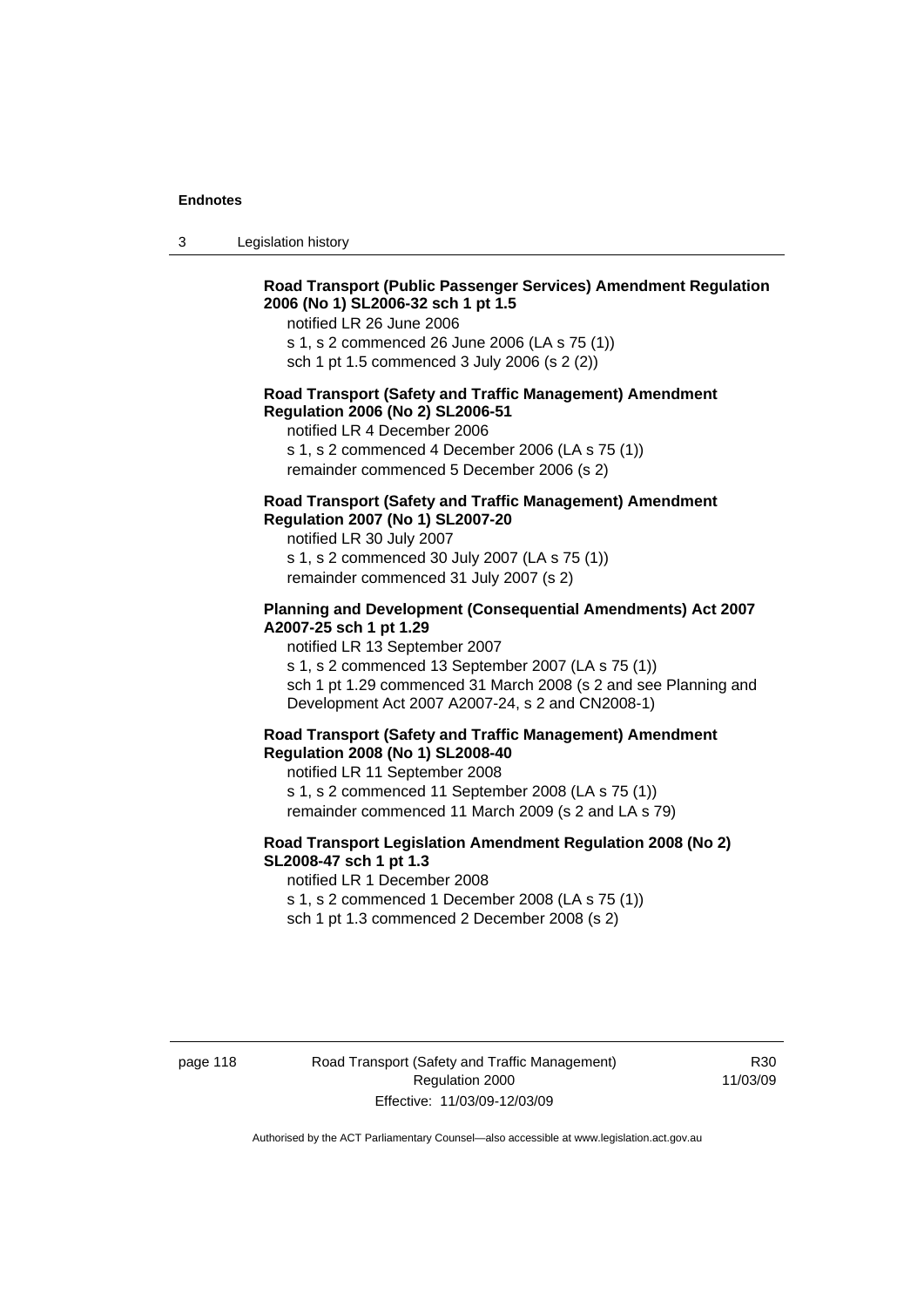# **4 Amendment history**

| Name of regulation                                  |                                                                                                                                                         |  |
|-----------------------------------------------------|---------------------------------------------------------------------------------------------------------------------------------------------------------|--|
| s 1                                                 | am R <sub>18</sub> LA                                                                                                                                   |  |
| <b>Dictionary</b>                                   |                                                                                                                                                         |  |
| s <sub>2</sub>                                      | om Act 2001 No 27 amdt 4.24<br>ins SL2005-22 amdt 1.1                                                                                                   |  |
|                                                     | Dictionary-application to Australian Road Rules                                                                                                         |  |
| s 3 hda<br>s <sub>3</sub>                           | bracketed note exp 17 September 2002 (s 4 (3))<br>am Act 2001 No 44 amdt 1.3793<br>sub SL2005-22 amdt 1.1                                               |  |
| Road includes road related area<br>s 3A             | ins SL2005-22 amdt 1.1                                                                                                                                  |  |
| Meaning of park and stop<br>s 3B                    | ins SL2005-22 amdt 1.1                                                                                                                                  |  |
| <b>Notes</b>                                        |                                                                                                                                                         |  |
| s 4 hdg<br>s 4                                      | bracketed note exp 17 September 2002 (s 4 (3))<br>am Act 2001 No 44 amdt 1.3794; Act 2002 No 30 amdt 3.769<br>(2), (3) exp 17 September 2002 (s (4 (3)) |  |
| s 4A                                                | Offences against regulation-application of Criminal Code etc<br>ins SL2003-1 s 16                                                                       |  |
| $s$ 4B                                              | Offences against regulation are strict liability offences<br>ins SL2003-1 s 16                                                                          |  |
| s 4C                                                | General defence of accident or reasonable effort<br>ins SL2003-1 s 16                                                                                   |  |
| What are the Australian Road Rules                  |                                                                                                                                                         |  |
| s 5 hdg<br>s <sub>5</sub>                           | bracketed note exp 17 September 2002 (s 4 (3))<br>sub SL2004-16 s 25<br>am SL2005-22 amdt 1.2                                                           |  |
| Incorporation of Australian Road Rules into ACT law |                                                                                                                                                         |  |
| s 6 hdg                                             | bracketed note exp 17 September 2002 (s 4 (3))                                                                                                          |  |
| General                                             |                                                                                                                                                         |  |
| div 2.2.1 note 2                                    | am 2000 No 52 s 3; 2001 No 32 s 3; 2002 No 31 s 22;<br>SL2003-12 s 4; SL2004-16 ss 26-30                                                                |  |
|                                                     | sub SL2005-22 s 4                                                                                                                                       |  |
| div 2.2.1 note 3                                    | am SL2006-32 amdt 1.92; items renum R24 LA<br>sub SL2005-22 s 4                                                                                         |  |
|                                                     |                                                                                                                                                         |  |

R30 11/03/09 Road Transport (Safety and Traffic Management) Regulation 2000 Effective: 11/03/09-12/03/09

page 119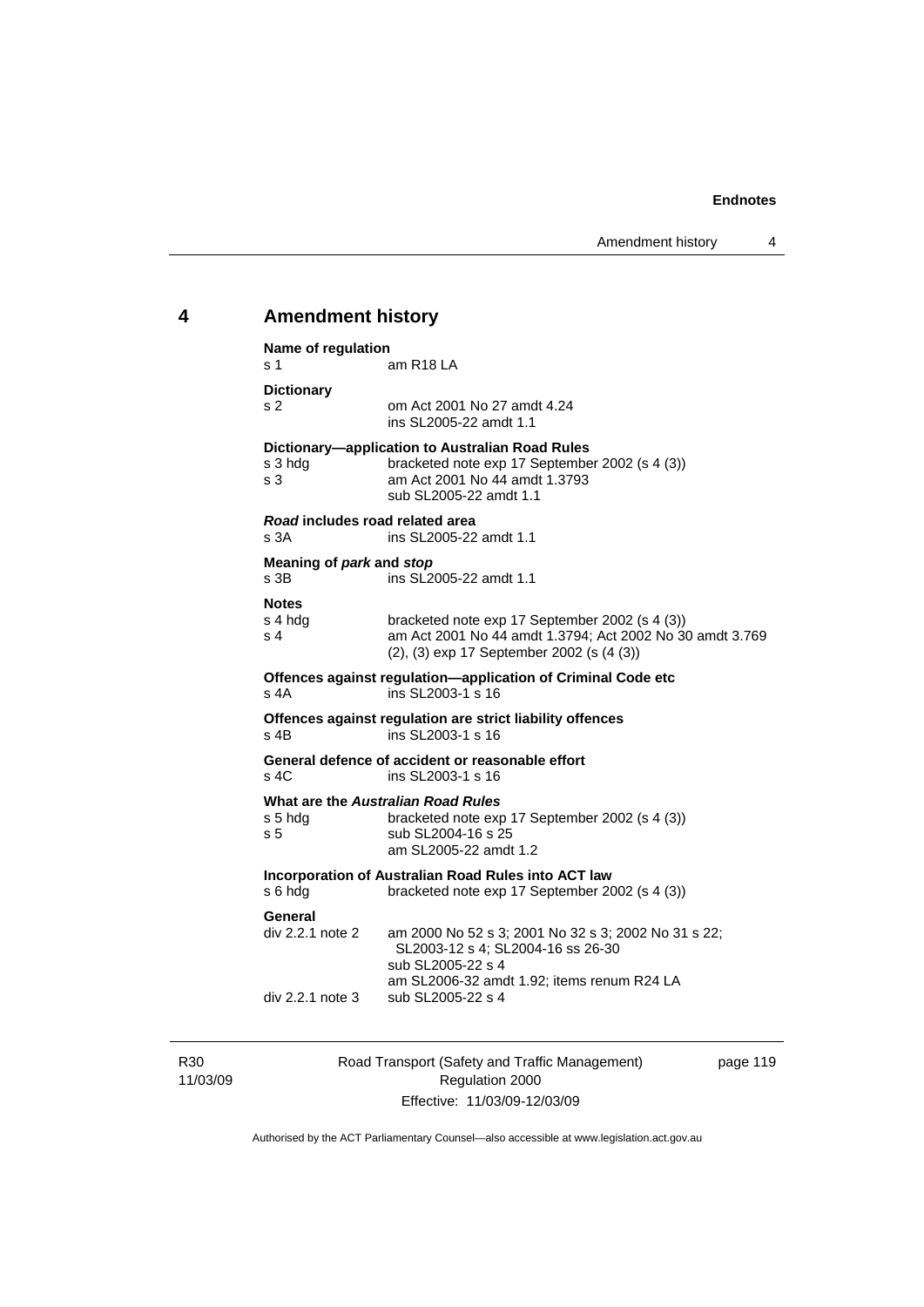| 4 | Amendment history |
|---|-------------------|
|---|-------------------|

| s 7 hda<br>s 7                                 | References to another law of this jurisdiction etc<br>bracketed note exp 17 September 2002 (s 4 (3))<br>am Act 2001 No 44 amdt 1.3795, amdt 1.3796                                       |
|------------------------------------------------|------------------------------------------------------------------------------------------------------------------------------------------------------------------------------------------|
| ARR r 10 (2)-penalties for offences<br>s 8 hdg | bracketed note exp 17 September 2002 (s 4 (3))                                                                                                                                           |
| s 8A                                           | ARR r 25 (2)-default speed-limit in built-up area<br>ins SL2003-12 s 5<br>om SL2004-16 s 31                                                                                              |
| s 9 hda<br>s 9                                 | ARR r 95—emergency stopping lane only signs<br>bracketed note exp 17 September 2002 (s 4 (3))<br>am SL2005-22 amdt 1.3                                                                   |
| ARR r 104-no truck signs<br>s 10 hdq<br>s 10   | bracketed note exp 17 September 2002 (s 4 (3))<br>am SL2005-22 amdt 1.4                                                                                                                  |
| $s$ 12 hdg<br>s 12                             | ARR r 158 (2) (c)-other vehicles permitted to travel in bus lanes<br>bracketed note exp 17 September 2002 (s 4 (3))<br>sub 2002 No 31 s 23; SL2005-4 amdt 2.38<br>am SL2006-32 amdt 1.93 |
| s 12A                                          | ARR r 170 (1)-driver not to stop in intersection unless permitted<br>ins SL2004-16 s 32                                                                                                  |
| s 13 hda<br>s 13                               | ARR r 179 (1) (c)-stopping in a loading zone-goods and permit vehicles<br>bracketed note exp 17 September 2002 (s 4 (3))<br>sub SL2005-22 s 5                                            |
| s 13A                                          | ARR r 179 (1) (c) and (2) (c)-stopping in loading zone-taxis<br>ins SL2005-22 s 5                                                                                                        |
| ARR r 183-stopping in a bus zone<br>s 13B      | ins SL2006-32 amdt 1.94                                                                                                                                                                  |
| s 13C                                          | ARR r 195-stopping at or near a bus stop<br>ins SL2006-32 amdt 1.94                                                                                                                      |
| s 14 hdg                                       | ARR r 199 (2)-stopping near postbox<br>bracketed note exp 17 September 2002 (s 4 (3))                                                                                                    |
| $s$ 15 hdg                                     | ARR r 206 (2) (b), (c)-time extension for people with disabilities permit<br>bracketed note exp 17 September 2002 (s 4 (3))<br>sub SL2005-22 amdt 1.5                                    |
| s 16 hdg                                       | ARR r 207 (2) (a)-fees for parking in pay parking spaces<br>bracketed note exp 17 September 2002 (s 4 (3))                                                                               |

page 120 Road Transport (Safety and Traffic Management) Regulation 2000 Effective: 11/03/09-12/03/09

R30 11/03/09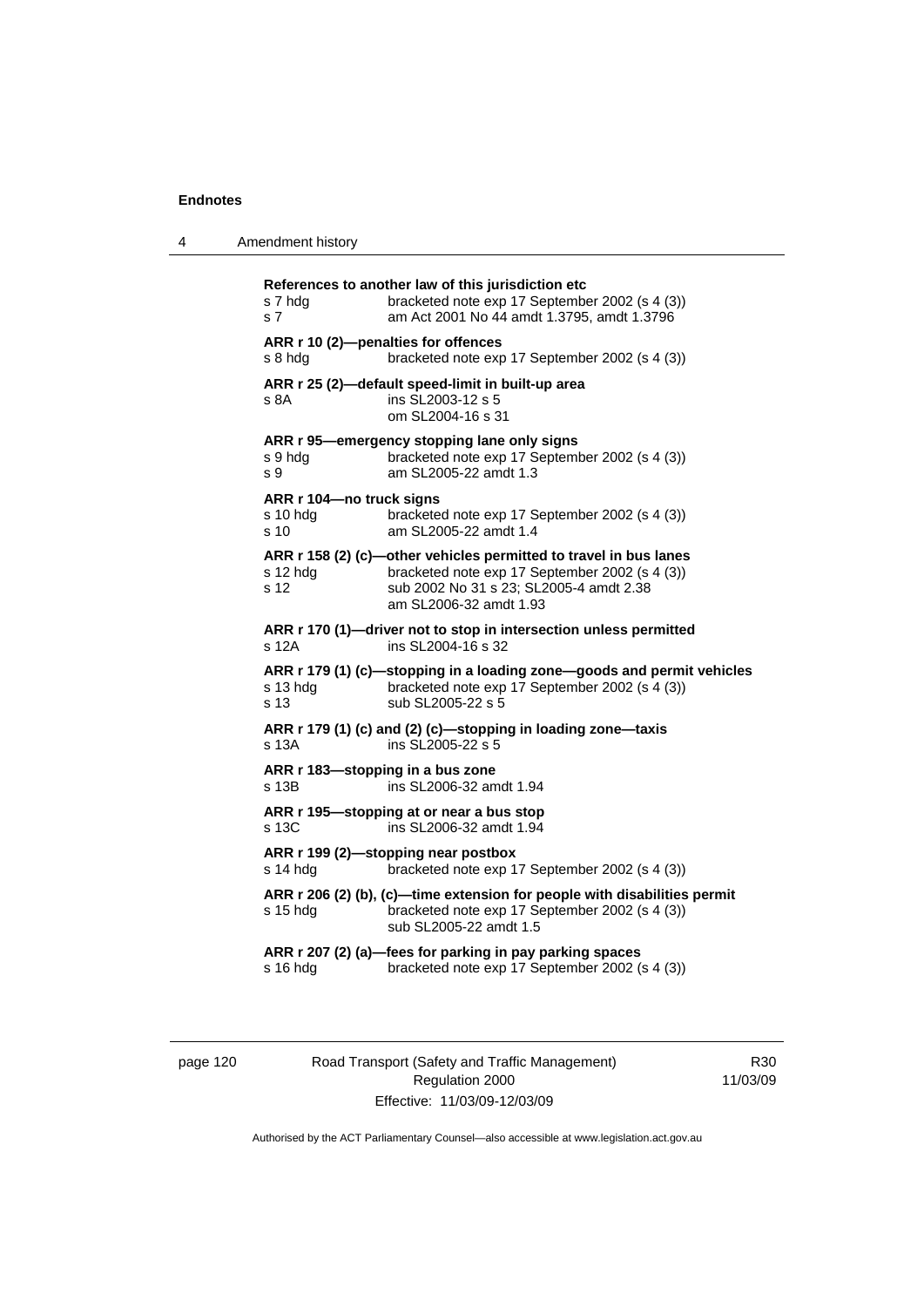| Amendment history |  |  |
|-------------------|--|--|
|-------------------|--|--|

**ARR r 213 (5)—making a motor vehicle secure—exception**  s 16A ins Legislative Assembly AR2000-2 (see Gaz 2000 No 20) am SL2004-16 s 33 sub SL2005-22 amdt 1.6 **ARR r 216 (3)—towing a vehicle at night or in hazardous weather conditions**  s 18 hdg bracketed note exp 17 September 2002 (s 4 (3)) **ARR r 225—use of radar detectors**  s 22 hdg bracketed note exp 17 September 2002 (s 4 (3)) **ARR r 236 (6)—hitchhiking, roadside commerce etc permitted**  s 22A ins SL2004-16 s 34 **ARR r 240 (2)—wheeled recreational devices and toys not to be used on certain roads**  s 23 hdg bracketed note exp 17 September 2002 (s 4 (3)) **ARR r 248—bicycle rider may ride across marked foot crossing if authorised**  s 23A ins 2000 No 21 s 3 om SL2004-16 s 35 **ARR r 266 (3) (b)—wearing of seatbelts by passengers under 16 years old**  s 23B ins 2001 No 32 s 4 am 2002 No 2 s 28; Act 2002 No 51 amdt 1.38; SL2005-4 amdt 2.39, amdt 2.40; SL2006-32 amdt 1.95 **ARR r 266 (7)—wearing of seatbelts by passengers under 16 years old**  s 24 hdg bracketed note exp 17 September 2002 (s 4 (3)) **ARR r 267 (3)—certificates of exemption from wearing seatbelts**  s 25 hdg bracketed note exp 17 September 2002 (s 4 (3)) **ARR r 270 (3)—wearing motorbike helmets**  s 26 hdg bracketed note exp 17 September 2002 (s 4 (3)) **ARR r 271 (6)—riding on motorbikes**  s 27 hdg bracketed note exp 17 September 2002 (s 4 (3)) **ARR r 280 (2) (a)—other vehicles to which B light rules apply**  s 27A ins 2002 No 31 s 24 sub SL2005-4 amdt 2.41; SL2006-32 amdt 1.96 **ARR r 287 (3), (4)—duties of participants in crashes**  s 28 hdg bracketed note exp 17 September 2002 (s 4 (3)) s 28 sub SL2008-40 s 4 **ARR r 289 (1) (g)—driving on nature strip**  bracketed note exp 17 September 2002 (s 4 (3)) s 29 am SL2004-16 s 36; pars renum R16 LA (see SL2004-16 s 37); SL2005-22 amdt 1.7

R30 11/03/09 Road Transport (Safety and Traffic Management) Regulation 2000 Effective: 11/03/09-12/03/09

page 121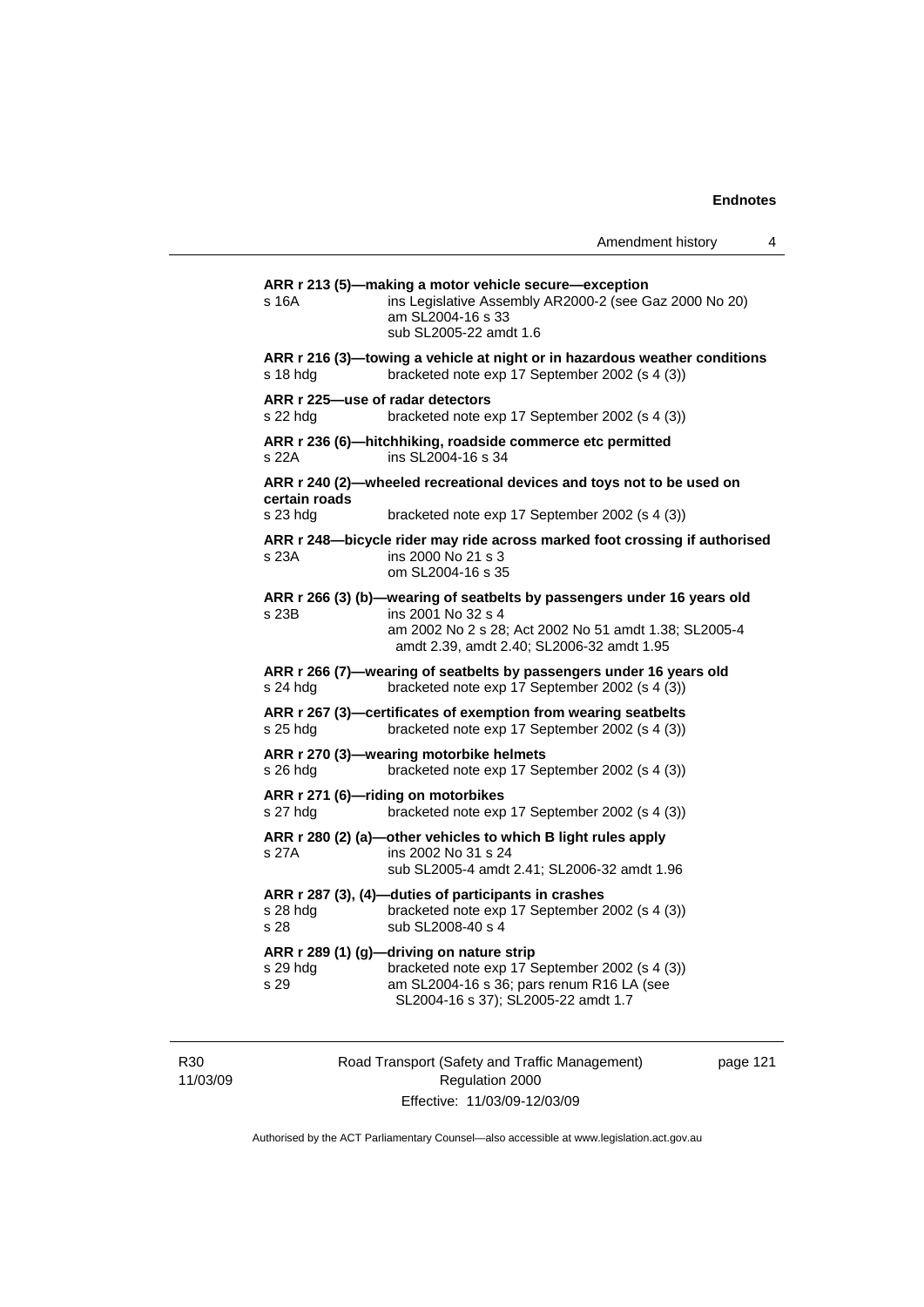| 4        | Amendment history                                                                                                                                                                                                                                                                                                                                                                                                                                                                                                        |
|----------|--------------------------------------------------------------------------------------------------------------------------------------------------------------------------------------------------------------------------------------------------------------------------------------------------------------------------------------------------------------------------------------------------------------------------------------------------------------------------------------------------------------------------|
|          | ARR r 298-driving with a person in or on trailer<br>am SL2005-22 amdt 1.8<br>s 30                                                                                                                                                                                                                                                                                                                                                                                                                                        |
|          | ARR r 313-postal workers<br>bracketed note exp 17 September 2002 (s 4 (3))<br>s 32 hdg                                                                                                                                                                                                                                                                                                                                                                                                                                   |
|          | ARR dict-definitions for dictionary<br>bracketed note exp 17 September 2002 (s 4 (3))<br>s 33 hdg<br>am SL2005-22 amdt 1.9<br>s 33<br>def emergency worker am A2004-28 amdt 3.61<br>def <i>hire car</i> ins SL2005-4 amdt 2.43<br>def <i>police officer</i> sub Act 2001 No 56 amdt 3.475<br>def <i>private hire car</i> om SL2005-4 amdt 2.44<br>def <i>public bus</i> sub Act 2001 No 62 amdt 1.38<br>def restricted hire vehicle om SL2005-4 amdt 2.44<br>def <i>taxi</i> sub 2002 No 2 s 29<br>am SL2005-4 amdt 2.42 |
|          | <b>Offences against the Australian Road Rules</b><br>div 2.2.3 hdg<br>om SL2003-1 s 17                                                                                                                                                                                                                                                                                                                                                                                                                                   |
|          | <b>Application of Criminal Code</b><br>s 34 hdg<br>bracketed note exp 17 September 2002 (s 4 (3))<br>s 34<br>sub Act 2002 No 51 amdt 1.39<br>om SL2003-1 s 17                                                                                                                                                                                                                                                                                                                                                            |
|          | Offences are strict liability offences<br>s 35 hdg<br>bracketed note exp 17 September 2002 (s 4 (3))<br>s 35<br>am Act 2002 No 51 amdt 1.40<br>om SL2003-1 s 17                                                                                                                                                                                                                                                                                                                                                          |
|          | General defence of accident or reasonable effort<br>s 36 hdg<br>bracketed note exp 17 September 2002 (s 4 (3))<br>s 36<br>am Act 2002 No 51 amdt 1.41<br>om SL2003-1 s 17                                                                                                                                                                                                                                                                                                                                                |
|          | Making unnecessary engine noise<br>s 37 hdg<br>bracketed note exp 17 September 2002 (s 4 (3))                                                                                                                                                                                                                                                                                                                                                                                                                            |
|          | Emission of waste oil or grease<br>bracketed note exp 17 September 2002 (s 4 (3))<br>s 38 hdg                                                                                                                                                                                                                                                                                                                                                                                                                            |
|          | Safety of persons on trailers<br>bracketed note exp 17 September 2002 (s 4 (3))<br>s 39 hdg<br>am SL2005-22 amdt 1.10, amdt 1.11<br>s 39                                                                                                                                                                                                                                                                                                                                                                                 |
|          | Passengers in sidecars to be seated<br>s 40 hdg<br>bracketed note exp 17 September 2002 (s 4 (3))                                                                                                                                                                                                                                                                                                                                                                                                                        |
|          | Number of vehicles that may be drawn<br>bracketed note exp 17 September 2002 (s 4 (3))<br>s 41 hdg                                                                                                                                                                                                                                                                                                                                                                                                                       |
| page 122 | Road Transport (Safety and Traffic Management)<br>Regulation 2000                                                                                                                                                                                                                                                                                                                                                                                                                                                        |

Effective: 11/03/09-12/03/09

11/03/09

R30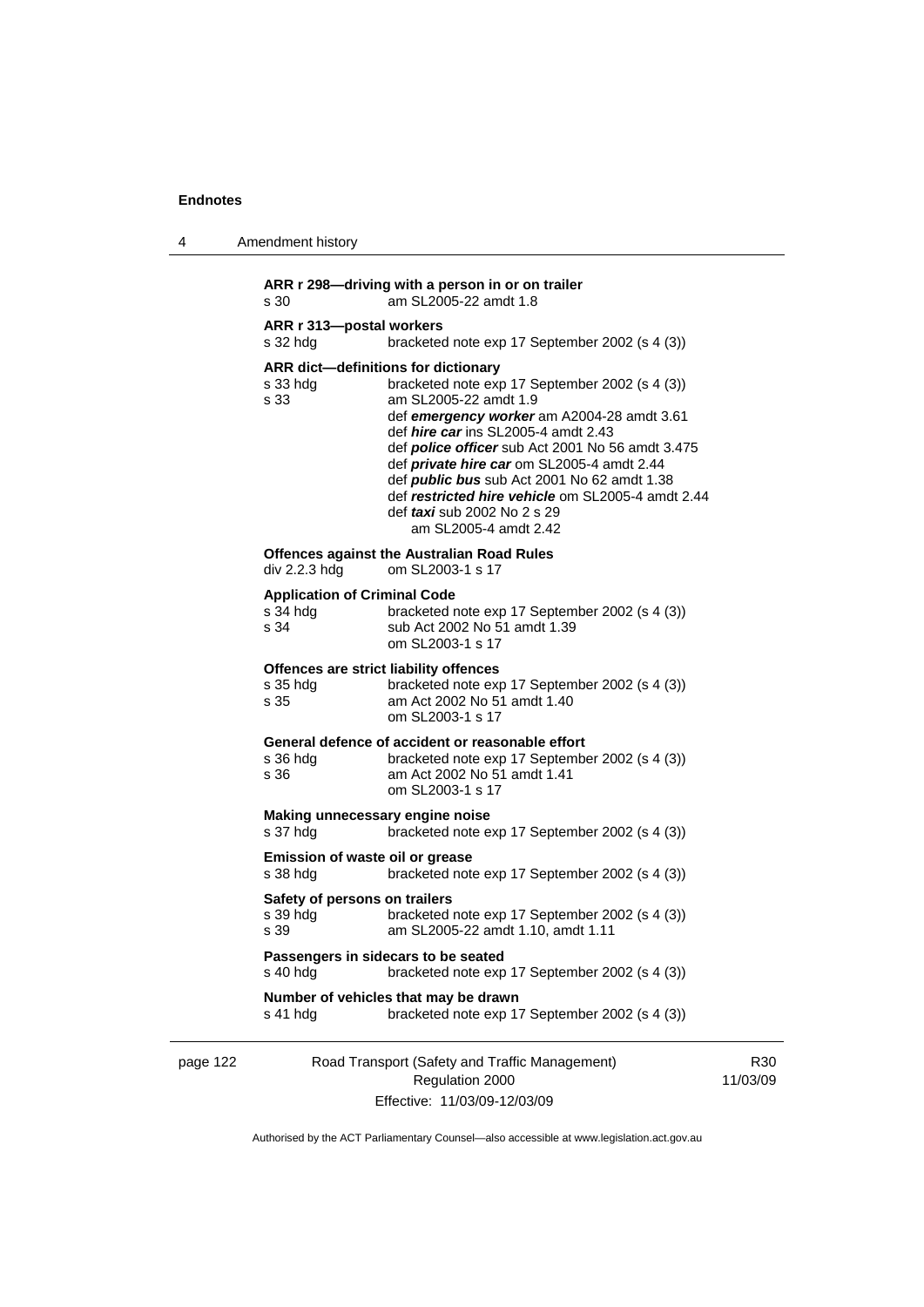**Towing by vehicles under 4.5t**  s 42 hdg bracketed note exp 17 September 2002 (s 4 (3)) **Lights on motor vehicles generally**  s 43 hdg bracketed note exp 17 September 2002 (s 4 (3)) **Metered parking**<br>div 2.3.5 hdg sub SL2005-22 s 6 **Metered parking—parking in spaces**  s 44 hdg<br>s 44 sub SI 2005-22 s 7<br>s 44 sub SI 2005-22 s 7 sub SL2005-22 s 7 **Metered parking—parking fees**  s 44A ins SL2005-22 s 7 **Metered parking—maximum length of stay**  s 44B ins SL2005-22 s 7 **Metered parking—exceptions to s 44A and s 44B**  s 45 hdg bracketed note exp 17 September 2002 (s 4 (3))<br>s 45 sub SL2005-22 s 7 sub SL2005-22 s 7 **Temporary closure of metered parking spaces**  s 46 hdg bracketed note exp 17 September 2002 (s 4 (3)) **Misuse of parking meters**  s 47 hdg bracketed note exp 17 September 2002 (s 4 (3)) **Interfering with parking meters etc**  bracketed note exp 17 September 2002 (s 4 (3)) **Ticket parking**  div 2.3.6 hdg orig div 2.3.6 hdg renum as div 2.3.8 hdg ins by SL2005-22 s 8 **Ticket parking—parking in spaces**  s 49 hdg bracketed note exp 17 September 2002 (s 4 (3)) s 49 sub SL2005-22 s 8 **Ticket parking—display of tickets**  s 49A ins SL2005-22 s 8 **Ticket parking—maximum length of stay**  s 49B ins SL2005-22 s 8 **Ticket parking—exceptions to s 49A and s 49B**  s 50 hdg bracketed note exp 17 September 2002 (s 4 (3)) s 50 sub SL2005-22 s 8

R30 11/03/09 Road Transport (Safety and Traffic Management) Regulation 2000 Effective: 11/03/09-12/03/09

page 123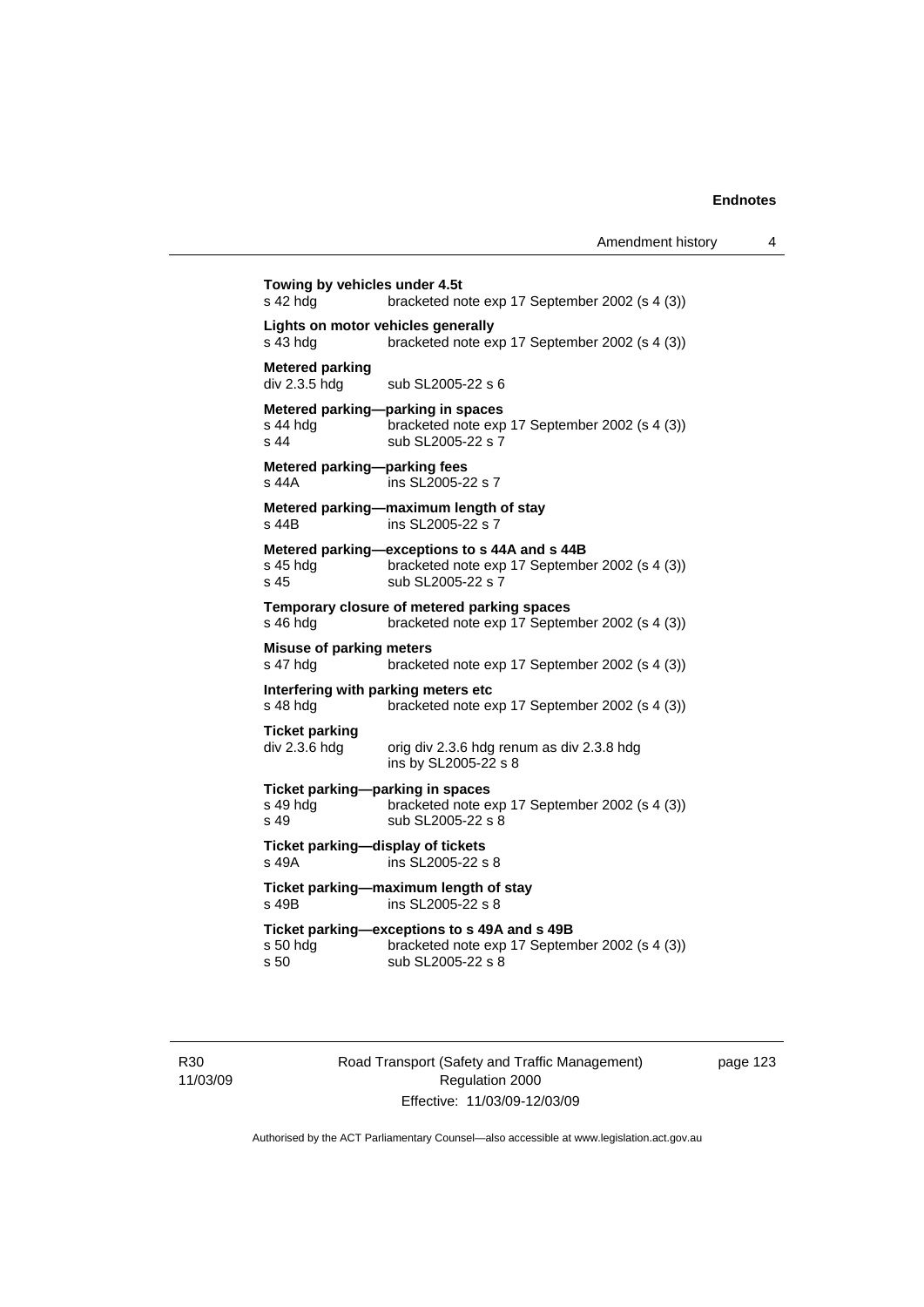| 4 | Amendment history                                                                                                                                                                                                    |
|---|----------------------------------------------------------------------------------------------------------------------------------------------------------------------------------------------------------------------|
|   | Temporary closure of ticket parking spaces and areas<br>s 51 hdg<br>bracketed note exp 17 September 2002 (s 4 (3))<br>sub SL2005-22 amdt 1.12<br>am 2002 No 7 s 4, s 5; regs renum R6 LA (see 2002 No 7 s 6)<br>s 51 |
|   | Use of false or damaged parking tickets etc<br>s 52 hdg<br>bracketed note exp 17 September 2002 (s 4 (3))<br>s 52<br>sub SL2005-22 s 9                                                                               |
|   | Misuse of parking ticket machines<br>$s53$ hdg<br>bracketed note exp 17 September 2002 (s 4 (3))<br>sub SL2005-22 s 9<br>s 53                                                                                        |
|   | Interfering with parking ticket machines etc<br>$s$ 54 hdg<br>bracketed note exp 17 September 2002 (s 4 (3))                                                                                                         |
|   | Interfering with parking tickets<br>s 55 hdg<br>bracketed note exp 17 September 2002 (s 4 (3))<br>s <sub>55</sub><br>sub SL2005-22 s 10                                                                              |
|   | Other ACT road rules about stopping and parking<br>ins SL2005-22 s 10<br>div 2.3.7 hdg                                                                                                                               |
|   | Unauthorised use of parking permits and mobility parking scheme<br><b>authorities</b><br>s 56 hdg<br>bracketed note exp 17 September 2002 (s 4 (3))<br>am Act 2002 No 30 amdt 3.770<br>s 56<br>sub SL2005-22 s 10    |
|   | Interfering with parking permits and mobility parking scheme authorities<br>s 56A<br>ins SL2005-22 s 10                                                                                                              |
|   | No stopping on a road with a red kerb<br>s 57<br>am 2001 No 32 s 5<br>exp 1 December 2002 (s 57 (2))                                                                                                                 |
|   | Stopping public buses in bus zones and at bus stops<br>s 57A hdg<br>bracketed note exp 17 September 2002 (s 4 (3))<br>ins 2000 No 33 s 3<br>s 57A<br>am 2001 Act No 62 amdts 1.39-1.41                               |
|   | Stopping in an emergency etc or to comply with another law<br>s 58 hdg<br>bracketed note exp 17 September 2002 (s 4 (3))<br>am SL2005-22 s 11, s 12<br>s 58                                                          |
|   | Other ACT road rules<br>div 2.3.8 hdg<br>(prev div 2.3.6 hdg) ins SL2005-22 s 13                                                                                                                                     |
|   |                                                                                                                                                                                                                      |

page 124 Road Transport (Safety and Traffic Management) Regulation 2000 Effective: 11/03/09-12/03/09

R30 11/03/09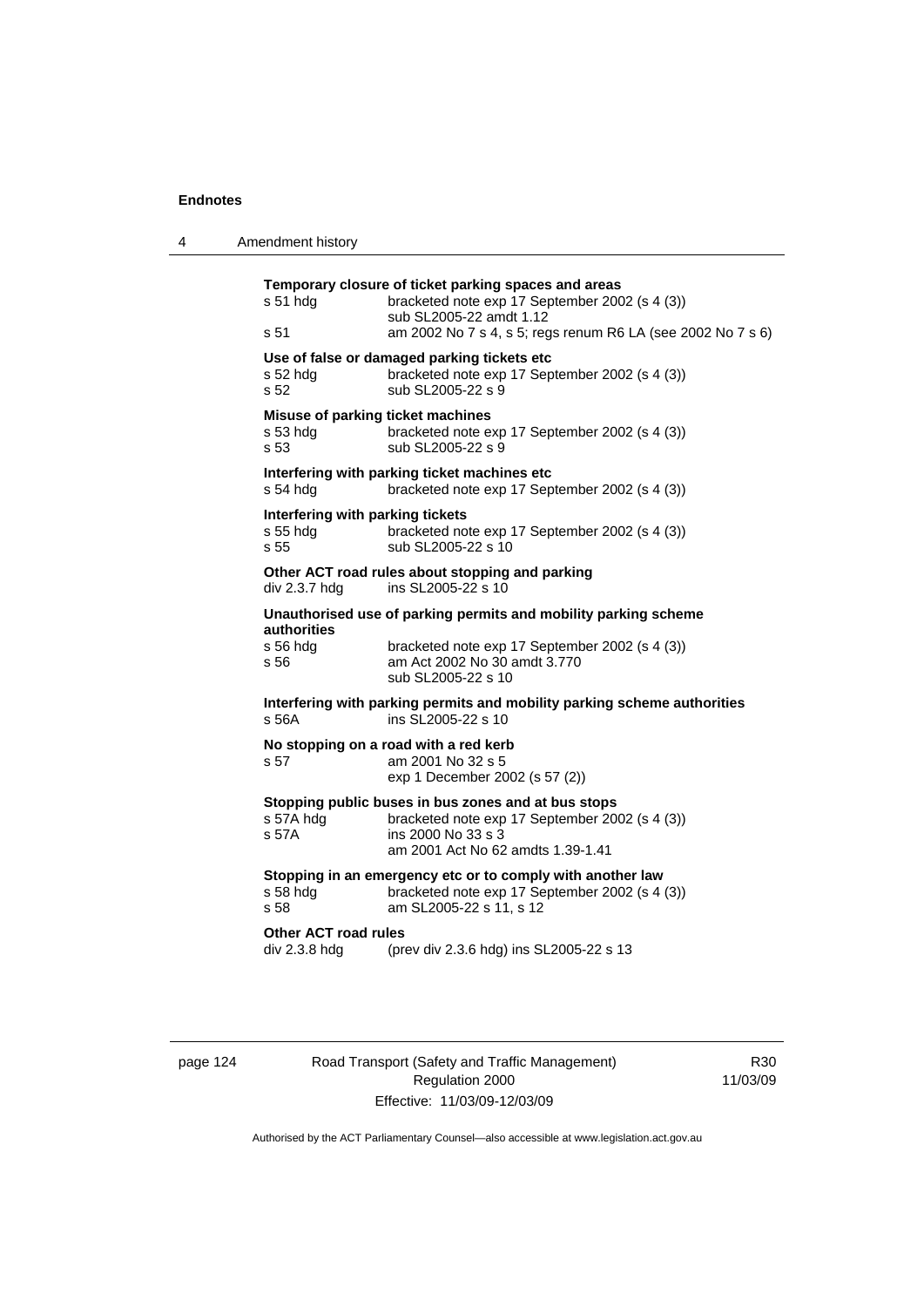|                                                   |                                                                                                                              | Amendment history | 4 |
|---------------------------------------------------|------------------------------------------------------------------------------------------------------------------------------|-------------------|---|
| Carrying dangerous substances<br>s 59 hdg<br>s 59 | bracketed note exp 17 September 2002 (s 4 (3))<br>sub A2004-7 amdt 1.14<br>am A2004-7 amdt 1.15, amdt 1.16                   |                   |   |
| s 60 hdg                                          | Interrupting funeral processions etc<br>bracketed note exp 17 September 2002 (s 4 (3))                                       |                   |   |
| Driving on roads closed to traffic<br>s 61 hda    | bracketed note exp 17 September 2002 (s 4 (3))                                                                               |                   |   |
| s 62 hda                                          | Use of wheeled recreational devices and wheeled toys on roads<br>bracketed note exp 17 September 2002 (s 4 (3))              |                   |   |
|                                                   | Devices that are prescribed traffic control devices-Act, dict, def prescribed                                                |                   |   |
| traffic control device<br>s 63 hdg<br>s 63        | bracketed note exp 17 September 2002 (s 4 (3))<br>sub SL2005-22 s 14                                                         |                   |   |
| $s$ 64 hdg                                        | Preventing prescribed traffic control devices being clearly visible<br>bracketed note exp 17 September 2002 (s 4 (3))        |                   |   |
| s 65 hdg                                          | Use of do not overtake turning vehicle sign<br>bracketed note exp 17 September 2002 (s 4 (3))                                |                   |   |
| s 66                                              | Approvals etc by road transport authority<br>am Act 2001 No 44 amdt 1.3797, amdt 1.3798                                      |                   |   |
| s 68 hdg                                          | Defence of complying with direction of police officer or authorised person<br>bracketed note exp 17 September 2002 (s 4 (3)) |                   |   |
| s 69 hdg                                          | <b>Exemption for driver of police vehicles</b><br>bracketed note exp 17 September 2002 (s 4 (3))                             |                   |   |
| s 70 hdg                                          | <b>Exemption for driver of emergency vehicles</b><br>bracketed note exp 17 September 2002 (s 4 (3))                          |                   |   |
|                                                   | Stopping and parking exemption for police and emergency vehicles and                                                         |                   |   |
| authorised people<br>s 71 hdg<br>s 71             | bracketed note exp 17 September 2002 (s 4 (3))<br>sub 2002 No 7 s 7; SL2005-22 s 15                                          |                   |   |
| Parking<br>ch 3 hdg                               | ins 2001 No 32 s 6                                                                                                           |                   |   |
| <b>Metered parking schemes</b><br>s 72 hdg        | bracketed note exp 17 September 2002 (s 4 (3))                                                                               |                   |   |
| <b>Metered parking areas</b><br>s 73 hdg<br>s 73  | bracketed note exp 17 September 2002 (s 4 (3))<br>am SL2005-22 amdt 1.13                                                     |                   |   |

R30 11/03/09 Road Transport (Safety and Traffic Management) Regulation 2000 Effective: 11/03/09-12/03/09

page 125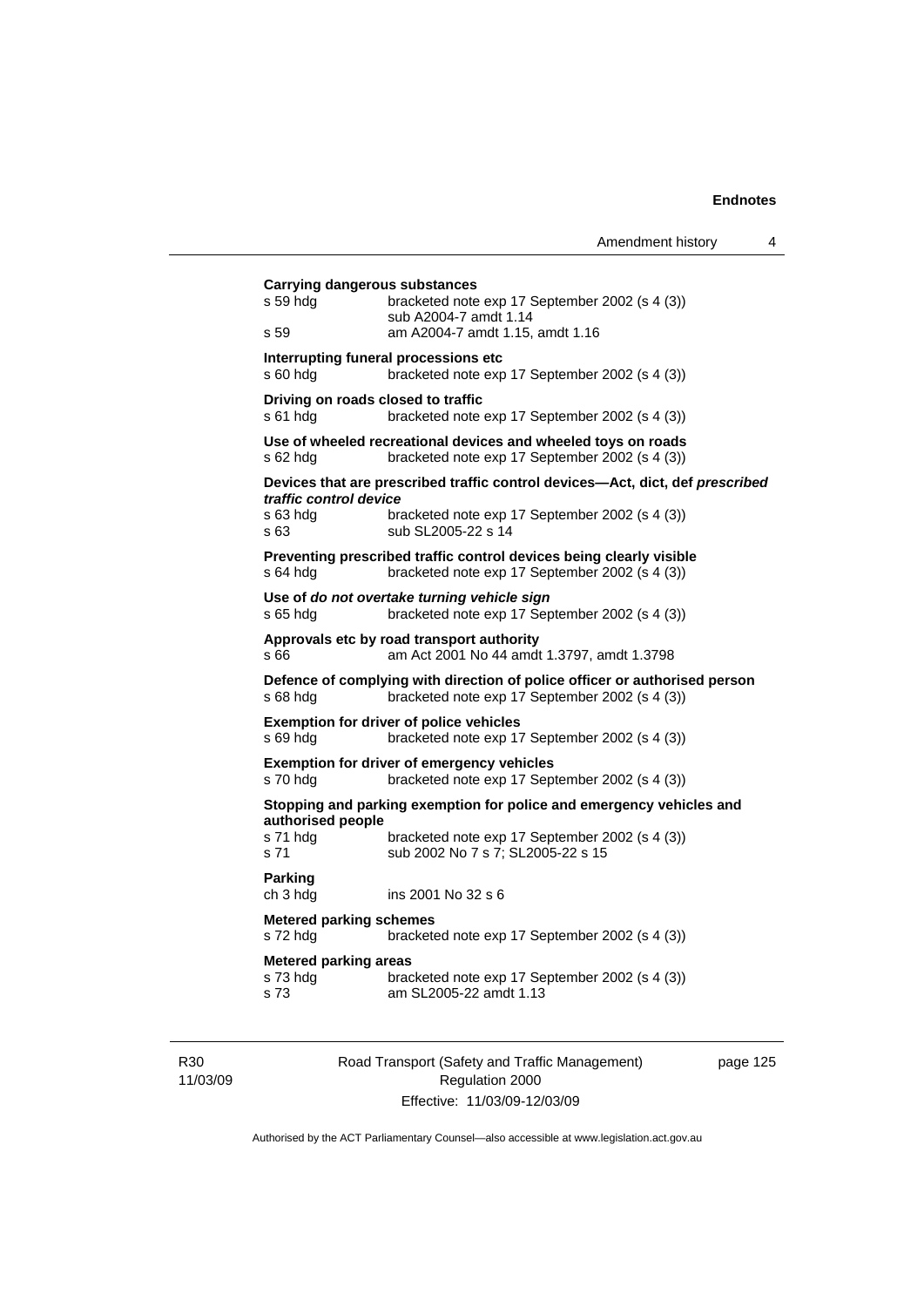4 Amendment history

| <b>Parking meters</b><br>s 74 hdg                         | bracketed note exp 17 September 2002 (s 4 (3))                                                                                                                                                                                                  |
|-----------------------------------------------------------|-------------------------------------------------------------------------------------------------------------------------------------------------------------------------------------------------------------------------------------------------|
| <b>Metered parking spaces</b><br>s 75 hdg<br>s 74         | bracketed note exp 17 September 2002 (s 4 (3))<br>am SL2005-22 s 16                                                                                                                                                                             |
| <b>Parking authorities</b><br>s 75A                       | ins 2002 No 7 s 8                                                                                                                                                                                                                               |
| <b>Parking authority guidelines</b><br>s 75B hdg<br>s 75B | bracketed note exp 17 September 2002 (s 4 (3))<br>ins 2002 No 7 s 8                                                                                                                                                                             |
| s 76 hdg<br>s 76                                          | Ticket parking schemes-road transport authority<br>sub 2002 No 7 s 9<br>bracketed note exp 17 September 2002 (s 4 (3))<br>am SL2005-22 s 17                                                                                                     |
| s 76A hdg<br>s 76A                                        | Ticket parking schemes-parking authorities<br>bracketed note exp 17 September 2002 (s 4 (3))<br>sub SL2005-22 amdt 1.14<br>ins 2002 No 7 s 10                                                                                                   |
| <b>Ticket parking areas</b><br>s 77 hdg<br>s 77           | bracketed note exp 17 September 2002 (s 4 (3))<br>am SL2005-22 amdt 1.15, amdt 1.16<br>(3), (4) exp 1 December 2006 (s 77 (4))                                                                                                                  |
| <b>Ticket parking spaces</b><br>s 78 hdg                  | bracketed note exp 17 September 2002 (s 4 (3))                                                                                                                                                                                                  |
| <b>Ticket machines</b><br>s 79 hdg                        | bracketed note exp 17 September 2002 (s 4 (3))                                                                                                                                                                                                  |
| <b>Parking tickets</b><br>s 80 hdg<br>s 80                | bracketed note exp 17 September 2002 (s 4 (3))<br>am 2002 No 7 s 11; SL2005-22 ss 18-20                                                                                                                                                         |
| <b>Duration of parking tickets</b><br>s 81 hdg            | bracketed note exp 17 September 2002 (s 4 (3))                                                                                                                                                                                                  |
| Definitions-div 3.1.3<br>s 82 hdg<br>s 82                 | bracketed note exp 17 September 2002 (s 4 (3))<br>def code of practice om SL2008-47 amdt 1.4<br>def exemption om SL2008-47 amdt 1.4<br>def existing operator om SL2008-47 amdt 1.4<br>def existing operator's certificate om SL2008-47 amdt 1.4 |

# page 126 Road Transport (Safety and Traffic Management) Regulation 2000 Effective: 11/03/09-12/03/09

R30 11/03/09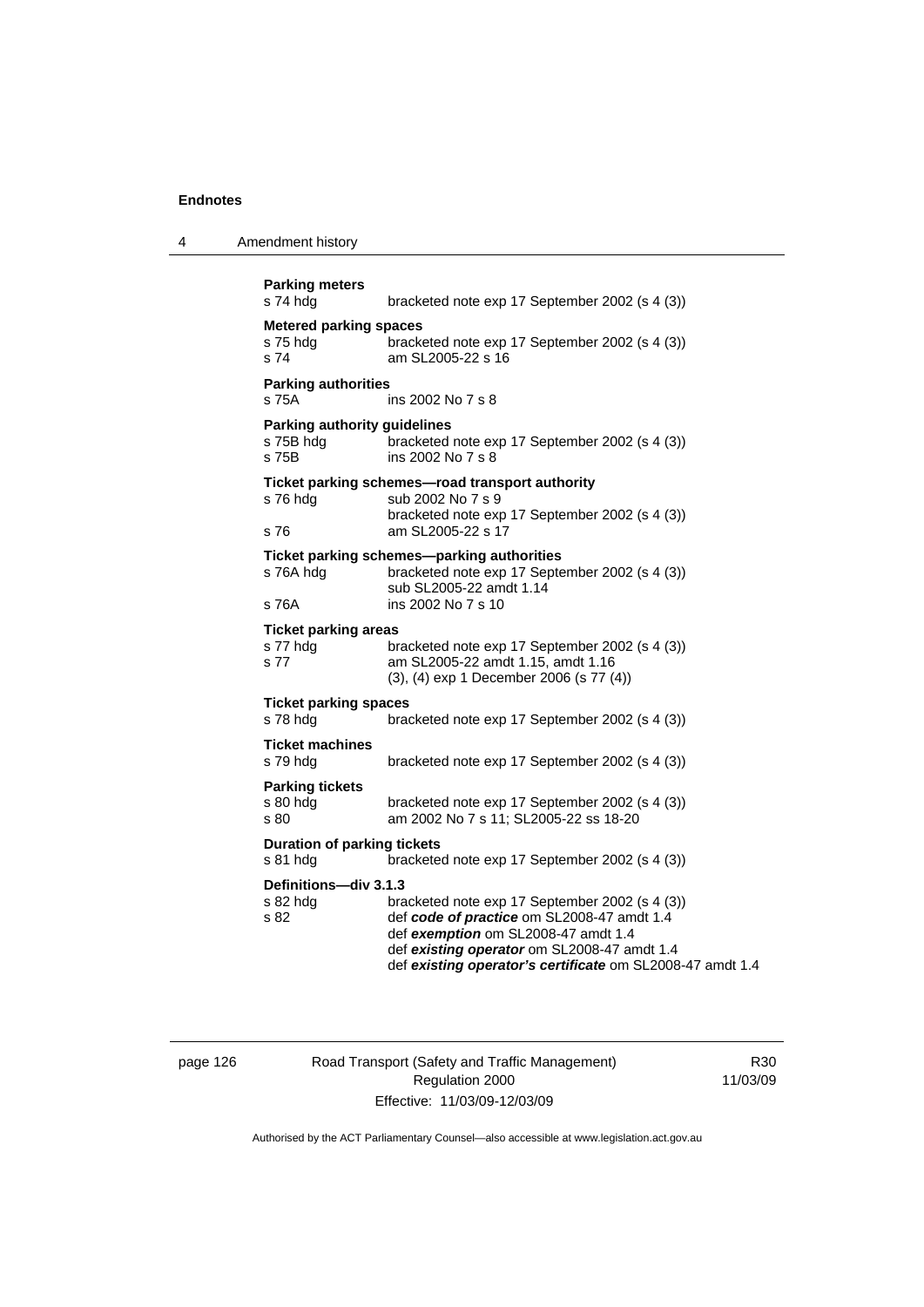$\overline{4}$ 

|                                                                                                                          | Amendment history                                                                                                                                                                                                                                                                    |  |  |
|--------------------------------------------------------------------------------------------------------------------------|--------------------------------------------------------------------------------------------------------------------------------------------------------------------------------------------------------------------------------------------------------------------------------------|--|--|
| References in div 3.1.3 to land adjoining residential land<br>s 83 hdg<br>bracketed note exp 17 September 2002 (s 4 (3)) |                                                                                                                                                                                                                                                                                      |  |  |
| s 84 hdg                                                                                                                 | Vehicle parked partly on residential land<br>bracketed note exp 17 September 2002 (s 4 (3))                                                                                                                                                                                          |  |  |
| s 85 hdg<br>s 85                                                                                                         | Parking of certain vehicles on residential land prohibited<br>bracketed note exp 17 September 2002 (s 4 (3))<br>am SL2005-22 amdt 1.17; SL2008-47 amdt 1.5                                                                                                                           |  |  |
| s 85A                                                                                                                    | No more than 1 heavy vehicle on residential land<br>ins SL2008-47 amdt 1.6                                                                                                                                                                                                           |  |  |
| s 85B                                                                                                                    | Heavy vehicles to be parked away from residential land boundaries<br>ins SL2008-47 amdt 1.6                                                                                                                                                                                          |  |  |
| s 86 hdg<br>s 86                                                                                                         | Parking of certain vehicles on land adjoining residential land prohibited<br>bracketed note exp 17 September 2002 (s 4 (3))<br>am SL2005-22 amdt 1.17; SL2008-47 amdt 1.7, amdt 1.8;<br>ss renum R29 LA                                                                              |  |  |
| s 87 hda<br>s 87                                                                                                         | Parking of certain commercial vehicles on land with multi-unit housing<br>bracketed note exp 17 September 2002 (s 4 (3))<br>sub A2007-25 amdt 1.165<br>am Act 2002 No 30 amdt 3.771; SL2005-22 amdt 1.17;<br>A2007-25 amdt 1.166, amdt 1.167; SL2008-47 amdt 1.9;<br>ss renum R29 LA |  |  |
| s 87A                                                                                                                    | No offence if reasonable necessity etc<br>ins SL2008-47 amdt 1.10                                                                                                                                                                                                                    |  |  |
| s 87B                                                                                                                    | Heavy vehicle refrigeration units not to be operated on residential land<br>ins SL2008-47 amdt 1.10                                                                                                                                                                                  |  |  |
| s 87C                                                                                                                    | Prohibition on night operation of heavy vehicle<br>ins SL2008-47 amdt 1.10                                                                                                                                                                                                           |  |  |
| Daily infringement<br>s 88 hdg<br>s 88                                                                                   | bracketed note exp 17 September 2002 (s 4 (3))<br>am A2007-25 amdt 1.168<br>sub SL2008-47 amdt 1.11                                                                                                                                                                                  |  |  |
| div 3.1.3A hdg                                                                                                           | Heavy vehicle parking-enforcement<br>ins SL2008-47 amdt 1.13                                                                                                                                                                                                                         |  |  |
| Meaning of occupier-div 3.1.3A<br>s 89 hdg<br>s 89                                                                       | bracketed note exp 17 September 2002 (s 4 (3))<br>am Act 2001 No 44 amdt 1.3799, amdt 1.3800<br>om SL2008-47 amdt 1.12<br>ins SL2008-47 amdt 1.13                                                                                                                                    |  |  |

R30 11/03/09 Road Transport (Safety and Traffic Management) Regulation 2000 Effective: 11/03/09-12/03/09

page 127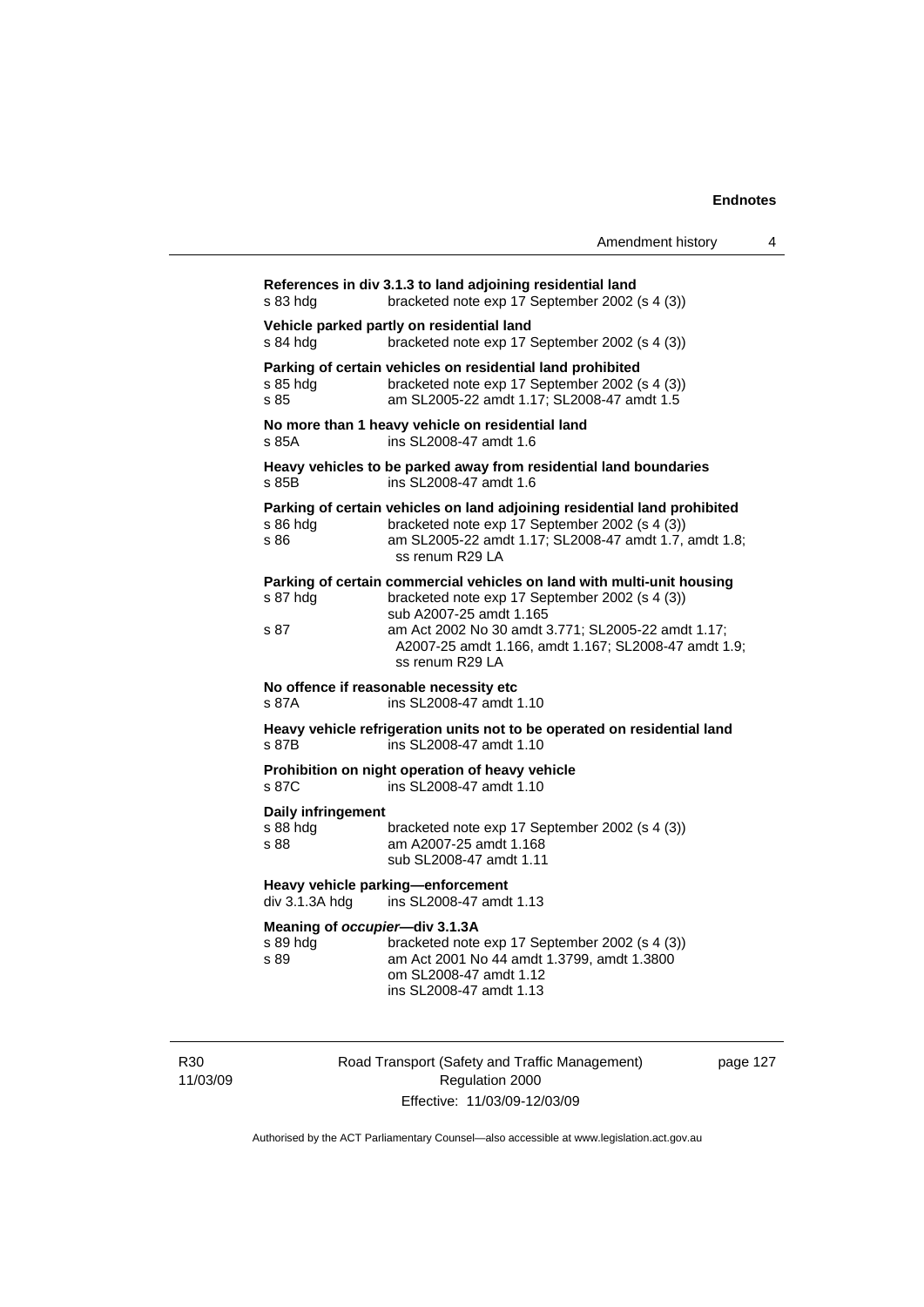| 4 | Amendment history |  |
|---|-------------------|--|
|---|-------------------|--|

#### **Power to enter premises**

| s 90 hdg<br>s 90            | bracketed note exp 17 September 2002 (s 4 (3))<br>am Act 2001 No 44 amdts 1.3801-1.3803<br>def the code of practice om Act 2001 No 44 amdt 1.3803<br>om SL2008-47 amdt 1.12<br>ins SL2008-47 amdt 1.13 |
|-----------------------------|--------------------------------------------------------------------------------------------------------------------------------------------------------------------------------------------------------|
| Production of identity card |                                                                                                                                                                                                        |
| s 91 hdg<br>s 91            | bracketed note exp 17 September 2002 (s 4 (3))<br>om SL2008-47 amdt 1.12<br>ins SL2008-47 amdt 1.13                                                                                                    |
| <b>Consent to entry</b>     |                                                                                                                                                                                                        |
| s 92 hdg<br>s 92            | bracketed note exp 17 September 2002 (s 4 (3))<br>am SL2005-22 s 21<br>om SL2008-47 amdt 1.12<br>ins SL2008-47 amdt 1.13                                                                               |
|                             | General powers on entry to premises                                                                                                                                                                    |
| s 93 hdg<br>s 93            | bracketed note exp 17 September 2002 (s 4 (3))<br>om SL2008-47 amdt 1.12<br>ins SL2008-47 amdt 1.13                                                                                                    |
| Damage etc to be minimised  |                                                                                                                                                                                                        |
| s 94 hdg<br>s 94            | bracketed note exp 17 September 2002 (s 4 (3))<br>om SL2008-47 amdt 1.12<br>ins SL2008-47 amdt 1.13                                                                                                    |
|                             | <b>Compensation for exercise of enforcement powers</b>                                                                                                                                                 |
| s 95 hdg<br>s 95            | bracketed note exp 17 September 2002 (s 4 (3))<br>om SL2008-47 amdt 1.12<br>ins SL2008-47 amdt 1.13                                                                                                    |
|                             | Loss etc of existing operator's certificate                                                                                                                                                            |
| s 96 hda<br>s 96            | bracketed note exp 17 September 2002 (s 4 (3))<br>om SL2008-47 amdt 1.12                                                                                                                               |
|                             | Cancellation of existing operator's certificate etc                                                                                                                                                    |
| s 97 hdg<br>s 97            | bracketed note exp 17 September 2002 (s 4 (3))<br>am Act 2002 No 30 amdt 3.772<br>om SL2008-47 amdt 1.12                                                                                               |
|                             | Other powers to provide pay parking                                                                                                                                                                    |
| s 97A hdg<br>s 97A          | bracketed note exp 17 September 2002 (s 4 (3))<br>ins 2002 No 7 s 12                                                                                                                                   |
| <b>Overlapping schemes</b>  |                                                                                                                                                                                                        |
| s 98 hdg<br>s 98            | bracketed note exp 17 September 2002 (s 4 (3))<br>am 2002 No 7 s 13                                                                                                                                    |
|                             |                                                                                                                                                                                                        |

page 128 Road Transport (Safety and Traffic Management) Regulation 2000 Effective: 11/03/09-12/03/09

R30 11/03/09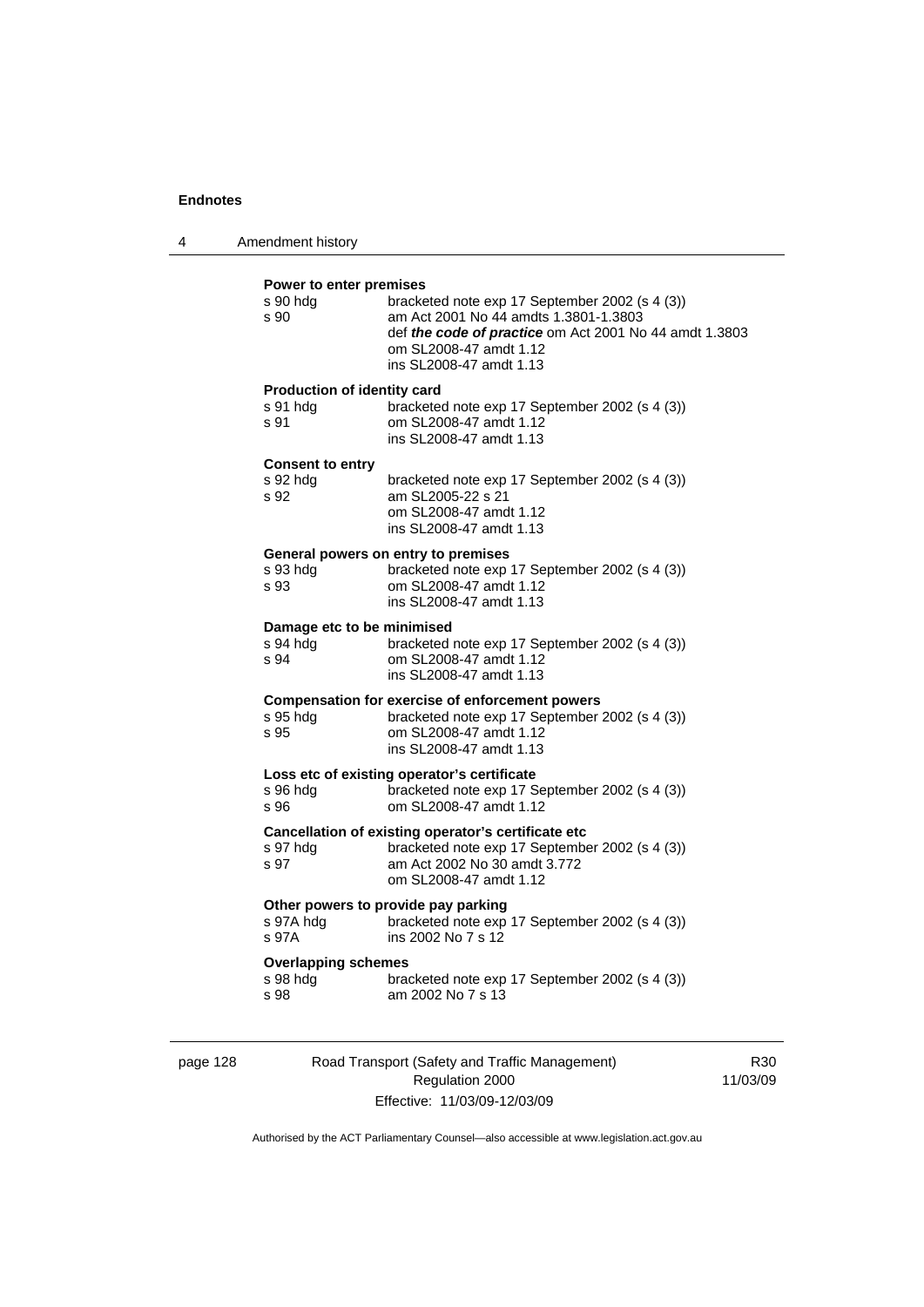| s 98A hda<br>s 98A                           | bracketed note exp 17 September 2002 (s 4 (3))<br>ins 2002 No 7 s 14                                                                                                        |
|----------------------------------------------|-----------------------------------------------------------------------------------------------------------------------------------------------------------------------------|
| s 98B hdg<br>s 98B                           | Costs of ticket parking scheme<br>bracketed note exp 17 September 2002 (s 4 (3))<br>ins 2002 No 7 s 14                                                                      |
| s 99 hdg                                     | Trailers not separately chargeable<br>bracketed note exp 17 September 2002 (s 4 (3))                                                                                        |
| <b>Parking permits</b><br>s 100 hdg<br>s 100 | bracketed note exp 17 September 2002 (s 4 (3))<br>sub SL2005-22 s 22                                                                                                        |
| s 101 hdg<br>s 101                           | Mobility parking scheme authorities<br>bracketed note exp 17 September 2002 (s 4 (3))<br>sub SL2005-22 s 22                                                                 |
| s 101A                                       | Parking permits and mobility parking scheme authorities-cancellation<br>ins SL2005-22 s 22                                                                                  |
|                                              | Parking permits and mobility parking scheme authorities-return when                                                                                                         |
| cancelled<br>s 101B                          | ins SL2005-22 s 22                                                                                                                                                          |
| Parking-other provisions<br>pt $3.3$ hdg     | ins SL2006-51 s 4                                                                                                                                                           |
| s 101C                                       | Marking tyres by parking inspectors<br>ins SL2006-51 s 4                                                                                                                    |
| Definitions-ch 4<br>s 102 hdg<br>s 102       | bracketed note exp 17 September 2002 (s 4 (3))<br>am 2000 No 33 s 4; 2000 No 52 s 4                                                                                         |
|                                              | def approved police speedometer ins 2001 No 32 s 7<br>def digital camera detection device sub 2001 No 32 s 8;<br>SL2007-20 s 4                                              |
|                                              | def fixed camera detection device ins SL2007-20 s 5<br>def laser speed measuring device sub SL2004-47 s 40<br>def loop detector speed measuring device ins SL2006-51<br>s 5 |
|                                              | def piezo strip speed measuring device sub SL2006-51 s 6<br>def radar speed measuring device sub SL2004-47 s 41;<br>SL2007-20 s 6                                           |
|                                              | def security checksum ins 2001 No 32 s 9<br>def testing authority am 2001 No 32 s 10; SL2004-47 s 42<br>def traffic lights camera detection device am SL2006-51 s 7         |

R30 11/03/09 Road Transport (Safety and Traffic Management) Regulation 2000 Effective: 11/03/09-12/03/09

page 129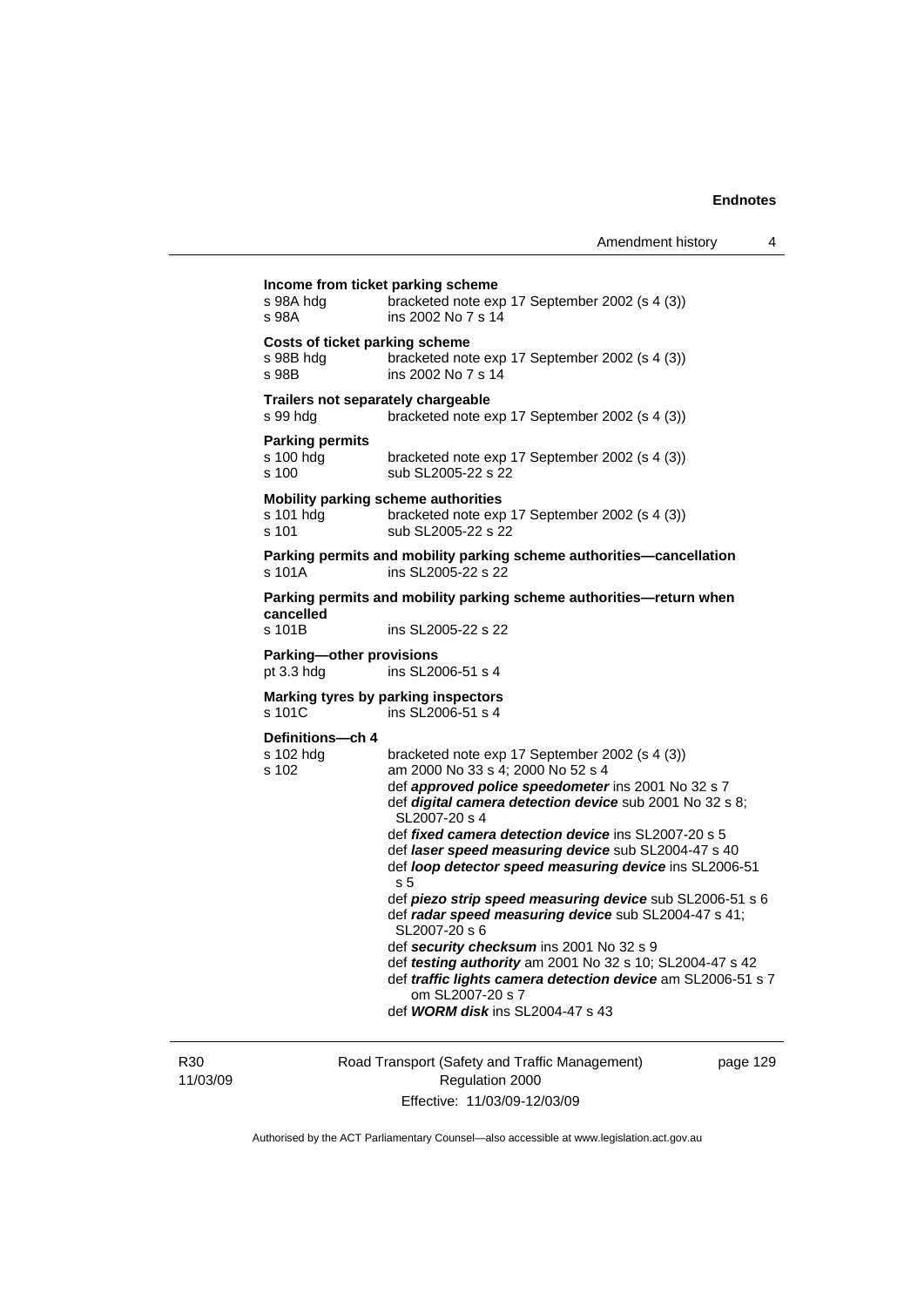|  | Amendment history |
|--|-------------------|
|--|-------------------|

| s 103 hda<br>s 103                               | Approved traffic offence detection devices<br>bracketed note exp 17 September 2002 (s 4 (3))<br>sub 2000 No 52 s 5<br>am 2001 No 32 s 11; SL2006-51 s 8; SL2007-20 s 8                        |
|--------------------------------------------------|-----------------------------------------------------------------------------------------------------------------------------------------------------------------------------------------------|
| s 103A                                           | Approval of police vehicle speedometers<br>ins 2001 No 32 s 12                                                                                                                                |
| s 104 hdg<br>s 104                               | Major testing of laser speed measuring devices<br>bracketed note exp 17 September 2002 (s 4 (3))<br>am 2000 No 33 s 5<br>sub 2000 No 52 s 5<br>am 2001 No 32 regs 13-17<br>sub SL2004-47 s 44 |
| s 104A                                           | Major testing of other traffic offence detection devices<br>ins SL2004-47 s 44<br>am SL2006-51 ss 9-11; ss renum R26 LA<br>sub SL2007-20 s 9                                                  |
| s 104B                                           | Certification and sealing of traffic offence detection devices<br>ins SL2004-47 s 44                                                                                                          |
| s 105 hdg<br>s 105                               | Use of certain digital camera detection devices<br>bracketed note exp 17 September 2002 (s 4 (3))<br>sub 2001 No 32 s 18; SL2007-20 s 10                                                      |
| s 105A hdg<br>s 105A                             | Use of certain laser speed measuring devices<br>bracketed note exp 17 September 2002 (s 4 (3))<br>sub SL2007-20 s 11<br>ins 2001 No 32 s 18<br>am SL2007-20 s 11; ss renum R27 LA             |
| s 105B hdg<br>s 105B                             | Use of certain radar speed measuring devices<br>bracketed note exp 17 September 2002 (s 4 (3))<br>sub SL2007-20 s 12<br>ins 2001 No 32 s 18<br>am SL2007-20 s 12; ss renum R27 LA             |
| Approved people-testing and sealing<br>s 106 hdg | bracketed note exp 17 September 2002 (s 4 (3))                                                                                                                                                |
| Approved people-use<br>s 107 hdg<br>$s$ 107      | bracketed note exp 17 September 2002 (s 4 (3))<br>am 2000 No 52 s 6; SL2007-20 s 13                                                                                                           |
| s 107A                                           | Recording of camera detection device image files-Act, s 23 (2) (c) (ii)<br>ins 2001 No 32 s 19<br>am SL2004-47 s 45<br>sub SL2007-20 s 14                                                     |

page 130 Road Transport (Safety and Traffic Management) Regulation 2000 Effective: 11/03/09-12/03/09

R30 11/03/09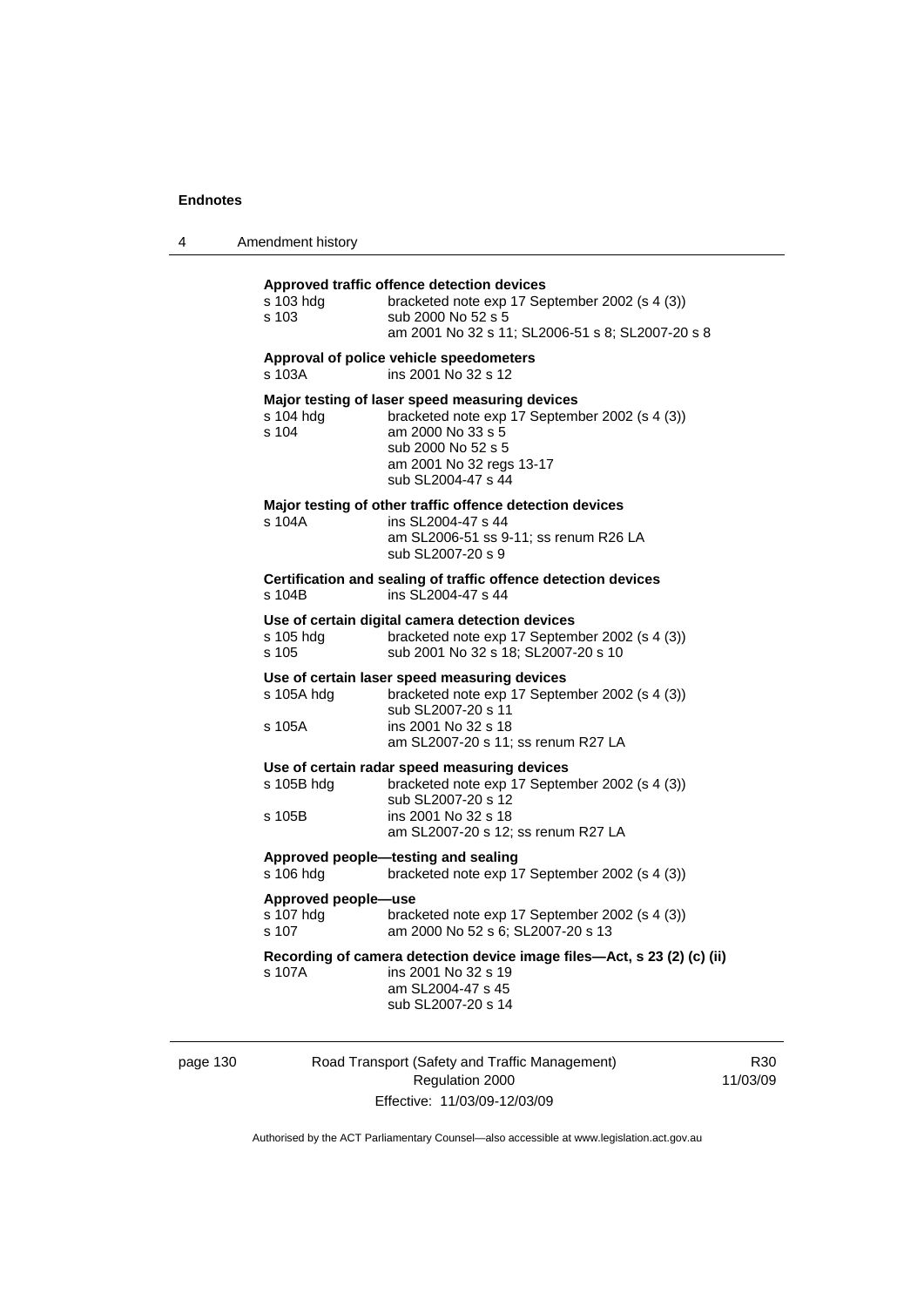| s 107B                                          | ins 2001 No 32 s 19<br>sub SL2007-20 s 14                                                                                                                                                                    |
|-------------------------------------------------|--------------------------------------------------------------------------------------------------------------------------------------------------------------------------------------------------------------|
| s 23 (2) (c) (iii)                              | Verification of traffic lights camera detection device image files-Act,                                                                                                                                      |
| s 107C                                          | ins 2001 No 32 s 19<br>om SL2007-20 s 14                                                                                                                                                                     |
| s 108 hdg<br>s 108                              | Meaning of vehicle image codes<br>bracketed note exp 17 September 2002 (s 4 (3))<br>sub 2000 No 33 s 6; 2000 No 52 s 7<br>am 2001 No 32 regs 20-22; SL2005-7 ss 4-6; SL2006-51 s 12;<br>SL2007-20 s 15, s 16 |
| <b>Additional powers of police</b><br>s 109 hdg | bracketed note exp 17 September 2002 (s 4 (3))                                                                                                                                                               |
| Prohibition on car minding<br>s 110 hdg         | bracketed note exp 17 September 2002 (s 4 (3))                                                                                                                                                               |
| s 111 hdg<br>s 111                              | Removal of unattended vehicles-Act, s 32 (1) (c)<br>bracketed note exp 17 September 2002 (s 4 (3))<br>sub SL2005-22 amdt 1.18                                                                                |
| s 112 hdg<br>s 112                              | Disposal of impounded or forfeited vehicles<br>bracketed note exp 17 September 2002 (s 4 (3))<br>am Act 2001 No 29 s 14<br>sub 2001 No 32 s 23                                                               |
| s 112A hdg<br>s 112A                            | Disposal of forfeited vehicles-Act, s 10J<br>bracketed note exp 17 September 2002 (s 4 (3))<br>ins 2001 No 32 s 23                                                                                           |
| s 113 hdg                                       | Responsible person to inspect driver licence<br>bracketed note exp 17 September 2002 (s 4 (3))                                                                                                               |
| s 114 hdg                                       | Responsible person's consent<br>bracketed note exp 17 September 2002 (s 4 (3))                                                                                                                               |
| s 115 hdg<br>s 115                              | Standards for safe carriage of loads-Act, s 14 (2)<br>bracketed note exp 17 September 2002 (s 4 (3))<br>sub Act 2002 No 51 amdt 1.42<br>om SL2003-1 s 18<br>ins A2005-62 amdt 1.6                            |
| s 116 hdg<br>s 116                              | Offences against regulation are strict liability offences<br>bracketed note exp 17 September 2002 (s 4 (3))<br>am Act 2002 No 51 amdt 1.43<br>om SL2003-1 s 18                                               |

R30 11/03/09 Road Transport (Safety and Traffic Management) Regulation 2000 Effective: 11/03/09-12/03/09

page 131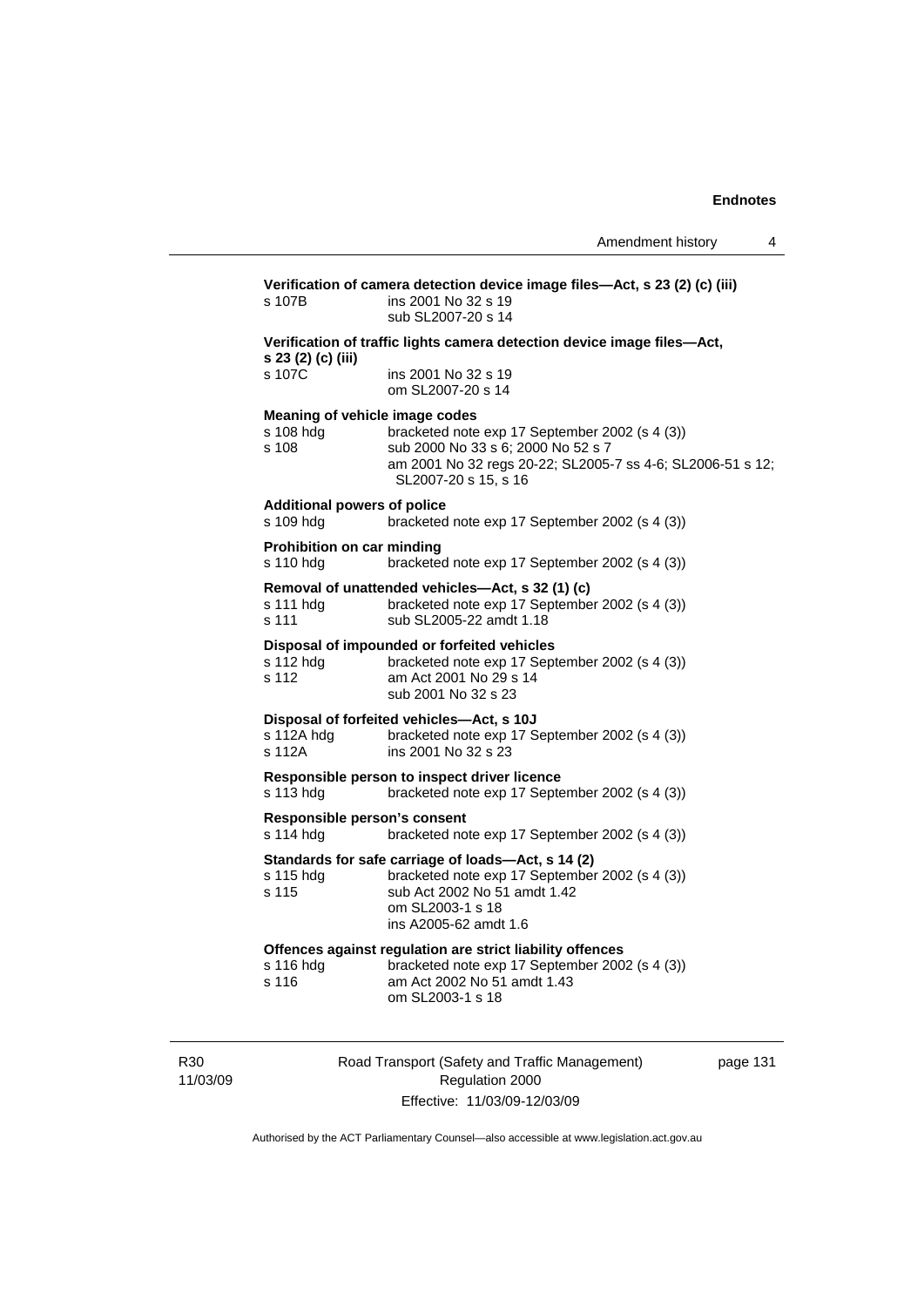4 Amendment history

| s 117 hda<br>s 117                                                                 | General defence of accident or reasonable effort<br>bracketed note exp 17 September 2002 (s 4 (3))<br>am Act 2002 No 51 amdt 1.44<br>om SL2003-1 s 18 |  |
|------------------------------------------------------------------------------------|-------------------------------------------------------------------------------------------------------------------------------------------------------|--|
| Transitional<br>ch 6 hdg                                                           | exp 1 March 2002 (s 128)                                                                                                                              |  |
| Parking<br>pt 6.1 hdg                                                              | exp 1 March 2002 (s 128)                                                                                                                              |  |
| s 118                                                                              | <b>Existing Class A and Class B parking spaces</b><br>exp 1 March 2002 (s 128)                                                                        |  |
| <b>Existing parking labels</b><br>s 119                                            | exp 1 March 2002 (s 128)                                                                                                                              |  |
| <b>Existing disability labels</b><br>s 120                                         | exp 1 June 2000 (s 120)                                                                                                                               |  |
| <b>Existing codes of practice</b><br>s 121                                         | exp 1 March 2002 (s 128)                                                                                                                              |  |
| <b>Existing exemptions</b><br>s 122                                                | exp 1 March 2002 (s 128)                                                                                                                              |  |
| s 123                                                                              | <b>Existing applications for exemptions and variation of conditions</b><br>exp 1 March 2002 (s 128)                                                   |  |
| <b>Existing notices to show cause</b><br>s 124                                     | exp 1 March 2002 (s 128)                                                                                                                              |  |
| <b>Traffic offence detection devices</b><br>pt 6.2 hdg<br>exp 1 March 2002 (s 128) |                                                                                                                                                       |  |
| <b>Existing tests and certificates</b><br>s 125                                    | am 2001 No 32 s 24<br>exp 1 March 2002 (s 128)                                                                                                        |  |
| Existing approved people—use<br>s 126<br>exp 1 March 2002 (s 128)                  |                                                                                                                                                       |  |
| <b>Other transitional provisions</b><br>pt 6.3 hdg                                 | exp 1 March 2002 (s 128)                                                                                                                              |  |
| s 127                                                                              | <b>Existing medical certificate about seatbelts</b><br>exp 1 March 2002 (s 128)                                                                       |  |
| Expiry of ch 6<br>s 128                                                            | am Act 2001 No 27 amdt 4.25<br>am Act 2001 No 44 amdt 1.3804<br>exp 1 March 2002 (s 128)                                                              |  |

page 132 Road Transport (Safety and Traffic Management) Regulation 2000 Effective: 11/03/09-12/03/09

R30 11/03/09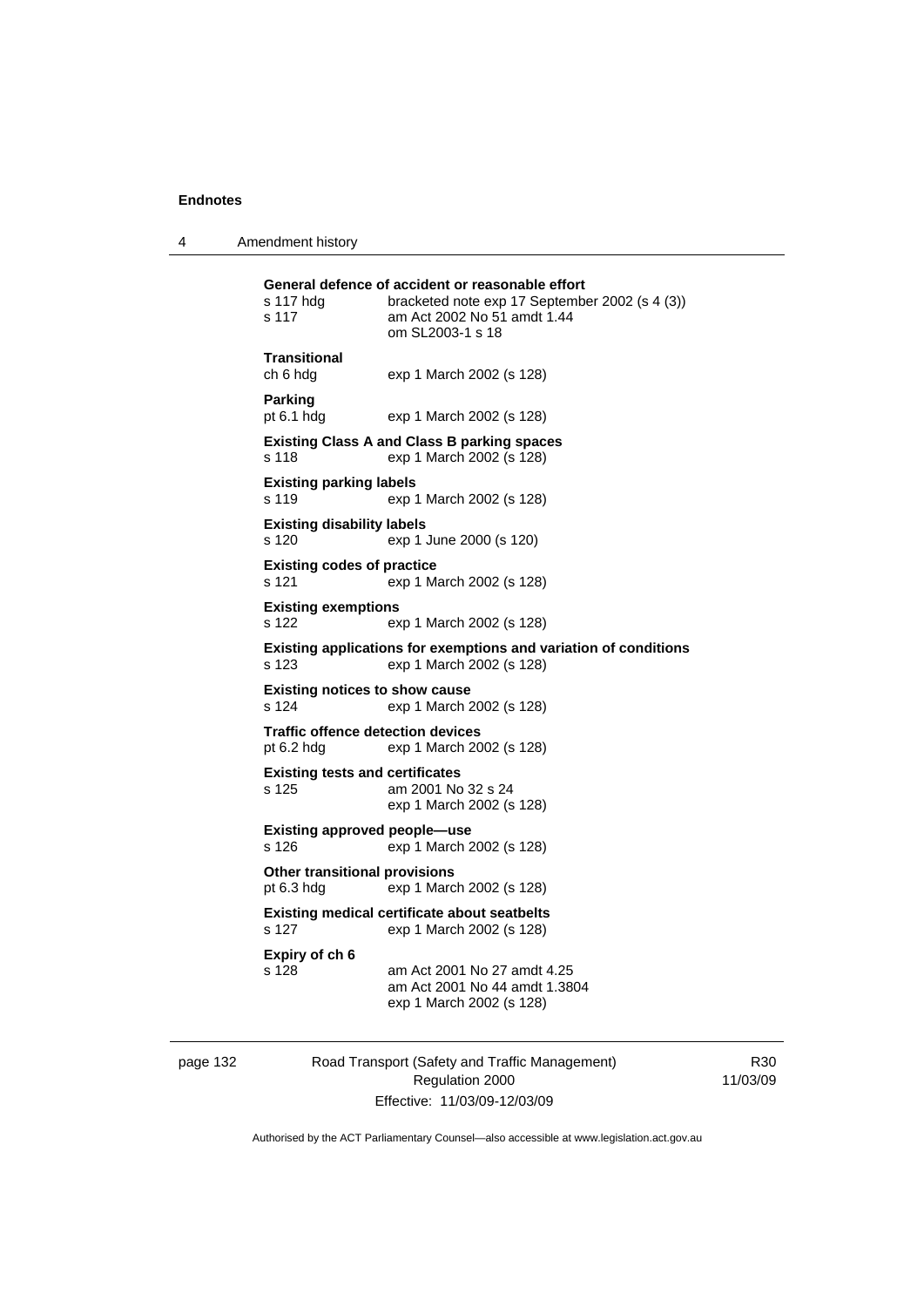| sch 1                                   | Meaning of location codes on images<br>sub 2000 No 33 s 8        |
|-----------------------------------------|------------------------------------------------------------------|
| <b>Digital camera detection devices</b> |                                                                  |
| sch 1 pt 1.1 hdg                        | (prev sch 1 pt 1 hdg) ins SL2000-52 s 8                          |
|                                         | renum R4 LA                                                      |
| sch 1 pt 1.1                            | am SL2000-52 s 8; SL2005-7 s 7; SL2006-4 s 4; SL2006-51          |
|                                         | ss 13-15                                                         |
|                                         |                                                                  |
| <b>Fixed camera detection devices</b>   |                                                                  |
| sch 1 pt 1.2 hdg                        | (prev sch 1 pt 2 hdg) ins SL2000-52 s 8<br>renum R4 LA           |
|                                         |                                                                  |
|                                         | sub SL2007-20 s 17                                               |
| sch 1 pt 1.2                            | ins SL2000-52 s 8                                                |
|                                         | am SL2003-14 s 4; items renum SL2005-7 s 8; SL2006-51            |
|                                         | s 16; SL2007-20 s 18                                             |
| <b>Dictionary</b>                       |                                                                  |
| dict                                    | am A2004-28 amdt 3.62; SL2007-20 s 19; A2007-25                  |
|                                         | amdt 1.169; SL2008-47 amdt 1.14                                  |
|                                         | def approved police speedometer ins 2001 No 32 s 26              |
|                                         | def area of operations ins 2002 No 7 s 15                        |
|                                         | def <i>ARR</i> ins SL2003-12 s 6                                 |
|                                         | def camera detection device ins 2000 No 52 s 9                   |
|                                         | sub 2001 No 32 s 25                                              |
|                                         | def centre of the road ins 2000 No 52 s 9                        |
|                                         | def code of practice om SL2008-47 amdt 1.15                      |
|                                         | def demand responsive service vehicle ins SL2006-32<br>amdt 1.97 |
|                                         | def digital camera detection device ins 2000 No 52 s 9           |
|                                         | def emergency worker om SL2004-16 s 38                           |
|                                         | ins SL2005-22 amdt 1.19                                          |
|                                         | def exemption om SL2008-47 amdt 1.15                             |
|                                         | def existing operator's certificate om SL2008-47 amdt 1.15       |
|                                         | def fixed camera detection device ins SL2007-20 s 20             |
|                                         | def give way ins 2000 No 21 s 4                                  |
|                                         | def <i>hire car</i> ins SL2005-4 amdt 2.43                       |
|                                         | def <i>indicated on</i> ins 2001 No 32 s 26<br>om R18 LA         |
|                                         | def laser speed measuring device ins 2000 No 52 s 9              |
|                                         | def <i>length</i> ins 2000 No 52 s 9                             |
|                                         | def <i>length of road</i> om $2000$ No $52 s 9$                  |
|                                         | def loading zone permit om SL2005-22 s 23                        |
|                                         | def marked foot crossing ins 2000 No 21 s 4                      |
|                                         | def motor vehicle ins 2000 No 52 s 9                             |
|                                         | def park sub SL2005-22 amdt 1.10                                 |
|                                         | def parking authority ins 2002 No 7 s 15                         |
|                                         |                                                                  |

R30 11/03/09 Road Transport (Safety and Traffic Management) Regulation 2000 Effective: 11/03/09-12/03/09

page 133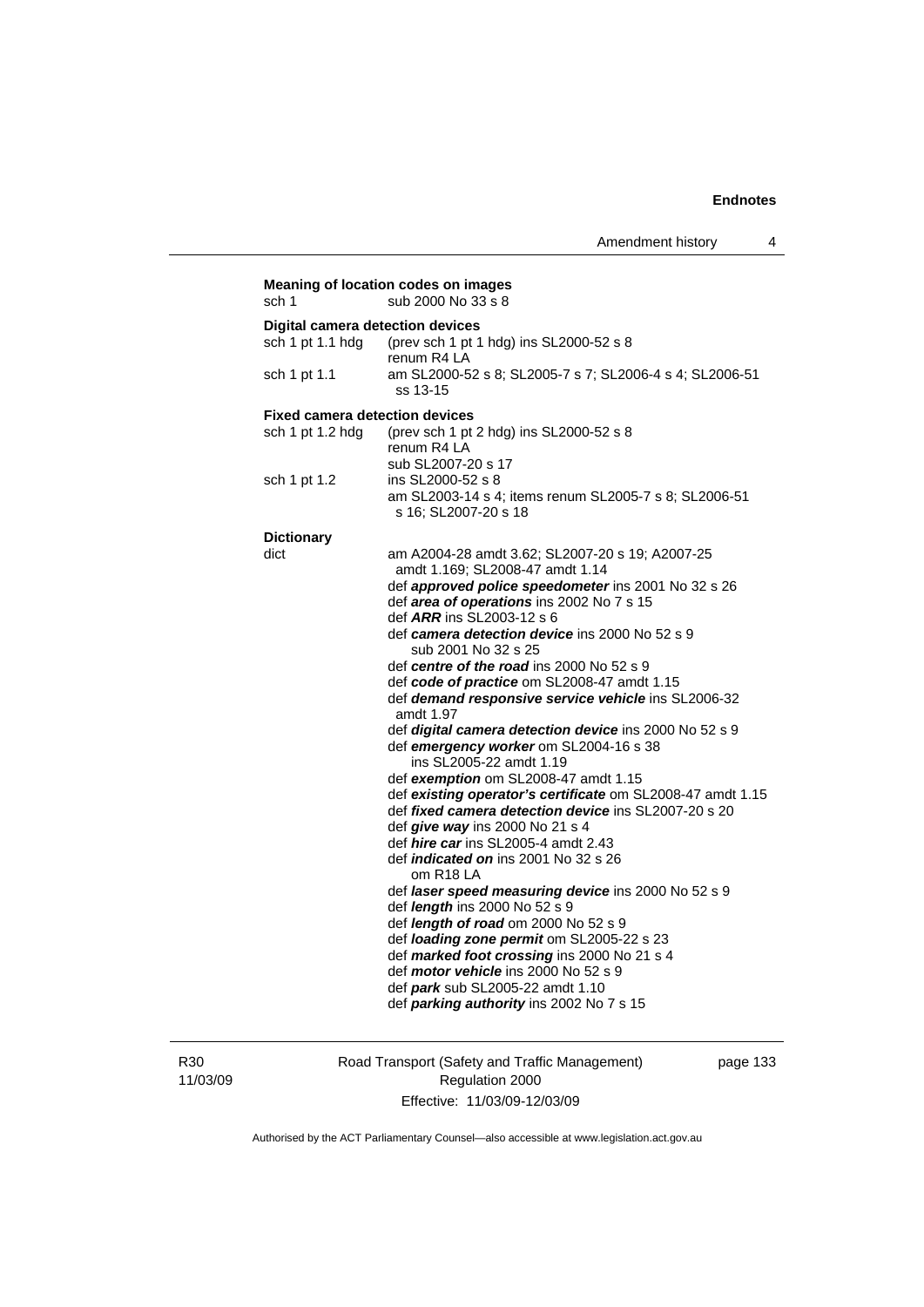4 Amendment history

 def *parking authority guidelines* ins 2002 No 7 s 15 def *parking meter* am SL2005-22 s 24 def *parking permit* sub SL2005-22 s 25 def *parking ticket* am 2002 No 7 s 16 def *pay parking device* sub SL2005-22 s 25 def *pay parking sign* ins SL2005-22 s 26 def *pedestrian* ins 2000 No 21 s 4 def *piezo strip speed measuring device* ins 2000 No 52 s 9 def *postal vehicle* am SL2004-16 s 39 def *premises* ins SL2008-47 amdt 1.16 def *private hire car* om SL2005-4 amdt 2.44 def *public bus* sub Act 2001 No 62 amdt 1.42 def *radar speed measuring device* ins 2000 No 52 s 9 def *recording medium* ins 2001 No 32 s 26 def *red traffic arrow* ins 2000 No 52 s 9 def *red traffic light* ins 2000 No 52 s 9 def *registered interest* om R18 LA def *relevant parking fee* sub SL2005-22 s 27 def *restricted hire vehicle* om SL2005-4 amdt 2.44 def *restricted taxi* om 2002 No 2 s 30 def *ride* ins 2000 No 21 s 4 def *rider* ins 2000 No 21 s 4 def *road* sub Act 2002 No 30 amdt 3.773; SL2005-22 amdt 1.20 def *road related area* ins Act 2002 No 30 amdt 3.774 om R18 LA def *security checksum* ins 2001 No 32 s 26 def *speed measuring device* ins 2000 No 52 s 9 om R18 LA def *stop* sub SL2005-22 amdt 1.20 def *taxi* sub 2002 No 2 s 31 def *testing authority* ins 2000 No 52 s 9 def *the Act* om Act 2001 No 44 amdt 1.3805 def *ticket parking area* sub SL2005-22 s 27 def *ticket parking space* sub SL2005-22 s 27 def *traffic lights camera detection device* ins 2000 No 52 s 9 om SL2007-20 s 21 def *trailer* ins 2000 No 52 s 9 def *vehicle* ins 2000 No 52 s 9 def *WORM disk* ins 2001 No 32 s 26 sub SL2004-47 s 46

page 134 Road Transport (Safety and Traffic Management) Regulation 2000 Effective: 11/03/09-12/03/09

R30 11/03/09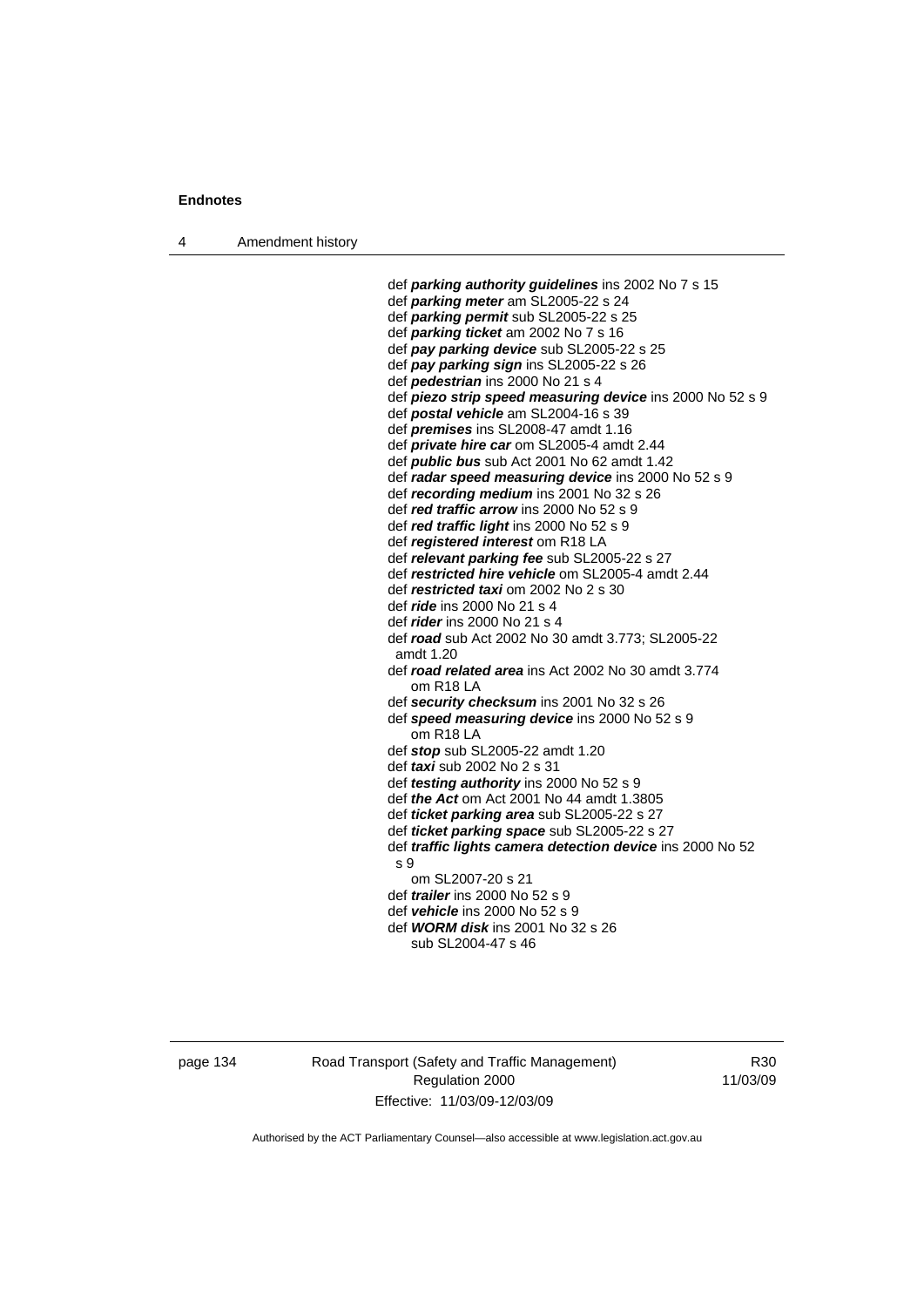## **Endnotes**

## **5 Earlier republications**

Some earlier republications were not numbered. The number in column 1 refers to the publication order.

Since 12 September 2001 every authorised republication has been published in electronic pdf format on the ACT legislation register. A selection of authorised republications have also been published in printed format. These republications are marked with an asterisk (\*) in column 1. Electronic and printed versions of an authorised republication are identical.

| <b>Republication No</b> | <b>Amendments to</b> | <b>Republication date</b> |
|-------------------------|----------------------|---------------------------|
| 1                       | not amended          | 1 March 2000              |
| $\overline{2}$          | Act 2001 No 56       | 12 September 2001         |
| 3                       | Act 2001 No 62       | 3 December 2001           |
| 4                       | SL 2002 No 2         | 1 March 2002              |
| $5^*$                   | SL 2002 No 2         | 2 March 2002              |
| 6                       | SL 2002 No 7         | 16 April 2002             |
| 7                       | Act 2002 No 30       | 10 October 2002           |
| 8                       | SL2002-31            | 1 November 2002           |
| 9                       | SL2002-31            | 2 December 2002           |
| 10                      | Act 2002 No 51       | 1 January 2003            |
| 11                      | SL2003-1             | 10 January 2003           |
| $12*$                   | SL2003-12            | 1 June 2003               |
| 13                      | SL2003-14            | 11 June 2003              |
| 14                      | A2004-7              | 5 April 2004              |
| 15                      | A2004-28             | 1 July 2004               |
| 16                      | A2004-28             | 19 July 2004              |
| 17                      | SL2004-47            | 10 September 2004         |
| 18                      | SL2004-47            | 2 November 2004           |
| 19                      | SL2005-4             | 9 March 2005              |
| 20                      | SL2005-7             | 9 April 2005              |
| $21*$                   | SL2005-22            | 16 September 2005         |
|                         |                      |                           |

R30 11/03/09 Road Transport (Safety and Traffic Management) Regulation 2000 Effective: 11/03/09-12/03/09

page 135

Authorised by the ACT Parliamentary Counsel—also accessible at www.legislation.act.gov.au